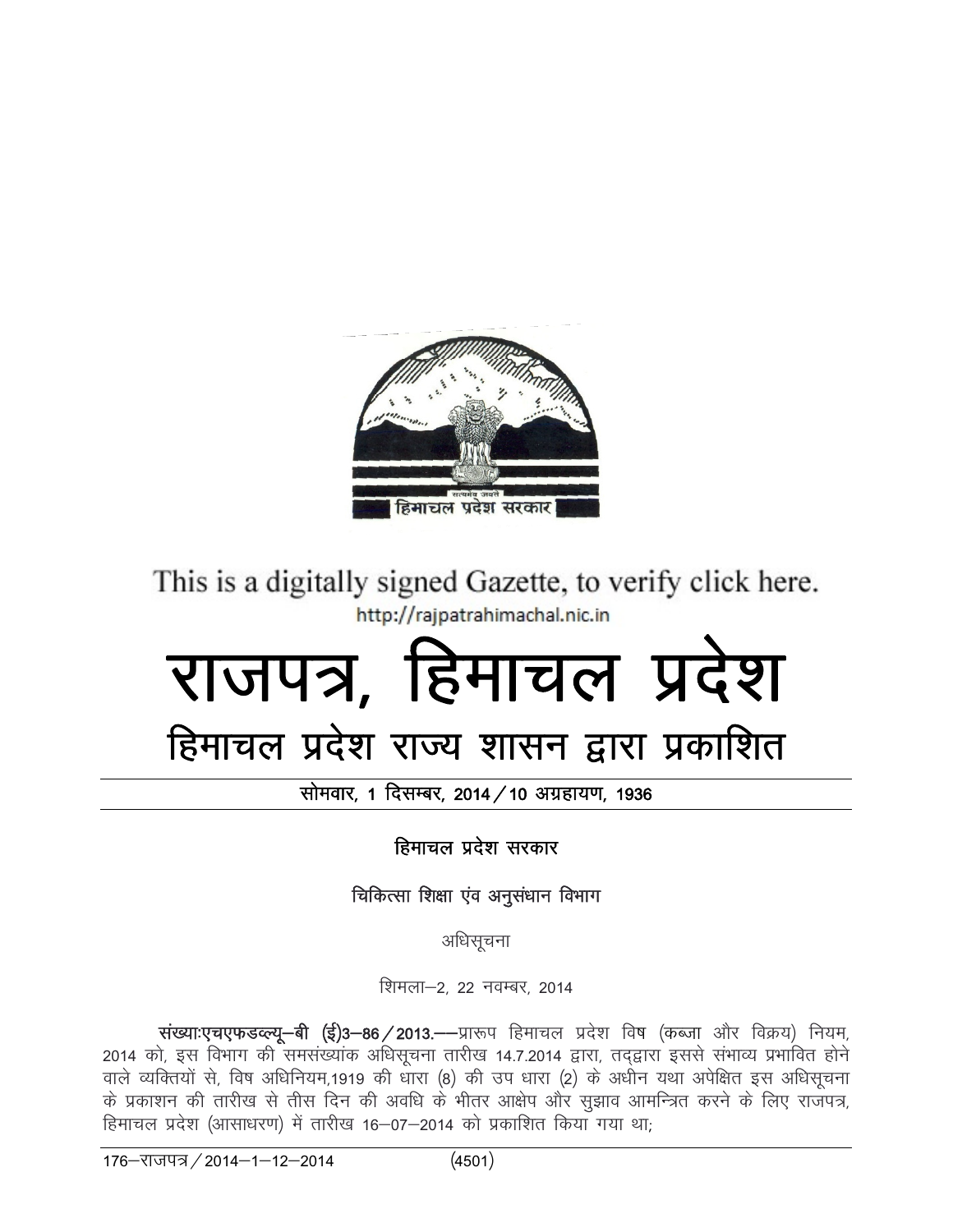[*Authoritative English text of this Department Notification No. TCP-A (3)-1/2014 dated ……… 2014. as required under clause (3) of Article 348 of the Constitution of India.*]

### **TOWN AND COUNTRY PLANNING DEPARTMENT**

### NOTIFICATION

### *Shimla-*2*, the 1st December,* 2014

**No.TCP-A(3)-1/2014-I.—**Whereas the draft Himachal Pradesh Town and Country Planning Rules, 2014 were published in the Official Gazette, Himachal Pradesh (Extra Ordinary) vide this department notification of even number dated 30.7.2014 for inviting objection(s) and suggestion(s) from the person likely to be affected thereby, as required under sub-section (1) of section 87 of the Himachal Pradesh Town and Country Planning Act, 1977(Act No.12 of 1977);

 And whereas, objection(s) and suggestion (s) have been received within the stipulated period by the State Government in this behalf and the same have been considered;

 Now, therefore, in exercise of powers conferred by section 87 of the Himachal Pradesh Town and Country Planning Act, 1977 (Act No. 12 of 1977), the Governor, Himachal Pradesh is pleased to make the Himachal Pradesh Town and Country Planning Rules, 2014 and to repeal the Himachal Pradesh Town and Country Planning Rules, 1978 published in the Official Gazette, Himachal Pradesh (Extra Ordinary) dated 6.4.1979, vide Notification No. 9-12/72 –PW (B) dated 19.12.1978, namely:-

### **CHAPTER-I PRELIMINARY**

 **1. Short title and commencement.—(**1) These rules may be called the Himachal Pradesh Town and Country Planning Rules, 2014.

- (2) They shall come into force from the date of their publication in the Official Gazette.
- **2**. **Definitions.—** (1) In these rules, unless the context otherwise requires,-
- (a) "Act" means the Himachal Pradesh Town and Country Planning Act, 1977 *(*Act No. 12 of 1977) ;
- (b) "amenity" includes roads, water supply, street lighting, drainage, sewerage, public parks, schools, hospitals, community centers and other community building, landscaping and any other public utility service;
- (c) "approved development plan" means a plan prepared under the Act and duly approved by the State Government;
- (d) "Authority" means the Town and Country Development Authority or Special Area Development Authority, as the case may be, constituted under the Act;
- (e) "Chief Executive Officer" means the Chief Executive Officer of the Authority;
- (f) "Director" means the Director of Town and Country Planning Department, Himachal Pradesh;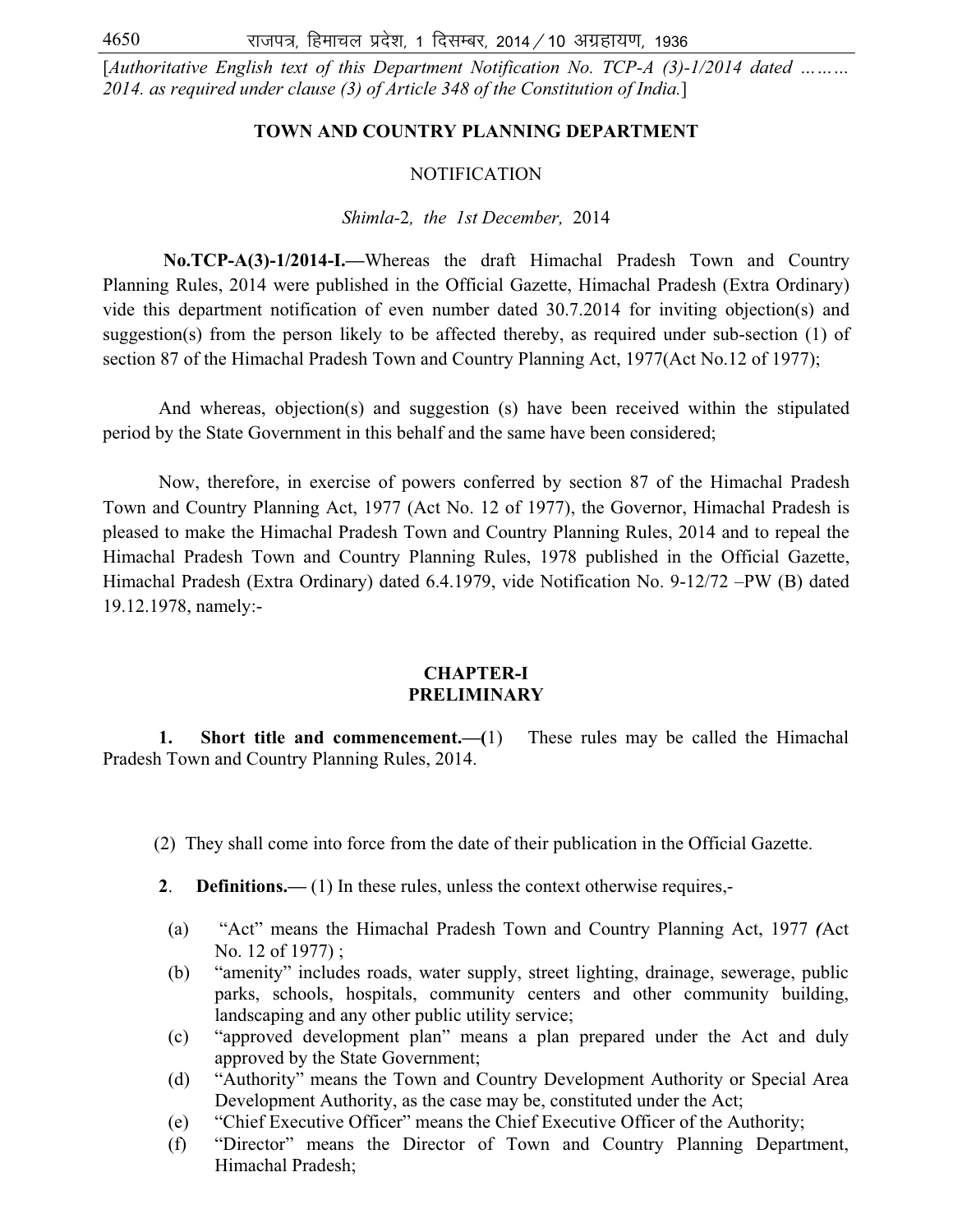- (g) "field office" means the Divisional and Sub-Divisional Town and Country Planning offices of the Department; (h) "form" means a form appended to these rules; (i) "Government" means the Government of Himachal Pradesh; (j) "layout plan" means a plan of the colony depicting the division or proposed division
- of land into plots, roads, open spaces, amenities, etc. and other details as may be necessary;
- (k) "local authority" means a Municipal Corporation constituted under section 3 of the Himachal Pradesh Municipal Corporation Act, 1994 or a Municipal Council or a Nagar Panchayat constituted under section 3 of the Himachal Pradesh Municipal Act,1994 or Panchayati Raj Institutions constituted under the Himachal Pradesh Panchayati Raj Act, 1994 or Cantonment Board or any other authority notified by the State Government for the purposes of the Act;
- (l) "section" means a section of the Act; and
- (m) "Secretary" means the Secretary (Town and Country Planning) to the Government of Himachal Pradesh.

 (2) All the words and expressions used in these rules but not defined shall have the same meanings as have been assigned to them respectively in the Act.

### **CHAPTER-II**

### **REGIONAL PLANNING**

**3. Form of notice.—**The notice with respect to the draft Regional Plan to be published under sub-section (1) of section 8 of the Act shall be in **form-1.** 

**4. Manner of publication of notice.—**The notice specified in rule 3 shall be published in the Official Gazette and shall further be published by means of advertisement in one or more newspapers having wide circulation within the area of the Region. A copy of the notice shall also be pasted at the office of the Director and the concerned field office(s).

**5. Manner of publication of Regional Plan.—**The Notification under sub-section (2) of section 9 of the Act shall be in **form-2** and shall be published in the Official Gazette and in one or more newspapers having wide circulation within the area of the Region. A copy of the notice shall also be pasted at the office of the Director and field office(s) concerned.

**6. Notice of modifications in Regional Plan.—**In case, the draft Regional Plan is approved by the Government with modifications, a notice to this effect shall be published in the Official Gazette and in one or more newspapers having wide circulation within the area of Region under the proviso to sub-section (2) of section 9 of the Act in **form- 3.** 

**7. Consideration of modifications in Regional Plan.—**The objection(s) and suggestion(s), if any, received after publication of notice under rule 6 shall be considered by the Government and after giving reasonable opportunity of being heard to the persons affected thereby, a notification to the effect that the Regional Plan has been approved, shall be published in **form-4**  in the Official Gazette and in one or more newspapers having wide circulation within the area of Region. A copy of the said notification shall also be pasted at the office of Director and field office(s) concerned.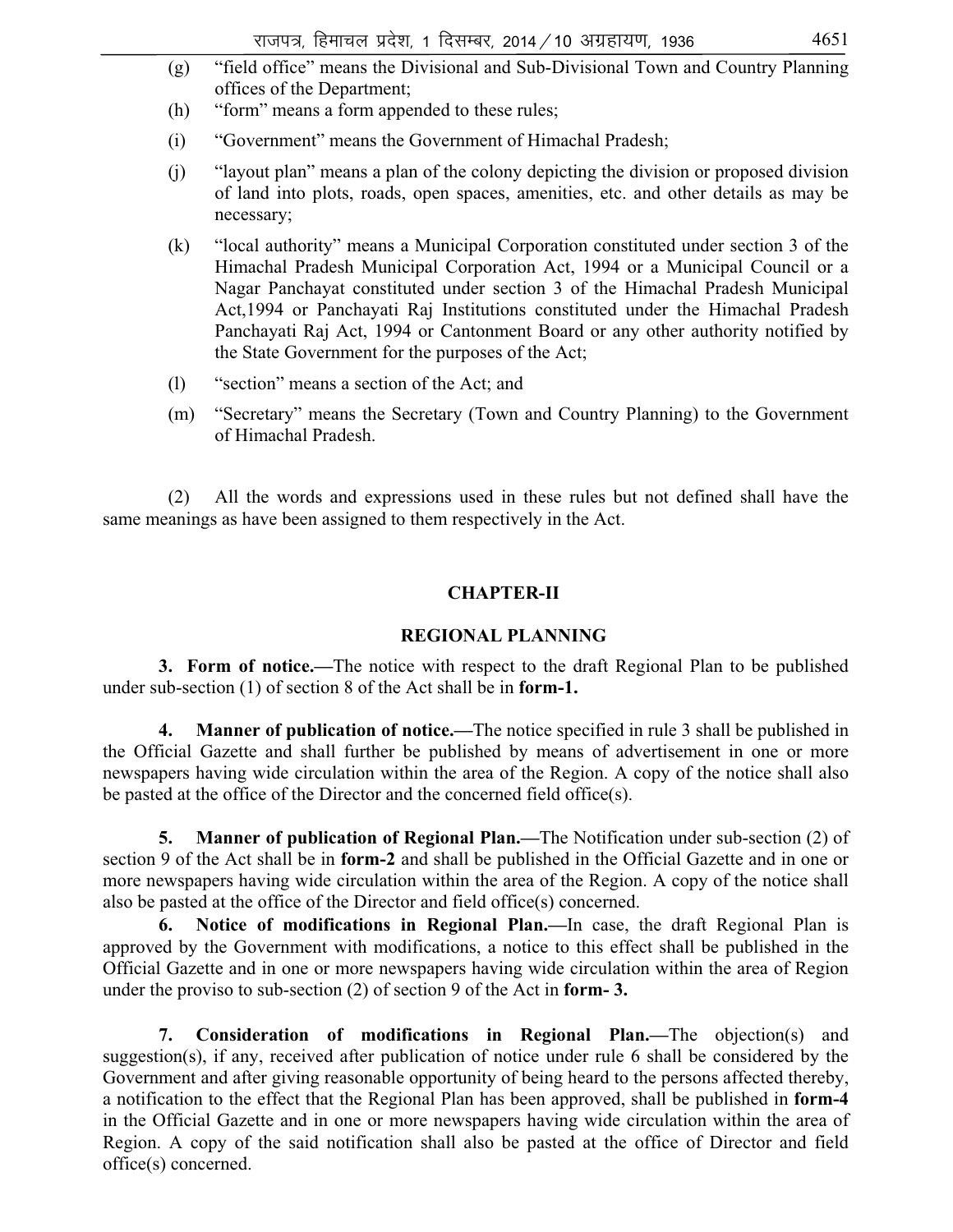### **CHAPTER-III**

### **PLANNING AREAS, DEVELOPMENT PLANS AND SECTORAL PLANS**

**8. Manner of publication of Existing Land Use Map.**—A public notice of preparation of the Existing Land Use Map inviting objection(s) and suggestion(s) under sub-section (1) of section 15 of the Act shall be given in **form-5** by publishing the said notice in the Official Gazette and in one or more news papers having wide circulation within the Planning Area/ Special Area.

 **9. Adoption of Existing land Use.—**A public notice shall be published under subsection (3) of section 15 of the Act, in **form-6** in the Official Gazette and in one or more newspapers having wide circulation within Planning Area/ Special Area intimating that the Existing Land Use Map has been duly prepared and adopted and shall be available for inspection during office hours in the office of Director, its field offices, office of the Authority (if any) and the office of the local authority.

 **10. Manner of publication of approved Interim Development Plan or Sectoral Plan.—**The Interim Development Plan, as approved under sub-section (4) of section 17 of the Act, shall be published in the Official Gazette under sub-section (5) of section 17 of the Act and the notice of such publication shall be in **form-7**.

**11. Manner of publication of draft Development Plan or Sectoral Plan.—**A copy of the draft Development Plan, as prepared under section 18 or Sectoral Plan as prepared under section 21 of the Act, shall be made available for public inspection during office hours at the office(s) of the Director, the Authority( if any), the local authority and the field office(s) concerned for inviting the public objection(s) and suggestion(s) under sub-section (1) of section 19 or section 23 read with section 19 of the Act, as the case may be. The notice of the preparation of the draft Development Plan or the Sectoral Plan, as the case may be, and of making them available for public inspection shall be in **form- 8** and shall be published in the Official Gazette and in one or more newspapers having wide circulation in the Planning Area/ Special Area.

 **12. Manner of publication of approved Development Plan or Sectoral Plan.—** (1) Where the State Government approves Development Plan under sub-section (2) of section 20 of the Act or Sectoral Plan under section 23 of the Act with modifications, the notice inviting objection(s) and suggestion(s) to be published in the Official Gazette and in one or more newspapers having wide circulation within the Planning Area /Special Area shall be in **form-9**.

 (2) A public notice shall be published under sub-section (4) of section 20 or section 23 of the Act, in **form- 10** in the Official Gazette and in one or more newspapers having wide circulation in the Planning Area/ Special Area to give it due publicity intimating that the Development Plan or the Sectoral Plan has been approved without any modifications under sub-section (1) of section 20 or section 23 of the Act or with modifications under sub-section (3) of section 20 or section-24 of the Act, as the case may be, by the Government and shall be available for inspection during office hours at the office of the Director, its field office(s)**,** the offices of the Authority (if any) and local authority concerned.

 **13. Permission for development before the preparation of Interim Development Plan or Development Plan.—**In the Planning Areas constituted under section 13 of the Act and the Special Areas designated under section 66 of the Act, where no Interim Development Plan (I.D.P.) or Development Plan (D.P.) has been prepared either under section 17 or under section 18 of the Act, the Director shall permit the sub-division of land or change of land use or the development of land or construction of buildings, apartments, colonies, as the case may be, in conformity with the Regulations as given in **Appendix-1 to 9** of these rules.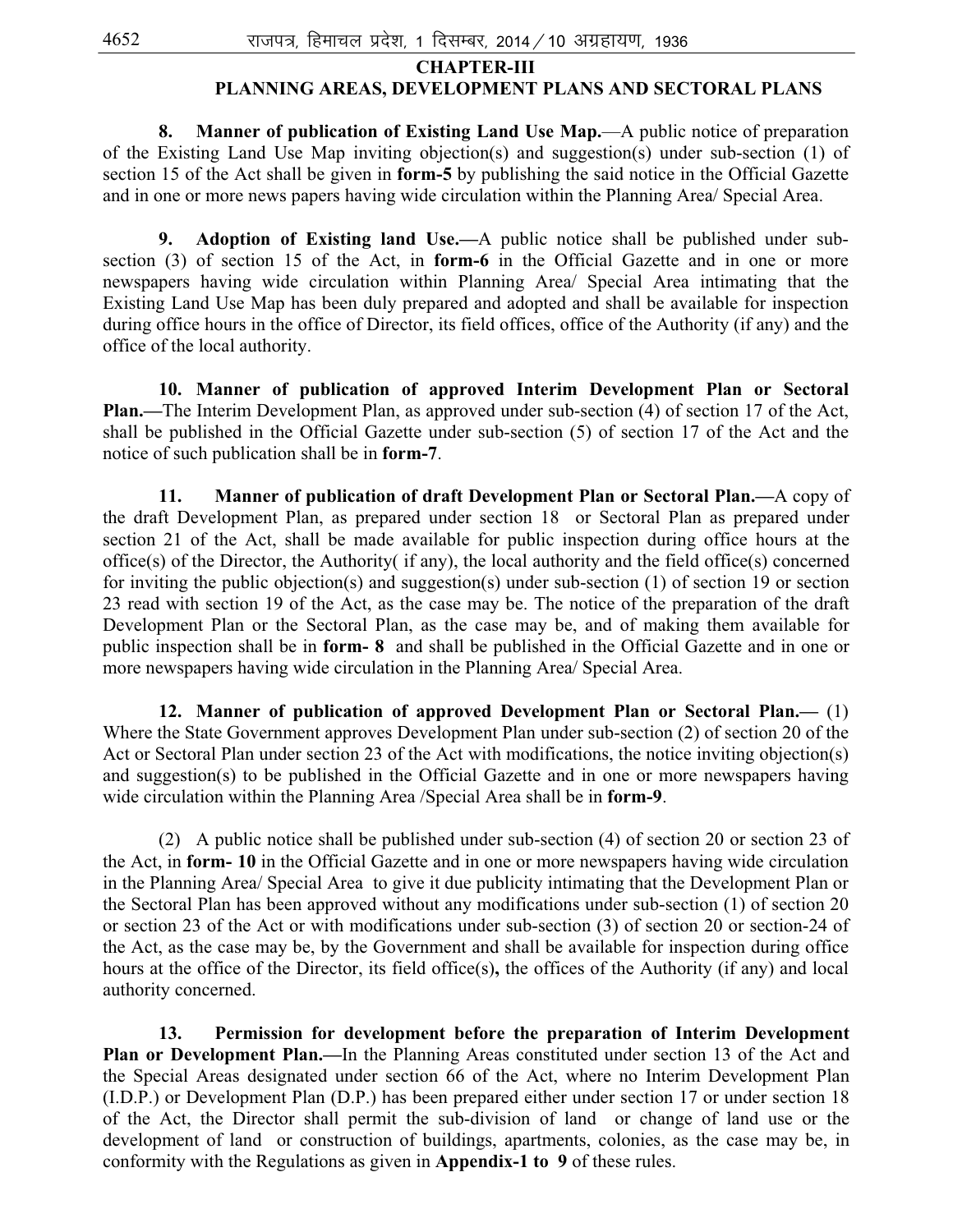**14. Permission for development after preparation of of Interim Development Plan or Development Plan.—**In the Planning Areas constituted under section 13 of the Act and the Special Areas designated under section 66 of the Act, where Interim Development Plan or Development Plan has been prepared either under section 17 or section 18 of the Act, the Director shall permit sub-division of land or change of land use or development of land or construction of buildings, apartments, colonies, as the case may be, in conformity with the Regulations contained in the Interim Development Plan or Development Plan. In case Regulations as given in **Appendix-1 to 9** are not contained in the said Interim Development Plan or Development Plan, the same shall be considered in addition to the Regulations as contained in the Interim Development Plan or Development Plan while granting permission by the Director.

### **CHAPTER-IV CONTROL OF DEVELOPMENT AND USE OF LAND**

**15. Intention of development undertaken on behalf of Union Government or State Government or local authority or any authority constituted under the Act.—**The intimation by Union Government, State Government, a local authority or any Authority constituted under the Act regarding the intention to carry out any development on any land as envisaged under sub-section (1) of section 28 or section 29 of the Act, shall be on simple paper accompanied by following documents and particulars:-

- (i) a copy of title/ownership documents i.e. latest jamabandi in original;
- (ii) a copy of latest original tatima showing Khasra number(s), description and area of land in question, abutting path with its width as well as adjoining Khasra number(s) falling on all the outer limits/ boundaries of the land in question. The land applied for shall be shown in red, in the tatima;
- (iii) three sets of Location Plan in the scale of 1:1000 showing North direction, indicating the land in question, showing main approach road(s), name of road(s) on which the property and boundaries abuts, important public buildings like hospital, school, cinema, petrol pump, existing land uses / building uses surrounding the land;
- (iv) three sets of Site Plan in the scale of 1:200 showing North direction and all the boundaries of land in question, abutting path with its width, natural features like nullahs, ponds, trees, slopes, contours at an interval of 5.00 Metres if the land is undulated, high tension lines passing through or adjoining the land, existing roads, highways showing the right of way, railway lines, airports with their specification(s) and boundaries, showing details of utilities and services like water supply, drainage, sullage, sewage, sewerage alongwith disposal of drainage, sullage, sewage, position of septic tank, soak pit, rain harvesting tank, electric and telephone poles, showing manner and site for muck disposal, and all such other matters which need to be coordinated with the adjoining area;
- (v) for sub-division of land into plots, three sets of Drawings in the scale of 1:100 showing North direction, dimensions and area of plots, internal roads, set backs, parks and open spaces, community buildings such as schools, dispensary, post office, bank etc. and all development proposals including a general report and mode so as to make scheme self explanatory;
- (vi) for construction of building, apartment, colony etc.,three sets of Drawings in the scale of 1:100 showing North direction, dimensions and area of building, apartment, colony etc.and other architectural details and Specifications of proposed building, apartment, colony etc. alongwith Schedule of Area including built up and open area, set backs, structural stability certificate and soil investigation report as specified in rule 21 of these rules and any other information or document or plan or design, as may be required by the Director;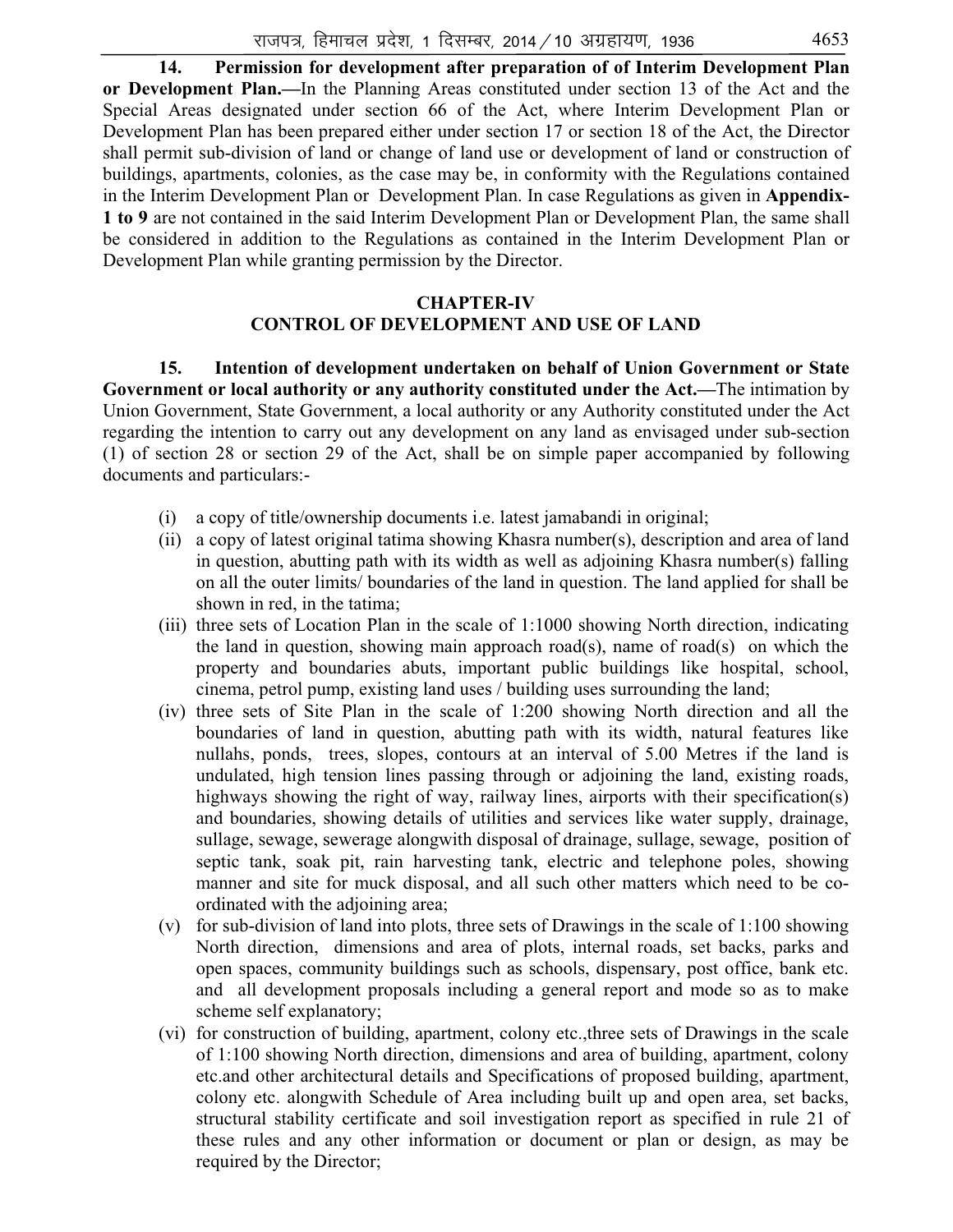- (vii) a note indicating the type of development proposed i.e. land use or building use*,* namely residential or commercial or industrial or public and semi-public etc; and
- (viii)the name and address of the registered Town Planner/ Architect/ Engineer/ Draughtsman/ Surveyor.
- **Note**:- The Location Plan, Site Plan and Drawings can be drawn on single sheet or in multiple sheets depending upon the size and area of the land or building or apartment or colony, as the case may be.

**16. Form of application for permission for development.—**(1) Any person not being the Union Government or the Government, a local authority or any Authority constituted under the Act, shall apply for development under sub-section (2) of section 15-A or clause (a) of section 16 or of sub-section (1) of section 30 or section 30-A (beyond the limits as specified under section 30- A ) of the Act, as the case may be, in **form-11** for sub-division of land and **form-12** for construction of building alongwith the Specifications and Schedule of Area attached with the application form.

 (2) Every application submitted under sub-section (2) of section15-A or clause (a) of section 16 or sub-section (1) of section 30 or section 30-A (beyond the limits as specified under section 30-A ) of the Act shall be accompanied by fee as specified below:-

| Sr.<br>No. | Component              | <b>Municipal limits</b><br>Rs. per $M^2$<br>of Plot Area | <b>Outside</b><br><b>Municipal</b><br>limits<br>Rs. per $M^2$<br>of Plot Area |
|------------|------------------------|----------------------------------------------------------|-------------------------------------------------------------------------------|
|            | Development<br>of land | 2.50                                                     | 1.00                                                                          |

### (a) **For development / sub-division of land:-**

### (b) **For building operation:-**

### **1. Residential Use.**

| Sr.<br>No. | <b>Plot Area</b>                             | Rates in Rs. per $M^2$<br>of Floor Area |                                |
|------------|----------------------------------------------|-----------------------------------------|--------------------------------|
|            |                                              | Municipal<br>limits                     | Outside<br>Municipal<br>limits |
| 1.         | Upto $120 \text{ M}^2$                       | 3.00                                    | 1.50                           |
| 2.         | Above $120 \text{ M}^2$ to $150 \text{ M}^2$ | 6.00                                    | 2.50                           |
| 3.         | Above 150 $M^2$ to 250 $M^2$                 | 10.50                                   | 5.00                           |
| 4.         | More than $250 \text{ M}^2$                  | 16.00                                   | 8.00                           |

**2. Commercial Use.**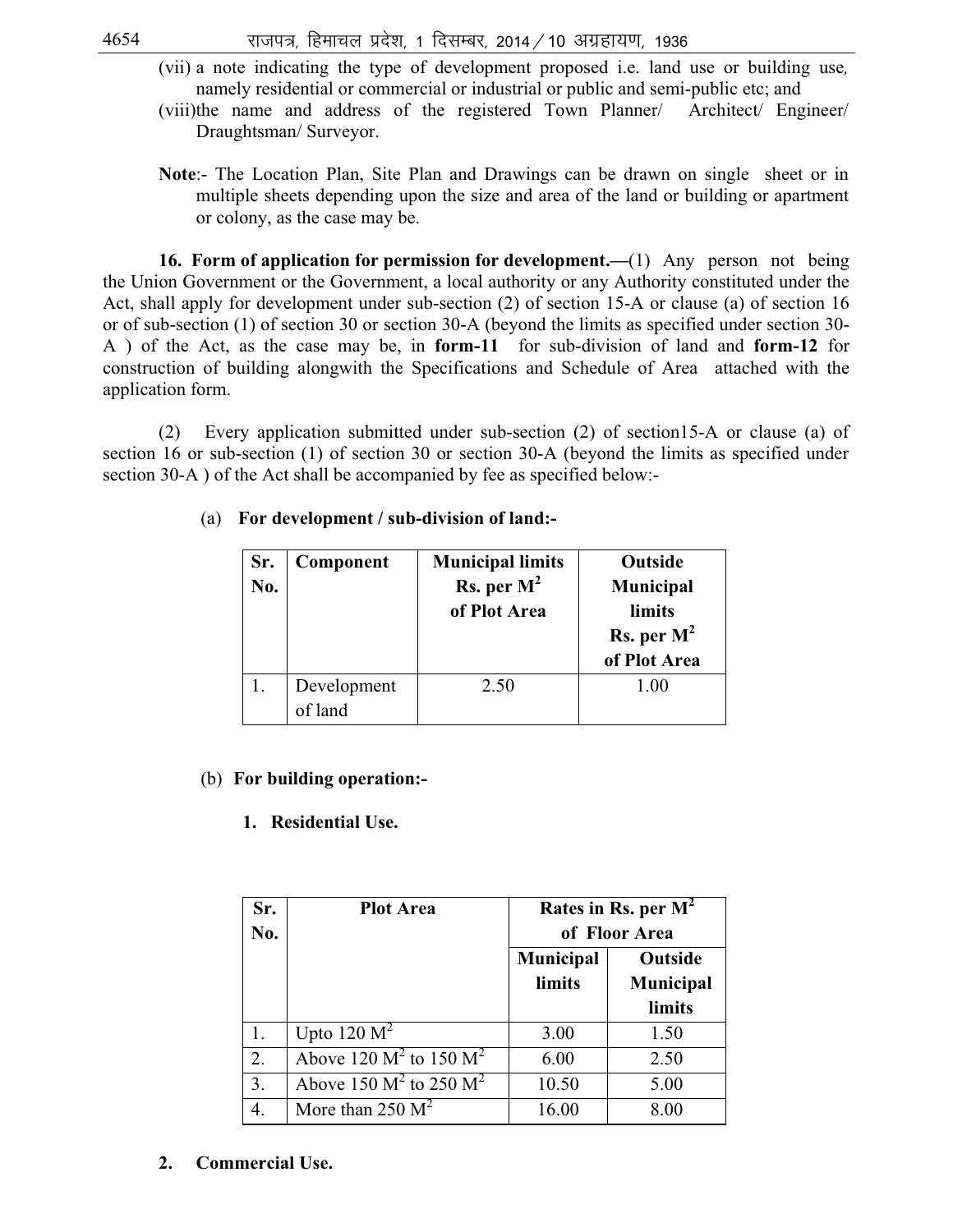| Sr.<br>No. | <b>Floor Area</b><br>(including corridor)        | Rates in Rs. per $M^2$<br>of Floor Area |                         |  |
|------------|--------------------------------------------------|-----------------------------------------|-------------------------|--|
|            |                                                  | <b>Municipal limits</b><br>Outside      |                         |  |
|            |                                                  |                                         | <b>Municipal limits</b> |  |
| 1.         | Upto $10 M2$                                     | 12.00                                   | 8.00                    |  |
| 2.         | Above 10 $\overline{M^2}$ to 20 $\overline{M^2}$ | 16.00                                   | 12.00                   |  |
| 3.         | Above 20 $M^2$ to 40 $M^2$                       | 24.00                                   | 16.00                   |  |
| 4.         | Above 40 $M^2$ to 80 $M^2$                       | 31.50                                   | 24.00                   |  |
| 5.         | More than $80 \text{ M}^2$                       | 47.00                                   | 31.50                   |  |

### **3. Public and Semi-Public Use.**

| Sr.<br>No. | <b>Floor Area</b>            | Rates in Rs. per $M^2$<br>of Floor Area |                                    |  |
|------------|------------------------------|-----------------------------------------|------------------------------------|--|
|            |                              | <b>Municipal</b><br><b>limits</b>       | <b>Outside Municipal</b><br>limits |  |
|            | Upto 200 $M^2$               | 10.50                                   | 8.00                               |  |
| 2.         | Above 200 $M^2$ to 400 $M^2$ | 16.00                                   | 10.50                              |  |
| 3.         | Above 400 $M^2$ to 750 $M^2$ | 21.00                                   | 16.00                              |  |
| 4.         | Above 750 $M^2$              | 26.00                                   | 21.00                              |  |

# **4. Industrial Use.**

| <b>High Potential Zone</b>     | <b>Medium Potential Zone</b>    | <b>Low Potential Zone</b>               |  |
|--------------------------------|---------------------------------|-----------------------------------------|--|
| Solan<br><b>Sirmour</b><br>and | <b>Una and Kangra Districts</b> | Mandi,<br>Bilaspur,                     |  |
| <b>Districts</b>               |                                 | Hamirpur,<br>Chamba,                    |  |
|                                |                                 | Shimla, Kullu,<br>Kinnaur               |  |
|                                |                                 | and Lahaul &<br><b>Spiti</b>            |  |
|                                | Rates in Rs. per $M^2$ of Plot  | <b>Districts</b>                        |  |
| Rates in Rs. Per $M2$ of       | Area                            | Rates in Rs. Per M <sup>2</sup> of Plot |  |
| <b>Plot Area</b>               |                                 | Area                                    |  |
| 10.50                          | 8.00                            | 5.00                                    |  |

# **(c) For Change of Existing Building Use:-**

| Sr. | <b>Building</b> | <b>Floor Area</b> | Rates in Rs. per $M^2$                       |               |  |  |
|-----|-----------------|-------------------|----------------------------------------------|---------------|--|--|
| No. | <b>Use</b>      |                   |                                              | of Floor Area |  |  |
|     | changed to      |                   | Municipal<br><b>Outside Municipal limits</b> |               |  |  |
|     |                 |                   | limits                                       |               |  |  |
|     | Residential     | Upto 40 $M^2$     | 10.50                                        | 5.00          |  |  |
|     |                 | Above 40 $M^2$ to | 13.00                                        | 6.00          |  |  |
|     |                 | 80 M <sup>2</sup> |                                              |               |  |  |
|     |                 | Above $80 M2$     | 21.00                                        | 10.50         |  |  |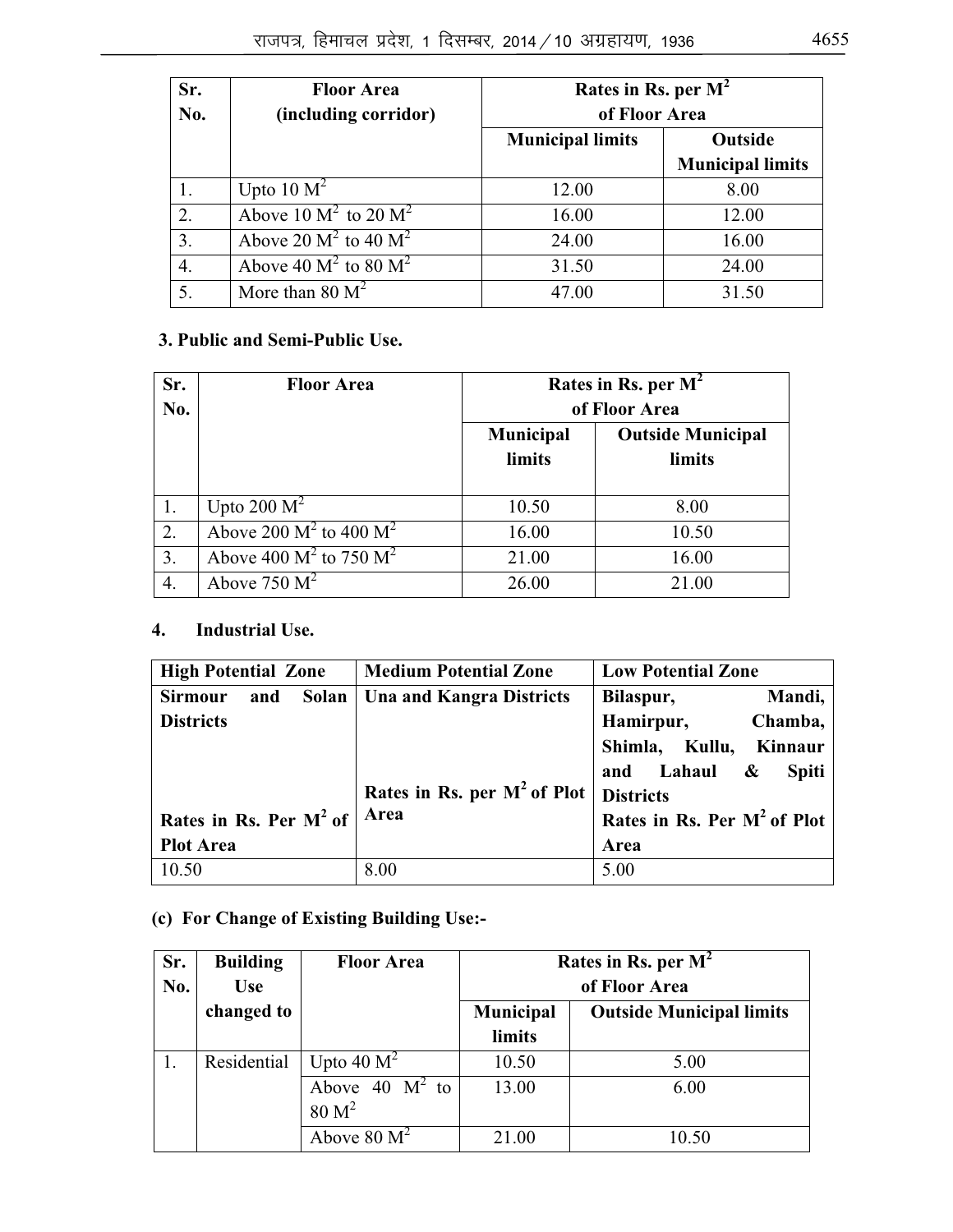$4656$  , साजपत्र, हिमाचल प्रदेश, 1 दिसम्बर, 2014 / 10 अग्रहायण, 1936

| 2.               | Commercial    | Upto $\overline{40 M^2}$      | 79.00            |         | 59.00              |
|------------------|---------------|-------------------------------|------------------|---------|--------------------|
|                  |               | Above 40 $M^2$ to             | 118.00           |         | 79.00              |
|                  |               | 80 M <sup>2</sup>             |                  |         |                    |
|                  |               | Above $80 M2$                 | 157.50           |         | 118.00             |
| 3.               | Public<br>and | Upto $100 M^2$                | 21.00            |         | 16.00              |
|                  | Semi          | Above $100 \text{ M}^2$ to    | 26.00            |         | 21.00              |
|                  | Public        | 200 M <sup>2</sup>            |                  |         |                    |
|                  |               | Above 200 $M^2$ to            | 31.50            |         | 26.00              |
|                  |               | 400 M <sup>2</sup>            |                  |         |                    |
|                  |               | Above 400 $M^2$ to            | 39.00            |         | 31.50              |
|                  |               | 800 M <sup>2</sup>            |                  |         |                    |
|                  |               | Above $800 M2$                | 52.50            |         | 39.00              |
| $\overline{4}$ . | Industrial    | Floor Area                    | High             | Mediu   | Low Potential Zone |
|                  |               |                               | Potential        | m       |                    |
|                  |               |                               | Zone             | Potenti |                    |
|                  |               |                               |                  | al      |                    |
|                  |               |                               |                  | Zone    |                    |
|                  |               |                               | Sirmour and      | Una     | Bilaspur, Mandi,   |
|                  |               |                               | Solan            | and     | Hamirpur, Chamba,  |
|                  |               |                               | <b>Districts</b> | Kangra  | Shimla,<br>Kullu,  |
|                  |               |                               |                  | Distric | Kinnaur and Lahaul |
|                  |               |                               |                  | ts      | & Spiti Districts  |
|                  |               | Upto $100 M2$                 | 26.00            | 21.00   | 16.00              |
|                  |               | Above $100 \text{ M}^2$ to    | 39.00            | 26.00   | 21.00              |
|                  |               | 200 M <sup>2</sup>            |                  |         |                    |
|                  |               | Above 200 $\overline{M}^2$ to | 52.50            | 39.00   | 26.00              |
|                  |               | 500 $M2$                      |                  |         |                    |
|                  |               | Above 500 $\overline{M}^2$    | 70.00            | 52.00   | 35.00              |

- **Note:** The fee for open spaces surrounding the building proposed for change of Building Use will be paid on the rates of pre-dominant Building Use. The change of Building Use will only be allowed subject to fulfillment of prescribed Regulations for particular use.
- **(d) For change of Land Use from the original use of site or as specified in the revenue record or from the Existing /frozen/ adopted Land Use pending preparation of Interim Development Plan or Development Plan.**

| Sr. | <b>Land Use</b>   | <b>Plot Area</b>                       | Rates in Rs. per $M^2$ of Plot Area |                          |  |
|-----|-------------------|----------------------------------------|-------------------------------------|--------------------------|--|
| No. | <b>Changed to</b> |                                        | Municipal                           | <b>Outside Municipal</b> |  |
|     |                   |                                        | limits                              | limits                   |  |
|     | Residential       | $150 \text{ M}^2$ to $250 \text{ M}^2$ | 5.00                                | 2.50                     |  |
|     |                   | Above 250 $M^2$                        | 8.00                                | 5.00                     |  |
| 2.  | Commercial        | Upto 200 $M^2$                         | 79.00                               | 59.00                    |  |
|     |                   | Above 200 $M^2$                        | 157.50                              | 118.00                   |  |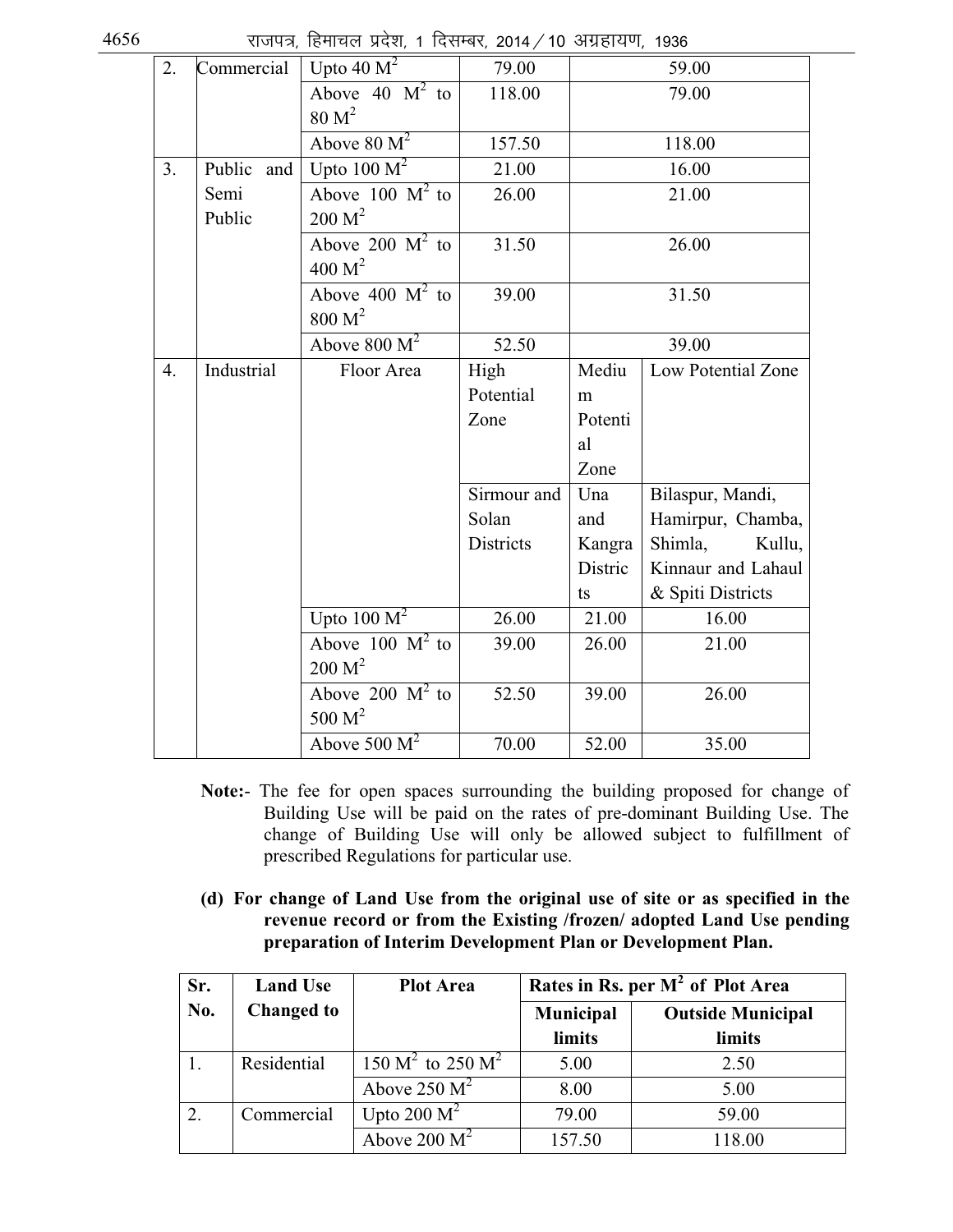|  |  |  | राजपत्र, हिमाचल प्रदेश, 1 दिसम्बर, 2014 / 10 अग्रहायण, 1936 |  | 4657 |
|--|--|--|-------------------------------------------------------------|--|------|
|  |  |  |                                                             |  |      |

| 3. | and<br>Public | Upto $1000 M^2$            | 16.00            |            | 10.50            |
|----|---------------|----------------------------|------------------|------------|------------------|
|    | Semi Public   | Above $1000 M^2$           | 26.00            |            | 18.00            |
| 4. | Industrial    | Plot Area                  | High             | Medium     | Low              |
|    |               |                            | Potential        | Potential  | Potential        |
|    |               |                            | Zone             | Zone       | Zone             |
|    |               |                            | Sirmour and      | Una<br>and | Bilaspur,        |
|    |               |                            | Solan            | Kangra     | Mandi,           |
|    |               |                            | <b>Districts</b> | Districts  | Hamirpur,        |
|    |               |                            |                  |            | Chamba,          |
|    |               |                            |                  |            | Shimla,          |
|    |               |                            |                  |            | Kullu,           |
|    |               |                            |                  |            | Kinnaur<br>and   |
|    |               |                            |                  |            | Lahaul<br>&      |
|    |               |                            |                  |            | Spiti            |
|    |               |                            |                  |            | <b>Districts</b> |
|    |               | Upto 1000 $\overline{M}^2$ | 10.50            | 7.90       | 5.25             |
|    |               | Above 1000 $M^2$ to        | 15.75            | 13.50      | 10.50            |
|    |               | 5000 $M^2$                 |                  |            |                  |
|    |               | Above 5000 $M^2$           | 21.00            | 15.75      | 13.15            |

- **Note**:- The change of Land Use Fee for Residential Use only shall not be applicable for bonafide residents i.e. original inhabitants of the Planning Area or Special Area who were owning the property at the time of applicability of the Act and their natural heirs only. The change of Land Use Fee shall be applicable for the persons who purchased land after the commencement of the Act. No fee will be charged from the Below Poverty Line (BPL) families, Economically Weaker Sections of the society and from the applicants of Social Housing Schemes notified by the Government from time to time.
- **(e) For change of Land Use from the Land Use as specified in the Interim Development Plan or Development Plan to other Land Use:-**

| Sr.            | <b>Land Use</b>   | <b>Plot Area</b>           | Rates in Rs. per M <sup>2</sup> of Plot Area |           |                                 |  |
|----------------|-------------------|----------------------------|----------------------------------------------|-----------|---------------------------------|--|
| No.            | <b>Changed to</b> |                            | Municipal                                    |           | <b>Outside Municipal limits</b> |  |
|                |                   |                            | limits                                       |           |                                 |  |
| $\mathbf{1}$   | Residential       | 150 $M^2$ to 250 $M^2$     | 10.00                                        |           | 5.00                            |  |
|                |                   | Above 250 $M^2$            | 16.00                                        | 10.00     |                                 |  |
| $\overline{2}$ | Commercial        | Upto 200 $M^2$             | 158.00                                       | 118.00    |                                 |  |
|                |                   | Above 200 $M^2$            | 315.00                                       |           | 236.00                          |  |
| 3.             | Public<br>and     | Upto 1000 $\overline{M^2}$ | 32.00                                        |           | 21.00                           |  |
|                | Semi Public       | Above $1000 M2$            | 52.00                                        |           | 36.00                           |  |
| 4.             | Industrial        | Plot Area                  | High                                         | Medium    | Low Potential Zone              |  |
|                |                   |                            | Potential                                    | Potential |                                 |  |
|                |                   |                            | Zone                                         | Zone      |                                 |  |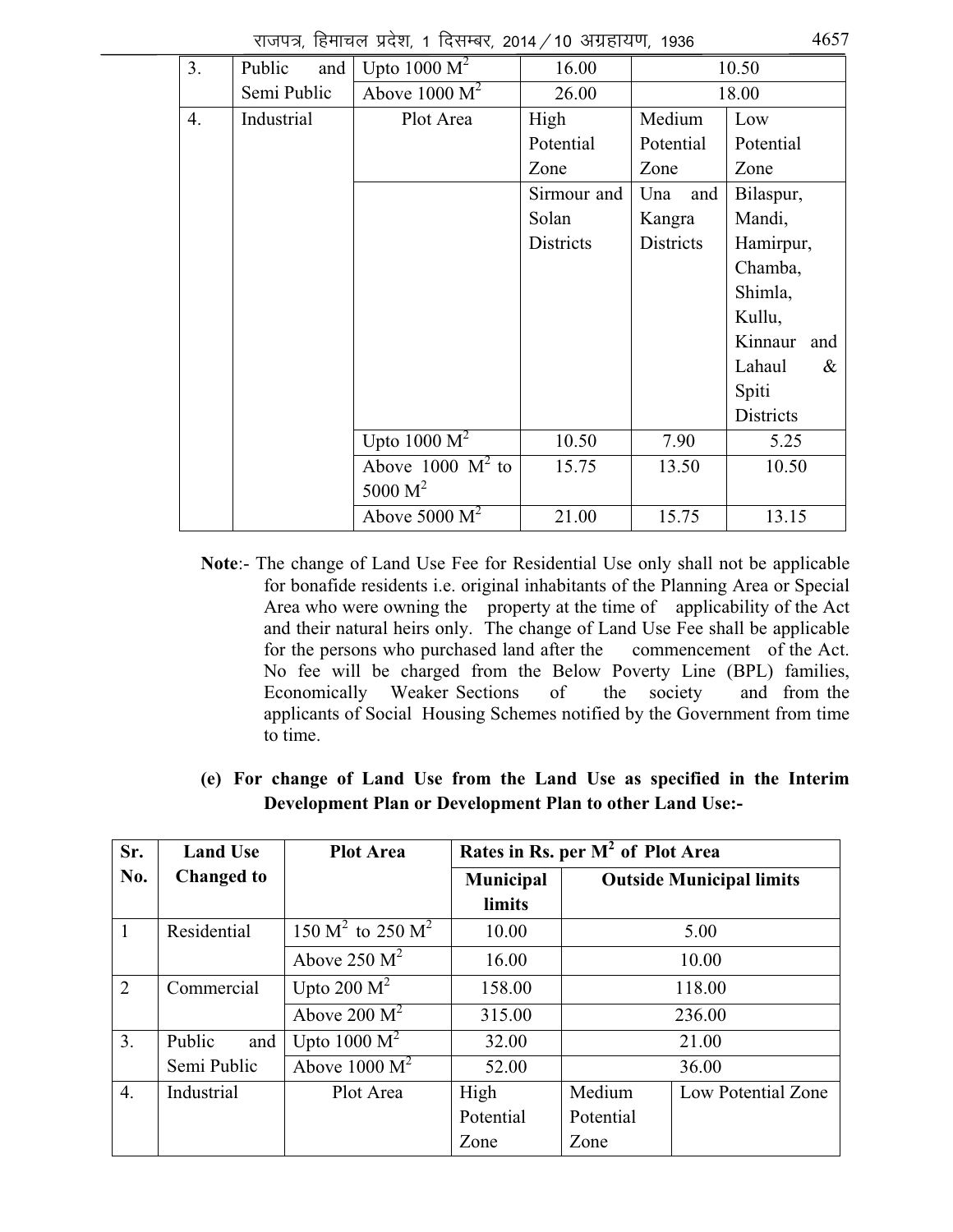|  |                     | Sirmour and      | Una<br>and       | Bilaspur, Mandi,   |
|--|---------------------|------------------|------------------|--------------------|
|  |                     | Solan            | Kangra           | Hamirpur, Chamba,  |
|  |                     | <b>Districts</b> | <b>Districts</b> | Shimla,<br>Kullu,  |
|  |                     |                  |                  | Kinnaur and Lahaul |
|  |                     |                  |                  | & Spiti Districts  |
|  | Upto $1000 M^2$     | 21.00            | 16.00            | 10.50              |
|  | Above 1000 $M^2$ to | 31.50            | 26.00            | 21.00              |
|  | 5000 $M^2$          |                  |                  |                    |
|  | Above $5000 M^2$    | 42.00            | 31.50            | 26.00              |

### **(e) For re-validation of permission:-**

The re-validation fee shall be  $\omega$  10% of fee as specified under clauses (a) to (e) of sub-rule (2).

- **Note:** (i) The charges from clauses (a) to (f) will be increased by 10% after a block of 5 years from the date of applicability of these rules. It will be rounded off to the nearest rupee.
	- (ii) The fee as prescribed above shall be charged as per particular slab in which the total floor area falls.

 **17. Registration, Qualification and Duties of Private Professionals**.—All the plans attached with the applications submitted under rule 15 and sub-rule (1) of rule 16 shall be prepared, designed and signed by Registered Private Professionals in accordance with the provisions of **Appendix- 10** of these rules.

 **18. Prescribed limits.—**The prescribed limits for the development activities exempted from permission under section 30-A of the Act shall be as given in **Appendix-8** of these rules. For carrying out all the development activities by Union Government or State Government or Authority or a Local Authority or any person which are beyond the prescribed limits shall apply for permission to the Director under rule 15 and sub-rule (1) of rule 16 of these rules.

**19. Form of permission and manner of communication.—**The permission for development of land applied under sub- section (2) of section 15-A or clause (a) of section 16 or section 28 or section 29 or section 30 or section 30-A (beyond the limits as specified under section 30-A) of the Act shall be granted in accordance with the provisions of the Act and these rules and shall be communicated to the person(s) concerned under section 31 of the Act in **form-13** and copies thereof shall be sent to the Authority, Local Authorities and any other office concerned with the development works alongwith a copy of the approved plan. In case of observations, the same shall be handed over to the applicant(s) failing which, the same shall be sent through registered (AD) or by speed post. The plan shall be approved and signed by the Director, modifications, if any, shall be shown in red lines and one copy of approved plan shall be sent to the applicant(s). In case of excessive modifications, fresh plan shall be demanded incorporating the revised plan showing all the modifications communicated by the Director. Such order shall be handed over to the applicant(s). If applicant (s) is present, his acknowledgment shall be obtained. In case applicant(s) is not present, such order shall be sent to him under registered (AD) or by speed post. In case of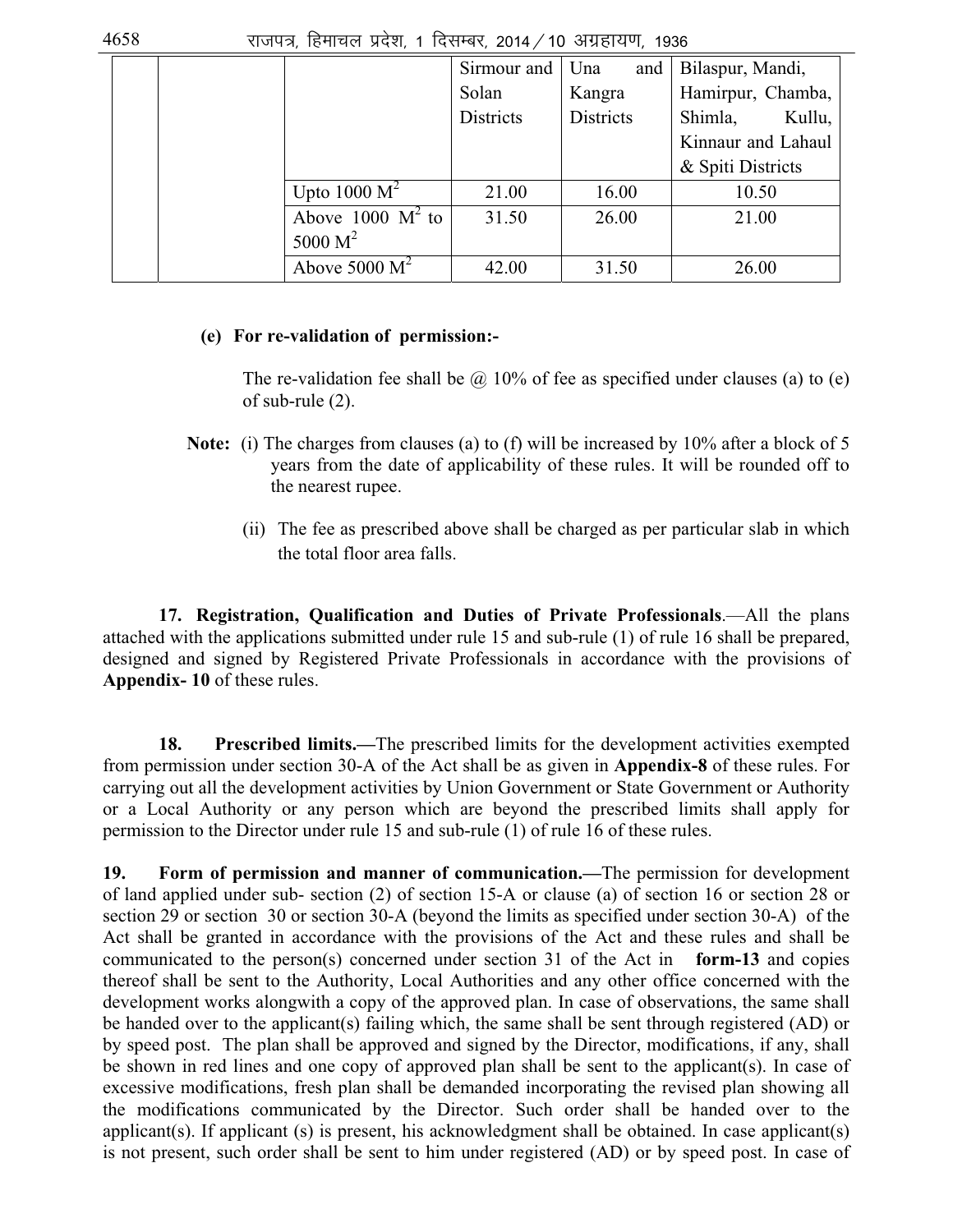deemed permission, intimation on simple paper alongwith total period of application retained by the Director shall be given by the applicant to the Director and the deemed permission shall be communicated to the applicant by the Director, provided it is in conformity to the provisions of the Act, rules and regulations of the Interim Development Plan or Development Plan.

 **20***.* **Form of refusal and manner of communication.—**The refusal for development of land applied under sub- section (2) of section 15-A or clause (a) of section 16 or section 28 or section 29 or section 30 (beyond the limits as specified under section 30-A) of the Act shall be communicated to the person(s) concerned under section 31 of the Act in **form-14**. Such order shall be handed over to the applicant(s). If applicant(s) is present his acknowledgment shall be obtained. In case applicant(s) is not present, such order shall be sent to him under registered (AD) or by speed post.

 **21. Structure Stability Certificate.—**Structural Stability Certificate shall be furnished by the applicant while applying for permission under sub- section (2) of section 15-A or clause (a) of section 16 or section 28 or section 29 or section 30 or section 30-A (beyond the limits as specified under section 30-A) of the Act, and shall be in **form-15.** Soil Investigation Report (for the areas falling in sliding and sinking zones as defined in the respective Interim Development Plans or Development Plans or for any re-claimed piece of land by Promoters) shall be mandatory. The Soil Investigation Report shall be given by the Geologist and the Structural Stability Certificate shall be given by the Civil Engineer.

 **22**. **Appeal, Form and manner of filing appeal.—** (1) Any applicant aggrieved by any order granting permission on conditions or refusing permission under section 31 of the Act or any order passed under any of the provisions of the Act may, within 30 days from the date of communication of such order to him, prefer an appeal in writing to an Officer not below the rank of Secretary, appointed by the State Government in this behalf in the following manner on **form-16**.

- (i) It shall specify the date of order against which the appeal is made. A copy of the order thereof shall be attached;
- (ii) It shall specify a clear statement of facts and the grounds on which the appeal is made;
- (iii) It shall specify precisely the relief prayed for; and
- (iv) It shall contain the following verification certificate duly signed by the applicant(s):-

 "I …………………………do hereby declare that the fact and contents stated above are true to the best of my knowledge and belief".

- (2) The appeal under sub-rule (1) shall be accompanied by a fee of Rs. 100/- through Treasury Challan or through e-payment.
- **Note:** These charges will be increased by 10% after a block of 5 years from the date of commencement of these rules. It will be rounded off to the nearest rupee.

 **23. Supply of copies of order or proceedings of record.—**(1) A copy of the order passed by the Appellate Authority shall be given to all the parties in the appeal, free of cost. However, additional copies may be supplied to an individual having interest in the proceedings before the Director, Appellate Authority or the Government, on an application submitted by the applicant.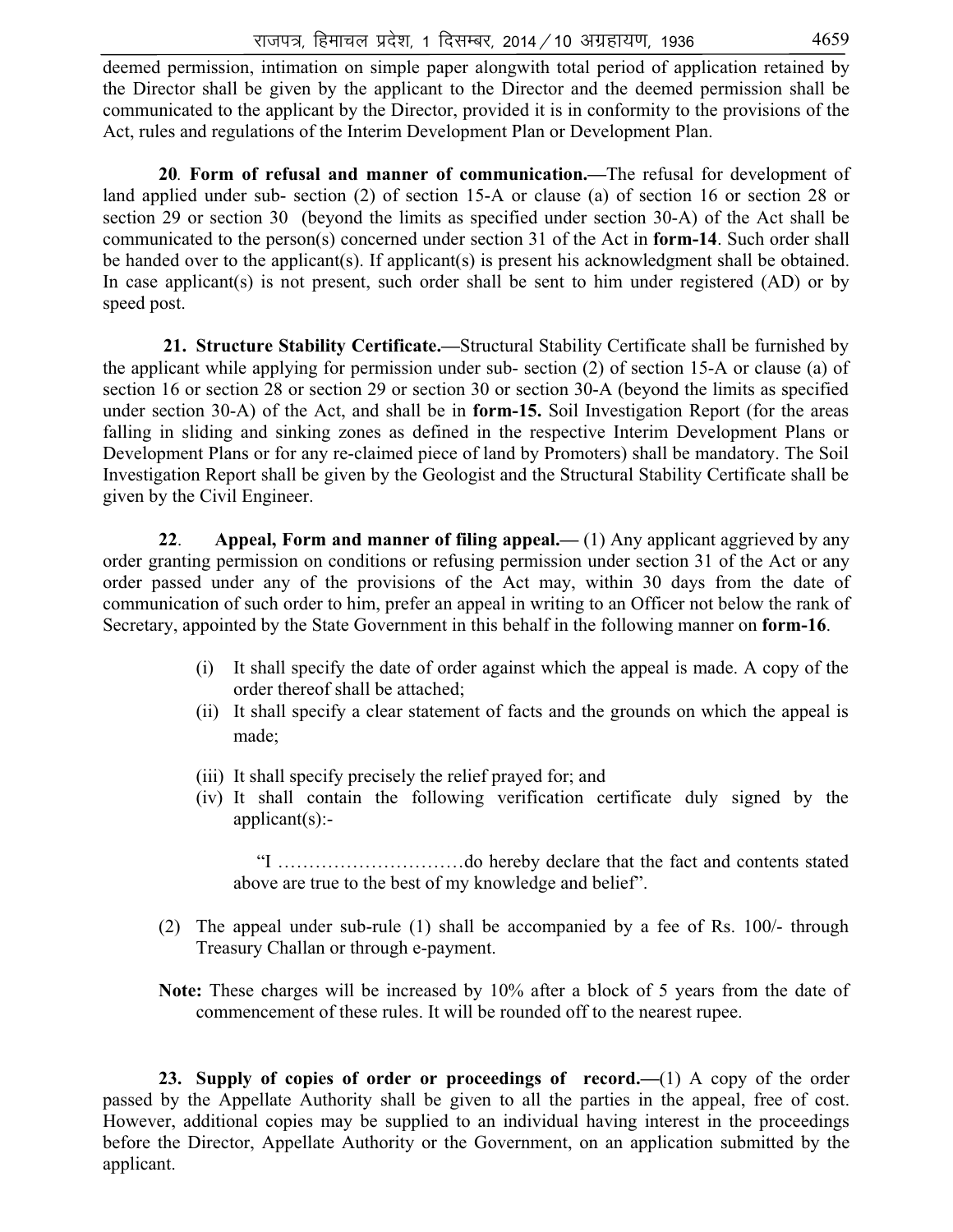(2) The application under sub-rule (1) shall be accompanied by a fee of Rs. 10/-. Further, the copies in A4 size shall be given  $\omega$  Rs. 2/- per page of copy applied. The fee may be paid through Treasury Challan or through e-payment.

**Note:** These charges will be increased by 10% after a block of 5 years from the date of commencement of these rules. It will be rounded off to the nearest rupee.

 **24. Notice by owner to purchase interest in land.—**The notice shall be served on the Government under sub-section (1) of section 35 of the Act, in **form** -**17** so as to reach it within a period of 60 days from the date of publication of notice for compulsory acquisition for the purpose of the Development Plan together with documentary proof of ownership, location plan and site plan.

 **25. Manner of communication of revocation and modification or permission to development.—**Every order of revocation and modification of permission to development passed under sub-section (1) of section 37 of the Act, shall be communicated in **form** -**18** and shall be handed over to the owner (s). If owner (s) is present his acknowledgment shall be obtained. In case owner (s) is not present, such order shall be sent to him under registered (AD) or by speed post.

 **26. Manner in which amount in lieu of expenditure incurred to be paid.—**The manner in which amount in lieu of expenditure incurred after the grant of permission may be assessed under section 37 of the Act, as under:-

- (1) Every claim under sub-section (2) of section 37 of the Act shall be made to the Town and Country Development Authority or the Special Area Development Authority within 90 days from the date of service of the order of revocation or modification.
- (2) The claim shall be made in writing supported by details of expenditure incurred in carrying out development according to the permission granted and a further detailed estimate of such of the expenditure as has been rendered abortive on account of an order of revocation or modification of permission originally granted both being prepared by a Registered Private Professional. A certified copy of the commencement certificate under which permission for development was originally granted shall accompany such claim. The Town and Country Development Authority or the Special Area Development Authority, as the case may be, shall forward such claim to the Town Planning Officer who after giving the owner(s) reasonable opportunity of being heard shall send his report to the Town and Country Development Authority or the Special Area Development Authority, as the case may be. The Town and Country Development Authority or the Special Area Development Authority, as the case may be, after considering the report of the Town Planning Officer shall assess and award, subject to provision of section 11 of the Act, such amount to the owner (s) as it thinks fit.
- (3) Every order regarding claims preferred by the owners and passed under sub-section (2) of section 37 of the Act, shall be communicated in **form-19** and shall be handed over to the owner(s). If owner (s) is present his acknowledgment shall be obtained. In case owner (s) is not present, such order shall be sent to him under registered (AD) or by speed post.
- (4) The notice of refusal to accept the amount offered by the Town and Country Development Authority or the Special Area Development Authority, as the case may be, shall be given by the owner(s) within 30 days from the date of receipt of the offer.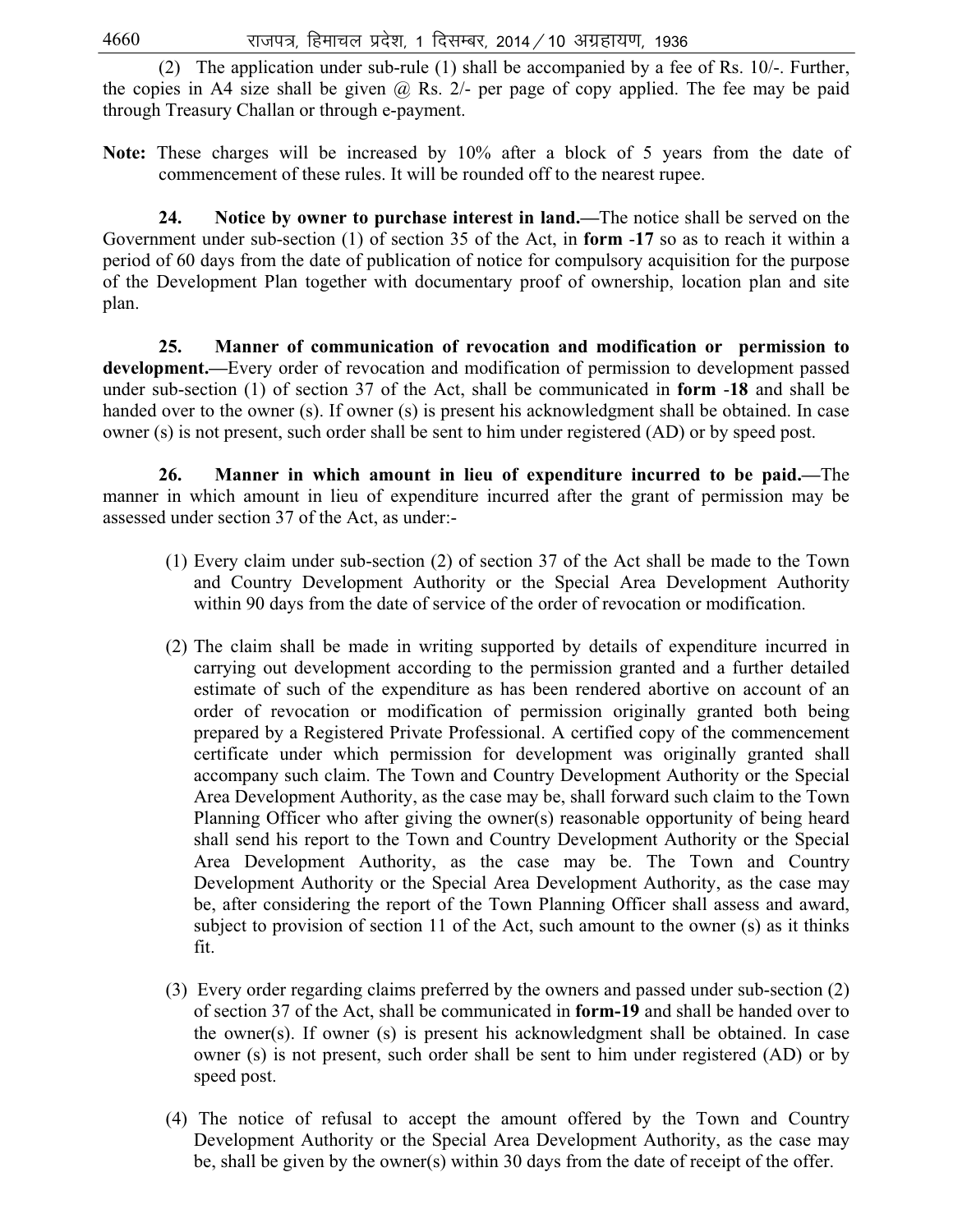**27**. **Form of notice for demolition.**—A show cause notice to afford reasonable opportunity of being heard shall be served upon the defaulter by the Director in **form- 20** before issuing notice in form 21.

 **28. Form of notice for demolition, alteration, discontinuation of unauthorized development.—**The notice under sub-section (1) of section 39 of the Act shall be in **form 21** 

**29. Form of notice to stop or seal the un-authorized development.—** The notice under sub-section (2) of section 39 of the Act shall be in **form - 22.** However, the notice under this rule may be given only after the non-compliance of the notice given under rule 28.

**30. Application for composition of offences.**—The application under sub-section (3) of section 39 of the Act, shall be on the form as specified under sub-rule (1) of rule 35 of these rules.

**31. Form for order for stopping the deployment.—**The order to stop unauthorized development under sub-section (1) of section 39-A of the Act, shall be in **form -23.**

 **32. Police Assistance.—**Where any development after the service of the order under subsection (1) of section 39-A of the Act is not stopped in pursuance of the notice served under rule 31of these rules, the Officer empowered by the Government or the Competent Authority, as the case may be, shall, by an order in **form**-**24,** request the Station House Officer of the nearest Police Station to deploy adequate Police force to remove the person(s) by whom development has been commenced and all his assistants and workman from the place of development and seize the construction materials, tools, machinery, scaffolding or the things used in such development and article so seized shall be dealt with or disposed of in accordance with the provisions of sub-sections (3) and (4) of section 39-A of the Act.

 **33. Order of stoppage and deployment of Police by the State Government.—**Where the Competent Authority has failed to make an order to stop the development under sub-section (1) of section 39-A of the Act, and in case such order of stoppage has been made, has failed to requisition Police assistance under sub-section (2) of section 39-A of the Act, for a period of sixty days, the Government may, after calling, for the report of the Competent Authority concerned, direct the Competent Authority or any other Officer as the Government may deem fit, to make the order to stop the development under sub-section (1) of section 39-A of the Act, or as the case may be, requisition the Police assistance under sub-section (2) of section 39-A of the Act and such Competent Authority or the Officer shall carryout such directions.

**34. Sealing of unauthorized development.—**Wherever it is considered expedient to seal any unauthorized development under sub-section (1) of section 39-B of the Act, the Officer of the Government empowered in this behalf, or as the case may be, the Competent Authority shall afford, in **form- 25**, the reasonable opportunity of being heard to the persons against whom the order is purported to be made.

 **35. Composition of offences.—**(1) Any person, not being the Union Government or Government or a Local Authority or an Authority constituted under the Act, may apply, under subsection (1) of section 39-C of the Act, in **form- 26** to the Director for composition of offences. The permission for composition of offences shall be conveyed in **form- 27.**

 (2) Every application submitted under sub-section (1) of section 39-C of the Act, shall be accompanied by a fee of Rs.200/**-** deposited into the Government Treasury, under the appropriate Head of Account through Treasury Challan or through e-payment.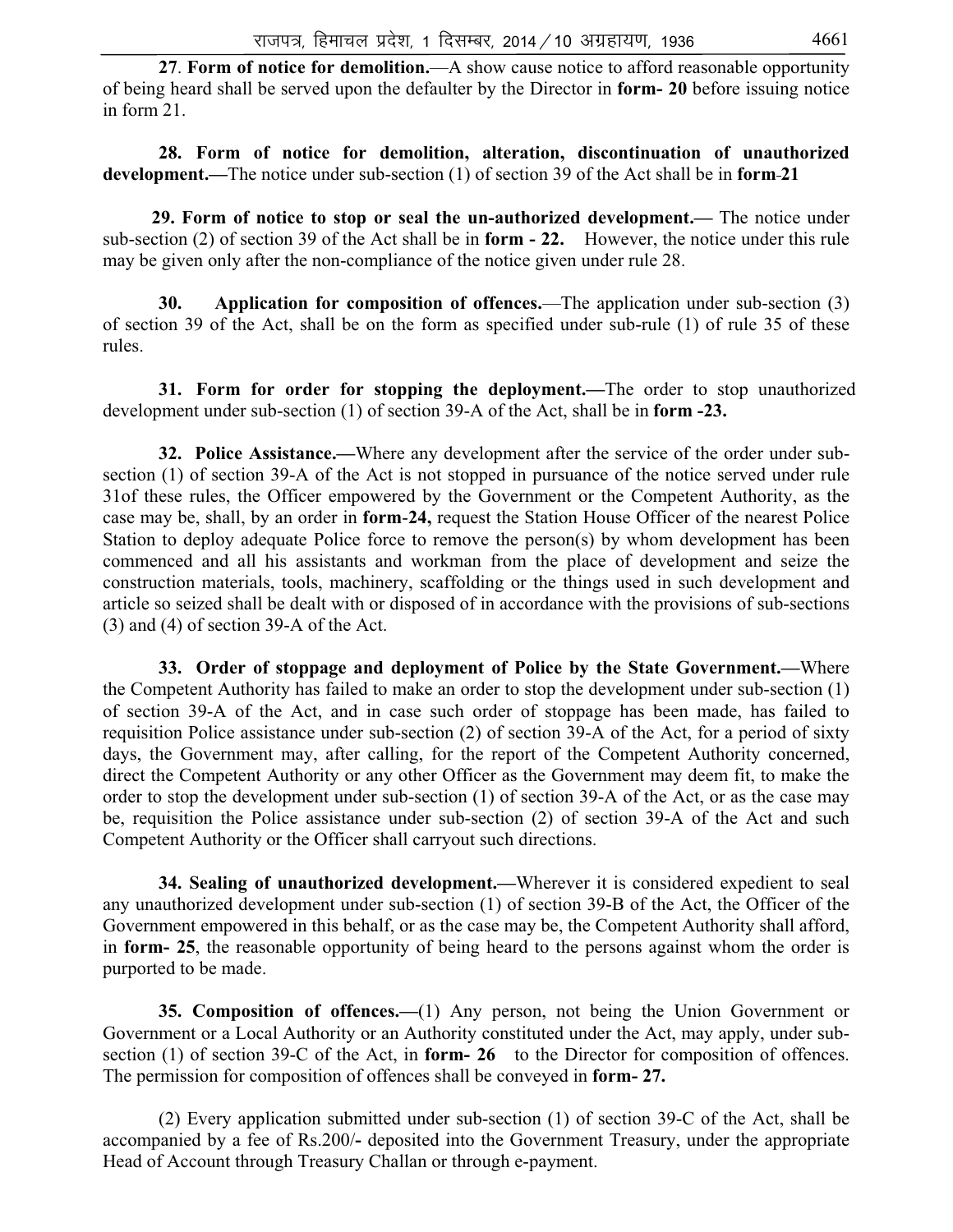(3) Composition fee shall be charged from the applicant at the rates specified below:-

| Sr. | <b>Offence</b>                                                                                                                                                                                                                                                                                                                                      | <b>Composition Fee</b>                                                                                                                                                                                                                                                                                                                                                                                                                                              |
|-----|-----------------------------------------------------------------------------------------------------------------------------------------------------------------------------------------------------------------------------------------------------------------------------------------------------------------------------------------------------|---------------------------------------------------------------------------------------------------------------------------------------------------------------------------------------------------------------------------------------------------------------------------------------------------------------------------------------------------------------------------------------------------------------------------------------------------------------------|
| No. |                                                                                                                                                                                                                                                                                                                                                     |                                                                                                                                                                                                                                                                                                                                                                                                                                                                     |
| 1.  | In case of building where plan was<br>approved and deviations have been<br>carried out from the approved plan<br>beyond the permissible<br>limits<br>as<br>specified under rules and Regulations to<br>the extent of $10\%$ over any or all the set<br>backs on ground floor and all the<br>subsequent floors.<br>(If the deviations are within the | (i) In the case of building falling<br>within jurisdiction of Municipal<br>Area @ Rs. 800/-per $M^2$ for<br>ground floor level and $\overline{a}$ Rs.<br>400/-per $M^2$ for each subsequent<br>floor level; and<br>(ii)In the case of building falling<br>jurisdiction<br>outside<br>the<br>of                                                                                                                                                                      |
|     | permissible limits, applicant need to get<br>revised plan approved by paying the fee<br>as specified and applicable under sub-<br>rule (2) of rule 16 of these rules.)                                                                                                                                                                              | Municipal Area @ Rs. 400/-per<br>$M2$ for ground floor level and $@$<br>Rs. 200/- per $M^2$ for each<br>subsequent floor level.                                                                                                                                                                                                                                                                                                                                     |
| 2.  | In case of building where plan was not<br>approved but construction carried out is<br>as per the Himachal Pradesh Town and<br>Country Planning Act, 1977 (Act No.<br>12 of 1977), the Himachal Pradesh Town<br>and Country Planning Rules, 2014 and<br>Regulations of Interim Development<br>Plan or Development Plan.                              | The structure so constructed shall be<br>regularized on<br>payment<br>of<br>composition fee equal to 2 times of<br>fee as specified and applicable under<br>sub-rule (2) of rule 16 of these rules.                                                                                                                                                                                                                                                                 |
| 3.  | In case of building where plan was not<br>approved and deviations have also been<br>carried out beyond the permissible<br>specified under rules and<br>limits as<br>Regulations to the extent of 10% over<br>any or all the set backs on ground floor<br>and all the subsequent floors.                                                             | The structure so constructed shall be<br>regularized<br>of<br>on<br>payment<br>composition fee equal to 3 times of<br>fee as specified and applicable under<br>sub-rule (2) of rule 16 of these rules<br>and the composition fee as prescribed<br>at Serial No. 1 above.                                                                                                                                                                                            |
| 4.  | Building constructed on an under size<br>plot to the extent of 10% less than the<br>permissible plot size as specified under<br>rules and Regulations.                                                                                                                                                                                              | (i) In the case of building falling<br>within<br>jurisdiction<br>the<br>of<br>Municipal Area, @ Rs. 5000/-<br>lump sum in addition to fee as<br>specified and applicable under<br>sub-rule $(2)$ of rule 16 of these<br>rules; and<br>(ii) In the case of building falling<br>outside<br>the jurisdiction<br>of<br>Municipal Area, @ Rs. 2000/-<br>lump sum in addition to fee as<br>specified and applicable under<br>sub-rule $(2)$ of rule 16 of these<br>rules. |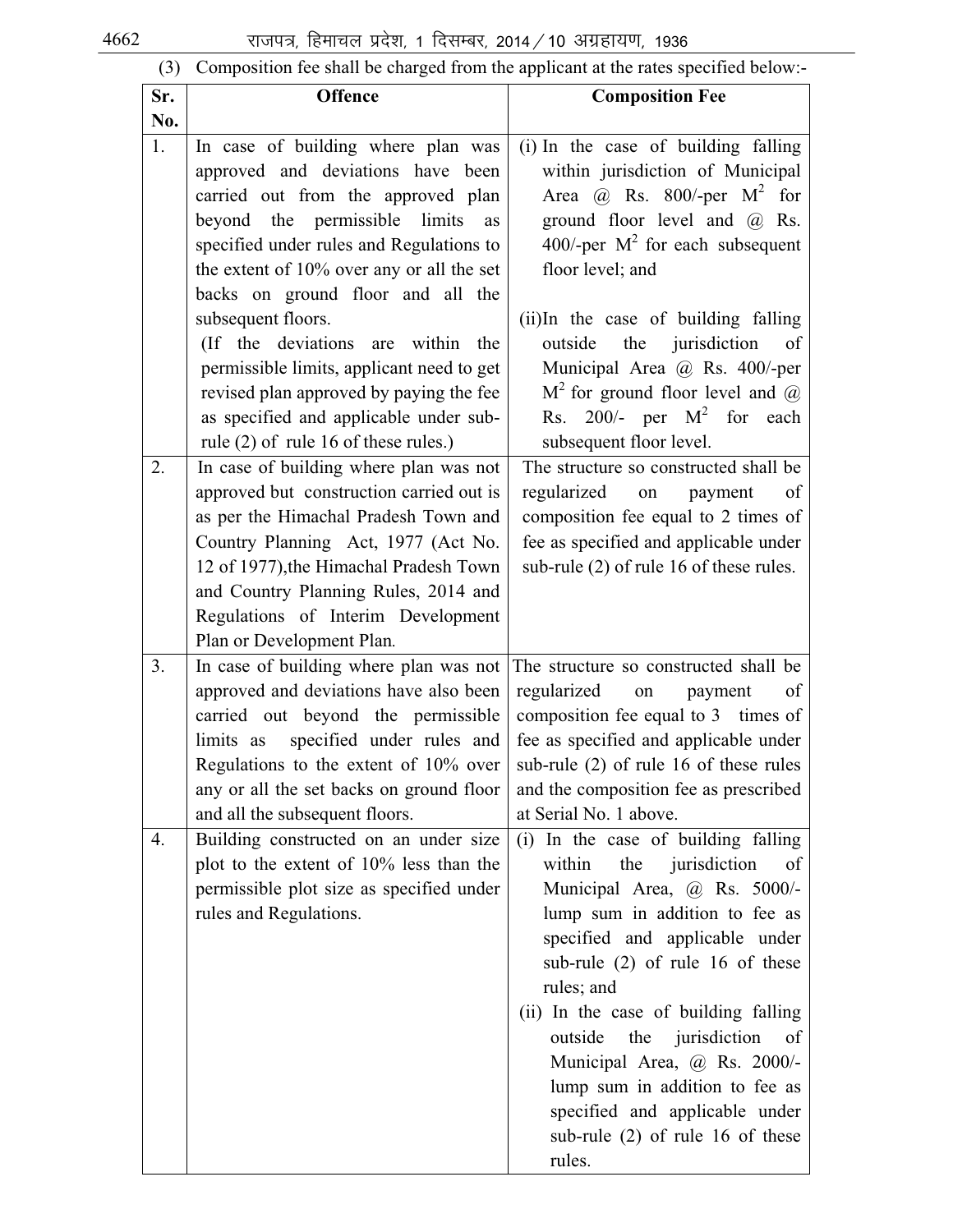Note: The charges under rule 35 will be increased by  $10\%$  after a block of 5 years from the date of commencement of these rules. It will be rounded off to the nearest rupee:

Provided that the Government may exempt such areas from the application of this rule, if the Local Authorities of such areas have framed their own rules, for this purpose. The offender shall be levied composition fee under such rules, wherein the rates of composition fee are on higher side but shall not be levied composition fee under both such Rules. The Government may direct the Municipal Authorities to amend its building Bye-Laws as per the Himachal Pradesh Town and Country Planning Act, 1977 and these Rules:

Provided further that each offence shall be compounded separately**.** 

### **CHAPTER-V TOWN AND COUNTRY DEVELOPMENT AUTHORITY**

 **36. Preparation of Town Development Scheme.—**(1) The Town and Country Development Authority shall publish a notice under sub-section (2) of section 52 of the Act, in **form -28** declaring intention of making a Town Development Scheme in the Official Gazette not later than thirty days from the date of declaration of intention to make Scheme and by means of an advertisement in one or more news papers having wide circulation in the locality. Copies thereof shall also be made available for inspection in the office of the Town and Country Development Authority concerned.

 (2) Notice under sub-section (3) and sub-section (7) of section 52 of the Act, shall be in **form -29** and **form- 30** respectively and shall be published in the Official Gazette and in one or more news papers having wide circulation in the locality.

 **37. Acquisition of land.—**The land acquired by the State Government under section 58 of the Act, shall vest in the Town and Country Development Authority, subject to the law for the time being in force.

**38. Mode of levy.— (1)** Notice of intention to levy development charges under subsection (1) of section 62 of the Act, shall be in **form -31** and shall be published in the Official Gazette and in one or more news papers having wide circulation in the area. Copies of the said notice shall also be affixed in the concerned offices of the Town and Country Development Authority.

 (2) Notice under sub-section (4) of section 62 of the Act, for the assessment of development charges shall be in **form -32.** 

**39. Power to borrow money.—**The Town and Country Development Authority may borrow money under section 65 of the Act, subject to the following terms and conditions, namely:-

- (i) the Town and Country Development Authority may with the prior approval of the Government borrow money by issuing debentures for the purpose of the Act;
- (ii) the amount of money to be borrowed by issue of debentures. The issue price of debenture and terms and maturity shall be determined by the Authority with the prior approval of the Government;
- (iii) the rate of interest which debentures would carry shall be such as may, be fixed by the State Government;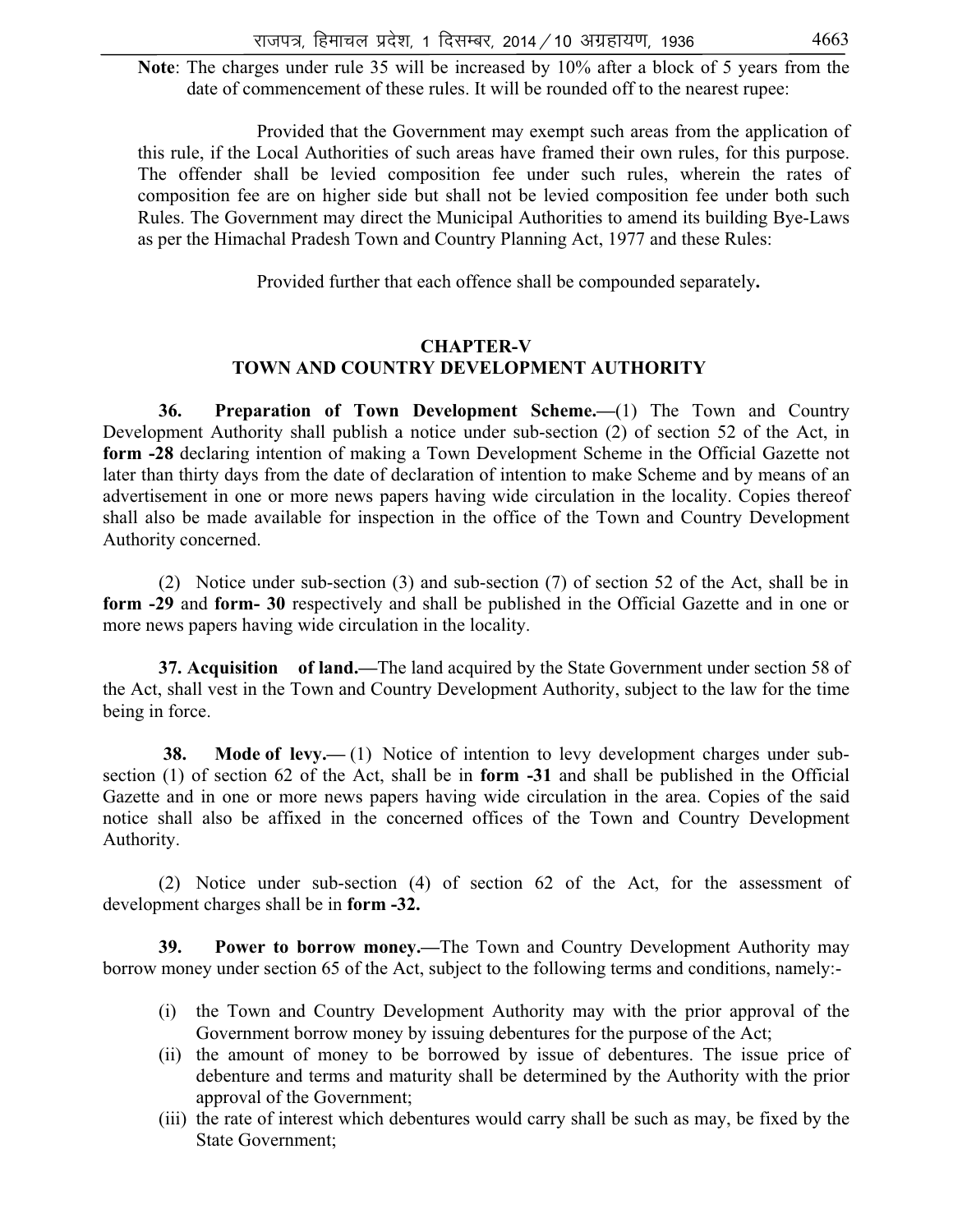- (iv) no debentures shall be issued, except with the guarantee by the Government as to the repayment of principal and payment of interest;
- (v) a sinking fund shall be constituted for the redemption of debentures and in case of any failure on this account an immediate report with reasons for such failure shall be made to the Government. The Authority shall be bound by such directions as may be issued by the Government in this behalf;
- (vi) debentures shall be negotiable by endorsement and delivery;
- (vii) the Authority may with the sanction of the Government reserve the debenture bound for issuing to any particular person or institution or have the debenture(s) under written;
- (viii)brokerage and underwriting commission at such rate as may be fixed by the Authority from time to time shall be paid to banks, brokers and others on their applications and also on applications received through them, bearing their seal;
- (ix) applications for the issue of debenture(s) shall be made to the Authority in **form- 33;**
- (x) subscriptions to the debentures may be made by cheques or demand drafts drawn in favour of the Town and Country Development Authority;
- (xi) if the subscriptions exceed the total amount of the debentures issued, partial allotment may be made and the balance of the sum paid at the time of applications, shall be refunded as soon as possible. No interest shall be paid on the amount so refunded. The Authority may reserve the right to retain the subscriptions, received upto ten percent in excess of the sum floated;
- (xii) the debentures shall be issued in the denomination of Rs. 100/-, Rs. 500/-, Rs. 1,000/-, Rs. 5,000/-, Rs. 25,000/-, Rs. 50,000/-, Rs.1, 00,000/- and Rs. 5, 00,000/-;
- (xiii)the interest on debentures shall be paid half yearly. The interest is subject to the payment of income tax;
- (xiv)the debentures shall be redeemable on dates noted therein and the holder(s) shall have no claim(s) upon the Authority for the interest accruing after the expiry of the term;
- (xv) debentures which by reasons of damage sustained have become unfit for circulation shall be replaced at the request to the holder(s) on surrendering the damaged or defaced debentures, provided that the essential marks for genuineness and identity such as the number, the amount, the rate of interest, the date and signature of the Chairman and the member of the Authority are still recognizable. Fresh debentures shall also be issued to replace the lost or destroyed debentures when in the opinion of the Authority the fact of destruction is proved beyond doubt. When such proof is not produced or when in case of damage the essential marks in the debentures are lost and are no longer recognizable or the debentures has been lost or has been mislead, a new debenture may be issued only after the debenture which is alleged to be missing or un-recognizable has been advertised by the claimant and in the manner specified by the Authority and is not claimed by any other person; and
	- (xvi) the re-issue of the debenture shall be made for the same amounts under the same number with the addition of the word "Re-newed". A fee of Rs10/- shall be charged for every renewed debenture to be issued.

### **CHAPTER-VI SPECIAL AREAS**

 **40. Terms and conditions subject to which loan may be raised by the Special Area Development Authority.—(**1) The Special Area Development Authority may for the purpose of the Act, raise loans under sub-section (3) of section 72 of the Act, in pursuance of a resolution passed at a special meeting convened for the purpose: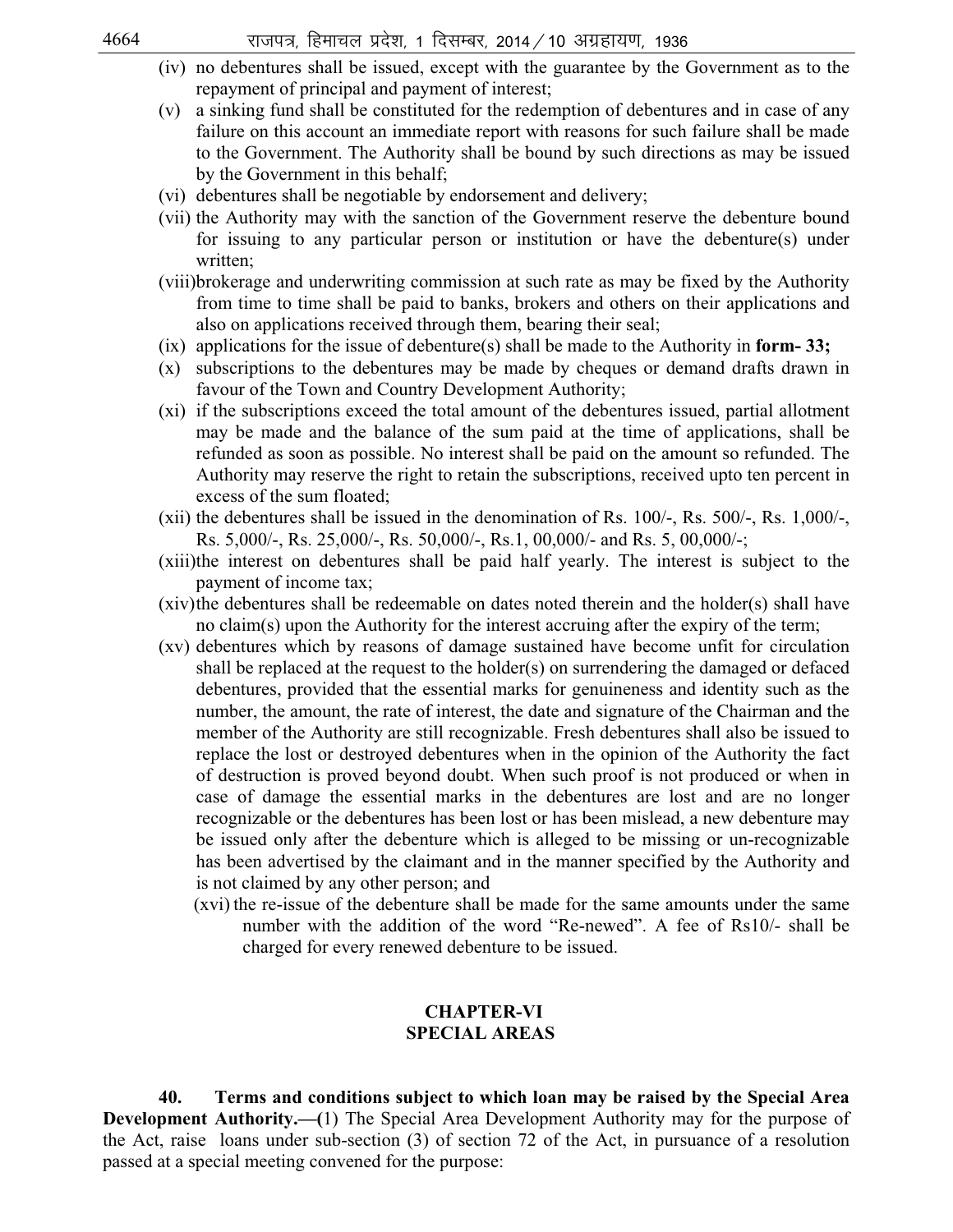Provided that:

- (i) no loan shall be raised without the prior sanction of the Government; and
- (ii) the terms upon, the period within, and the method by which the loan is to be raised and repaid shall be subject to these rules and the approval of the Government.

 (2) The Special Area Development Authority shall maintain a sinking fund for the repayment of loans raised under sub-rule (1) and shall pay every year in the sinking fund, such, as may be sufficient for repayment, within the period fixed for all loans so raised.

 (3) The sinking fund or any part thereof shall be applied in or towards the discharge of the loan for which such fund was operated and until such loan is wholly discharged, it shall not be applied for any other purpose.

### **CHAPTER- VII REGISTRATION OF PROMOTERS AND ESTATE AGENTS**

 **41. Certificate of Registration.—**(1) An application for registration as Promoter or as an Estate Agent, shall be made in **form-34** and **form**-**35** respectively and shall be accompanied by a fee of Rupees fifty thousand in the case of a Promoter and Rupees ten thousand in the case of an Estate Agent by way of e-challan or challan or in the form of a demand draft drawn in favour of the Director.

 (2) The Certificate of Registration shall be issued by the Director in the case of a Promoter in **form -36** and in the case of an Estate Agent in **form-37.** 

 (3) In case applicant intends to withdraw his application for registration at the processing stage, he shall be entitled to the refund of 75% of fee paid.

 (4) No fee shall be refunded in case the registration is cancelled on account of contravention of any of the provisions of the Act or these rules and the security deposit shall be forfeited.

 (5) Before cancellation of registration, a public notice shall be given in leading newspapers for information of the general public.

 **Note** : These charges will be increased by 10% after a block of 5 years from the date of commencement of these rules. It will be rounded off to the nearest rupee.

 **42. Qualifications for Registration as Promoter and Estate Agent.—**(1) In case the application is for registration as a Promoter, the applicant himself, if he is an individual or one of his employees or one of the partners in case of a firm, or one of the employees of the firm or one of the Director(s) in the case of a company, or one of the employees of the company or one of the members of the managing committee in case of a co-operative society or one of the employees of co-operative society, as the case may be,-

- (a) should not be less than eighteen years of age;
- (b) should have at least five years experience in the field of development of colonies or construction of buildings whether as a construction Engineer, Architect, Town Planner possessing degree from a recognized institution or as a Class-A contractor registered with the appropriate authority;
- (c) should not be an un-discharged insolvent;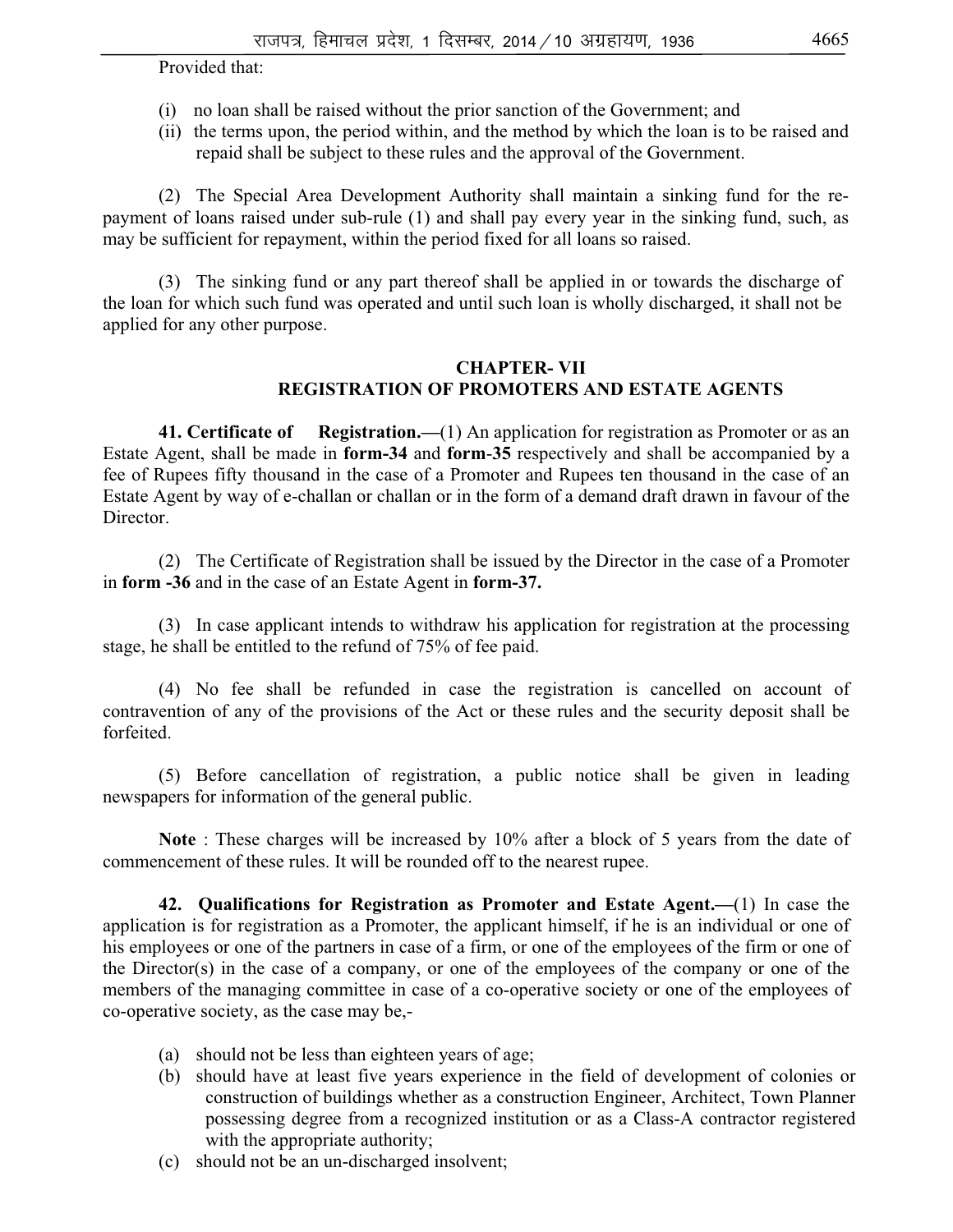| 4666 |     | राजपत्र, हिमाचल प्रदेश, 1 दिसम्बर, 2014 / 10 अग्रहायण, 1936                                                                                                                                   |
|------|-----|-----------------------------------------------------------------------------------------------------------------------------------------------------------------------------------------------|
|      | (d) | should not be of an un-sound mind;                                                                                                                                                            |
|      | (e) | should not have been black listed by any authority under any law for the time being in<br>force;                                                                                              |
|      | (f) | should not have been convicted of an offence under the Act or under any law involving<br>moral turpitude, or, if convicted a period of five years has elapsed since his conviction;           |
|      | (g) | should not be in the employment of the Government or a State undertaking or a local<br>authority; and                                                                                         |
|      | (h) | should not have been dismissed or removed from the service of a Government or a State<br>undertaking or a local authority.                                                                    |
|      | (2) | The following desirable information is to be disclosed wherever applicable:-                                                                                                                  |
|      |     | (a) should submit statement of affairs clearly indicating the detail of Assets and Liabilities<br>duly certified by the Chartered Accountant.                                                 |
|      |     | (b) in case of a company, the applicant has furnished a Certificate of Registration of<br>incorporation with the Registrar of Companies;                                                      |
|      |     | (c) in case of a firm, Certificate of Registration under the Partnership Act, 1932 from the<br>competent authority;                                                                           |
|      |     | (d) has produced an attested copy of Permanent Account Number (PAN) alongwith Income<br>Tax returns of preceding 3 years; and                                                                 |
|      |     | (e) has furnished the details of previous projects executed during the preceding 5 years<br>alongwith their completion certificate, if any.                                                   |
|      |     | (3) In case the application is for registration as an Estate Agent, the applicant,-                                                                                                           |
|      |     | (a) should not be less than eighteen years of age;                                                                                                                                            |
|      |     | should not be in the employment of the Government or a State undertaking or a<br>(b)<br>local authority;                                                                                      |
|      |     | should not have been dismissed from the service of a Government or a State<br>(c)<br>undertaking or a local authority;                                                                        |
|      |     | (d) should not be an un-discharged insolvent;                                                                                                                                                 |
|      |     | should not be of an un-sound mind;<br>(e)                                                                                                                                                     |
|      |     | should have atleast one year experience as an Estate Agent;<br>(f)                                                                                                                            |
|      |     | should not have been convicted of an offence under the Act or under any law<br>(g)<br>involving moral turpitude, or, if convicted a period of five years has elapsed since<br>his conviction; |
|      | (4) | The following desirable information is to be disclosed wherever applicable:-                                                                                                                  |
|      |     | in case of a company, the applicant has furnished a Certificate of Registration of<br>(a)<br>incorporation with the Registrar of Companies;                                                   |
|      |     | in case of a firm, Certificate of Registration under the Partnership Act, 1932 from<br>(b)<br>the Competent Authority; and                                                                    |
|      |     | (c) has produced an attested copy of Permanent Account Number (PAN) alongwith<br>Income Tax returns of preceding 3 years.                                                                     |
|      |     |                                                                                                                                                                                               |
|      | (5) | The application for registration of Promoter shall be accompanied by an undertaking                                                                                                           |

that while executing the project, the Promoter shall engage the services of qualified technical experts namely construction Engineer or Architect or Town Planner possessing degree from the recognized institution till the completion of project, if he himself does not possess the said qualification.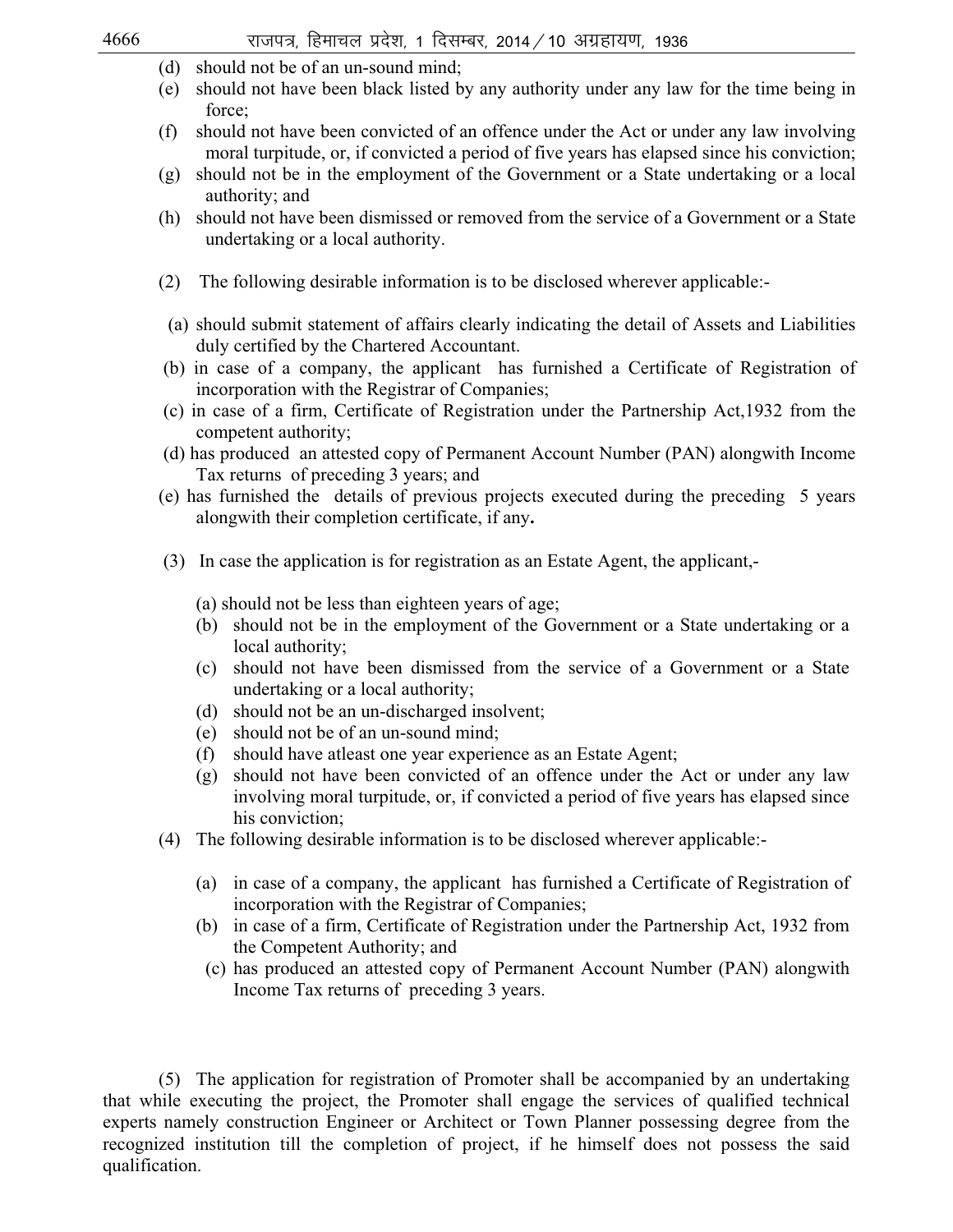(6) The applicant shall furnish to the Director a Bank guarantee or fixed deposit duly pledged in the name of Director as refundable security of Rupees one lakh for registration as a Promoter and Rupees twenty five thousand for registration as Estate Agent.

 **43. Fee for renewal of registration.—**(1)The fee for renewal of registration as a Promoter or an Estate Agent, shall be Rupees twenty five thousand and Rupees five thousand respectively and shall be payable by way of e-challan or challan or demand draft.

 (2) In case applicant intends to withdraw his application for renewal of registration at the processing stage, he shall be entitled to the refund of 75% of fee paid.

 Provided that the application is made in **form -38** in the case of a Promoter and in **form- 39**  in the case of an Estate Agent at least three months before the expiry of the period of Certificate of Registration.

 **44**. **Form and manner of maintaining accounts, reregister and records.—** (1) Every registered Promoter after grant of Licence shall maintain,-

- (a)a separate ledger account of each of the allottees of the apartment or plot specifying the name and postal address of the allottees, amount realized from each apartment owner or plot holder*;*
- (b) a separate ledger showing the details of the allottees belonging to Economically Weaker Section or Low Income Group of society or bonafide Himachalis to whom 25% of developed land (residential apartments and residential plots) has been allotted;
- (c) accounts showing the details of expenses incurred by him on constructing the buildings or apartments or on development works in the colony with the details thereof in accordance with the provisions of section 78 h of the Act; and
- (d) a register in **form 40** containing the details of plots or apartments sold by him to the allottees, including the allottees belonging to Economically Weaker Section or Low Income Group of society or bonafide Himachalis to whom 25% of developed land (residential apartments and residential plots) has been allotted*,* date of the agreement of sale of such plots or apartments, details of the payment of the sale price and date of handing over the possession and execution of the conveyance deed.

 (2) Every Estate Agent shall maintain a register in **form-41** indicating category of plot and apartment, area of plot and apartment, name and address of sellers and buyers**,** consideration money**,** date of sale and registration of sale deed.

 (3) The Director shall maintain registers in **form-42** showing particulars of all cases in which licence under sub-section (3) of section 78p of the Act, is granted or refused and in **form-43**  and **form-44** showing the particulars of all cases in which Certificate of Registration is granted or refused to Promoters and Estate Agents respectively under section 78a of the Act.

 (4) The Director shall provide copy of the extract of register on payment of fee of Rupees five per page of copy, if applied for.

 **45. Audit.—** (1) Every Promoter and Estate Agent shall get his accounts audited after the close of every Financial Year by a Chartered Accountant and shall furnish a statement of accounts duly certified and signed by such Chartered Accountant alongwith the audit report to the Director within a period of six months of the close of the Financial Year.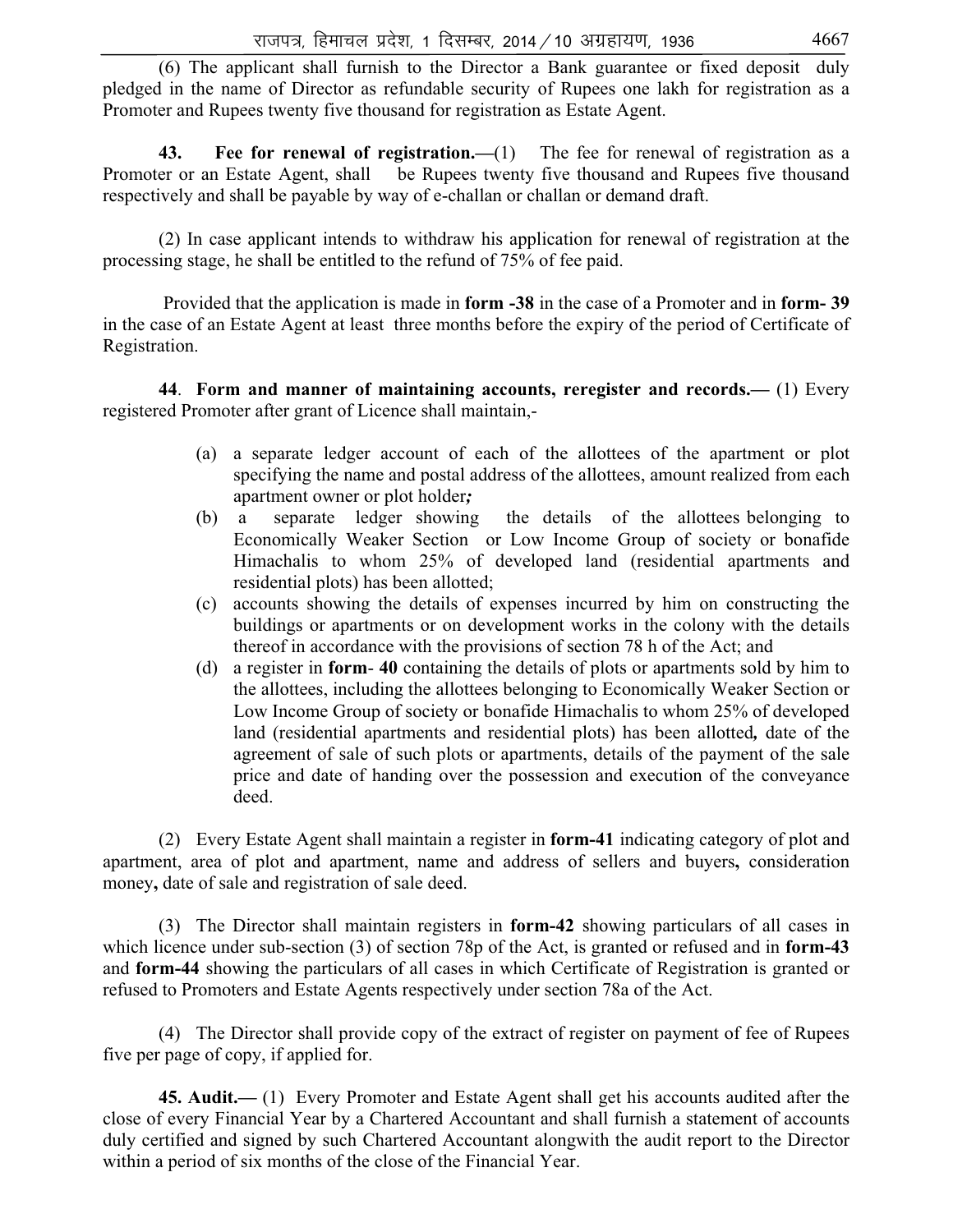(2) While auditing the accounts, the Chartered Accountant shall also verify that amounts collected by the Promoter for a particular purpose have not been utilized for any other purpose as provided in section 78r of the Act, and a certificate to that effect shall be recorded by the Chartered Accountant and a copy of the certificate so recorded, shall be sent by the Promoter to the Director as under:-

> Certified that the amount collected by Sh./Smt./ M/s………………………(the Promoter) for a particular purpose have not been utilized for any other purpose. It is further certified that the accounts of Sh./ Smt./ M/s………………..have been audited by me/us and found in order as per Act and Rules.

### **Chartered Accountant**

 **46**. **Returns.—**(1) The Promoter shall furnish to the Director half yearly return within three months from the date of completion of six months in **form- 45** showing the amount received from the prospective allottees of apartments and plot holders during that period, and amount spent on construction of apartments and on the development of plots, and the balance amount deposited in a Bank for development works in the colony or for construction of apartment or for apartments constructed and sold, plots developed and sold and apartments under construction and colonies under development.

 (2) The Estate Agent shall furnish annual return to the Director in **form**-**46** within a period of three months of the close of Financial Year indicating the names and addresses of the sellers and purchasers of the plots and apartments and dates of execution of conveyance deeds.

### **CHAPTER –VIII**

# **REGULATION OF PROMOTION, CONSTRUCTION, SALE, TRANSFER AND MANAGEMENT OF APARTMENTS, PLOTS AND PROPERTIES**

 **47**. **Disclosure regarding design and material to be used.—**The Promoter shall disclose the following particulars on reasonable notice or demand in respect of designs and materials to be used in the construction, namely:-

- (a) In respect of designs used,-
	- (i) location plan of the building;
	- (ii) plan of the building and of the apartment;
	- (iii) elevation;
	- (iv) cross-sections; and
	- (v) structural design.
- (b) In respect of materials to be used in the construction of,-
	- (i) foundation;
	- (ii) super-structure;
	- (iii) flooring;
	- (iv) joineries; and
	- (v) electric and sanitary fittings.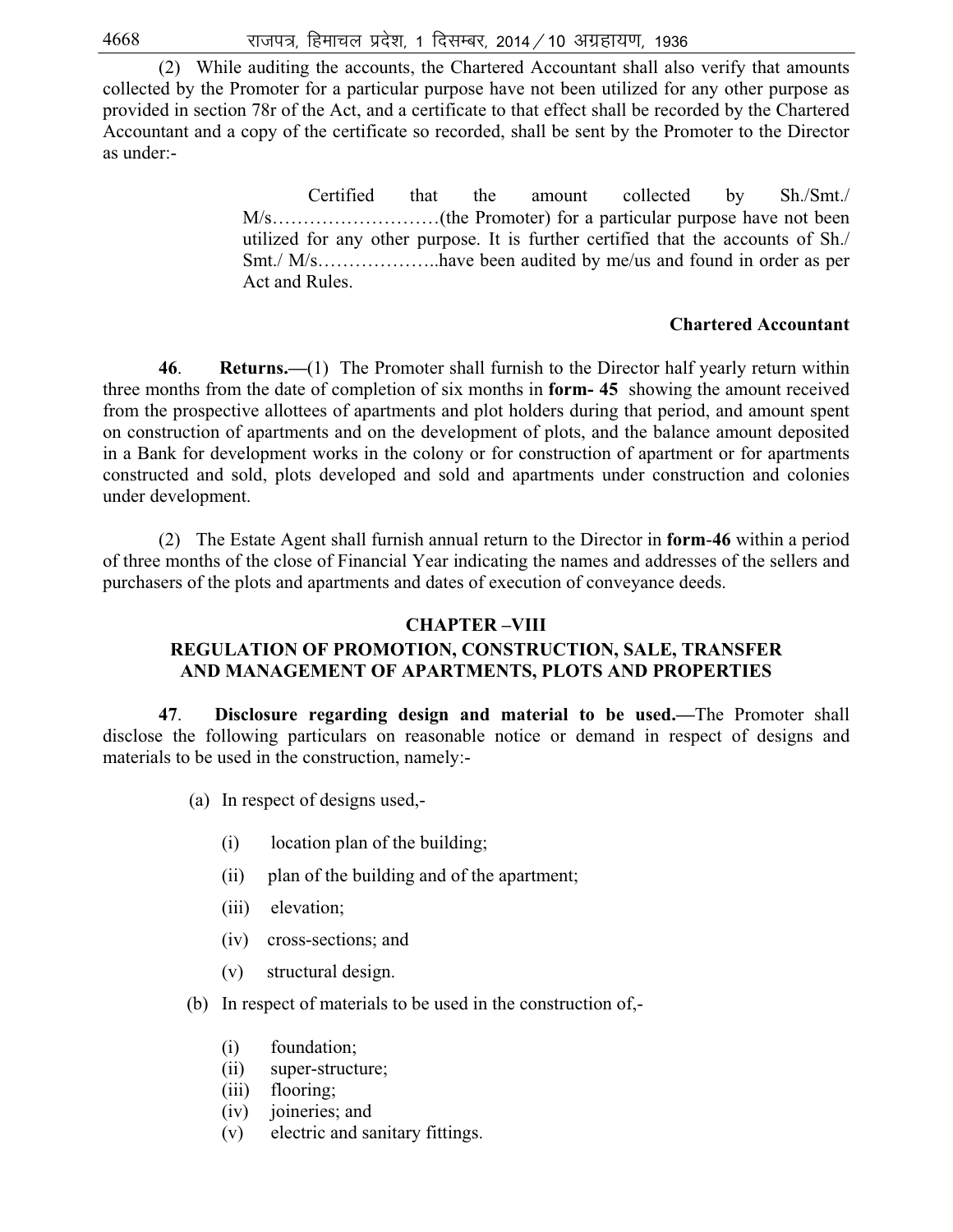**48. Supply of copies of documents.—**The Promoter on demand in writing shall supply true copies of the documents/information referred to in sub-section (2) of section 78n of the Act, on payment of application fee of Rs. 100/- and subsequent charges of Rs. 10/- per page of A4 size.

 **49. Additional information to be supplied by the Promoter.—**The Promoter, alongwith the information specified under sub-section (3) of section 78o of the Act, shall also disclose the information regarding the following matters in the advertisement or prospectus to be issued under sub -section (1) of section,78o of the Act, namely:-

- (i) registration number and licence number.
- (ii)the earnest money to be deposited;
- (iii) the mode of allotment;
- (iv)the mode and schedule of payment by the prospective buyer;
- (v) the interest to be charged on delayed payment of installment by the prospective buyers;
- (vi) the general specifications as approved by the Director;
- (vii) the common areas, amenities and facilities to be provided as approved by the Director including its maintenance and management;
- (viii) the infrastructure to be provided;
- (ix) the likely date by which the possession shall be handed over and in case of delay, payment of interest to be paid by the Promoter; and
- (x) Registration of sale deed and implication of section 118 of the Himachal Pradesh Land and Tenancy Reforms Act, 1972.

 **50. Disclosure regarding registration and licence.**—The Promoter shall disclose the number of his Certificate of Registration granted under sub-section (2) of section 78a of the Act, and also the validity of license issued under sub-section (3) of section 78p of the Act and display the Certificate of Registration and the licence so granted at a conspicuous place in his office and make it available for inspection to the persons taking or intending to take an apartment or a plot in the colony and to a person authorized by the Director.

 **51. Application for licence and documents to be used and fee to be paid for granting of licence.**—(1) Every Promoter who desires to develop any land into a colony or desires to construct apartment or building upon any land shall make an application in writing in **form-47** to the Director for granting a licence under section 78p of the Act and shall furnish therewith:-

- (a)proof/receipt of e-challan or copy of Challan or a demand draft drawn in favour of the Director, for a sum calculated at the rate of Rupees one hundred per square Metre of plot area as licence fee;
- (b**)** copy of Permanent Account Number (PAN) and Income Tax returns of the preceding 3 years;
- (c)statement of affairs clearly indicating the detail of Assets and Liabilities duly certified by the Chartered Accountant.
- (d) the following Plans, Drawings and other documents shall be submitted, namely:-
	- (i) a copy of latest jamabandi in original showing the title/ownership of the Promoter in the land under the colony or apartment or building;
	- (ii) a copy of latest original tatima showing Khasra number(s), description and area of land in question, abutting path with its width as well as adjoining Khasra numbers falling on all the outer limits/ boundaries of the land in question. The land applied for shall be shown in red, in the tatima;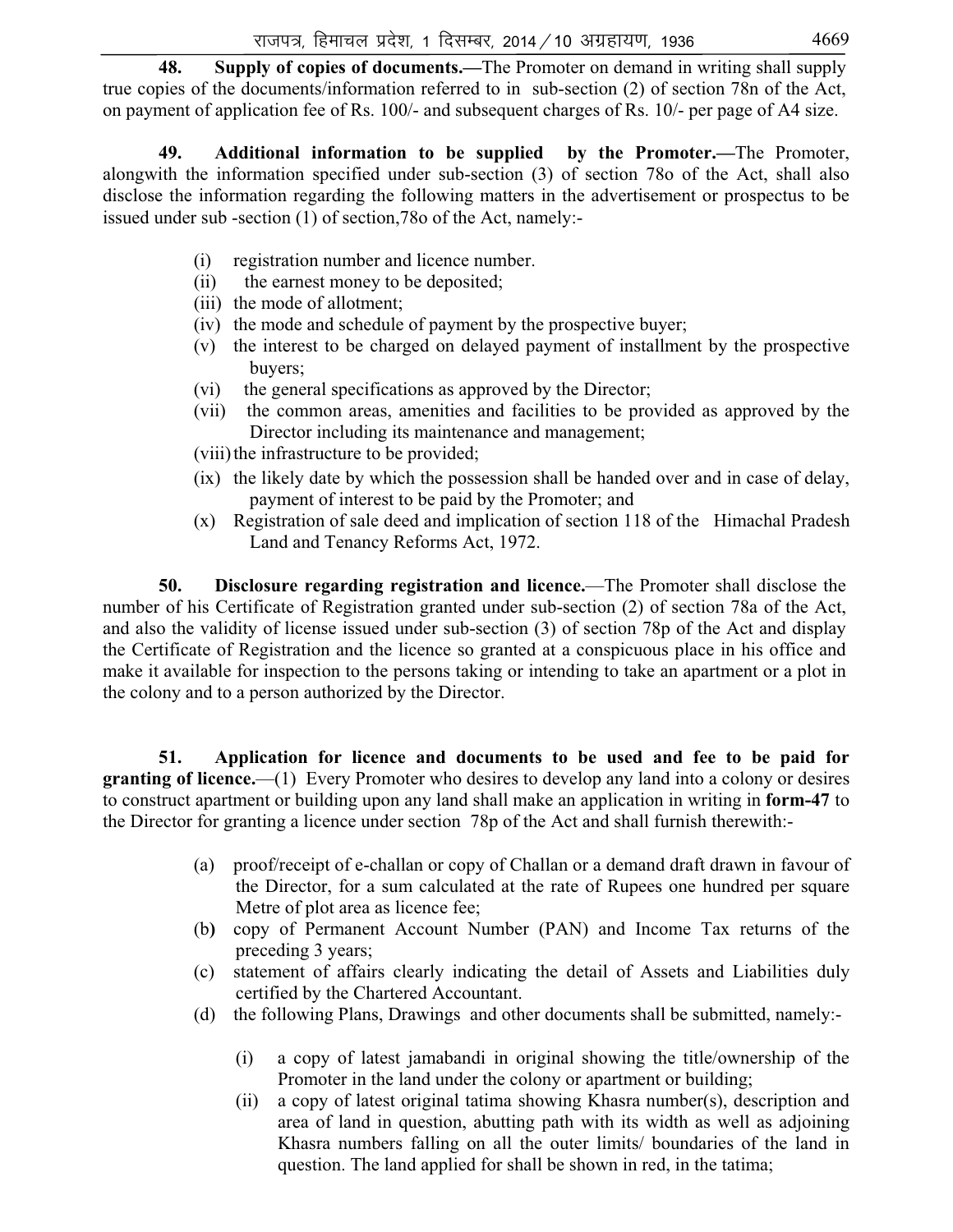- (iii) three sets of Location Plan in the scale of 1:1000 showing North direction, indicating the land in question, showing main approach road(s), name of road(s) on which the property and boundaries abuts, important public buildings like hospital, school, cinema, petrol pump, existing land uses / building uses surrounding the land;
- (iv) three sets of Site Plan in the scale of 1:200 showing North direction and all the boundaries of land in question, abutting path with its width, natural features like nullahs, ponds, trees, slopes, contours at an interval of 5.00 Metre if the land is undulated, high tension lines passing through or adjoining the land, existing roads, highways showing the right of way, railway lines, airports with their specification(s) and boundaries, showing details of utilities and services like water supply, drainage, sullage, sewage, sewerage alongwith disposal of drainage, sullage, sewage, position of septic tank, soak pit, rain harvesting tank, electric and telephone poles, showing manner and site for muck disposal, and all such other matters which need to be co-ordinated with the adjoining area;
- (v) for sub-division of land into plots, three sets of Drawings in the scale of 1:100 showing North direction, dimensions and area of plots, internal roads, set backs, parks and open spaces, community buildings such as school, dispensary, post office, bank etc. and all development proposals including a general report and mode so as to make scheme self explanatory. In case of colony, clearly indicating the mode and manner to reserve 25% of developed land including plot or building or apartment reserved for Economically Weaker Section, Low Income Group of society and bonafide Himachalis, with area of each plot or building or apartment earmarked clearly on the Drawings;
- (vi) for construction of building, apartment, colony etc., three sets of Drawings in the scale of 1:100 showing North direction, dimensions and area of building, apartment, colony etc. and other architectural details and specifications of proposed building, apartment, colony and all development proposals including general report etc. alongwith schedule of built up and open area, set backs, area calculation sheet of each plot or apartment and any other information or document or Plan or Design, as may be required by the Director;
- (vii) an explanatory note explaining the salient features of the proposed colony, in particular the source of whole some water supply arrangements and site for disposal and treatment of storm and sullage water.Detailed specifications and designs of water supply schemes, storm water, sullage, sewage and sewerage with estimated costs of each component with cost analysis thereof;
- (viii) three sets of Drawings showing the cross-sections of the proposed roads indicating, in particular the width of the proposed drainage ways, cycle tracks and footpaths, green verges, position of electric poles, telephone poles and of any of other works connected with such roads. These Drawings shall indicate the position of sewers, storm water channel, water supply and any other public health services. The detailed specifications and designs of roads, works and component wise estimated cost with cost analysis thereof;
- (ix) a set of detailed specifications and structural design of buildings or apartments with the detailed component wise estimated cost of buildings or apartments and an undertaking in the shape of affidavit regarding the structural design and soil investigation report and construction thereof;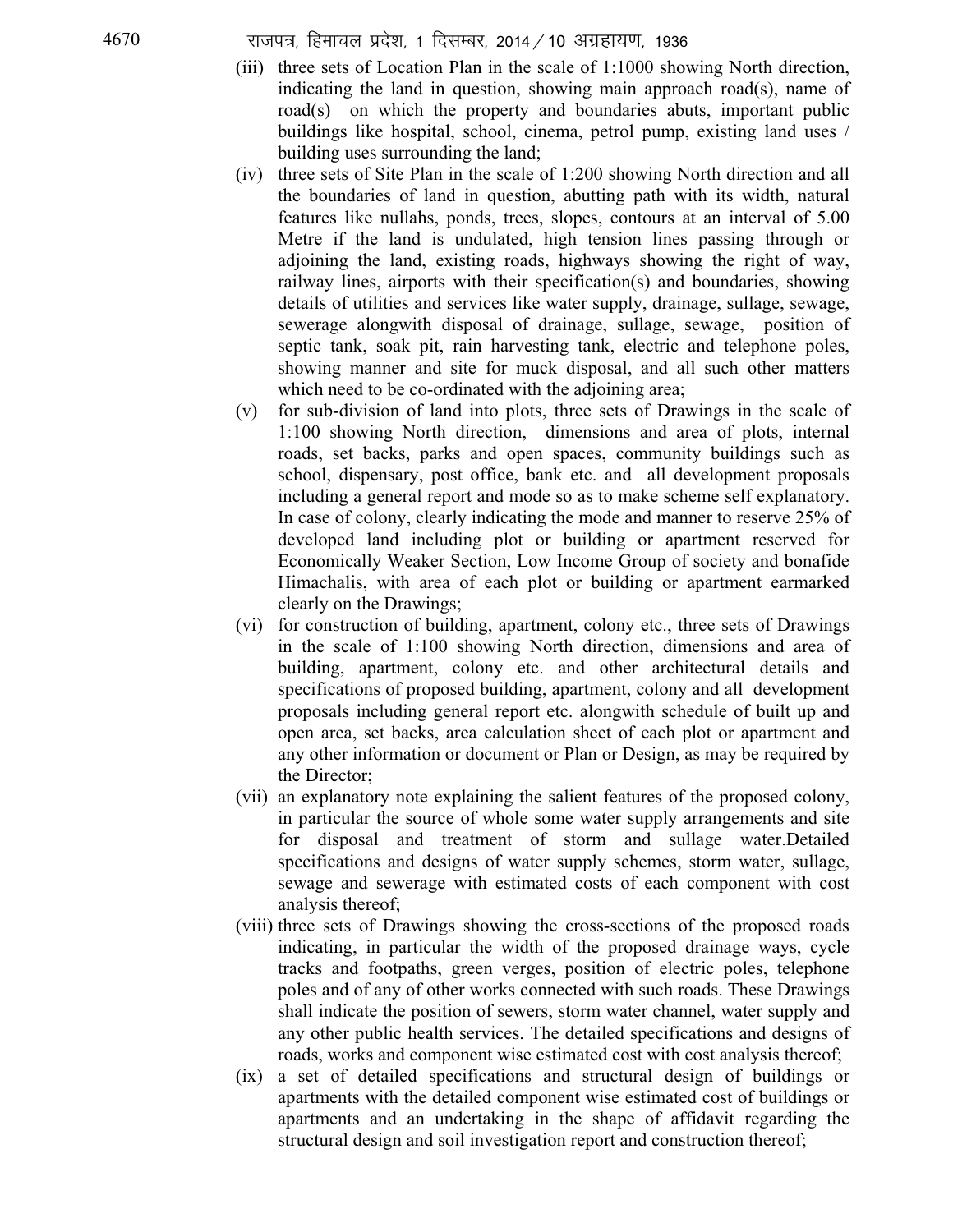- (x) a set of detailed specification and design for electric supply including street lighting with component wise estimated cost with cost analysis of each component;
- (xi) an undertaking in the shape of affidavit to the effect that while constructing the building or apartment, the Promoter shall abide by and conform to the Himachal Pradesh Public Works Department's specification(s) for the quality of material to be used and quality of constructions;
- (xii) a note indicating the type of development proposed i.e. land use or building use*,* namely residential or commercial or industrial or public and semipublic etc; and
- (xiii) the name and address of the registered Town Planner/ Architect/ Engineer.
- **Note:** The Location Plan, Site Plan and Drawings can be drawn on single sheet or in multiple sheets depending upon the size and area of the land or building or apartment or colony, as the case may be**.**
- (2)The Plans and Drawings specified in clause (d) of sub-rule (1) shall be clear and legible on A0 prints.
- (3) If the Promoter wants to be exempted from providing any one or more of the amenities in a colony, he shall furnish detailed explanatory note in duplicate alongwith the application and if necessary indicating the reasons as to why the said amenity or amenities need not or can not be provided.
- (4) In cases where the Promoter applies for withdrawal of application before the issue of letter of intent under rule 52 of these rules, licence fee to the extent of 10% or Rupees fifty thousand whichever is more, shall be retained as processing fee in the office

 of the Director and the remaining amount shall be refunded to the Promoter within one month from the receipt of application. In case where letter of intent has been issued to the Promoter and he fails to complete the formalities or is not interested for the grant of licence, 20% of the licence fee or Rupee one lac only which ever is higher, not exceeding entire deposited licence fee, shall be retained as processing fee in the office of the Director and remaining amount shall be refunded to the Promoter.

- (5) In case where the Promoter surrenders a license or a license is cancelled otherwise, before starting a project, in such case, only development charges as deposited under section 78p of the Act shall be refunded. In case where the Promoter has not paid the service charges under section 78zd of the Act and his license is cancelled, in such case, the service charges shall be made good from the development charges. Before cancellation of registration, a public notice shall be given in leading newspapers for information of the general public, to invite objections against cancellation.
- (6) The information regarding cancellation shall be sent to the Government.

**52.** Inquiry by the Director.—(1) On receipt of the application in specified form and complete in all respects under rule 51 of these rules, the Director shall enquire into the following matters and such other matters, as it may consider necessary, namely:-

> (a) the title/ownership of the Promoter to the land which is proposed to be converted into a colony/apartments;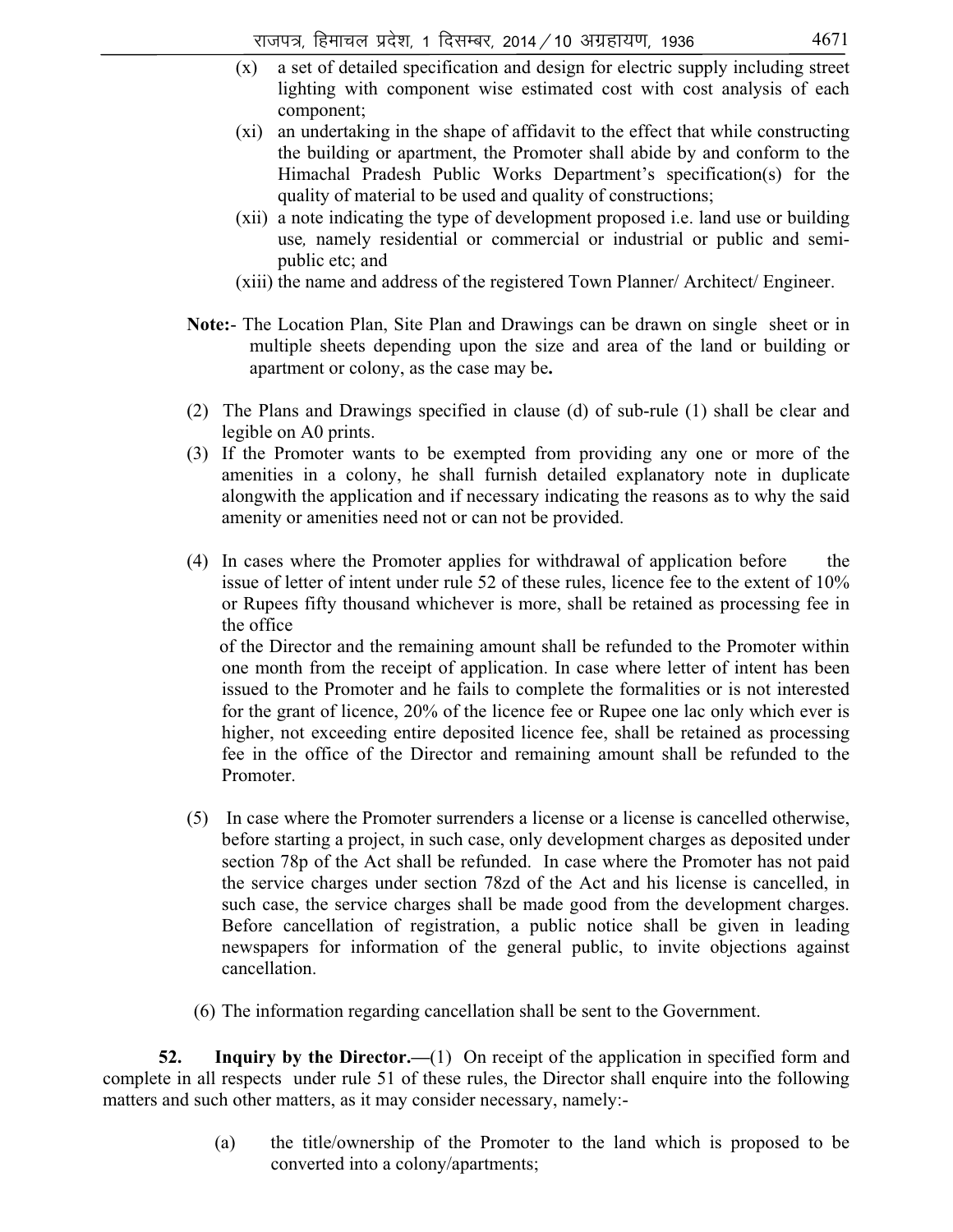- (b) extent and situation of land;
- (c) layout plan of the colony/apartments;
- (d) financial and managerial capacity of the Promoter to develop the colony/apartments;
- (e) plan regarding the development works to be executed in the colony/apartments; and
- (f) conformity of development of the colony/apartments with neighboring areas.

 (2) The Director may after making inquiry as specified in sub-rule (1) and after giving the Promoter a reasonable opportunity of being heard, and also taking into consideration the opinion of the officer vested with the powers of the Director having jurisdiction for the purpose of sub-section (2) of section 78p of the Act, shall pass an order in writing either granting or refusing to grant licence if it does not conform to the requirement of these rules.

 (3) After scrutiny of the plans and other necessary inquiries which the Director may deem fit, where an order is passed under section 78 p (2) of the Act, and if the Director is satisfied that the Promoter is fit for the grant of licence, it shall, before granting licence, call upon the Promoter to fulfill the conditions laid down in rule 53 of these rules, within a period of thirty days from the date of the service of notice in **form- 48**;

Provided that on an application within the aforesaid period of thirty days, for the extension of time limit, the Director, if satisfied, may extend such time limit further upto thirty days.

 (4)If the Promoter fails to fulfill the conditions referred to in sub-rule (3) within the specified or extended period, if any, the grant of licence shall be refused and intimation of such refusal shall be communicated to the applicant in **form-49** personally failing which through registered (AD)or by speed post.

 (5)The Director shall finalize the process of rejecting the application as provided in subrule (2) or for the grant of licence as provided in sub-rule (3) within a period not exceeding three months from the date of receipt of the application complete in all respect.

 **53. Application and conditions required to be fulfilled by the Promoter.—** (1) The Promoter, who is found fit for the grant of a license under sub-section (2) of section78 p of the Act, shall be asked by the Director to,-

- (a) deposit 25% of development charges assessed at the rate of Rupees seven hundred per square Metre in the shape of a Bank draft in order to ensure that the desired infrastructure facilities for provision of basic services of water, sanitation, solid waste, parking, street lighting etc. have been provided as contained in the project for which concerned local body has given its approval.
- (b) furnish an undertaking to enter into an agreement in **form-50** for carrying out and completion of development works in accordance with the conditions of the licence to be granted as under:-
	- (i) to maintain a separate account in any scheduled Bank of all sums, taken by him from the persons intending to take or who has taken the plot or apartment or building, as an advance or deposit towards the sale price or for any other purpose as required under section 78r of the Act, and utilize this amount for meeting the cost of development works in the colony and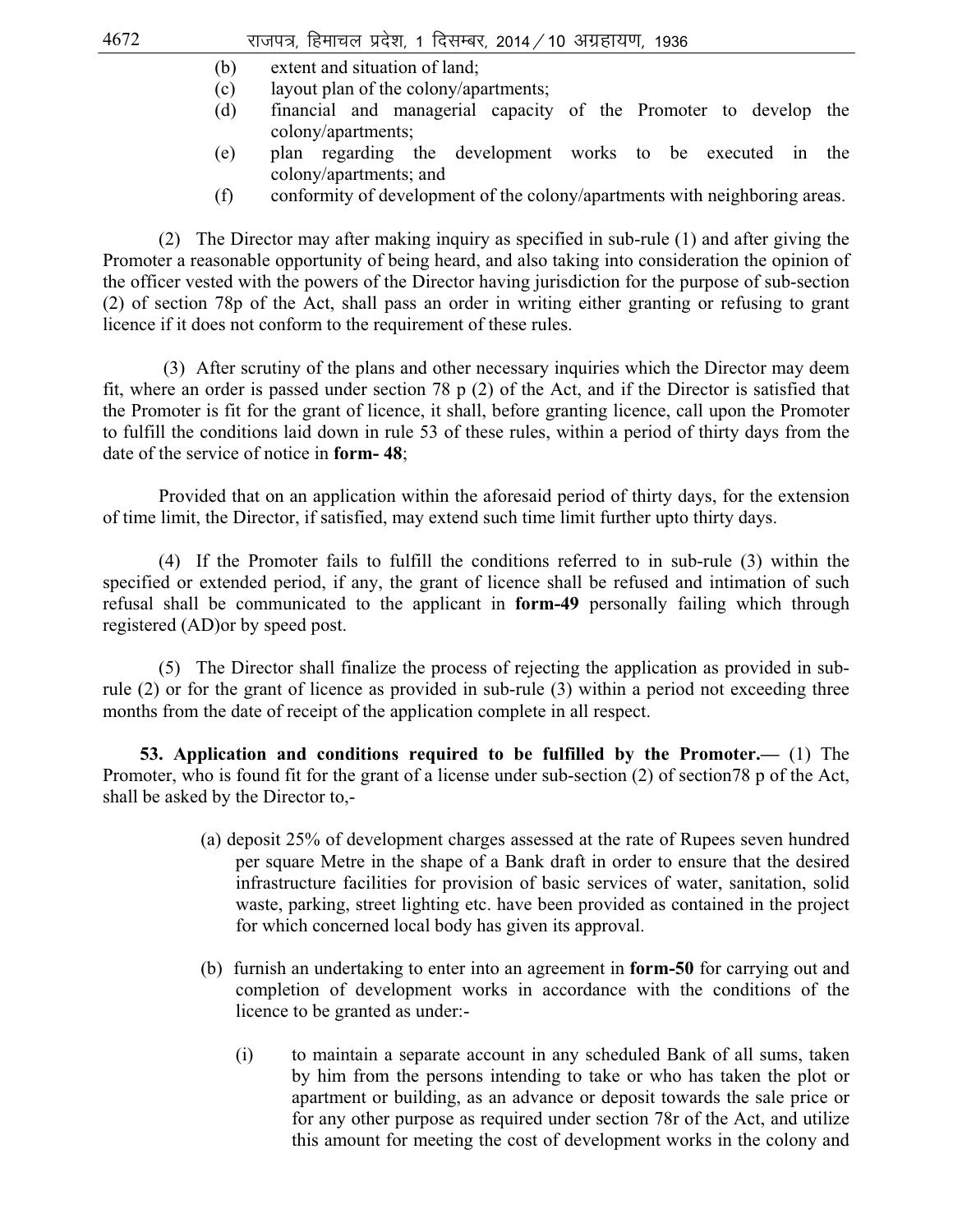shall, on demand, in writing, by the Director make full and true disclosure of all transactions in respect of that account;

- (ii) to pay development charges, if the main lines of roads, drainage, sewerage, water supply and electricity are to be laid out and constructed by the Government or any Local Authority;
- (iii) to construct or to get constructed at his own cost schools, hospitals, community centers and other community buildings, sewerage, street lights, water supply, lifts as per the approved plan on the land set apart for this purpose or transfer such land to the Government or Local Authority free of cost. The Government shall be at liberty to transfer such land to any Local Authority or person or Institution on such terms and conditions, as it may deem fit and to be utilized for the above purposes;
- (iv) take responsibility for maintenance and upkeep of all roads, open spaces, public parks and public health services for a period of five years from the date of the issue of completion certificate under the building Regulations unless earlier relieved of this responsibility and thereupon to transfer such roads, open spaces, public parks and public health services free of cost to the Local Authority or Institution or registered Resident Welfare Association, as the case may be;
- (v) to permit the Director or any other officer authorized by him to inspect the execution of layout and development works in the colony and to carry out all directions issued by him for ensuring due compliance of execution of layout and development works in accordance with the licence granted; and
- (vi) the Promoter shall give undertaking to establish a colony/apartment after obtaining necessary approval/ no objection certificate required under the provisions of the Water (Prevention and Control of Pollution) Act, 1974 and Air (Prevention and Control of Pollution) Act, 1981 and Environment Protection Act, 1986 (wherever applicable) after the grant of Licence from the Himachal Pradesh State Environment Protection and Pollution Control Board within one year of issuance of Licence. Consent to operate a colony/ apartment shall be submitted from the Himachal Pradesh State Environment Protection and Pollution Control Board to the Director at the time of applying for part or completion of the project.

 (2) If the Director having regard to the amenities which exist or are proposed to be provided in the locality on an application from Promoter, decides that it is not necessary or possible to provide such amenities, the applicant will be informed accordingly and sub-clauses (ii), (iii) and (iv) of clause (b) of sub-rule (1) shall be deemed to have been modified to that extent.

 **54**. **Grant of license.—**(1) The Director shall grant a licence in **form-51** after the Promoter has deposited 25% of development charges assessed at the rate of Rupees seven hundred per square Metre in the shape of a Bank draft which shall be refunded to the Promoter without any interest on completion of development works. The Promoter shall enter into an agreement with the Director in Form-50 for the completion of development works.

 (2) The licence granted under sub-rule (1) shall be valid for a period of three years and shall be renewed for a period of two years at a time on payment of the specified fee.

 **55. Renewal of license.—(**1) In case the Promoter fails to complete the project as per terms and conditions of Licence within a period of three years as specified in sub-section (4) of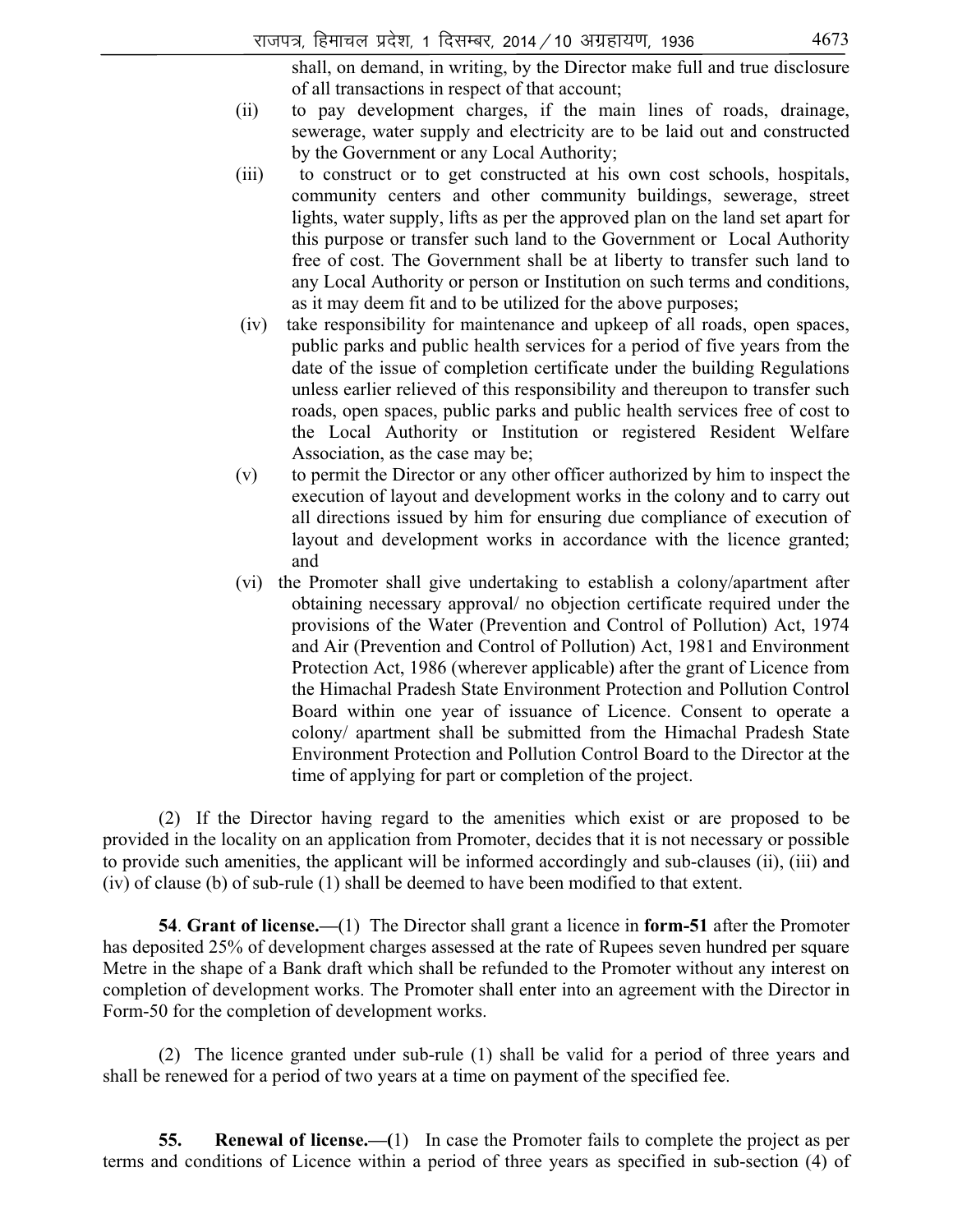section 78p of the Act, he may make an application to the Director in **form--52** for the renewal of his licence at least one month before the expiry period of the licence and shall be accompanied by :-

- (i) a demand draft or proof of e-challan or copy of Challan for a sum calculated at the rate of 50% of the fee prescribed in rule 51 for issuing a licence as renewal fee in favour of the Director;
- (ii) Income Tax returns of the preceding 3 years;
- (iii) an explanatory note clearly indicating the details of development works, which have been completed or are in progress or are yet to be undertaken in conformity with approved plan;
- (iv) the original licence; and
- (v) reasons for non-completion of development works as required as per terms and conditions of the licence granted.

 (2) On receipt of an application under sub-rule (1),the Director*,* shall, if satisfied, after making such enquiry that there has been delay in execution of development works by the Promoter and there has been no violation of any provision of the Act and rules made thereunder, renew the licence for a period of two years by speaking order.

 (3) In case the Director is not satisfied, he shall reject the application by speaking order and in that case, intimation in this regard shall be sent to the Promoter in **form**-**53;** 

 Provided that before rejecting the application, the Director shall give the Promoter an opportunity of being heard.

**56. Reservation of Residential apartments and plots for person belonging to Economically Weaker Section, Low Income Group of the society and bonafide Himachalis.—(1)** For the purpose of sub-section (8) of section 78p of the Act, a person whose family income from all sources does not exceed to such limits, as may be fixed by the Government from time to time, shall be deemed to be a person belonging to the Economically Weaker Sections, Low Income Groups of the society and bonafide Himachalis.

 (2) No person belonging to the Economically Weaker Section, Low Income Group of the society and bonafide Himachalis shall be eligible for allotment of a residential apartment or a residential plot in a colony if,-

- (i) he himself or his spouse or minor child owns a free hold or lease hold or on hire purchase basis a residential plot or a residential apartment in a colony developed in the State of Himachal Pradesh under the Himachal Pradesh Housing and Urban Development Authority Act, 2004 or under a housing scheme of a Local Authority or under the Act;
- (ii) he is less than eighteen years of age on the date of applications invited for such allotment; and
- (iii) his family income from all sources exceeds the income limit specified in sub-rule (1).

 (3) The Promoter including any Development Authority owned or controlled by the Government shall earmark atleast 25 % of developed land (residential apartments and residential plots) in all Housing Projects for Economically Weaker Sections, Low Income Groups of society and bonafide Himachalis, in the following manner, terms and conditions:-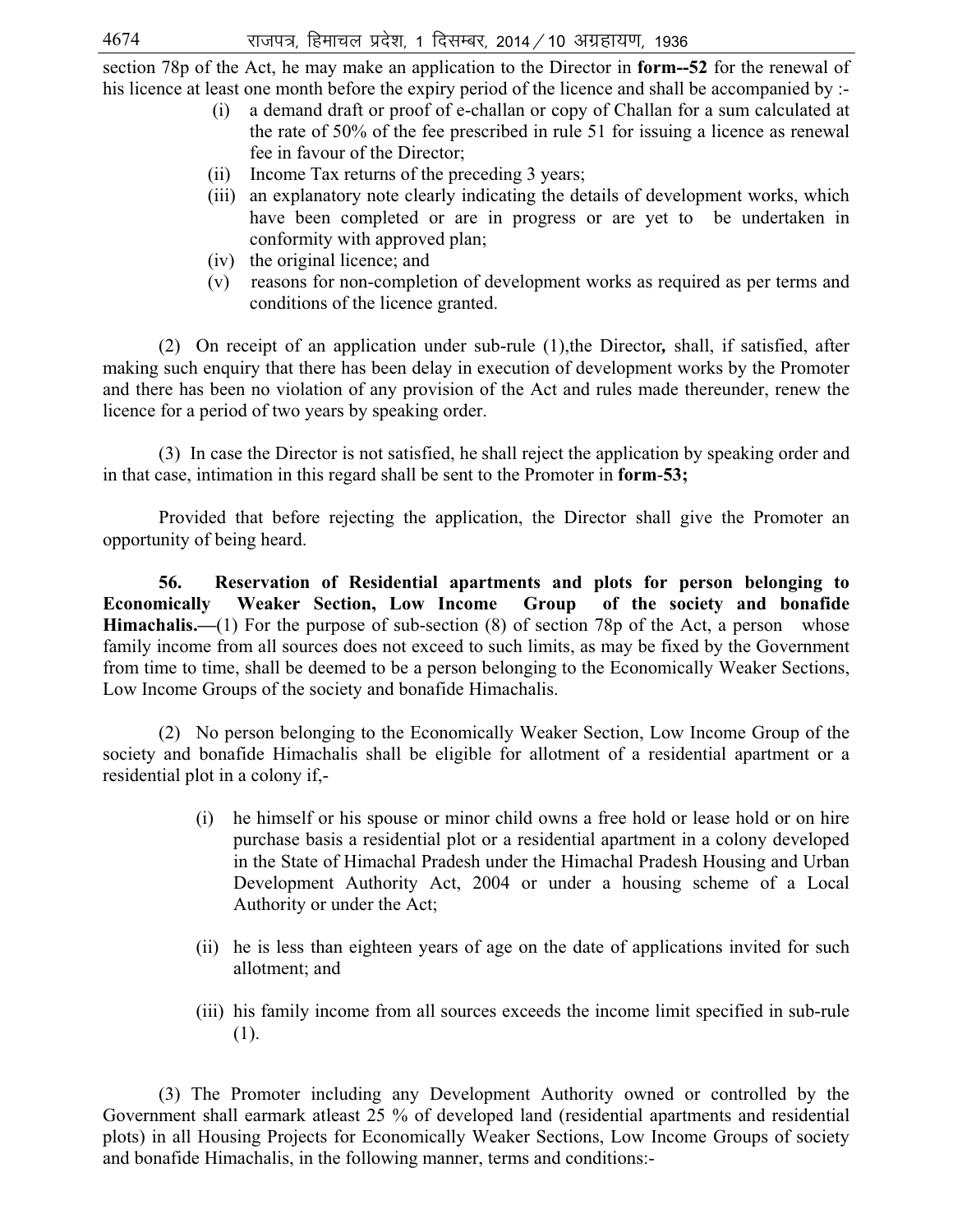- (i) a person belonging to Economically Weaker Sections , Low Income Group of society and bonafide Himachalis shall be a person as specified under sub-rule (1) above;
- (ii) the distribution of developed land (residential apartments and residential plots) in all Housing Projects for Economically Weaker Sections, Low Income Groups of society and bonafide Himachalis shall be distributed proportionally.
- (iii) Rate for disposal of developed reserved apartments shall be  $\omega$  Rs.21, 500 per M<sup>2</sup> of built up area for plain areas and  $\omega$  Rs.32, 300 per M<sup>2</sup> of built up area for hilly areas plus escalation  $\omega$  5% per year and for developed reserved plots  $\omega$  25 % less than the selling price to others, for the Economically Weaker Sections, Low Income Groups and bonafide Himachalis categories.
- (iv) Wide publicity for availability of developed reserved plots/ apartments shall be made by the concerned Promoter through various means of communication at his own cost, atleast three times within a period of six months and will be allotted in the manner as specified under Clause (ii) above. In case there is no taker of such reserved plots/ apartments, then the Promoter shall have right to apply for dereservation of such reserved developed plots/ apartments to the Director. The 10 % of the sale price of de-reserved plots and apartments shall be deposited in the Development Fund so constituted under section 78 zd of the Act.
- (v) In case of plotted colonies or in case of combination of plotted colonies and apartments, the promoter may construct proportionate number of apartments for the Economically Weaker Sections, Low Income Groups of society and bonafide Himachalis.
- (vi) The plots or apartments reserved for the Economically Weaker Sections, Low Income Groups of society and bonafide Himachalis shall be provided within the project area or within a radius of 5 Kilometres of project area or within a radius of 5 Kilometres of nearest Municipal limits or within the nearest Municipal limits.

 (4) The constructed area of the apartment to be reserved for being sold to the persons belonging to the Economically Weaker Sections shall not be less than 25 square Metre and to the Low Income Groups of society and bonafide Himachalis shall not be less than 48 square Metre respectively. The minimum area of the plot reserved for being sold to the persons belonging to the Economically Weaker Sections shall not be less than 45 square Metre and to the Low Income Groups of society and bonafide Himachalis shall not be less than 80 square Metre respectively or such area, as may be determined by the Director from time to time with prior approval of the Government.

 (5) The reserved plots or flats shall not be further sold by the Economically Weaker Sections, Low Income Groups of society and bonafide Himachalis to any person for a period of 20 years after possession.

 **57. Mode of allotment of reserved apartments and plots.—** (1) The Promoter shall invite applications for allotment of residential apartments or residential plots reserved for the persons belonging to the weaker sections of the society under rule 56 by publishing a public notice in atleast two newspapers having wide circulation in the area where the apartments or plots are situated and a copy of the public notice so published, shall be pasted in the office of the Director.

 (2) All applications received by the Promoter in response to the public notice published under sub-rule (1), shall be entered serially in a register maintained for this purpose in the office of the Promoter and acknowledgement of the receipt thereof, shall be sent to the applicant.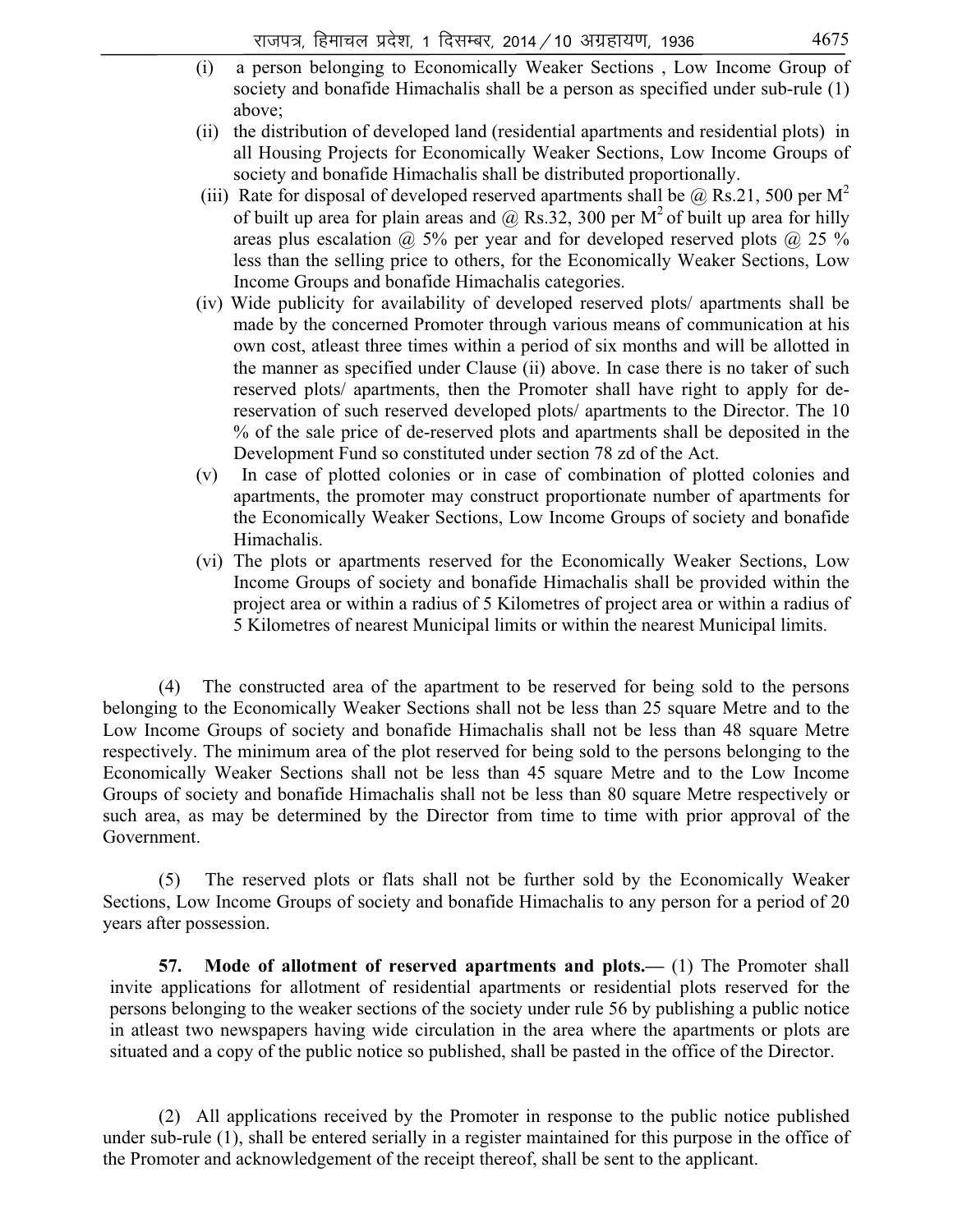(3) No application shall be rejected merely on the ground that it is incomplete in any respect and the defect or deficiency, if any, found in the application shall be got rectified by the Promoter from the applicant.

 (4) The allotment of plots or apartments, as the case may be, to the eligible applicants, shall be made by draw of lots under the supervision of the Competent Authority or any of its representatives duly authorized by it in this behalf.

 **58. Price to be paid for allotment of apartments and plots.—**The price payable for allotment of plots and apartments reserved for Economically Weaker Sections, Low Income Groups of society and bonafide Himachalis shall be as provided under clause (iii) of sub-rule (3) of rule 56 of these rules.

 **59. Recovery of charges incurred on development works.—**After the development works caused to be carried out, at the risk of the Promoter by the Director under sub-section (12) of section 78p, of the Act, charges incurred by it for carrying out such development works, shall be recovered by adjusting the amount received as a result of enforcement of the demand draft or security, as the case may be, and the balance, if any, shall be recovered from the Promoter, subject to the condition that the amount so recovered, shall not exceed the amount, the Promoter has actually recovered from the allottees by deducting the amount actually spent on development works, and on the allottee subject to condition that the amount so recovered, shall not exceed the amount, which they have to pay to the Promoter towards the expenses of such development works under the terms of the agreement of sale or transfer.

 **60. Release of security.—**After the layout and the development works in a colony or a building have been completed, and a completion certificate in respect thereof has been issued, the Director, may, on an application in this behalf from the Promoter, release within a period of three months of the date of application, the demand draft or security furnished by the Promoter after adjusting the amount incurred by the Director under sub-section (12) of section 78p of the Act:

 Provided that 30% of the security shall be kept un-released to ensure the up keep and maintenance of the colony or building for a period of five years from the date of issue of the completion certificate or till such time, as the Promoter is relieved of the responsibilities in this behalf, by the Government or a Local Authority, as the case may be, whichever is earlier.

 **61. Agreement of sale.—**The agreement of sale to be executed by the Promoter with the intending purchasers under sub-section (1) of section 78q of the Act, shall be in **form- 54** and shall be accompanied by the following documents, namely:-

- (i) the certificate of title to land having been duly certified by the Assistant Collector First Grade or Second Grade, as the case may be, of the concerned area;
- (ii) certified copy from the relevant revenue record showing the nature of title of the Promoter to the plot of land on which the building or apartment is constructed or is to be constructed and if the land is owned by another persons, the consent of the owner of such land to the development of colony or construction of the building; and
- (iii) the plans and specifications of the apartments as approved by the Director, which is required so to do under any law.

**62**. **Rate of interest or refund of advance money of agreement after cancellation.—** The Promoter shall refund full amount collected from the prospective buyers under sub-section (2) of section 78q of the Act, together with interest thereon at the rate of 12% per annum payable from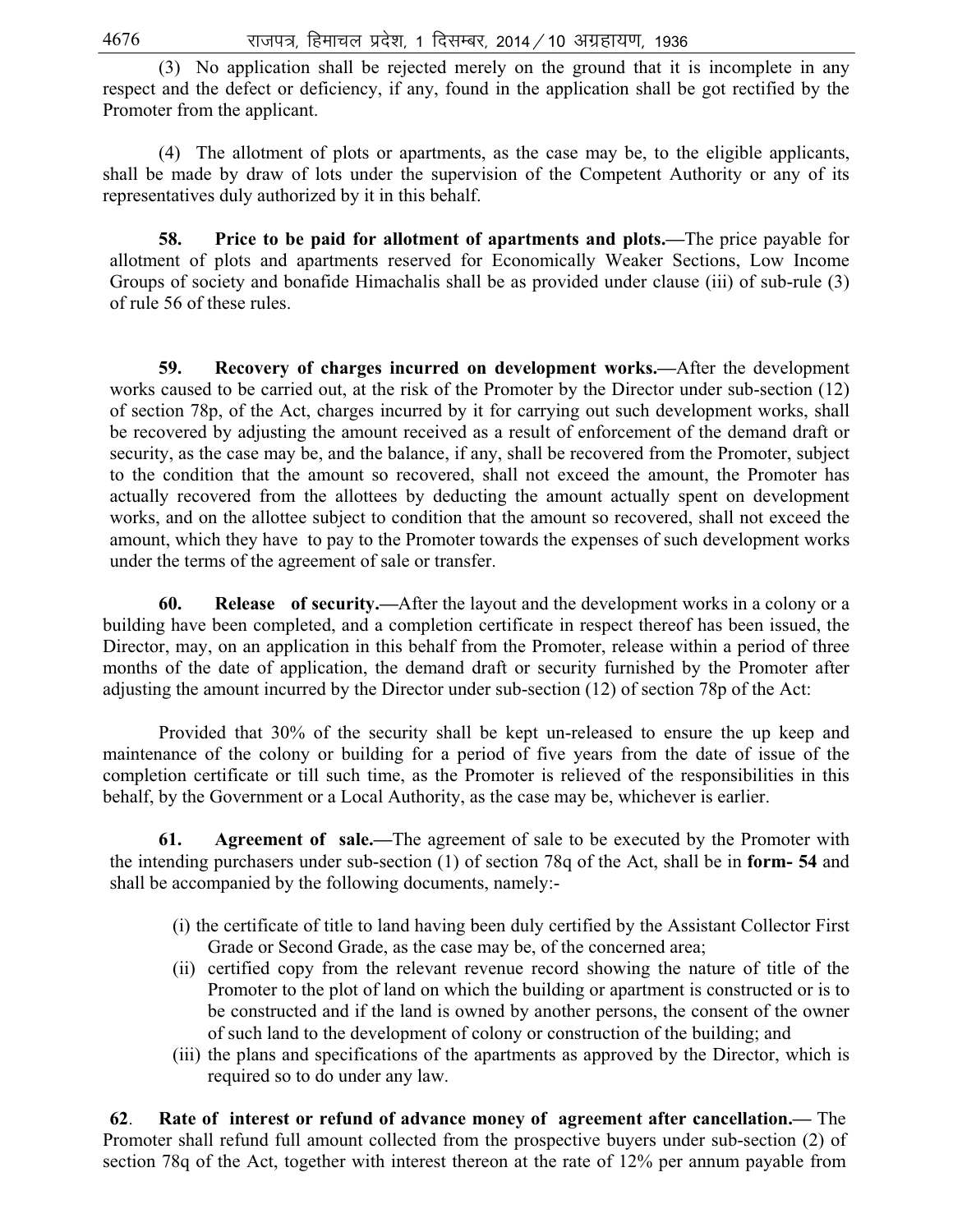the date of receipt of amount so collected till the date of re-payment, in case Promoter is unable to fulfill his commitment as per agreement with buyer or in case of contravention of terms and conditions of allotment order.

 **63. Fee for settlement of dispute to rectify the defects or change.—**The application under sub-section (2) of section 78t of the Act, for referring the dispute to the Director, shall be accompanied by a fee of Rupee one hundred in the form of a demand draft or through e-challan or Challan in favour of the Director.

 **64. Completion and Occupation Certificate.—**The Completion Certificate and the Occupation Certificate shall be issued in **form -55** and **form -56** respectively. Completion Certificate in respect of the entire project or part thereof shall be granted by the Director after satisfying himself about completion of development works to be carried out by the Promoter.

 **65***.* **Particulars to be given and documents to be attached with conveyance deed.—**The conveyance deed to be executed under section 78x of the Act, shall contain the following particulars and shall be accompanied by the following documents, namely:-

- (a) the name, address and other particulars of the allottees;
- (b) the description of the land on which the building and the common area and facilities are located, and whether the land is free hold or lease hold and if lease hold, the period of such lease;
- (c) a floor plan of the building showing the layout and location of the apartment, alongwith the verified statement of an Architect certifying that it is an accurate copy of the portions of the plans of the building as filed with and approved by the Local Authority within whose jurisdiction the building is located;
- (d) the description of the building, stating the number of storeys and basement, the number of apartments in that building and the main material of which it is constructed;
- (e) the apartment number or statement of the location of the apartment, its approximate area, number and dimensions of the rooms, immediate common areas to which it has access, and any other details necessary for its proper identification;
- (f) the description of the common areas and facilities appurtenant to such apartment;
- (g) the description of the limited common areas and facilities, if any, stating as to which apartments, their use is reserved;
- (h) the value of the property and of the apartments and percentage of undivided interest respectively, in the common areas and facilities and the limited common areas and facilities, if any, appurtenant to such apartment and a settlement that the apartment and such undivided interest, are not encumbered in any manner whatsoever on the date of execution of the conveyance deed of apartment;
- (i) the statement of the purposes for which the building and each of the apartments are intended and restricted as to use;
- (j) the name of the person to receive service or process, together with the residence of place of business of such persons; and
- (k) any other particulars or documents, which the parties to the conveyance deed of apartment, may deem desirable to set forth.

 **66**. **Form of application for enforcement of conveyance deed.—** The application for enforcement of conveyance deed under sub-section (1) of section 78y of the Act, shall be made in **form- 57.**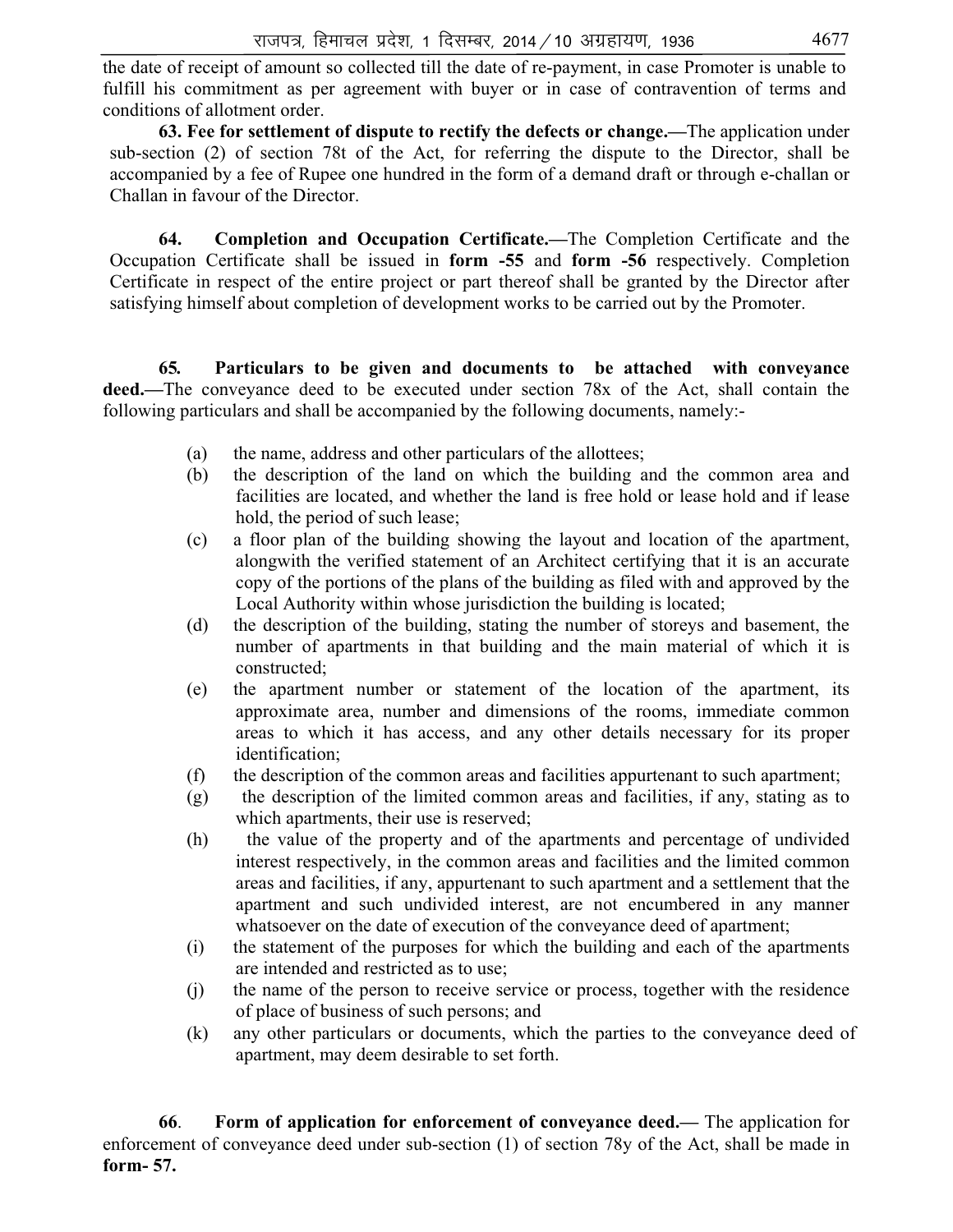**67. Application of building Regulations.—**The Regulations for development of apartments and colonies shall be as specified in **Appendix-7.**

 **68. Utilization of Development Fund.—**The Development Fund received in the shape of demand draft shall, in addition to the purposes specified in sub-section (4) of section 78zd of the Act, may also be utilized by the Director for,-

- (i) the upgradation and modernization of technology in town planning, housing and urban affairs;
- (ii) providing training facilities in urban management, housing and town and country planning;
- (iii) organizing and participating in seminars, workshops and conferences on town and country planning, housing, urban affairs and urban management within and outside the country; and
- (iv) development of affordable housing by the Government through Public Housing Government Agency as and when required:

 Provided that for the purpose of sub-section (1) of section 78zd of the Act, the net plotted area, shall mean the net plotted area available for development of apartments or buildings and shall not include the area under circulation, parks and open spaces.

### C**HAPTER –IX RULES AND REGULATIONS**

**69**. **Repeal and savings.—** (1) The Himachal Pradesh Town and Country Planning Rules, 1978 and the Himachal Pradesh Apartment and Property Regulation Rules,2005 (herein after referred to as aforesaid rules) are hereby repealed.

- (2) The repeal of the aforesaid rules shall not affect:-
	- (a) The previous operation of, or anything duly done or suffered under the aforesaid rules, or
	- (b) Any right, privilege or obligation or liability acquired, accrued or incurred under the aforesaid rules, or
	- (c) Any penalty, forfeiture or punishment incurred in respect of any offence under the aforesaid rules, or
	- (d) Any investigation, legal proceedings or remedy in respect of any such right, privilege, obligation, liability, penalty, forfeiture or punishment as aforesaid, and any such investigation, legal proceeding or remedy may be instituted, continued or enforced and any such penalty, forfeiture or punishment may be imposed as if the aforesaid rules had not been repealed.

**\_\_\_\_\_\_\_\_** 

**TOWN AND COUNTRY PLANNING DEPARTMENT HIMACHAL PRADESH FORM-1 (See rules 3 and 4)**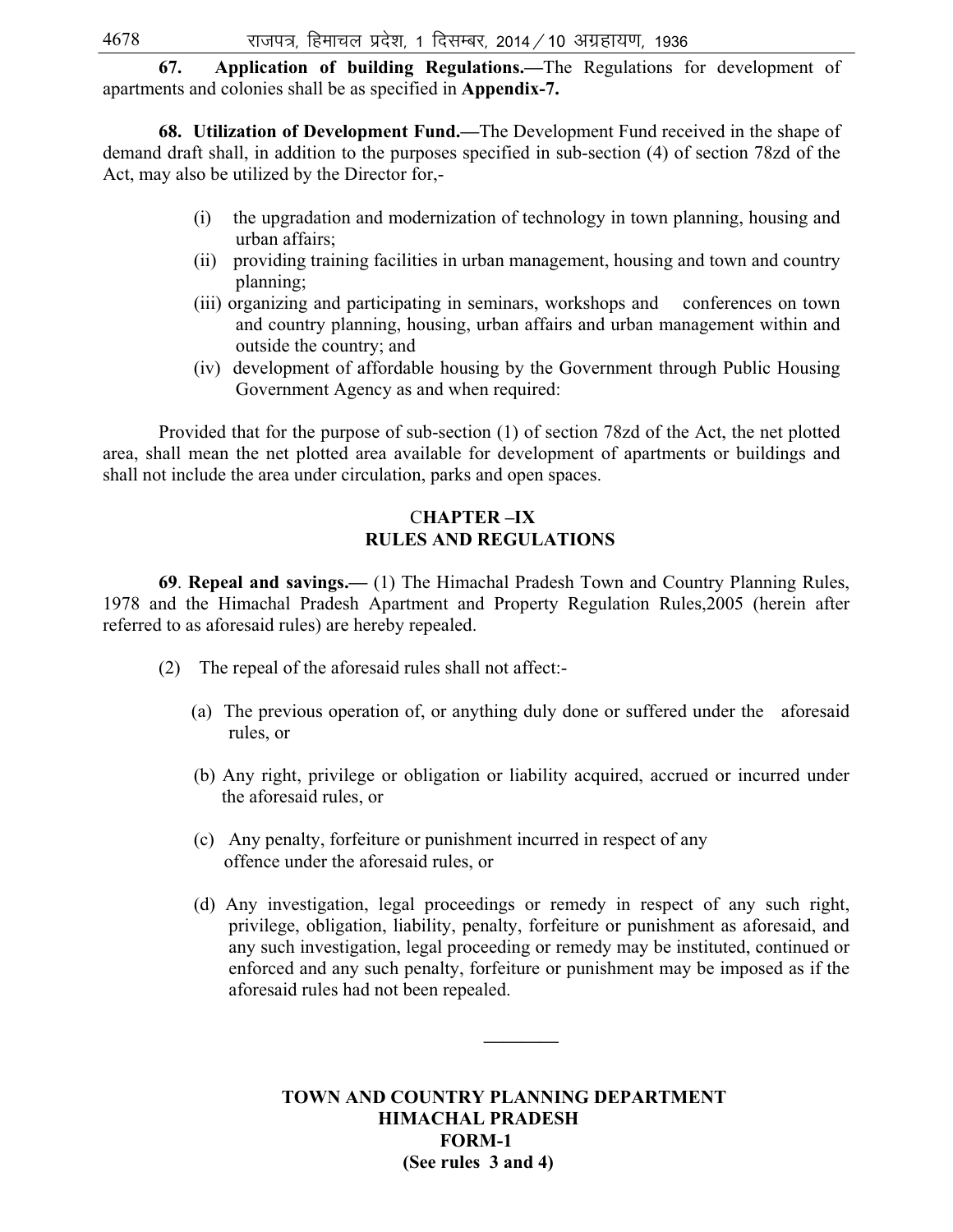### **NOTICE OF PUBLICATION OF DRAFT REGIONAL PLAN No…………. Dated……….**

 In exercise of the powers vested under sub-section (1) of section 8 of the Himachal Pradesh Town and Country Planning Act, 1977 (Act No.12 of 1977) the Notice is hereby given that the draft Regional Plan for …………………………… (Region) has been prepared in accordance with the provisions contained in aforesaid sub-section and a copy thereof is available for inspection during office hours in the following offices:-

The particulars of the said draft plan have been specified in the Schedule below.

 If there be any objection or suggestion with respect to the draft plan, it should be sent in writing to the Director, Town and Country Planning Department, Himachal Pradesh, Shimla before the expiry of sixty days from the date of publication of this Notice in the Official Gazette of Himachal Pradesh.

### **SCHEDULE**

- 1. The Existing Land Use Map and its narrative report thereon*.*
- 2. A narrative report explaining the provisions of the draft plan supported by necessary maps and charts.
- 3. A notice indicating the priorities assigned to works included in the draft plan and the phasing of the programme of development as such.
- 4. A notice on the role being assigned to different Departments of Government, the Town and Country Development Authority, the Special Area Development Authorities and the Local Authorities in the enforcement and implementation of draft plan*.*

Place……………………..

Dated………………………

### Director

Town and Country Planning Department

Himachal Pradesh, Shimla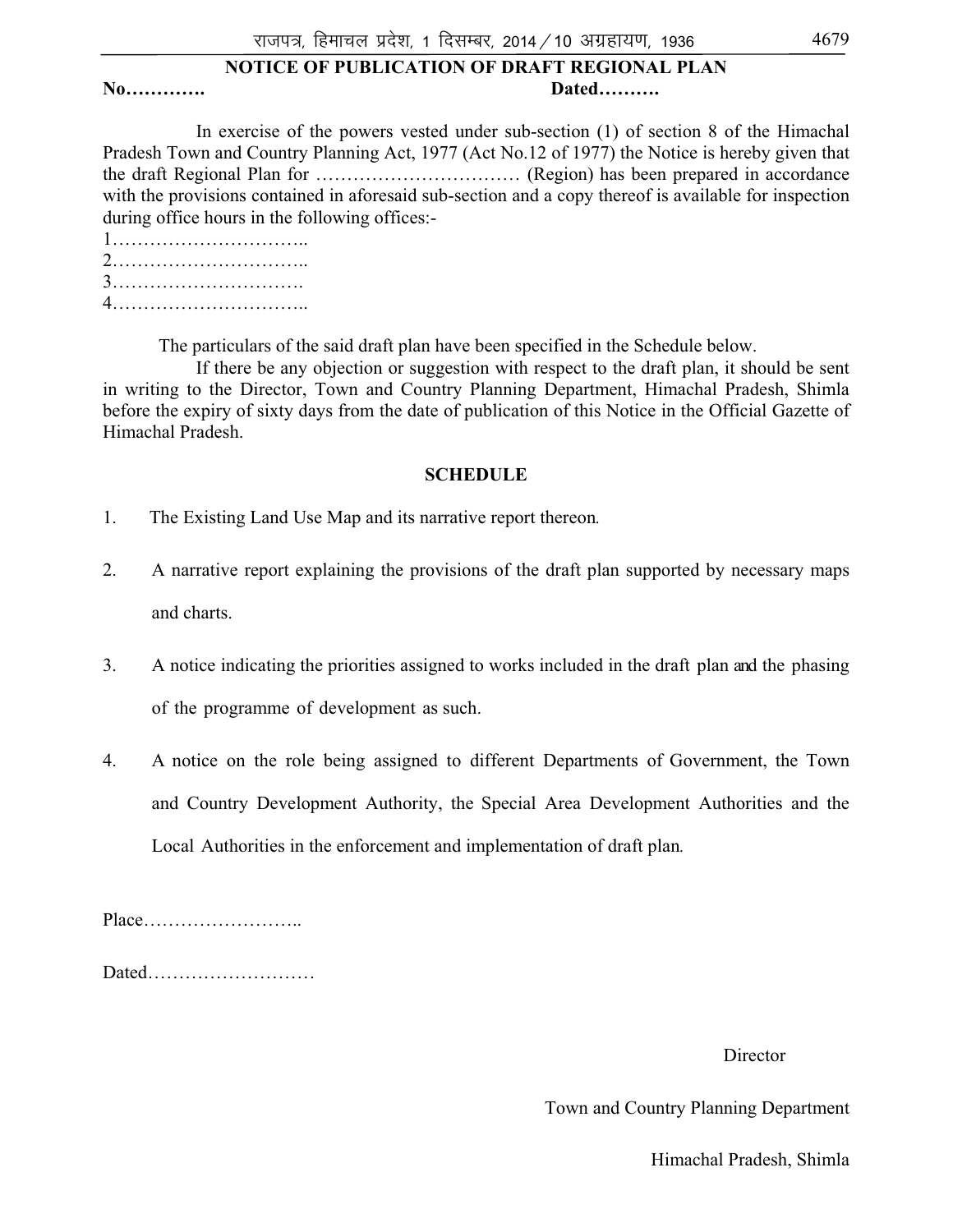### **Copy to:-**

- 1. The Director, Information and Public Relation Department, Himachal Pradesh, Shimla for publication of this Notice in one or more newspapers in circulation in the Region.
- 2. The Controller, Printing and Stationeries Department, Himachal Pradesh, Shimla for publication of this Notice in the Official Gazette of Himachal Pradesh. A copy of Gazette publication may be sent to this office.
- 3. All the Town and Country Planners in Town and Country Planning Department, Himachal Pradesh.
- 4. All the Assistant Town Planners in Town and Country Planning Department, Himachal Pradesh.
- 5. Notice Board.

Director

Town and Country Planning Department

Himachal Pradesh, Shimla.

# **GOVERNMENT OF HIMACHAL PRADESH TOWN AND COUNTRY PLANNING DEPARTMENT**  FORM -2 **(See rule 5)**

# **NOTIFICATION OF APPROVAL AND NOTICE OF PUBLICATION OF APPROVED REGIONAL PLAN**

### **No………. Dated……….**

Whereas, the Regional Plan for…………………..(Region) was published by the Director, Town and Country Planning Department, Himachal Pradesh, Shimla vide Notice No…………………………………..dated……..…….for inviting objection(s) or suggestion(s).The objection(s) or suggestion(s) received were duly considered and the modifications were made, wherever required / no objection or suggestion was received.

 Now, in exercise of the powers vested under sub-section (1) of section 9 of the Himachal Pradesh Town and Country Planning Act, 1977 ( Act No. 12 of 1977), the Governor, of Himachal Pradesh is pleased to approve the Regional Plan for …………………………………(Region) without modifications and the said Regional Plan is hereby published as required under sub-section (2) of section 9 of the Act ibid and a copy of the said plan is available for inspection during office hours in the following offices:-

1 …………………………………………………………………………… 2 ………………………………………………………………………….. 3 …………………………………………………………………………..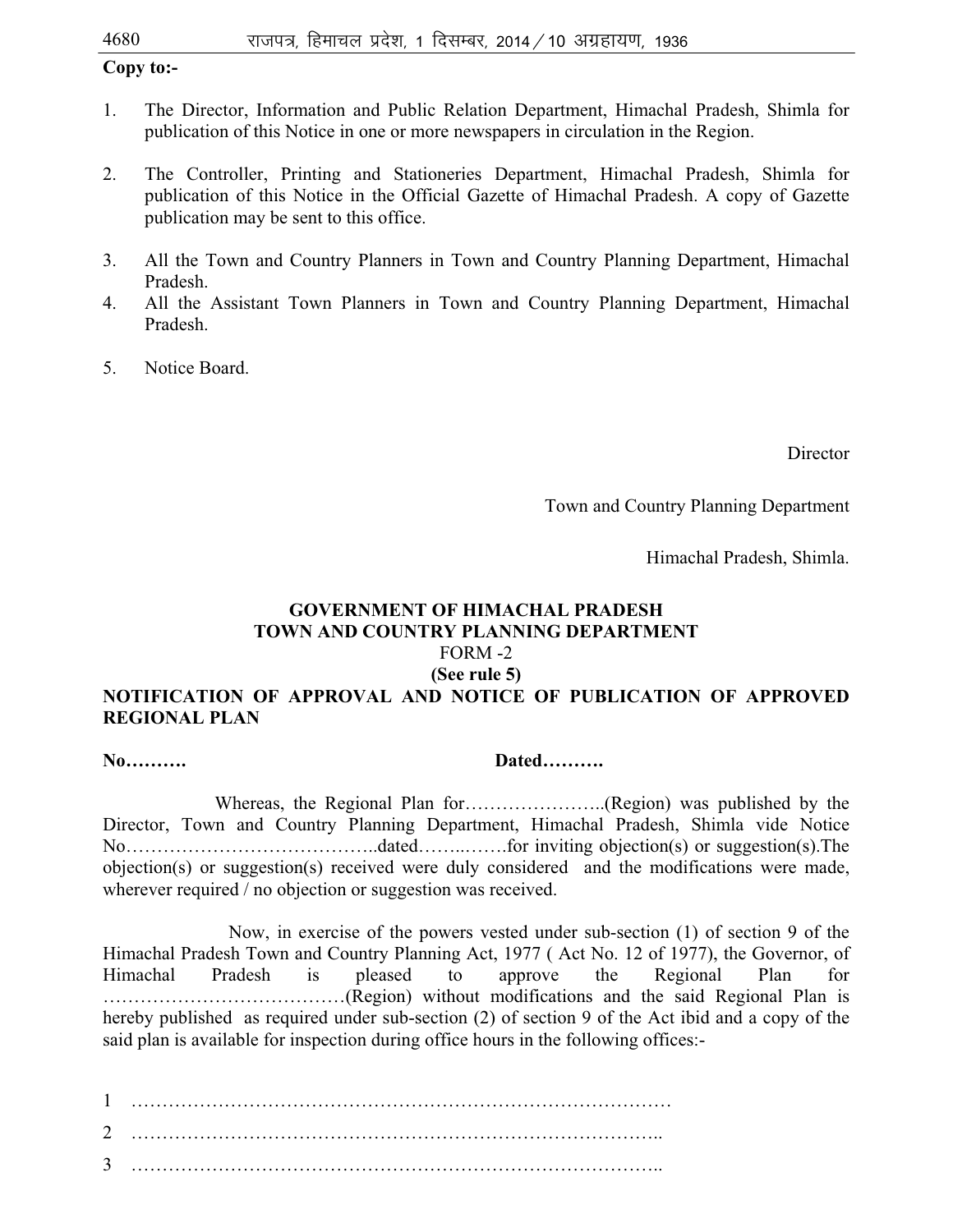4 …………………………………………………………………………...

The said Regional Plan shall come into operation with effect from the date of its publication in the Official Gazette of Himachal Pradesh. Place……..

Dated………

 Secretary (TCP), to the Government of Himachal Pradesh.

### **Copy to:-**

- 1. The Director, Information and Public Relation Department, Himachal Pradesh, Shimla for publication of this Notification in one or more newspapers in circulation in the Region.
- 2. The Controller, Printing and Stationeries Department, Himachal Pradesh, Shimla for publication of this Notification in the Official Gazette of Himachal Pradesh. A copy of Gazette publication may be sent to this office.
- 3. The Director, Town and Country Planning Department Himachal Pradesh, Shimla.

4. Notice Board.

 Secretary (TCP), to the Government of Himachal Pradesh

### **GOVERNMENT OF HIMACHAL PRADESH TOWN AND COUNTRY PLANNING DEPARTMENT FORM-3 (See rule 6) NOTICE OF MODIFICATIONS IN THE REGIONAL PLAN**

**\_\_\_\_\_\_\_** 

### **No……….. Dated………**

Whereas, the draft Regional Plan for ……………………(Region) was published by the Director, Town and Country Planning Department, Himachal Pradesh, Shimla under Rule 2 of the Himachal Pradesh Town and Country Planning Rules, 2014 vide Notice No…………………………………dated………..for inviting objection(s) and suggestion(s), which were duly considered and the modifications were made, wherever required/ no objection or suggestion was received and the draft Regional Plan was submitted to the Government for approval.

Now, in exercise of the powers vested under sub-section (1) of section 9 of Himachal Pradesh Town and Country Planning Act, 1977(Act No. 12 of 1977), the Governor, Himachal Pradesh proposes to approve the aforesaid Regional Plan for ………………( Region) with modifications as specified in the Schedule below and the same is hereby published for inviting objection(s) and suggestion(s) thereon, as required under the proviso to sub-section (2) of section 9 of the Act ibid.

 Any objection or suggestion with respect to the said modifications may be submitted by any person to the Secretary (Town and Country Planning) to the Government of Himachal Pradesh, Shimla in writing within a period of thirty days from the date of publication of this Notice in the Official Gazette of Himachal Pradesh and such objection or suggestion which may be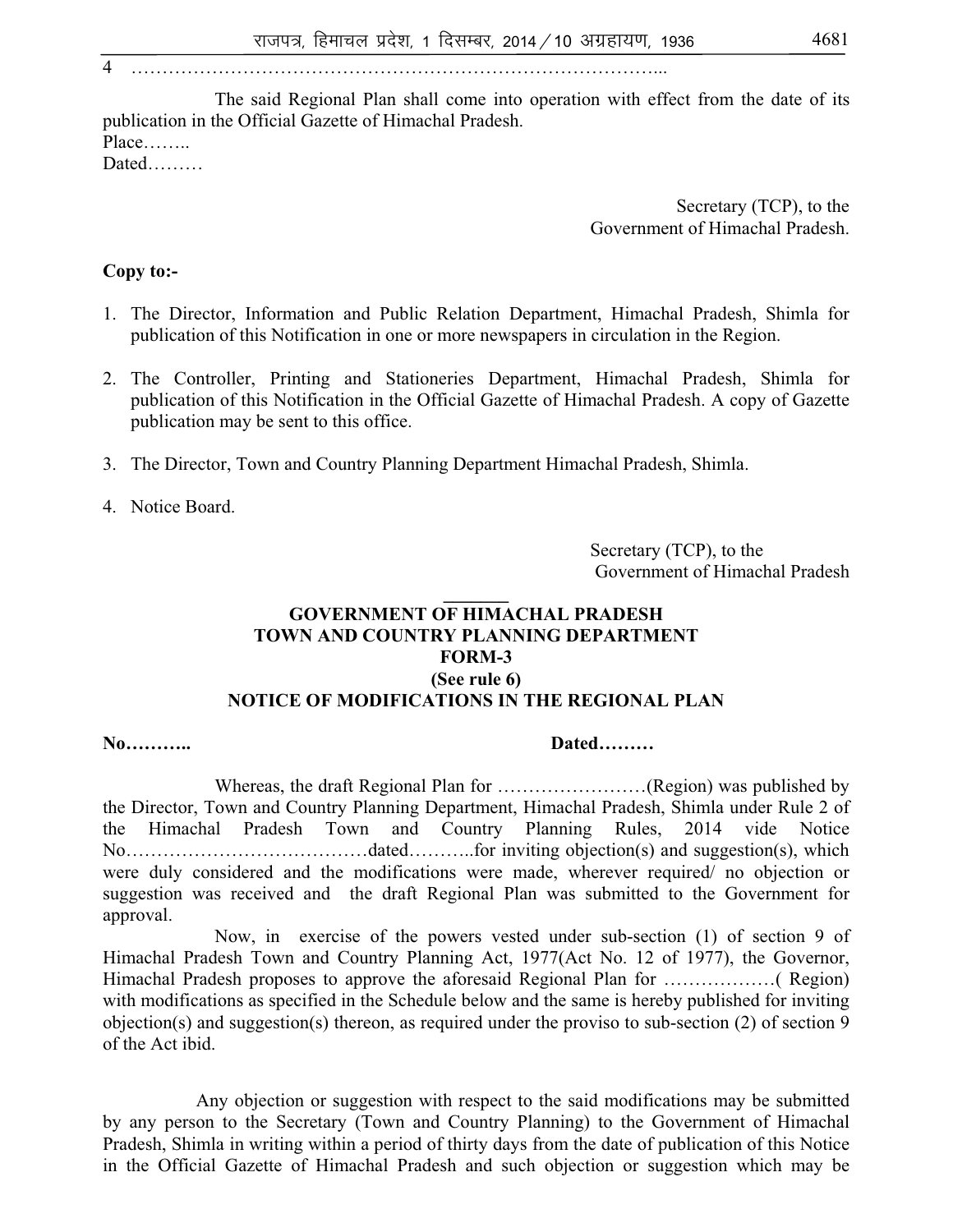received before the expiry of the period specified above, will be considered by the State Government.

### **SCHEDULE**

| 2     |  |  |  |  |  |  |  |  |  |  |  |  |  |  |  |  |  |  |
|-------|--|--|--|--|--|--|--|--|--|--|--|--|--|--|--|--|--|--|
|       |  |  |  |  |  |  |  |  |  |  |  |  |  |  |  |  |  |  |
|       |  |  |  |  |  |  |  |  |  |  |  |  |  |  |  |  |  |  |
| Place |  |  |  |  |  |  |  |  |  |  |  |  |  |  |  |  |  |  |
| Date  |  |  |  |  |  |  |  |  |  |  |  |  |  |  |  |  |  |  |

 Secretary (TCP), to the Government of Himachal Pradesh

### **Copy to:-**

- 1. The Director, Information and Public Relation Department, Himachal Pradesh, Shimla for publication of this Notice in one or more newspapers in circulation in the Region.
- 2. The Controller, Printing and Stationeries Department, Himachal Pradesh, Shimla for publication of this Notice in the Official Gazette of Himachal Pradesh. A copy of Gazette publication may be sent to this office.
- 3. The Director, Town and Country Planning Department Himachal Pradesh, Shimla.
- 4. Notice Board.

 Secretary (TCP), to the Government of Himachal Pradesh

### **GOVERNMENT OF HIMACHAL PRADESH TOWN AND COUNTRY PLANNING DEPARTMENT FORM-4 (See rule 7) NOTIFICATION OF APPROVAL OF THE REGIONAL PLAN**

**\_\_\_\_\_\_\_\_\_** 

### **No……….. Dated………**

 Whereas, the Regional Plan for ……………………(Region) was published by the Secretary, (Town and Country Planning) to the Government of Himachal Pradesh, Shimla vide Notice No…………………………dated………… for inviting objection(s) and suggestion(s) on the modifications, which were duly considered and further modifications have been made, wherever required/no objection or suggestion was received on the modifications.

Now, in exercise of the powers vested under sub-section (1) of section 9 of Himachal Pradesh Town and Country Planning Act, 1977(Act No. 12 of 1977), the Governor, Himachal Pradesh is pleased to approve the Regional Plan for ………………(Region) with modifications and the said Regional Plan is hereby published as required under sub-section (2) of section 9 of the Act ibid. A copy of the said plan is available for inspection during office hours in the following offices:-

1 …………………………………………………………………………….. 2 ……………………………………………………………………………. 3 ……………………………………………………………………………..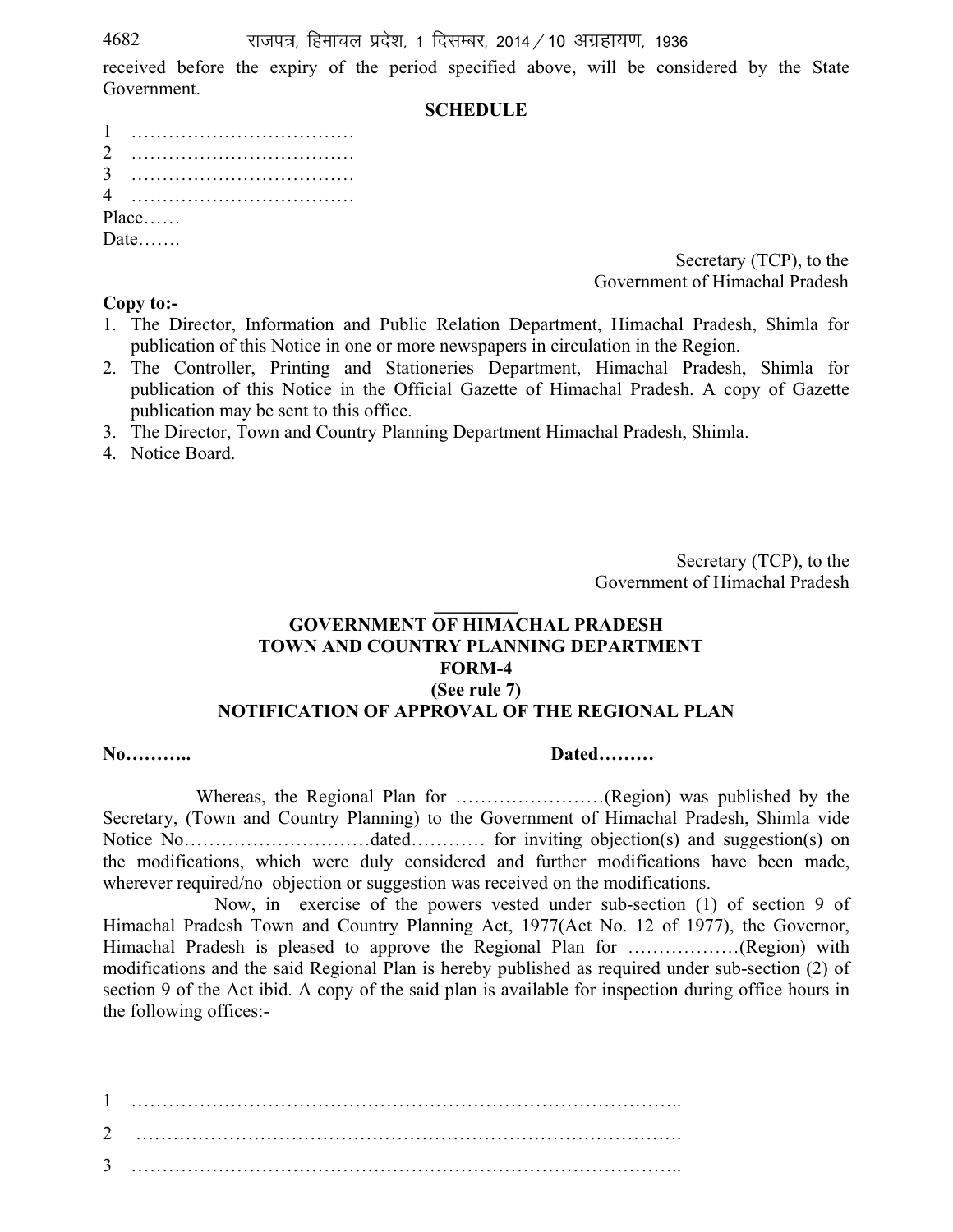4 .……………………………………………………………………………

The said Regional Plan shall come into operation with effect from the date of its publication in the Official Gazette of Himachal Pradesh.

Place……………… Date………………

> Secretary (TCP), to the Government of Himachal Pradesh

### **Copy to:-**

- 1. The Director, Information and Public Relation Department, Himachal Pradesh, Shimla for publication of this Notice in one or more newspapers in circulation in the Region.
- 2. The Controller, Printing and Stationeries Department, Himachal Pradesh, Shimla for publication of this Notice in the Official Gazette of Himachal Pradesh. A copy of Gazette publication may be sent to this office.
- 3. The Director, Town and Country Planning Department Himachal Pradesh, Shimla.

4. Notice Board.

 Secretary (TCP), to the Government of Himachal Pradesh

### **\_\_\_\_\_\_\_\_ TOWN AND COUNTRY PLANNING DEPARTMENT HIMACHAL PRADESH FORM** -**5 (See rule 8) NOTICE OF PUBLICATION OF EXISTING LAND USE MAP**

**No…………... Dated……….**

In exercise of the powers vested under sub-section (1) of section 15 of the Himachal Pradesh Town and Country Planning Act, 1977 (Act No. 12 of 1977), Notice is hereby given that the Existing Land Use Map for …………………………(Planning/ Special Area) has been prepared under sub-section (1) of section 15 of the Act ibid and a copy thereof is available for inspection during office hours in the following offices:-

If there be any objection or suggestion with respect to the Existing Land Use Map so prepared, it should be sent in writing to the Director, Town and Country Planning Department, Himachal Pradesh, Shimla within a period of thirty days from the date of publication of this Notice in the Official Gazette of Himachal Pradesh.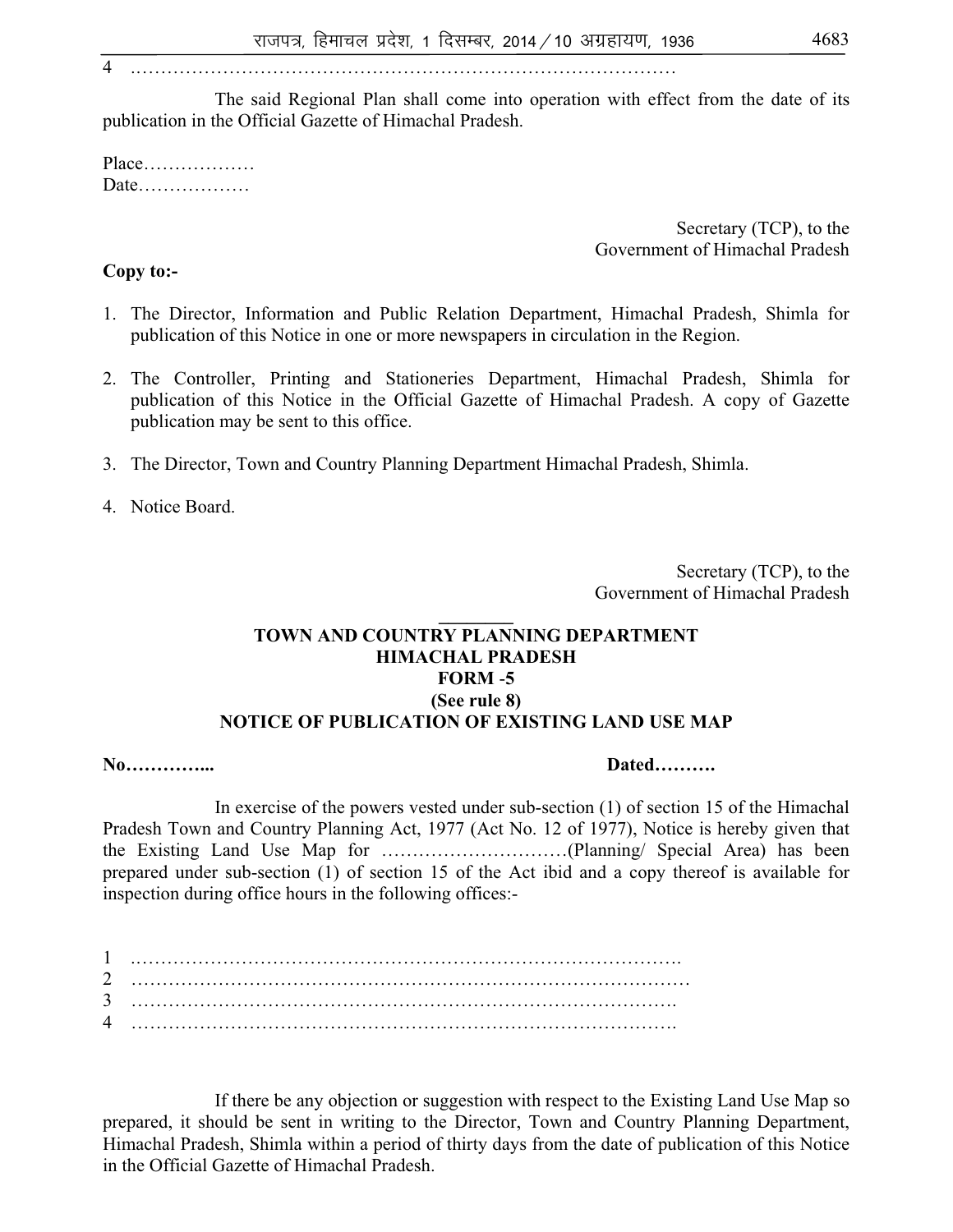Any objection or suggestion which may be received from any person with respect to the said Existing Land Use Map before the period specified above will be considered by the Director.

| $Place \dots \dots \dots \dots \dots \dots \dots \dots \dots \dots$ |  |  |  |  |  |  |  |  |  |  |
|---------------------------------------------------------------------|--|--|--|--|--|--|--|--|--|--|
|                                                                     |  |  |  |  |  |  |  |  |  |  |

**Director**  Town and Country Planning Department Himachal Pradesh, Shimla

### **Copy to:-**

- 1. The Director, Information and Public Relation Department, Himachal Pradesh Shimla for publication of this Notice in one or more newspapers in circulation in the Planning / Special Area.
- 2. The Controller, Printing and Stationeries Department, Himachal Pradesh, Shimla for publication of this Notice in the Official Gazette of Himachal Pradesh. A copy of Gazette publication may be sent to this office.
- 3. All the Town and Country Planners in Town and Country Planning Department, Himachal Pradesh.
- 4. All the Assistant Town Planners in Town and Country Planning Department, Himachal Pradesh.
- 5. Notice Board.

Director

Town and Country Planning Department

Himachal Pradesh, Shimla

### **TOWN AND COUNTRY PLANNING DEPARTMENT**

### **HIMACHAL PRADESH FORM -6 (See rule 9) NOTICE OF ADOPTION OF EXISTING LANDUSE MAP**

### **No……. Dated……….**

 Whereas, objections and suggestions were invited vide Notice No…………………………………………dated………. with respect to the Existing Land Use Map for………………(Planning/ Special Area) under sub-section (1) of section 15 of the Himachal Pradesh Town and Country Planning Act, 1977 (Act No. 12 of 1977); and whereas, no objection or suggestion has been received.

Or

 Whereas, objections and suggestions were received which were considered and rejected.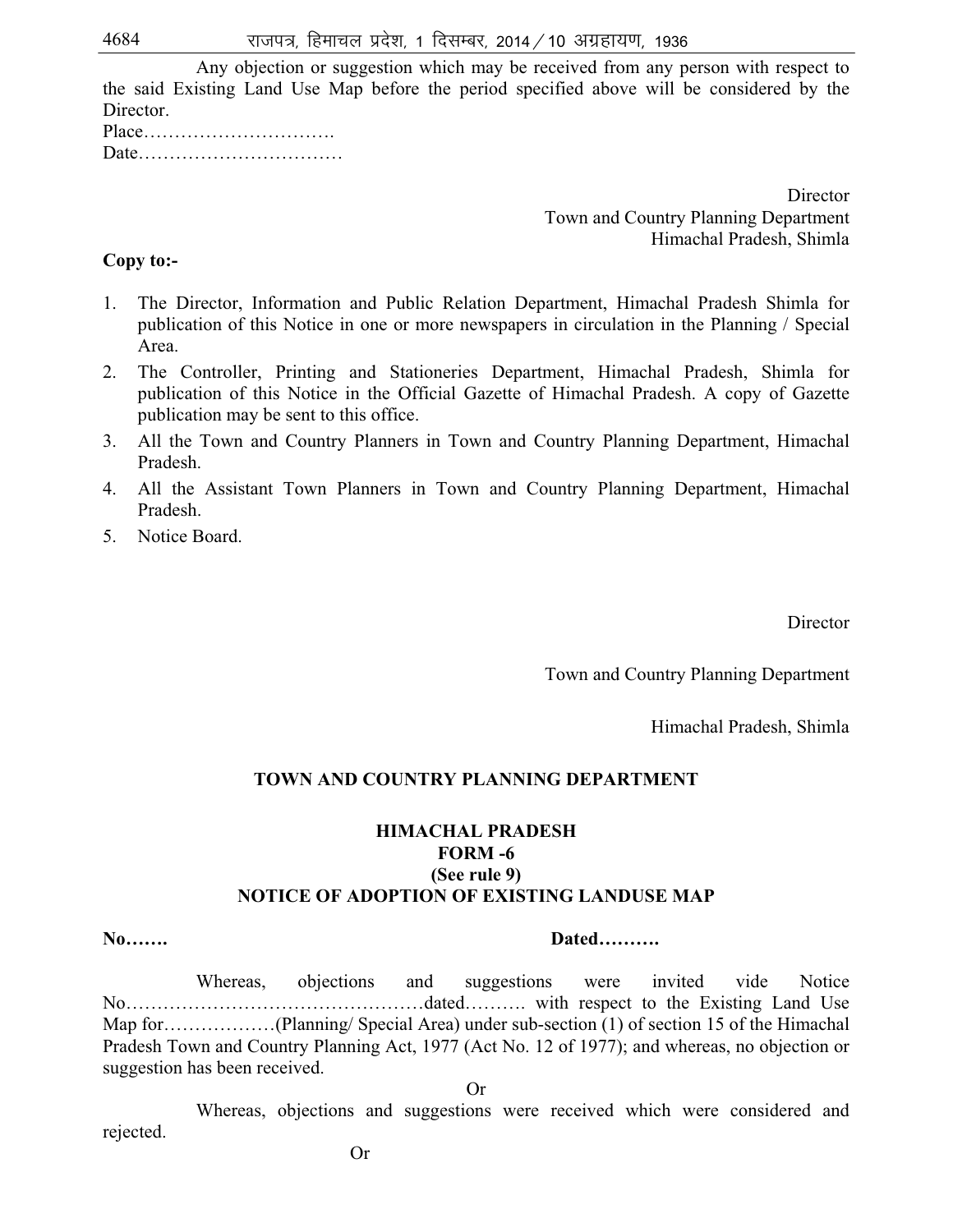Now, therefore, in exercise of the powers vested under sub-section (3) of section 15 of the Act ibid, Notice is given that the Existing Land Use Map for ………………….. (Planning/Special Area) is hereby adopted with modifications/ without modifications and a copy thereof is available for inspection during office hours in the following offices:-

1……………………………………………………………………………….. 2……………………………………………………………………………….. 3……………………………………………………………………………….. 4………………………………………………………………………………..

 The said Existing Land Use Map shall come into operation with effect from the date of publication of this Notice in the Official Gazette of Himachal Pradesh and it shall be conclusive evidence of the fact that the Map has been duly prepared and adopted.

Place…………………………. Date……………………………

**Director** 

Town and Country Planning Department Himachal Pradesh, Shimla

# **Copy to:-**

- 1. The Director, Information and Public Relation Department, Himachal Pradesh, Shimla for publication of this Notice in one or more newspapers in circulation in the Planning / Special Area.
- 2. The Controller, Printing and Stationeries Department, Himachal Pradesh, Shimla for publication of this Notice in the Official Gazette of Himachal Pradesh. A copy of Gazette publication may be sent to this office.
- 3. All the Town and Country Planners in Town and Country Planning Department, Himachal Pradesh.
- 4. All the Assistant Town Planners in Town and Country Planning Department, Himachal Pradesh.
- 5. Notice Board.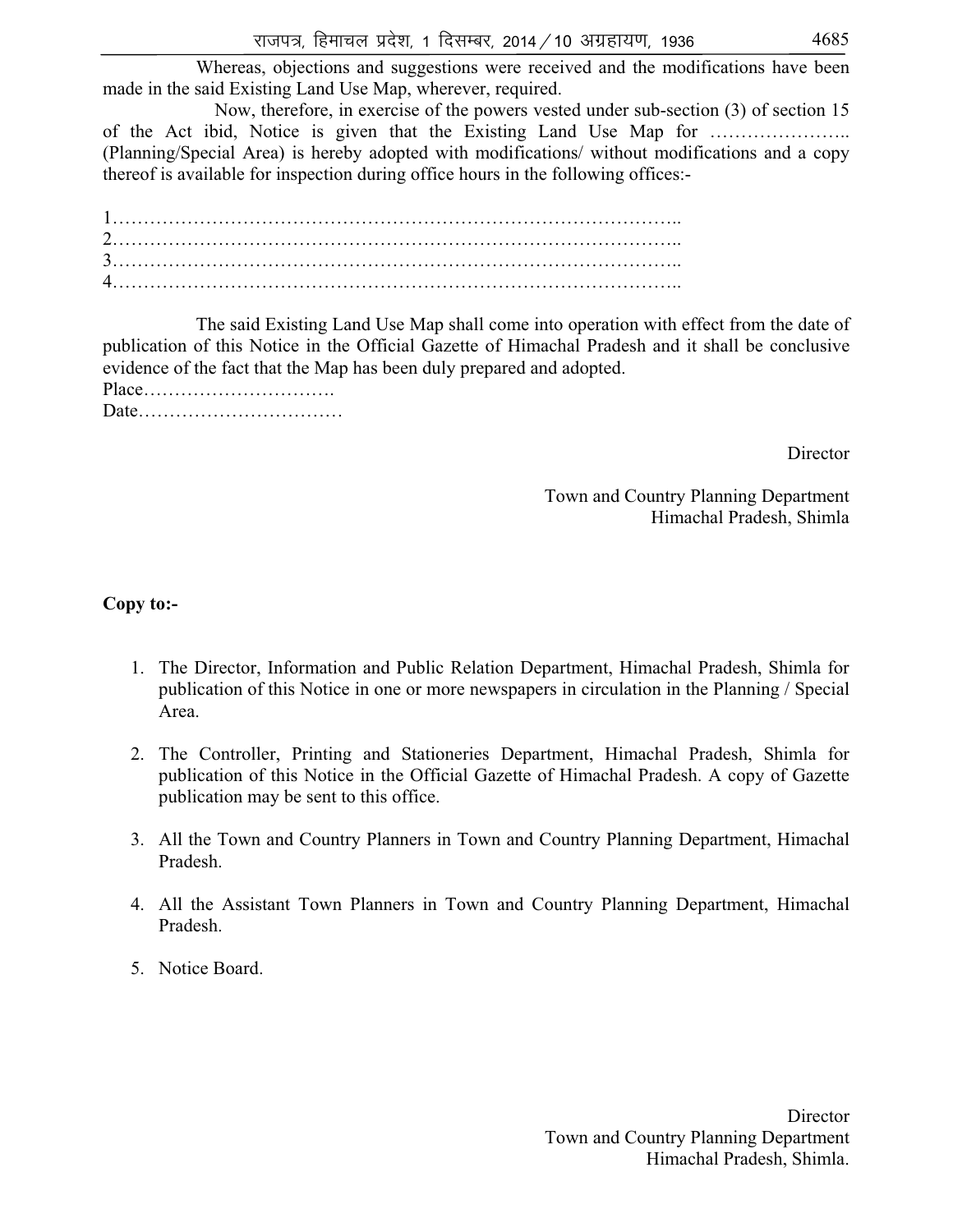### **GOVERNMENT OF HIMACHAL PRADESH TOWN AND COUNTRY PLANNING DEPARTMENT**

# FORM -7

#### **(See rule 10) NOTIFICATION OF APPROVAL AND NOTICE OF PUBLICATION OF APPROVED INTERIM DEVELOPMENT PLAN**

**No……………. Dated…………………** 

In exercise of the powers vested under sub-section (4) of section 17 of the Himachal Pradesh Town and Country Planning Act, 1977 (Act No.12 of 1977), the Governor, Himachal Pradesh is pleased to approve the Interim Development Plan for ……………….(Planning/ Special Area).

 Now, as required under sub-section (5) of section 17 of the Act ibid, the Governor, Himachal Pradesh is pleased to publish the said Interim Development Plan which shall come into operation from the date of publication of this Notification in the Official Gazette of Himachal Pradesh and shall be binding on all local authorities within the said Planning/ Special Area. Notice is hereby given that a copy of the said Interim Development Plan is available for inspection during office hours in following offices:-

Place……………… Date………………

> Secretary (TCP), to the Government of Himachal Pradesh

#### **Copy to:-**

- 1. The Director, Information and Public Relation Department, Himachal Pradesh, Shimla for publication of this Notification in one or more newspapers in circulation in the Region.
- 2. The Controller, Printing and Stationeries Department, Himachal Pradesh, Shimla for publication of this Notification in the Official Gazette of Himachal Pradesh. A copy of Gazette publication may be sent to this office.
- 3. The Director, Town and Country Planning Department, Himachal Pradesh, Shimla.
- 4. Notice Board.

 Secretary (TCP), to the Government of Himachal Pradesh.

### **\_\_\_\_\_\_\_\_\_ TOWN AND COUNTRY PLANNING DEPARTMENT HIMACHAL PRADESH (See rule 11) FORM-8**

#### **NOTICE OF PUBLICATION OF DRAFT DEVELOPMENT PLAN OR SECTORAL PLAN**

**No……….. Dated……….**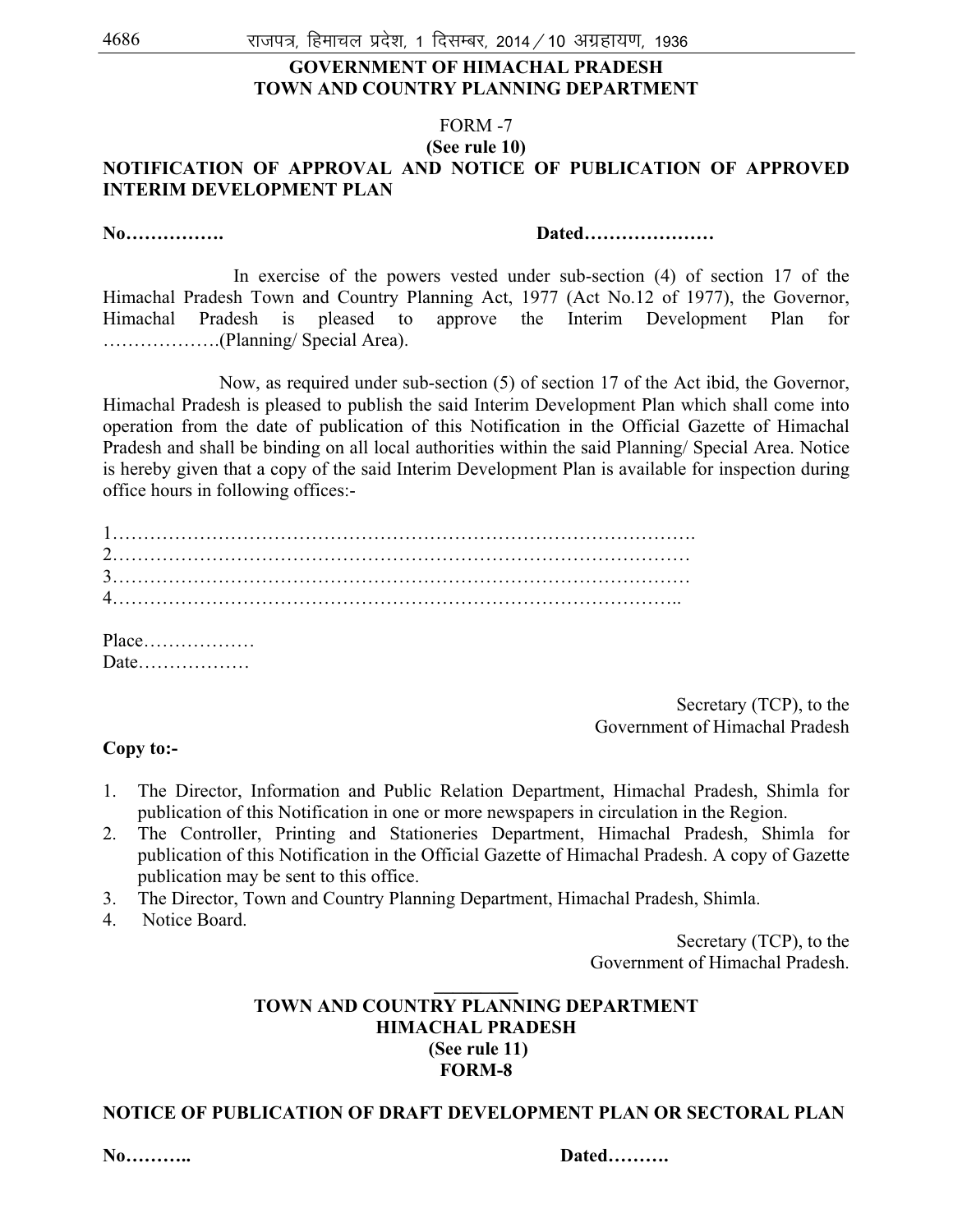| In exercise of the powers vested under sub-section $(1)$ of section 19 or section 23 of            |
|----------------------------------------------------------------------------------------------------|
| the Himachal Pradesh Town and Country Planning Act, 1977 (Act No. 12 of 1977), the draft           |
|                                                                                                    |
|                                                                                                    |
| published and the Notice is given that a copy of the said draft Development Plan or draft Sectoral |
| Plan is available for inspection during the office hours in the following offices:-                |
|                                                                                                    |
|                                                                                                    |
|                                                                                                    |

The particulars of the said draft Development Plan or draft Sectoral Plan have been specified in the Schedule below.

If there be any objection or suggestion with respect to the said draft Development Plan or draft Sectoral Plan, it should be sent in writing to the Director, Town and Country Planning Department, Himachal Pradesh, Shimla within thirty days from the date of publication of this Notice in the Official Gazette of Himachal Pradesh.

#### **SCHEDULE**

4……………………………………………………………………………………

- 1. The Existing Land Use Maps.
- 2. A narrative report, supported by maps and charts explaining the provisions of the draft Development Plan or draft Sectoral Plan.
- 3. The phasing of implementation of the draft Development Plan or draft Sectoral Plan as suggested by the Director.
- 4. The provisions for enforcing the draft Development Plan or draft Sectoral Plan and stating the manner in which permission for development may be obtained.
- 5. An approximate estimate of the cost of land acquisition for public purposes and the cost of works involved in the implementation of the draft Development Plan or draft Sectoral Plan.

Place………

Date……….

**Director**  Town and Country Planning Department, Himachal Pradesh, Shimla

#### **Copy to:-**

- 1. The Director, Information and Public Relation Department, Himachal Pradesh, Shimla for publication of this Notice in one or more newspapers in circulation in the Planning / Special Area.
- 2. The Controller, Printing and Stationeries Department, Himachal Pradesh, Shimla for publication of this Notice in the Official Gazette of Himachal Pradesh. A copy of Gazette publication may be sent to this office.
- 3. All the Town and Country Planners in Town and Country Planning Department, Himachal Pradesh.
- 4. All the Assistant Town Planners in Town and Country Planning Department, Himachal Pradesh.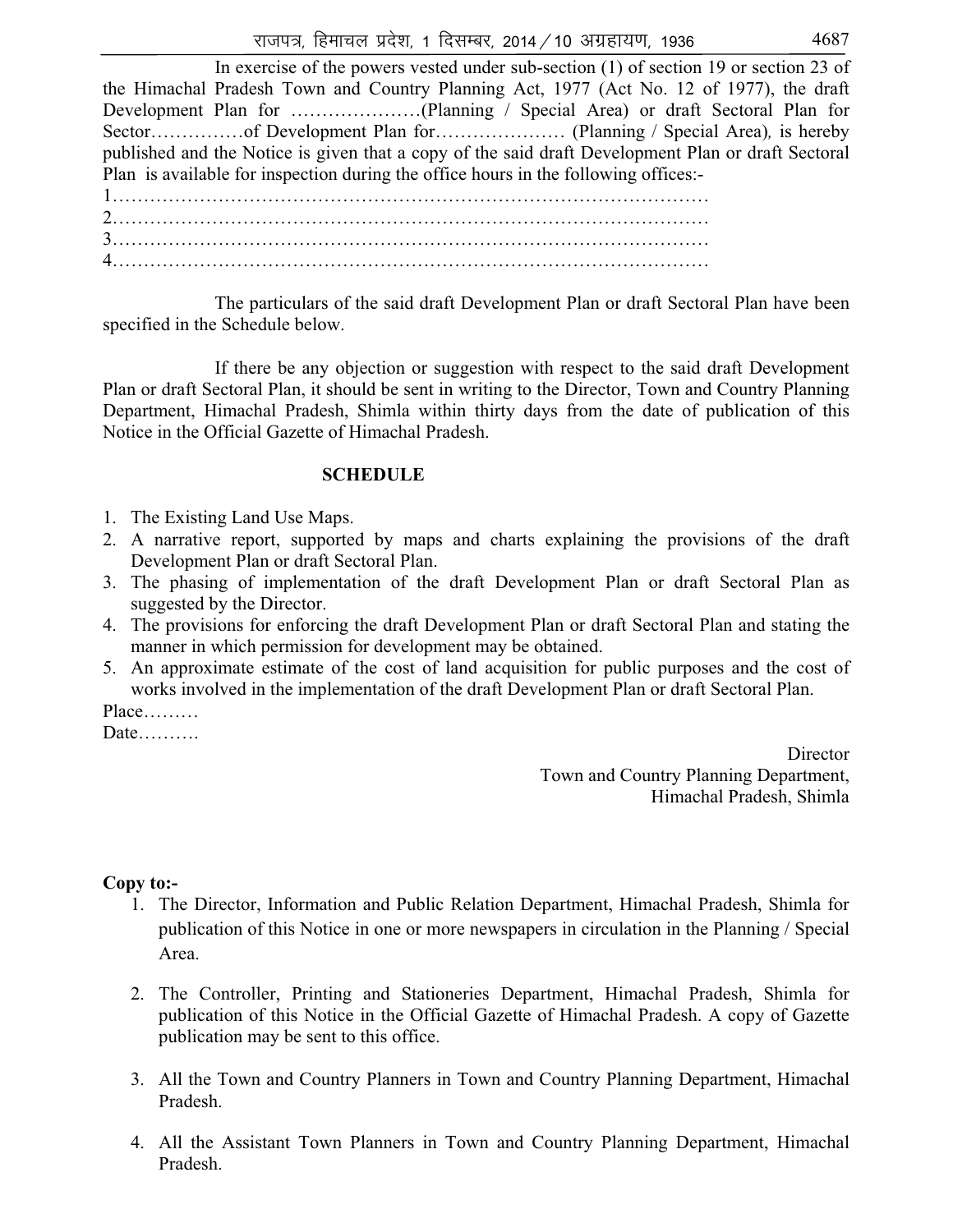5. Notice Board.

Director

Town and Country Planning Department,

Himachal Pradesh, Shimla.

#### **GOVERNMENT OF HIMACHAL PRADESH TOWN AND COUNTRY PLANNING DEPARTMENT FORM-9 (See rule 12(1)**

 $\frac{1}{2}$ 

#### **NOTICE OF MODIFICATIONS IN THE DEVELOPMENT PLAN OR SECTORAL PLAN**

#### **No…………… Dated……….**

Whereas, the draft Development Plan for…………..(Planning/Special Area) or draft Sectoral Plan for Sector……………….of Development Plan for ……………..(Planning/Special Area) was published by the Director, Town and Country Planning Department, Himachal Pradesh, Shimla under Rule 11 of the Himachal Pradesh Town and Country Planning Rules, 2014 vide Notice No…………………………......dated………...for inviting objection(s) and suggestion(s), which were duly considered and the modifications were made, wherever required and the draft Development Plan or draft Sectoral Plan was submitted to the Government for approval.

 Now, in exercise of the powers vested under sub-section (1) of section 20 or section 23 of the Himachal Pradesh Town and Country Planning Act, 1977 (Act No. 12 of 1977), the Governor, Himachal Pradesh proposes to approve the aforesaid Development Plan for…………(Planning/Special Area) or Sectoral Plan for Sector…………of Development Plan for ……………(Planning/Special Area) with modifications as specified in the Schedule below and said modifications are hereby published in the Official Gazette of Himachal Pradesh.

 As required under sub-section (2) of section 20 or section 23 of the Act, ibid, Notice is hereby given to invite objection (s) or suggestion(s) to the said modifications within a period of thirty days from the date of publication of this Notice in the Official Gazette of Himachal Pradesh.

 Any objection or suggestion with respect to the said modifications may be submitted by any person to the Secretary, (Town and Country Planning) to the Government of Himachal Pradesh, Shimla in writing within a period of thirty days from the date of publication of this Notice in the Official Gazette of Himachal Pradesh and such objection or suggestion which may be received before the expiry of the period specified above will be considered by the State Government.

#### **SCHEDULE**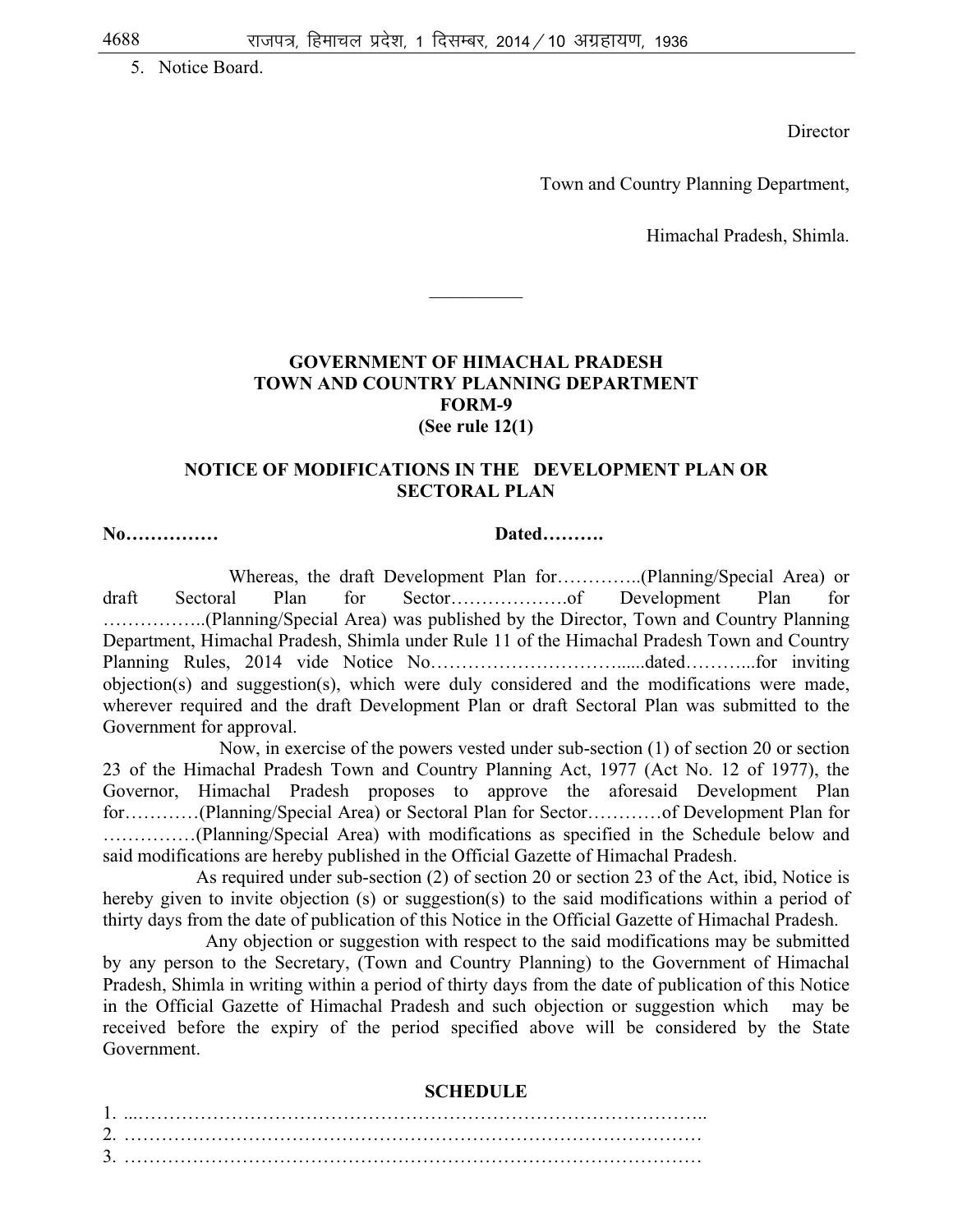Place.

Dated Secretary (TCP) to the Government of Himachal Pradesh

# **Copy to:-**

- 1. The Director, Information and Public Relation Department, Himachal Pradesh, Shimla for publication of this Notice in one or more newspapers in circulation in the Planning / Special Area.
- 2. The Controller, Printing and Stationeries Department, Himachal Pradesh, Shimla for publication of this Notice in the Official Gazette of Himachal Pradesh. A copy of Gazette publication may be sent to this office.
- 3. The Director, Town and Country Planning Department, Himachal Pradesh, Shimla.
- 4. Notice Board.

 Secretary (TCP) to the Government of Himachal Pradesh.

### **GOVERNMENT OF HIMACHAL PRADESH TOWN AND COUNTRY PLANNING DEPARTMENT**

 $\frac{1}{2}$ 

# **FORM-10**

# **(See rule12(2)**

#### **NOTIFICATION FOR APPROVAL AND NOTICE OF PUBLICATION OF DEVELOPMENT PLAN OR SECTORAL PLAN**

#### **No……. Dated……….**

Whereas, the draft Development Plan for………………(Planning/Special Area) or draft Sectoral Plan for Sector…………of Development Plan for ……………(Planning/Special Area) was published by the Director, Town and Country Planning Department, Himachal Pradesh, Shimla under Rule 11 of the Himachal Pradesh Town and Country Planning Rules, 2014 vide Notice No……………………………dated…………for inviting objection(s) and suggestion(s), which were duly considered and the modifications were made, wherever required /no objection or suggestion was received on the modifications and the Development Plan or Sectoral Plan was submitted to the Government for approval.

Or

 Whereas, objections and suggestions were invited on modifications by the undersigned under Rule 12(1) of the Himachal Pradesh Town and Country Planning Rules, 2014 vide Notice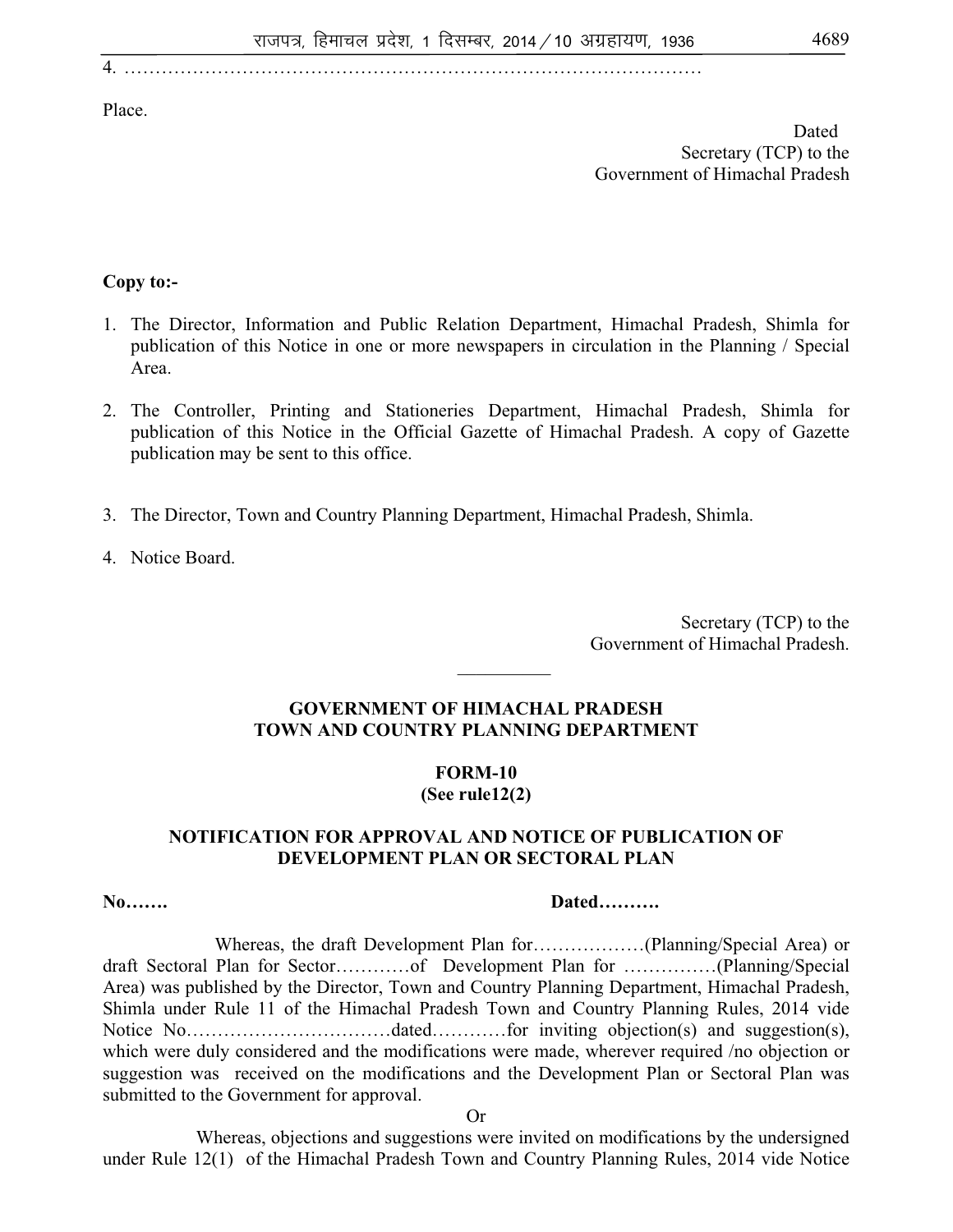$4690$  राजपत्र, हिमाचल प्रदेश, 1 दिसम्बर, 2014 / 10 अग्रहायण, 1936

No…………………………dated…………with respect to the draft Development Plan for………………(Planning/Special Area) or draft Sectoral Plan for Sector…………of Development Plan for …………….(Planning/Special Area); and whereas no objection or suggestions has been received.

Or

 Whereas, objections and suggestions were received which were considered and rejected.

Or

 Whereas, objections and suggestions were received and the modifications have been made in the said draft Development Plan or draft Sectoral Plan.

Now, in exercise of the powers vested under sub-section (1) of section 20 or section 23 of the Himachal Pradesh Town and Country Planning Act, 1977 (Act No.12 of 1977), the Governor, Himachal Pradesh is pleased to approve the Development Plan for…………..(Planning/Special Area) or Sectoral Plan for Sector……………of Development Plan for …………(Planning/Special Area), with modifications/ without modifications and the same is hereby published in the Official Gazette of Himachal Pradesh as required under sub-section (4) of section 20 or section 23 of the Act ibid. A Notice is hereby given that a copy of the said Development Plan or Sectoral Plan is available for inspection during office hours in the following offices:-

 The said Development Plan or Sectoral Plan shall come into operation from the date of the publication of this Notification in the Official Gazette of Himachal Pradesh.

Place… Dated…

> Secretary (TCP) to the Government of Himachal Pradesh

#### **Copy to:-**

- 1. The Director, Information and Public Relation Department, Himachal Pradesh, Shimla for publication of this Notification in one or more newspapers in circulation in the Planning / Special Area.
- 2. The Controller, Printing and Stationeries Department, Himachal Pradesh, Shimla for publication of this Notification in the Official Gazette of Himachal Pradesh. A copy of Gazette publication may be sent to this office.
- 3. The Director, Town and Country Planning Department, Himachal Pradesh, Shimla.
- 4. Notice Board.

 Secretary (TCP) to the Government of Himachal Pradesh.

### **\_\_\_\_\_\_\_ FORM-11**

#### **(See rule 16(1))**

#### **FORM OF APPLICATION FOR PERMISSION UNDER SUB-SECTION (2) OF SECTION 15-A OR CLAUSE (a) OF SECTION 16 OR SUB-SECTION (1) OF SECTION 30 OR**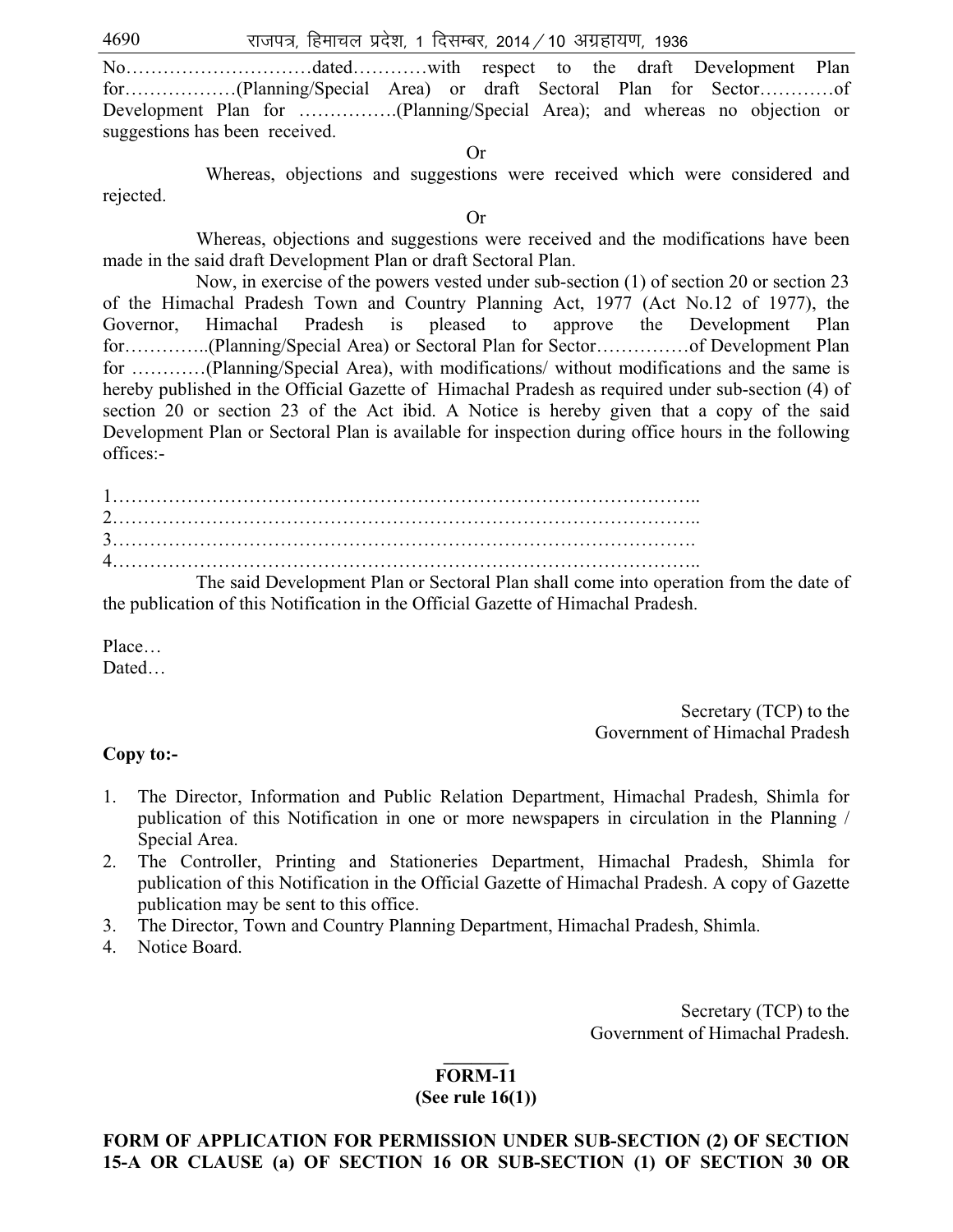# **SECTION 30-A (BEYOND THE LIMITS AS SPECIFIED UNDER SECTION 30-A) OF THE HIMACHAL PRADESH TOWN AND COUNTRY PLANNING ACT, 1977 (ACT NO. 12 OF 1977) FOR SUB-DIVISION /DEVELOPMENT OF LAND**

**No…………………… Dated…………………** 

To

 The Director, Town and Country Planning Department*,*  Himachal Pradesh, Shimla.

Sir,

 I/We hereby apply for permission to undertake/carry out the sub-division / development of land under Khasra No…………Hadbast No……………….measuring ………square Metre, over which I/we possess the necessary ownership rights, situated at Street/ Road/ Ward No…….Block No………Plot No……….of Scheme,……………(Name of the Scheme, if any) Village…………Post Office……………. Tehsil……………. District……………. Himachal Pradesh.

I/We hereby submit the following documents:-

- (i) a copy of title/ownership documents i.e. latest jamabandi in original.
- (ii) a copy of latest original tatima showing Khasra number(s), description and area of land in question, abutting path with its width as well as adjoining Khasra number(s) falling on all the outer limits/ boundaries of the land in question. The land applied for is shown in red, in the tatima*.*
- (iii) three sets of Location Plan in the scale of 1:1000 showing North direction, indicating the land in question, showing main approach road(s), name of road(s) on which the property and boundaries abuts, important public buildings like hospital, school, cinema, petrol pump, existing land uses / building uses surrounding the land.
- (iv) three sets of Site Plan in the scale of 1:200 showing North direction and all the boundaries of land in question, abutting path with its width, natural features like nullahs, ponds, tress, slopes, contours at an interval of 5.00 Metres if the land is undulated, high tension lines passing through or adjoining the land, existing roads, highways showing the right of way, railway lines, airports with their specification(s) and boundaries, showing details of utilities and services like water supply, drainage, sullage, sewage, sewerage alongwith disposal of drainage, sullage, sewage, position of septic tank, soak pit, rain harvesting tank, electric and telephone poles, showing manner and site for muck disposal and all such other matters which need to be co-ordinated with the adjoining area.
- (v) for sub-division of land into plots, three sets of Drawings in the scale of 1:100 showing North direction, dimensions and area of plots, internal roads, set backs, parks and open spaces, community buildings such as schools, dispensary, post office, bank etc. and all development proposals including a general report and mode so as to make scheme self explanatory.
- (vi) a note indicating the type of development proposed i.e. land use or building use*,* namely residential or commercial or industrial or public and semi-public etc.

Certified that the plans have been prepared, designed and signed by Sh./Smt./M/s……………………………….(Name and address of the registered Town Planner/ Architect/ Engineer/ Draughtsman/ Surveyor) having Registration No…………………….dated…………….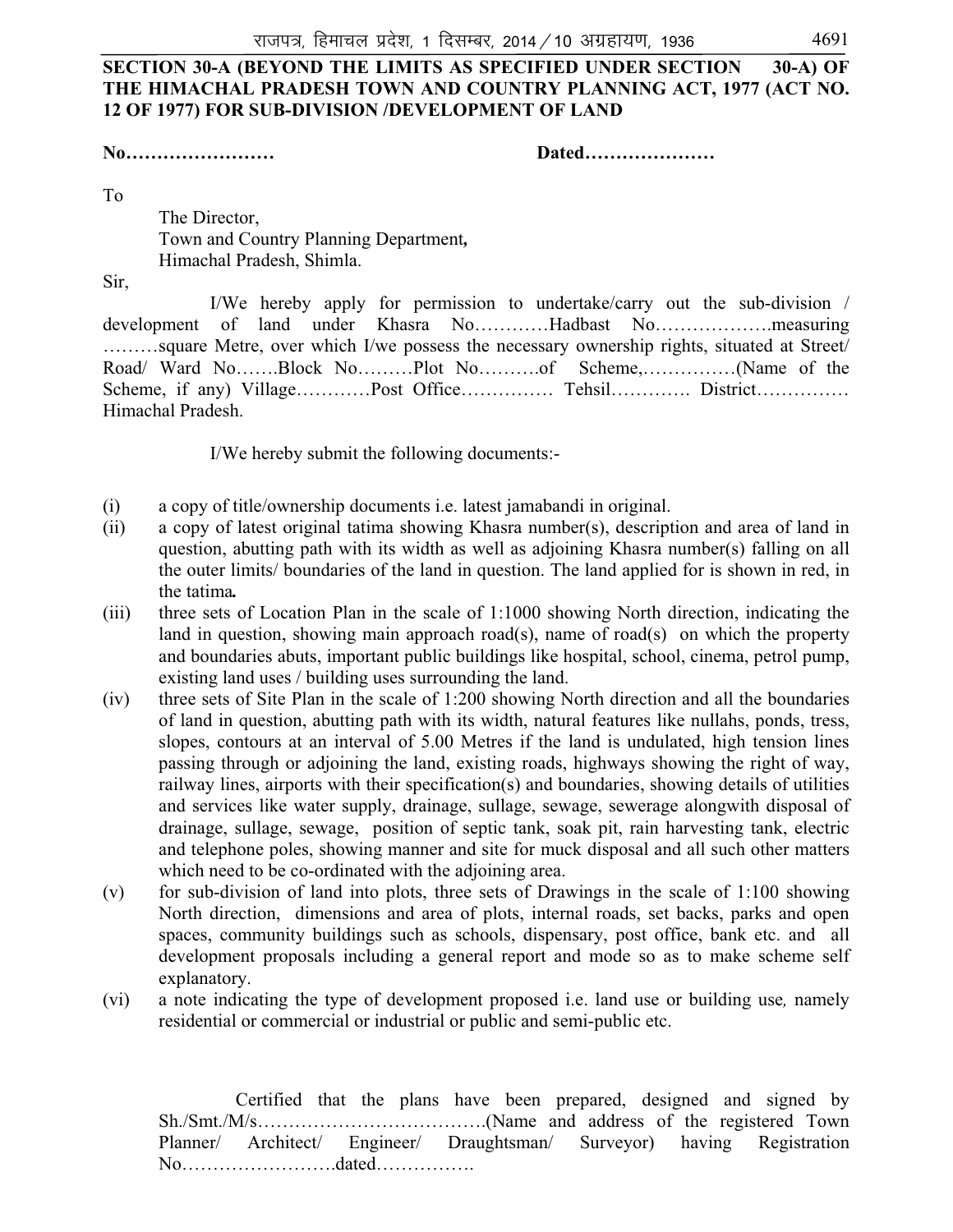I/We have deposited a fee of Rs……..only (Rupees…………only) in accordance with the scale as specified under sub-rule (2) of Rule 16 of the Himachal Pradesh Town and Country Planning Rules, 2014.

**Enclosers: As above. Yours faithfully,** 

| (Signature of the Applicant(s)) |
|---------------------------------|
| Address                         |
|                                 |
|                                 |
|                                 |
|                                 |

**FORM-12** 

**(See rule 16(1)**

# **FORM OF APPLICATION FOR PERMISSION UNDER SUB-SECTION (2) OF SECTION 15-A OR CLAUSE (a) OF SECTION 16 OR SUB-SECTION (1) OF SECTION 30 OR SECTION 30-A (BEYOND THE LIMITS AS SPECIFIED UNDER SECTION 30-A) OF THE HIMACHAL PRADESH TOWN AND COUNTRY PLANNING ACT, 1977 (ACT NO. 12 OF 1977) FOR DEVELOPMENT OF LAND / CONSTRUCTION OF BUILDING**

**No………… Dated…………** 

To

 The Director, Town and Country Planning Department, Himachal Pradesh, Shimla.

Sir,

 I/We hereby apply for permission to erect/ re-erect, to make addition or alteration, to undertake repairs to a building on a piece of land under Khasra No…………Hadbast No……………….measuring ………square Metre, over which I/we possess the necessary ownership rights, situated at Street/Road/ Ward No…….Block No………Plot No……….of Scheme,…………………. (Name of the Scheme, if any)Village…………Post Office…………… Tehsil…………. District…………… Himachal Pradesh.

I/We hereby submit the following documents:-

- (i) a copy of title/ownership documents i.e. latest jamabandi in original.
- (ii) a copy of latest original tatima showing Khasra number(s), description and area of land in question, abutting path with its width as well as adjoining Khasra number(s) falling on all the outer limits/ boundaries of the land in question. The land applied for is shown in red, in the tatima*.*
- (iii) three sets of Location Plan in the scale of 1:1000 showing North direction, indicating the land in question, showing main approach road(s), name of road(s) on which the property and boundaries abuts, important public buildings like hospital, school, cinema, petrol pump, existing land uses / building uses surrounding the land.
- (iv) three sets of Site Plan in the scale of 1:200 showing North direction and all the boundaries of land in question, abutting path with its width, natural features like nullahs, ponds, tress, slopes, contours at an interval of 5.00 Metres if the land is undulated, high tension lines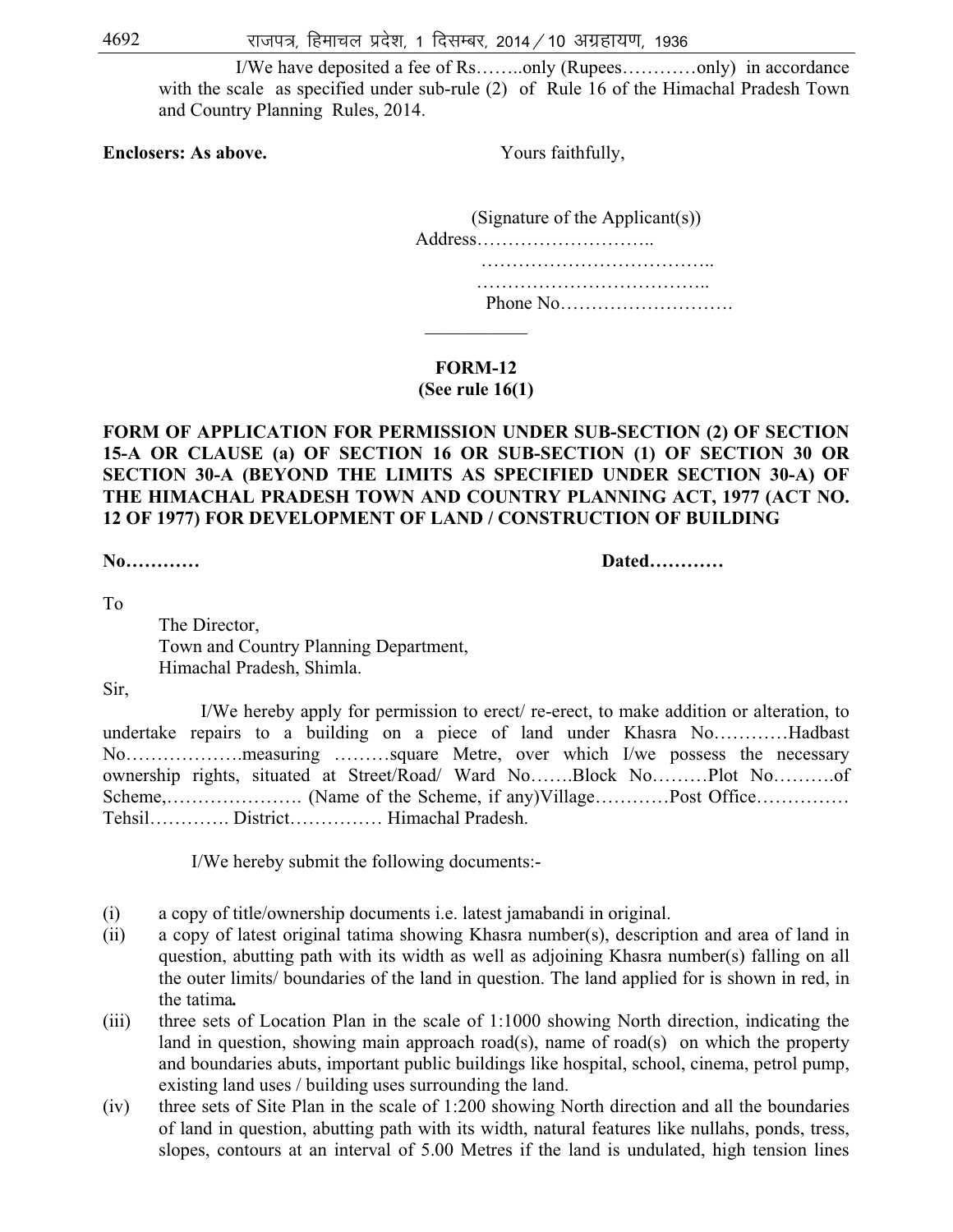passing through or adjoining the land, existing roads, highways showing the right of way, railway lines, airports with their specification(s) and boundaries, showing details of utilities and services like water supply, drainage, sullage, sewage, sewerage alongwith disposal of drainage, sullage, sewage, position of septic tank, soak pit, rain harvesting tank, electric and telephone poles, showing manner and site for muck disposal and all such other matters which need to be co-ordinated with the adjoining area.

- (v) for construction of building, apartment, colony etc., three sets of Drawings in the scale of 1:100 showing North direction, dimensions and area of building, apartment, colony etc. and other architectural details and Specifications (enclosed herewith) of proposed building, apartment, colony etc alongwith Schedule of Area (enclosed herewith) including built up and open area, set backs.
- (vi) A copy of Structural Stability Certificate and a copy of Soil Investigation Report (for the areas falling in sliding and sinking zones as defined in respective Interim Development Plans or Development Plans or for any re-claimed piece of land). (Strike out which is not applicable).
- (vii) a note indicating the type of development proposed i.e. land use or building use*,* namely residential or commercial or industrial or public and semi-public etc.

Certified that the plans have been prepared, designed and signed by Sh./Smt./M/s…………………………(Name and address of the registered Town Planner/ Architect/ Engineer/ Draughtsman/ Surveyor) having Registration No…………………….dated………and the Structural Stability Certificate has been issued by Sh./ Smt./ M/s ……………………(Name and address of the registered Civil Engineer) having Registration No………………dated……and the Soil Investigation Report has been issued by Sh./Smt./M/s……………………(Name and address of the registered Geologist) having Registration No……………………dated…………(Strike out which is not applicable).

(viii) I/We have deposited a fee of Rs……..only (Rupees…………………only) in accordance with the scale as specified under sub-rule (2)of Rule 16 of the Himachal Pradesh Town and Country Planning Rules, 2014.

#### **Enclosures: As above.**

Yours faithfully,

 (Signature of the Applicant(s)) Address………………………. ……………………………….. ……………………………….. Phone No………………………

# **SPECIFICATIONS**

1. Total plot area  $M^2 = M^2$ 2. Total built up area of each floor:- (i) Ground floor  $= M^2$ <br>
(ii) First floor  $= M^2$ (ii) First floor  $= M^2$ <br>(iii) Second floor  $= M^2$ (iii) Second floor =  $M^2$ <br>(iv) Third floor =  $M^2$  $(iv)$  Third floor  $=$ (v) Fourth floor  $= M^2$ <br>
(iv)  $\ldots$   $M^2 = M^2$  $(iv)$  ………………...  $=$ 

3. The purpose for which it is intended to use the building…………………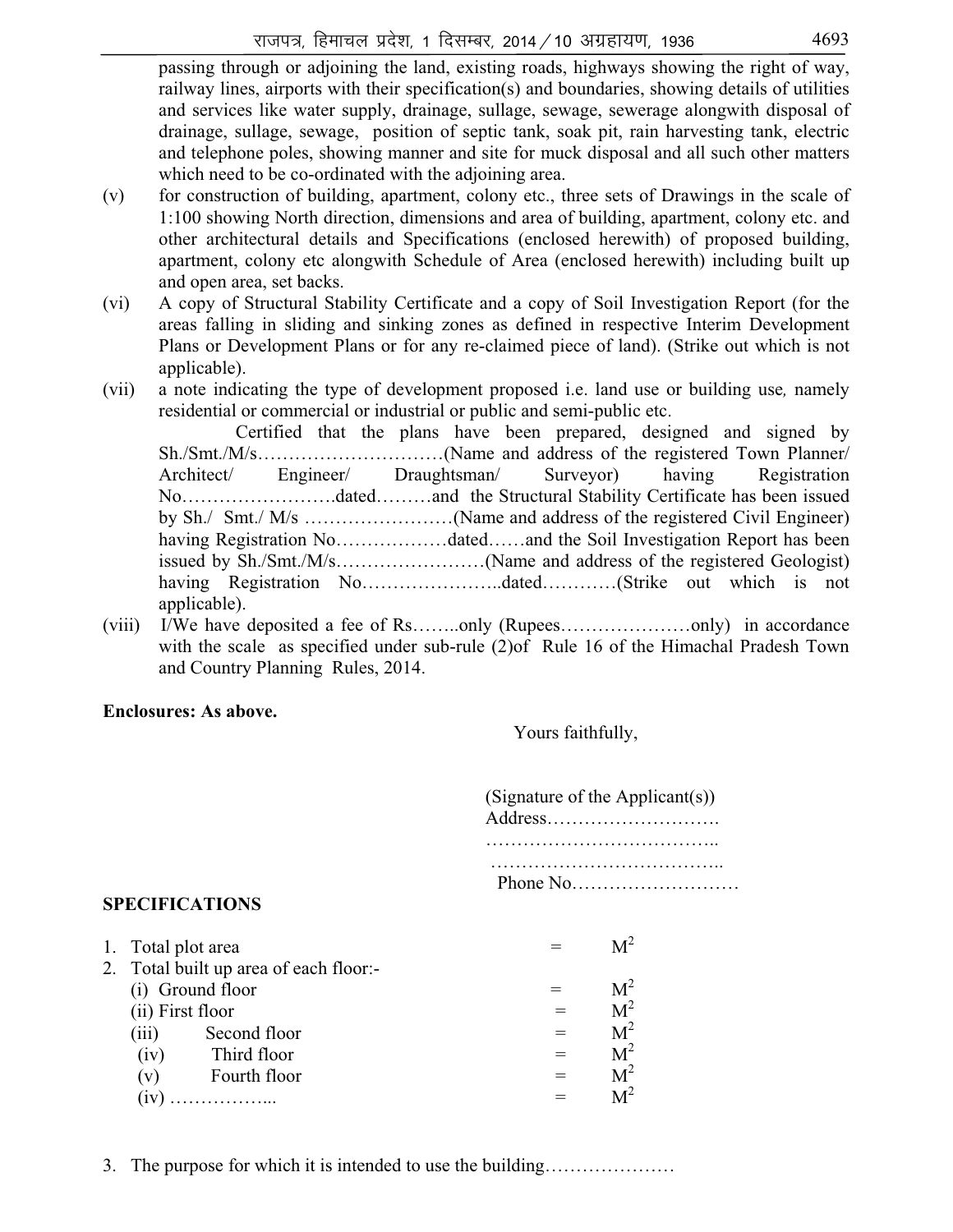| 4. | Specification to be used in the construction of:- |  |  |  |  |  |
|----|---------------------------------------------------|--|--|--|--|--|
|----|---------------------------------------------------|--|--|--|--|--|

- (i) Foundation…………………………………………………………
- (ii) Walls………………………………………………………………
- (iii) Floors………………………………………………………………
- (iv) Roofs………………………………………………………………

| 5. Number of storeys of which the building will consist                | Nos. |
|------------------------------------------------------------------------|------|
| 6. Approximate number of persons proposed to be accommodated           | Nos. |
| 7. The number of toilets proposed to be provided                       | Nos. |
| 8. Whether the site has been built upon before or not, if so, when did |      |
|                                                                        |      |
| Samoa af motor ta ha waad fan numaaad huildina.                        |      |

9. Source of water to be used for purposed building …………………………….

Signature of Applicant(s)

### **SCHEDULE AREA**

|       | 1. Schedule of Area:-        |     |                |
|-------|------------------------------|-----|----------------|
| (1)   | Built up area.               |     | $\rm M^2$      |
| (11)  | Open area                    | $=$ | M <sup>2</sup> |
| (iii) | Total plot area              | $=$ | M <sup>2</sup> |
|       | 2. Schedule of Open Spaces:- |     |                |
| (1)   | <b>Front Set Back</b>        |     | M              |
| (ii)  | Left Side Set Back           | $=$ | M              |
| (iii) | Right Side Set Back          | $=$ | M              |
|       | (iv) Rear Set Back           |     | Μ              |

Signature of Applicant(s)

**Registered (AD) /Speed Post** 

# **TOWN AND COUNTRY PLANNING DEPARTMENT HIMACHAL PRADESH**

 $\frac{1}{2}$ 

#### **FORM- 13**

#### **(See rule 18 and 19)**

# **FORM OF PERMISSION FOR DEVELOPMENT/ SUB-DIVISION OF LAND/ CONSTRUCTION OF BUILDING**

**No………………… Dated …………...** 

#### **ORDER**

To

 $\text{Sh./Smt./M/s}}$ ...............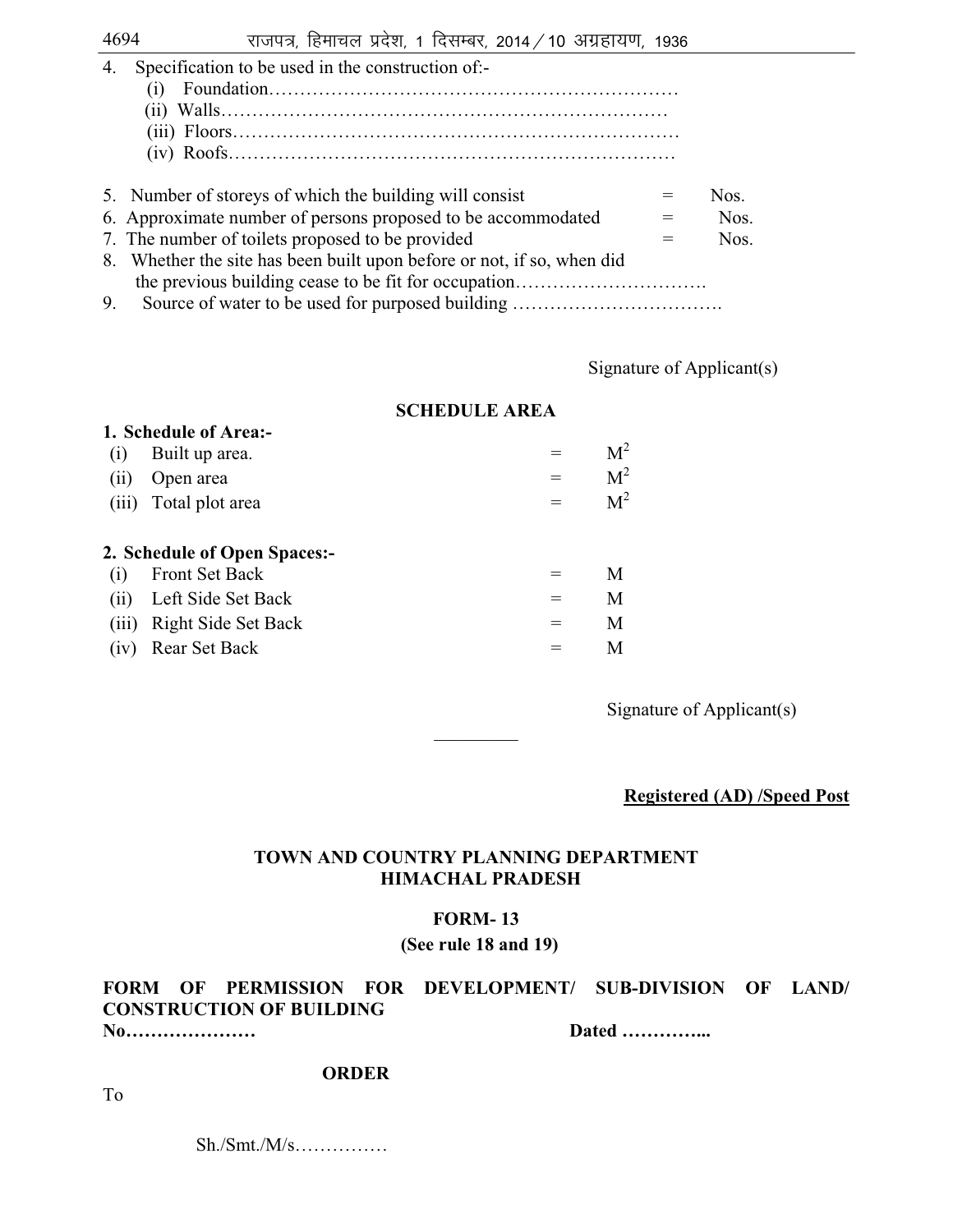……………………………………… ……………………………

# **Subject:- Permission for development/Sub-division of land/ construction of building.**

# **Reference:- Your Application No…………….. Dated………………..**

 You are hereby granted permission under section 31 as applied by you under section 28 or section 29 or section-30 or section 30-A (beyond the limits as specified under section 30-A) of the Himachal Pradesh Town and Country Planning Act, 1977 (Act No. 12 of 1977) to carry out the development/ sub-division of land/ construction of building as mentioned in your Application under reference, subject to the following conditions, namely:-

- 1. Building permission shall be obtained from the local authorities concerned before the commencement of the development.
- 2. The building operations shall be carried on strictly in accordance with the approved building plan.
- 3. The permission is valid for a period of three years. After lapse of permission you shall have to apply for extension of permission.
- 4. One copy of the approved plan is enclosed herewith.

Please acknowledge the receipt of this order.

# **Enclosers: As above.**

**Director**  Town and Country Planning Department Himachal Pradesh, Shimla

# **Copy to:-**

- 1. The Commissioner, Municipal Corporation/ Executive Officer, Municipal Council / Secretary, Nagar Panchayat…………alongwith a copy of the approved plan for information and further necessary action.
- 2. The Chairman, Town and Country Development Authority…… alongwith a copy of the approved plan for information and further necessary action.
- 3. The Registrar/ Sub-Registrar, Sub-Tehsil/ Tehsil………District………Himachal Pradesh alongwith a copy of the approved plan for information and making necessary entries in the Revenue record.

# **Enclosers: As above.**

**Director**  Town and Country Planning Department Himachal Pradesh, Shimla.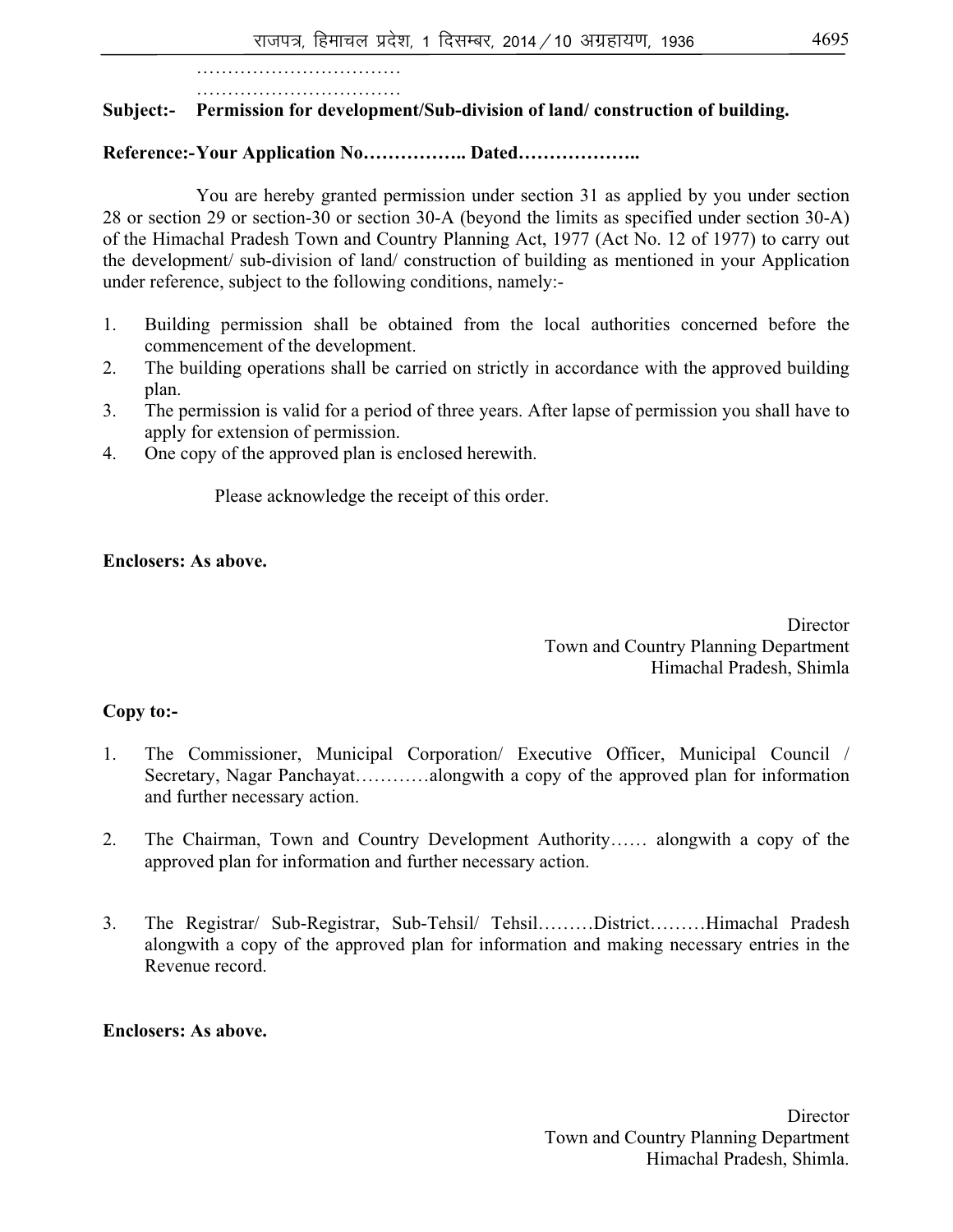**Registered (AD) /Speed Post**

#### **TOWN AND COUNTRY PLANNING DEPARTMENT HIMACHAL PRADESH**

#### **FORM- 14**

#### **(See rule 20)**

### **FORM OF REFUSAL FOR DEVELOPMENT/ SUB-DIVISION OF LAND/ CONSTRUCTION OF BUILDING**

**No………………………… Dated …………...** 

#### **ORDER**

To

 Sh./Smt./M/s……………… …………………………………… ………………………………

**Subject:- Refusal for development /Sub-division of land/ construction of building.** 

**Reference:- Your Application No…………….. Dated………………..** 

 You are hereby informed that the permission to carry out the development works as mentioned in your Application under reference, is refused under clause (c) of sub-section (1) of section 31 of the Himachal Pradesh, Town and Country Planning Act 1977, (Act No. 12 of 1977) on the following grounds:-

1. ……………………… 2. ………………………

3. ……………………..

One copy of refused plan is enclosed herewith.

Please acknowledge the receipt of this order.

**Enclosures : As above.** 

**Director**  Town and Country Planning Department Himachal Pradesh, Shimla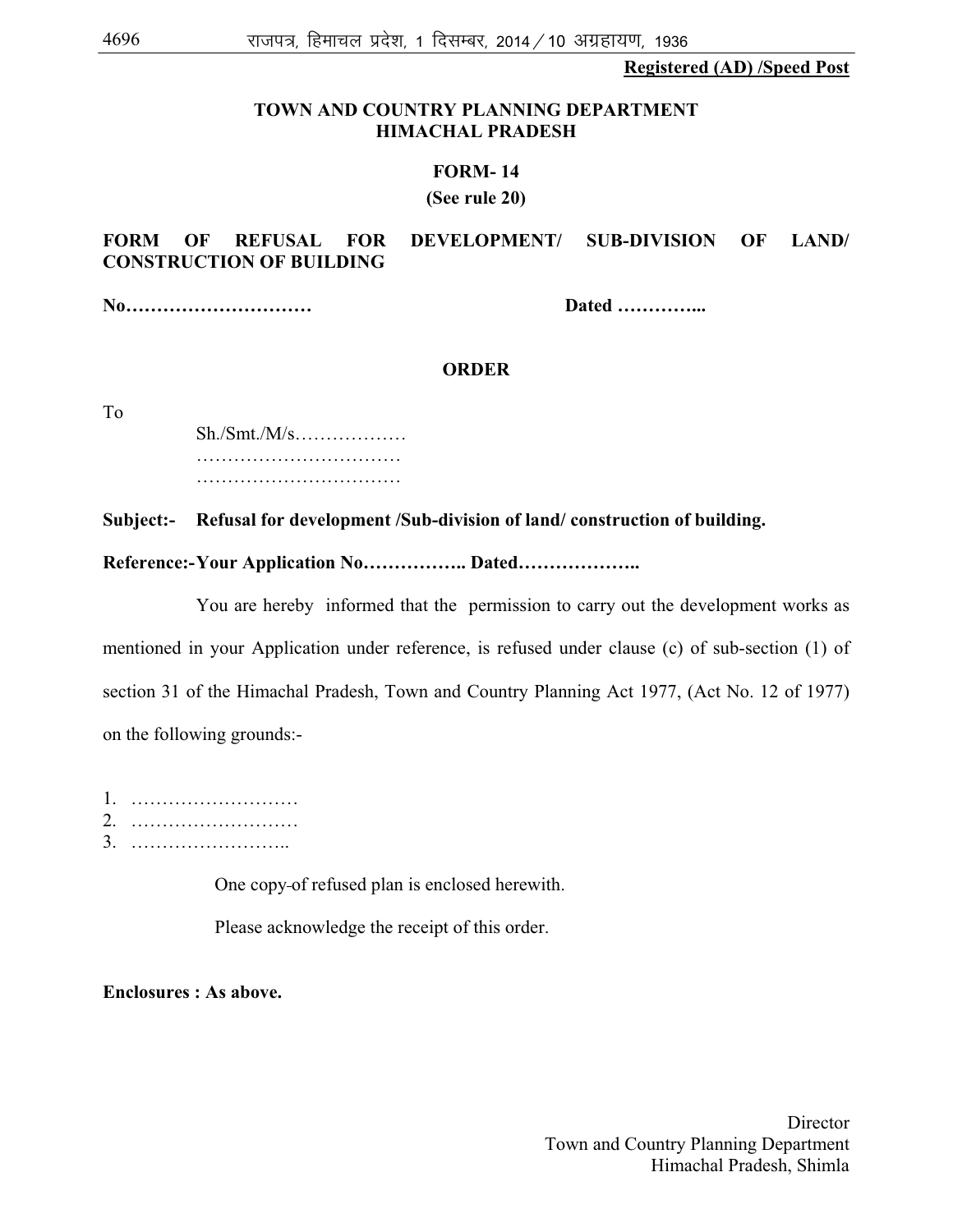#### **FORM 15 (See rule 21)**

### **FORM OF STRUCTURAL STABILITY CERTIFICATE AND SOIL INVESTIGATION REPORT**

To

 The Director, Town and Country Planning Department, Himachal Pradesh, Shimla.

#### **Subject:- Structural Stability Certificate.**

 I/We hereby certify that the building of Sh./ Smt./ M/s……………………………. proposed over Khasra No ………… Mauja /Ward No………. Tehsil…………. District …………… Himachal Pradesh has been designed by me / us, as per the Indian Standards Codes for general structural safety against natural hazards including earthquake protections and after soil investigations. The building is structurally safe.

> Name (Civil Engineer)

 Registration No………………dated………… Address…………………………

I/We hereby certify that the soil and strata of the land over which building of Sh./ Smt./ M/s…………………………….has been proposed to be constructed on Khasra No.. ………… Mauja /Ward No………. Tehsil…………. District …………… Himachal Pradesh falling in sliding and sinking zones as defined in respective Interim Development Plan or Development Plan or in re-claimed piece of land has been geologically investigated by me / us, as per the Indian Standards Codes. The bearing capacity of soil and strata can sustain the load of the proposed building and it is safe.

> Name (Geologist) Registration No……………dated………… Address……………………

(Strike out which is not applicable)

# **FORM-16 (See rule 22) FORM OF APPLICATION FOR APPEAL**

 $\frac{1}{2}$ 

**No. ……………….. Dated………………** 

To

 The Secretary (TCP) to the, Government of Himachal Pradesh, Shimla.

**Subject: Appeal against the Orders of refusal of permission/ licence.**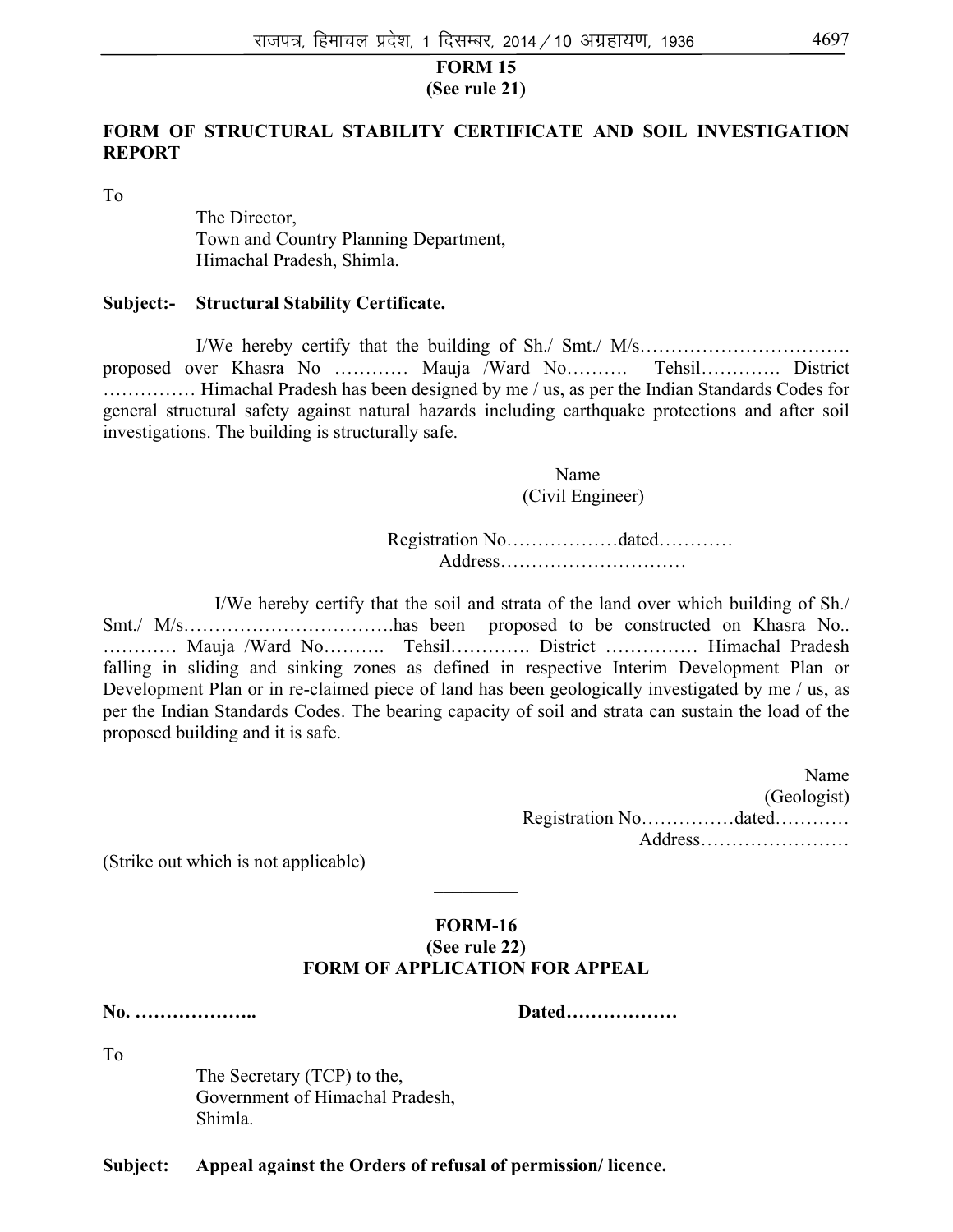# **Reference: Order No.……………………..dated……… against which the appeal is filed.**

Sir,

 My /our application for grant of permission for development/ sub-division of land/ construction of building/ grant of licence has been refused by the Director vide Order No. ……………………..dated……….. A certified copy of the Order is attached herewith. Against this Order, I am making this appeal. The clear statement of facts of the case and the grounds on which this appeal is made, is as under:-

1……………………………………………………………………………………  $2\overline{a}$ 3. ………………………………………………………………………………….. 4. …………………………………………………………………………………..

In view of above stated grounds, precisely the relief prayed for is as under:-

1…………………………………………………………………………………… 2. …………………………………………………………………………………. 3. …………………………………………………………………………………. 4. …………………………………………………………………………………..

 I/ we have deposited a sum of Rs……………………….only (Rupees …………………………… only) through Treasury Challan (original copy attached herewith) or through e-payment, as the prescribed fee for making this appeal.

 I/ we…………………………….do hereby declare that the facts and contents stated above are true to the best of my/our knowledge and belief. Place……………… Date……………... Yours faithfully,

**Enclosures: As above.** (Signature of the Applicant(s))

Address………………………. ………………………………..

 …………………………... Phone No……………………..

# **FORM- 17**

**\_\_\_\_\_\_\_\_\_** 

# **(See rule 24)**

**NOTICE TO THE GOVERNMENT TO PURCHASE INTEREST IN THE LAND No………………… Dated………………..** 

To

 The Secretary (TCP) to the, Government of Himachal Pradesh, Shimla.

Sir,

 I/We beg to submit that I/we am/are owner(s) of land measuring………….square Metre situated on Khasra No…………………… Mauja……Tehsil………District………Himachal Pradesh which has been designated as………………… (Land Use) in the Development Plan of……………………..(Planning/Special Area) as published in the Official Gazette of Himachal Pradesh vide Notification No………………………….. dated……………...

It is further submitted that:-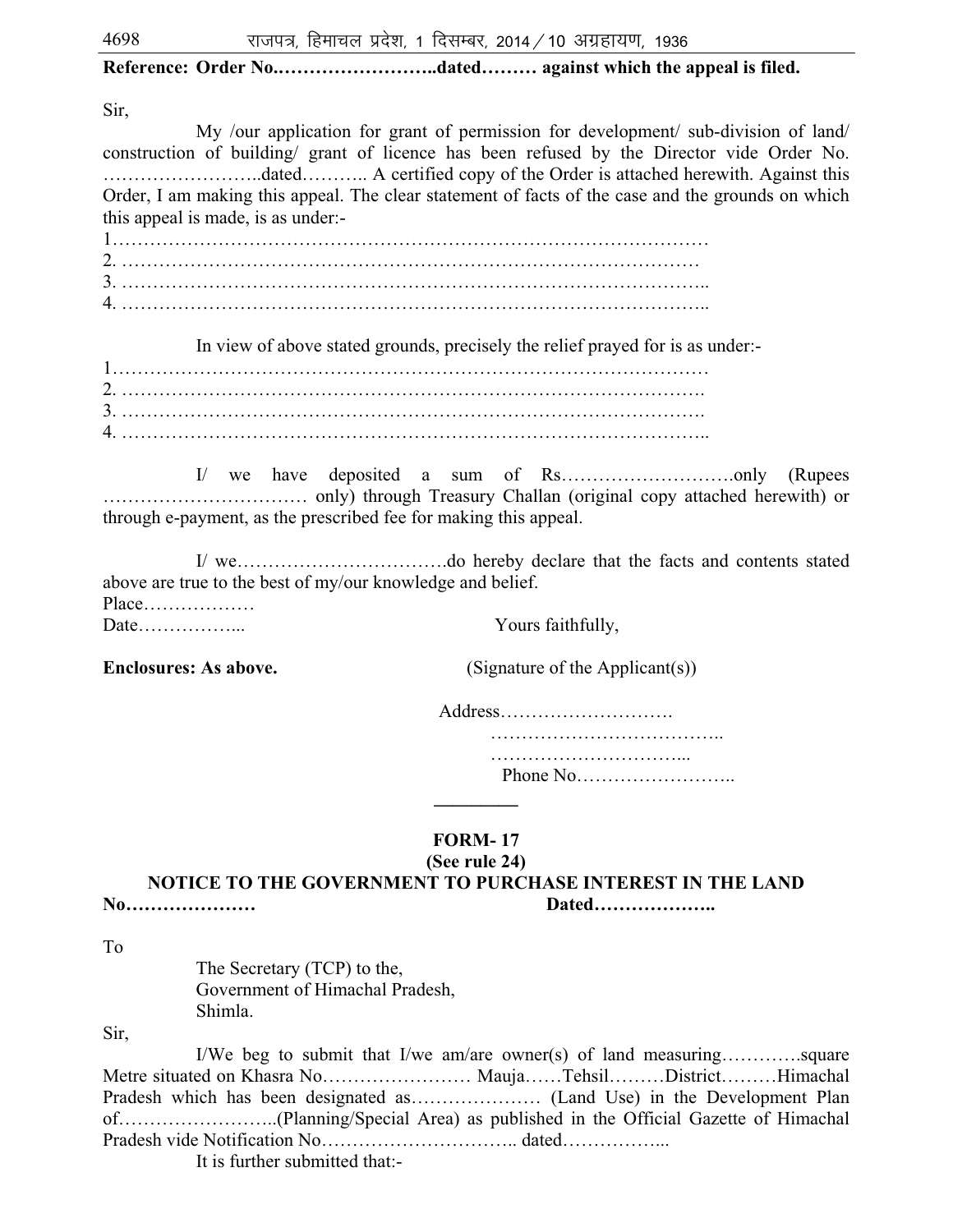- 1. The land has become incapable of reasonably beneficial use in its existing state; or
- 2. The land cannot be rendered capable of reasonably beneficial by carrying out the permitted development in accordance with the permission; or
- 3. The sale value has been diminished due to the reasons given below:-

……………………………………………………………… ………………………………………………………………. ………………………………………………………………. ………………………………..................................................

 In view of the above mentioned reasons, I/we pray the Government to acquire the necessary interest in land, in accordance with the provisions of sub-section (5) of Section 35 of the Himachal Pradesh Town and Country Planning Act, 1977 ( Act No. 12 of 1977).

I/ we/am/are enclosing herewith following documents for taking further action in the matter:-

1. Proof of ownership……………………………………………………….. 2. Location Plan…………………………………………………………….. 3. Site Plan………………………………………………………………….. 4. …………………………………………………………………………… 5. ……………………………………………………………………………

**Enclosures: As above.** The same of the second vertex of the second vertex  $\frac{1}{2}$  and  $\frac{1}{2}$  and  $\frac{1}{2}$  and  $\frac{1}{2}$  and  $\frac{1}{2}$  and  $\frac{1}{2}$  and  $\frac{1}{2}$  and  $\frac{1}{2}$  and  $\frac{1}{2}$  and  $\frac{1}{2}$  and  $\frac{1}{2$ 

 (Signature of the Applicant(s)) Address………………………. ……………………………….. ………………………………………… Phone No………………………  $\frac{1}{2}$ 

**Registered (AD) /Speed Post**

### **TOWN AND COUNTRY DEVELOPMENT AUTHORITY/SPECIAL AREA DEVELOPMENT AUTHORITY HIMACHAL PRADESH**

# **FORM -18**

# **(See rule 25)**

#### **ORDER OF REVOCATION/ MODIFICATION OF DEVELOPMENT PERMISSION**

**No………………… Dated …………..** 

 Whereas, permission under sub-section (1) of section 31 of the Himachal Pradesh Town and Country Planning Act, 1977 (Act No. 12 of 1977) to develop land was granted in favour of Shri/Smt./M/s………………………………………..vide Office Order No. ……………………………………………dated………………………….;

 And, whereas it appears to the undersigned that it is expedient, having regard to the Development Plan prepared or under preparation for*……….* Planning/ Special Area and to other material considerations, that the permission for development should be revoked or modified;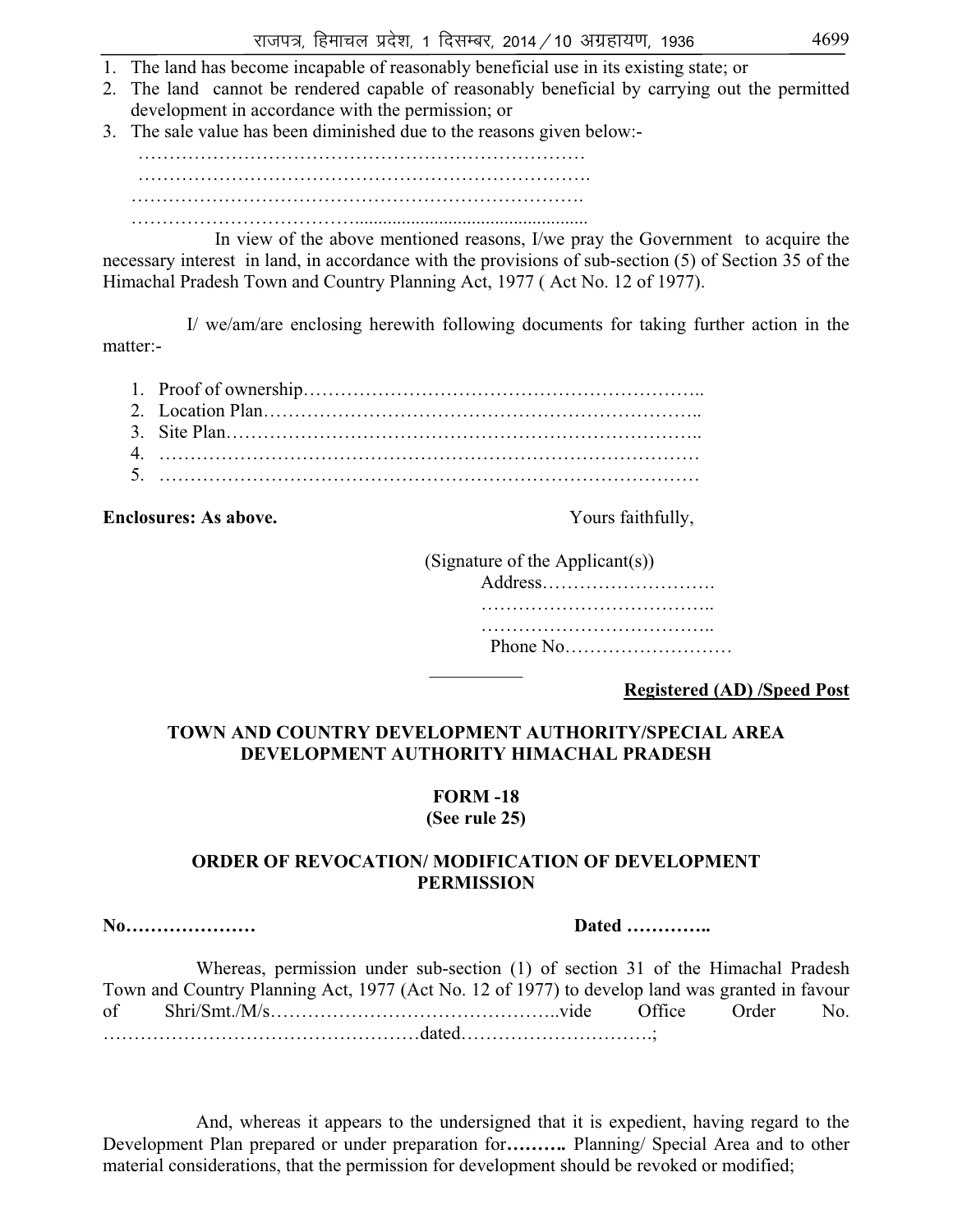Now, therefore, the undersigned in exercise of the powers vested under sub-section (1) of section 37 of the Himachal Pradesh Town and Country Planning Act, 1977 (Act No. 12 of 1977), hereby revoke or modify the development permission granted vide Office Order referred to above, to the extent as given below:-

Chairman

 Town and Country Development Authority/ Special Area Development Authority………

| $\text{Shri}/\text{Smt}/\text{M/s}$ |  |  |  |  |  |  |  |  |  |  |  |  |  |  |  |  |  |  |  |  |  |  |
|-------------------------------------|--|--|--|--|--|--|--|--|--|--|--|--|--|--|--|--|--|--|--|--|--|--|
|                                     |  |  |  |  |  |  |  |  |  |  |  |  |  |  |  |  |  |  |  |  |  |  |
|                                     |  |  |  |  |  |  |  |  |  |  |  |  |  |  |  |  |  |  |  |  |  |  |

**Registered (AD)/Speed Post**

#### **TOWN AND COUNTRY DEVELOPMENT AUTHORITY/SPECIAL AREA DEVELOPMENT AUTHORITY HIMACHAL PRADESH**

 $\frac{1}{2}$ 

# **FORM-19**

 **(See rule 26 (3)** 

#### **ORDER**

**No………………….. Dated……………** 

dated……………;

 Whereas, a claim under sub-section (1) of section 37 of the Himachal Pradesh Town and Country Planning Act, 1977 (Act No. 12 of 1977) for revocation or modification of permission for development was filed before the undersigned by Shri/Smt./M/s………………….. on

 And, whereas the said claim was sent to the Town Planning Officer for adjudication and giving his report after affording the owner(s) reasonable opportunity of being heard qua the claim;

 And, whereas the report of the Town Planning Officer has been received and duly considered;

 Now, therefore, the undersigned in exercise of the powers vested under sub-section (2) of section 37 of the Act ibid, hereby assess and award an amount of Rs……………only(Rs…………………only) in favour of Shri/Smt./M/s…………………………………… in respect of his/her/their aforesaid claim.

> Chairman Town and Country Development Authority Special Area Development Authority……… Shri Smt./M/s …………………………….. …………………………………………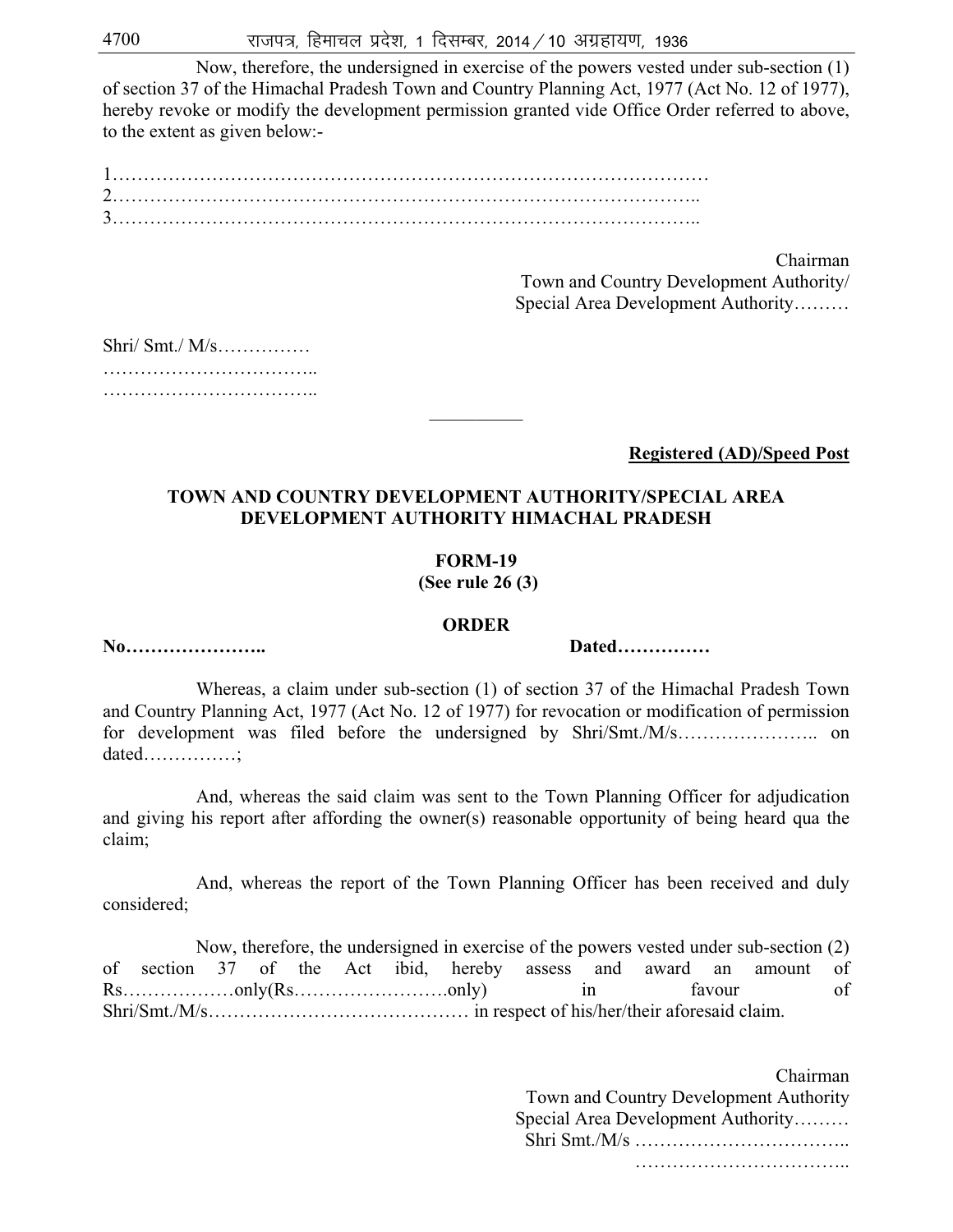#### **Registered (AD)/Speed Post**

#### **TOWN AND COUNTRY PLANNING DEPARTMENT HIMACHAL PRADESH FORM-20 (See rule 27)**

### **NOTICE UNDER SECTION 38 OF THE HIMACHAL PRADESH TOWN AND COUNTRY PLANNING ACT, 1977 (ACT NO. 12 OF 1977)**

**No………………….. Dated, ……………** 

To

 Shri /Smt./M/s ……………………….. ………………………………………. …………………………………………………… (Owner/Occupier)

**Subject:- Show Cause Notice under the provisions of section 38 of the Himachal Pradesh Town and Country Planning Act, 1977 (Act 12 of 1977).** 

Whereas you have commenced/ carried on/ completed development of land or errection of building consisting of ………storeys and situated on Khasra No………Ward/Mohal/Village……Tehsil………District…….Himachal Pradesh:-

(a) without the permission as required under sub-section (2) of section 15-A or clause (a) of section 16 or sub-section (1) of section 28 or section 29 or sub-section (1) of section 30 or sub-sections (1) or (2) of section 30-A (beyond the limits as specified under section 30-A) of the Himachal Pradesh Town and Country Planning Act, 1977 (Act No.12 of 1977).

OR

(b) in contravention of the permission granted under sub-section (2) of section 15-A or clause (a) of section 16 or sub-section (1) of section 28 or section 29 or sub-sections (1) or (2) of section 30-A (beyond the limits as specified under section 30-A) or sub-section (1) of section 31 of the Himachal Pradesh Town and Country Planning Act, 1977 (Act No.12 of 1977) vide Order No…………………………………….dated……….

OR

(c) in contravention of the permission duly modified under sub-section (2) of section 15-A or clause (a) of section 16 or sub-section (1) of section 28 or Section 29 or sub-sections (1) or (2) of section 30-A (beyond the limits as specified under section 30-A) or sub-section (1) of section 31 of the Himachal Pradesh Town and Country Planning Act, 1977 (Act No.12 of 1977) vide Order No……………………………dated………………

OR

(d) after the permission for development has been duly revoked under sub-section (1) of section 37 of the Himachal Pradesh Town and Country Planning Act, 1977 (Act No.12 of 1977), vide Order No……………………………………………….dated…… ……………

#### OR

(e) in contravention to the provisions specified under sections 39, 39-A, 39-B and 39-C of the Himachal Pradesh Town and Country Planning Act, 1977 (Act No.12 of 1977).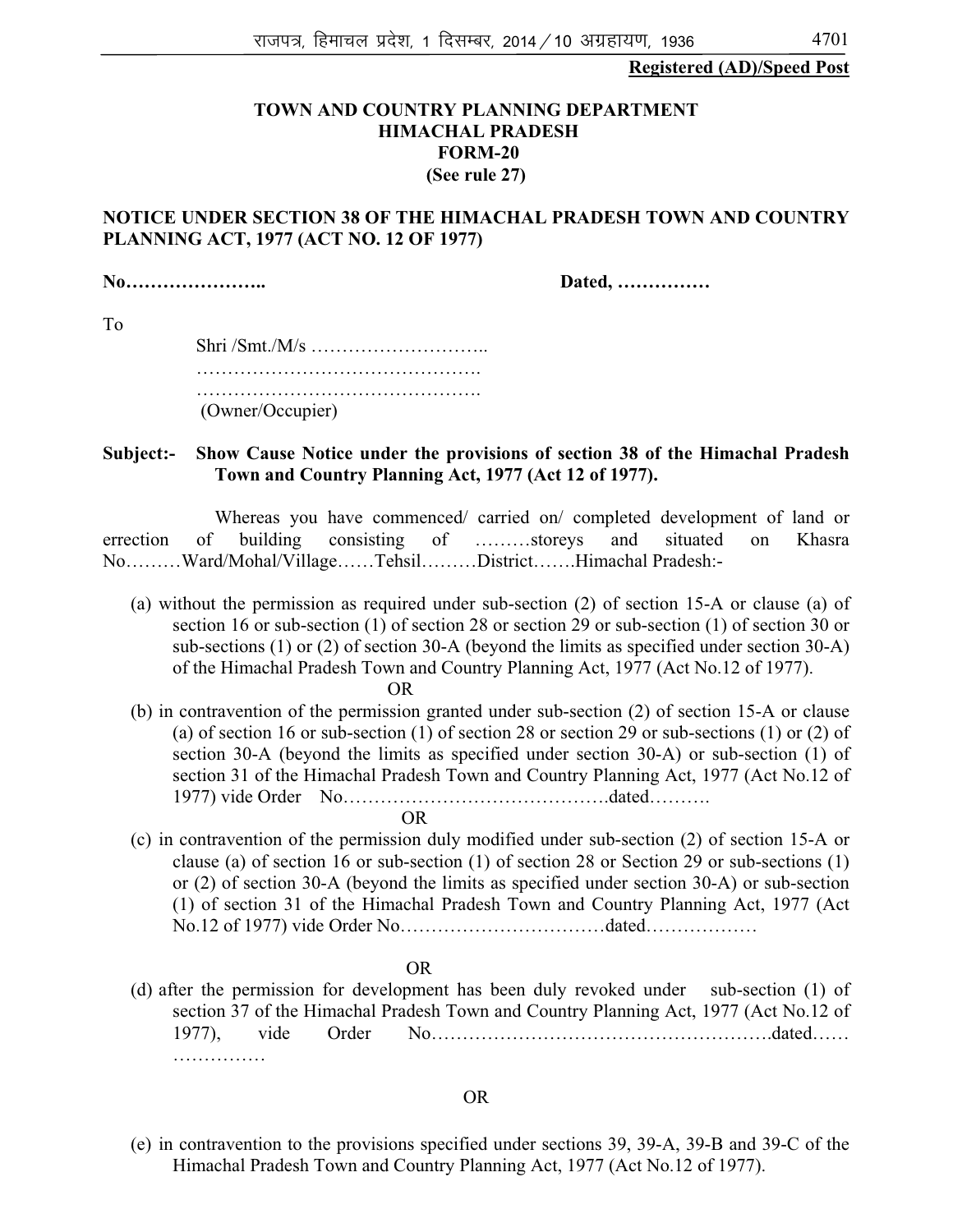As such, you are hereby required to show cause either personally or through your duly authorized agent within thirty days from the receipt of this Notice, as to why action under section 38 of the Himachal Pradesh Town and Country Planning Act, 1977 (Act No.12 of 1977) be not initiated against you.

> Director Town and Country Planning Department Himachal Pradesh, Shimla

(Strike out which is not applicable).

**Registered (AD)/Speed Post**

#### **TOWN AND COUNTRY PLANNING DEPARTMENT HIMACHAL PRADESH (See rule 28)**

 $\mathcal{L}$  , we have the set of  $\mathcal{L}$ 

#### **FORM-21**

#### **NOTICE UNDER SUB-SECTION (1) OF SECTION 39 OF THE HIMACHAL PRADESH TOWN AND COUNTRY PLANNING ACT, 1977 (ACT NO. 12 OF 1977)**

**No………………….. Dated, ……………** 

To

 Shri/Smt./M/s ……………………….. …………………………………………………… …………………………………………………… (Owner/Occupier)

#### **Subject:- Notice under sub-section (1) of section 39 of the Himachal Pradesh Town and Country Planning Act, 1977 (Act No. 12 of 1977).**

Whereas, it has been observed that you have commenced / carried out/carrying out the development on the land or you have changed or are changing the use of land i.e………………(Description of Land) situated on Khasra No………Ward/Mohal/Village………Tehsil…………District………….Himachal Pradesh:-

(a) without the permission as required under sub-section (2) of section 15-A or clause (a) of section 16 or sub-section (1) of section 28 or section 29 or sub-section (1) of section 30 or sub-sections (1) or (2) of section 30-A (beyond the limits as specified under section 30-A) of the Himachal Pradesh Town and Country Planning Act, 1977 (Act No.12 of 1977).

OR

(b) in contravention of the permission granted under sub-section (2) of section 15-A or clause (a) of section 16 or sub-section (1) of section 28 or section 29 or sub-sections (1) or (2) of section 30-A (beyond the limits as specified under section 30-A) or sub-section (1) of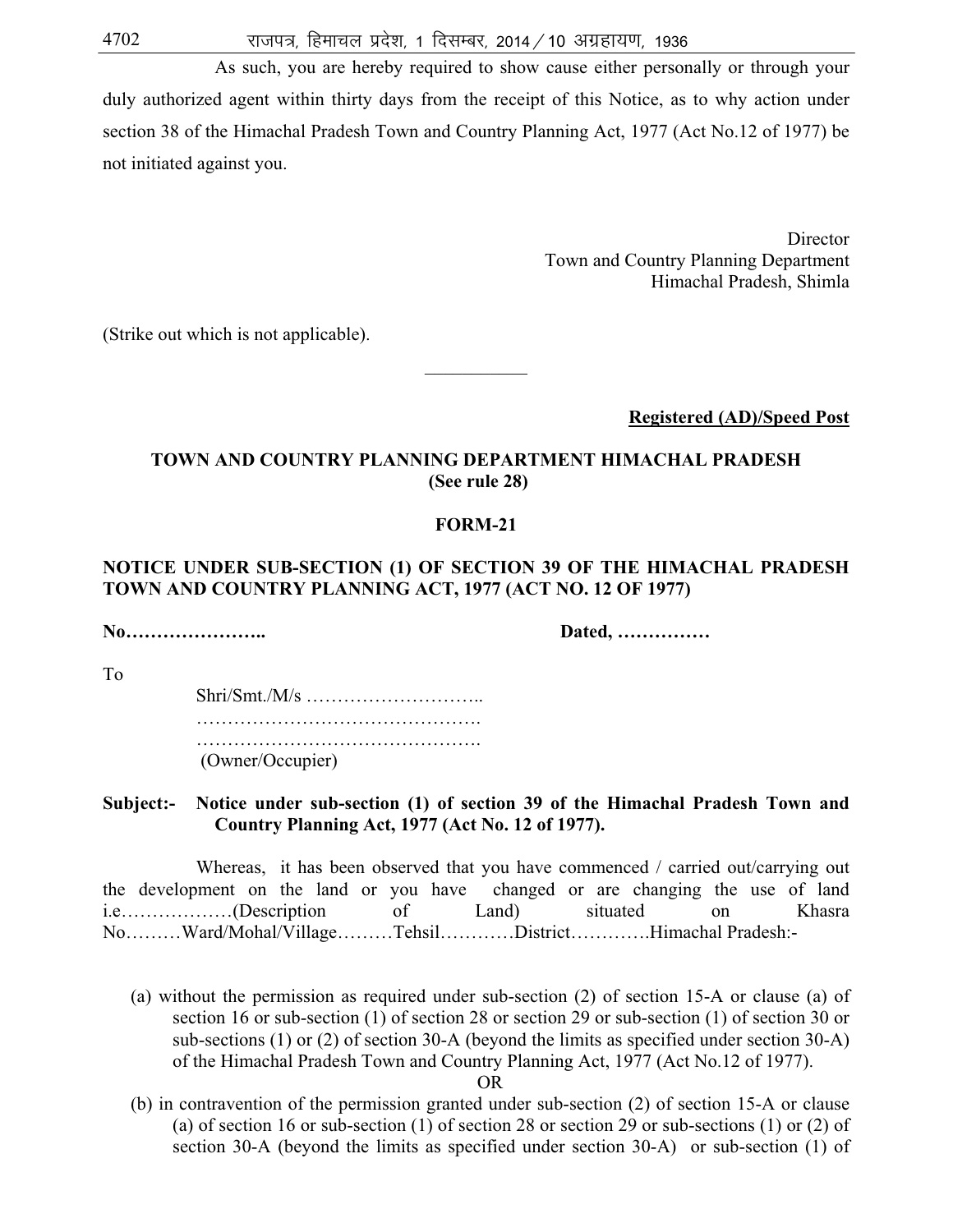section 31 of the Himachal Pradesh Town and Country Planning Act, 1977 (Act No.12 of 1977) vide Order No…………………………………….dated……….

OR

(c) in contravention of the permission duly granted under sub-section (2) of Section 15-A or clause (a) of section 16 or sub-section (1) of section 28 or section 29 or sub-sections (1) or (2) of section 30-A (beyond the limits as specified under section 30-A) or sub-section (1) of section 31 of the Himachal Pradesh Town and Country Planning Act, 1977 (Act No.12 of 1977) vide Order No………………………………dated………………

#### OR

(d) after the permission for development has been duly revoked under sub-section (1) of section 37 of the Himachal Pradesh Town and Country Planning Act, 1977 (Act No.12 of 1977), vide Order No……………………………dated…………

#### OR

(e) in contravention to the provisions specified under sections 39, 39-A, 39-B and 39-C of the Himachal Pradesh Town and Country Planning Act, 1977 (Act No.12 of 1977).

Now, therefore, you are directed:-

(a) to restore the land to the condition existing before the development took place.

OR

(b) to comply with the conditions of the permission granted or modified and conveyed to you vide Order No……………………….dated………..

OR

(c) to alter the development in conformity with the condition(s) subject to which permission has been granted to you as under:-

(i)…………………….

- (ii)……………………
- (iii)……………………

(d) to stop and discontinue the development operations as under:-

 (i)……………………. (ii)……………………. (iii)…………………….

 Within a period of fifteen days from the date of service of this Notice. If within the period as specified in this Notice, you fail to comply with the above direction(s), subject to the provisions to sub-sections (3), (4) or (5) of section 39 of the Himachal Pradesh Town and Country Planning Act, 1977 (Act No.12 of 1977), you shall be liable for action under sub-section (6) of section 39 of the Himachal Pradesh Town and Country Planning Act, 1977 (Act No.12 of 1977).

(Strike out which is not applicable).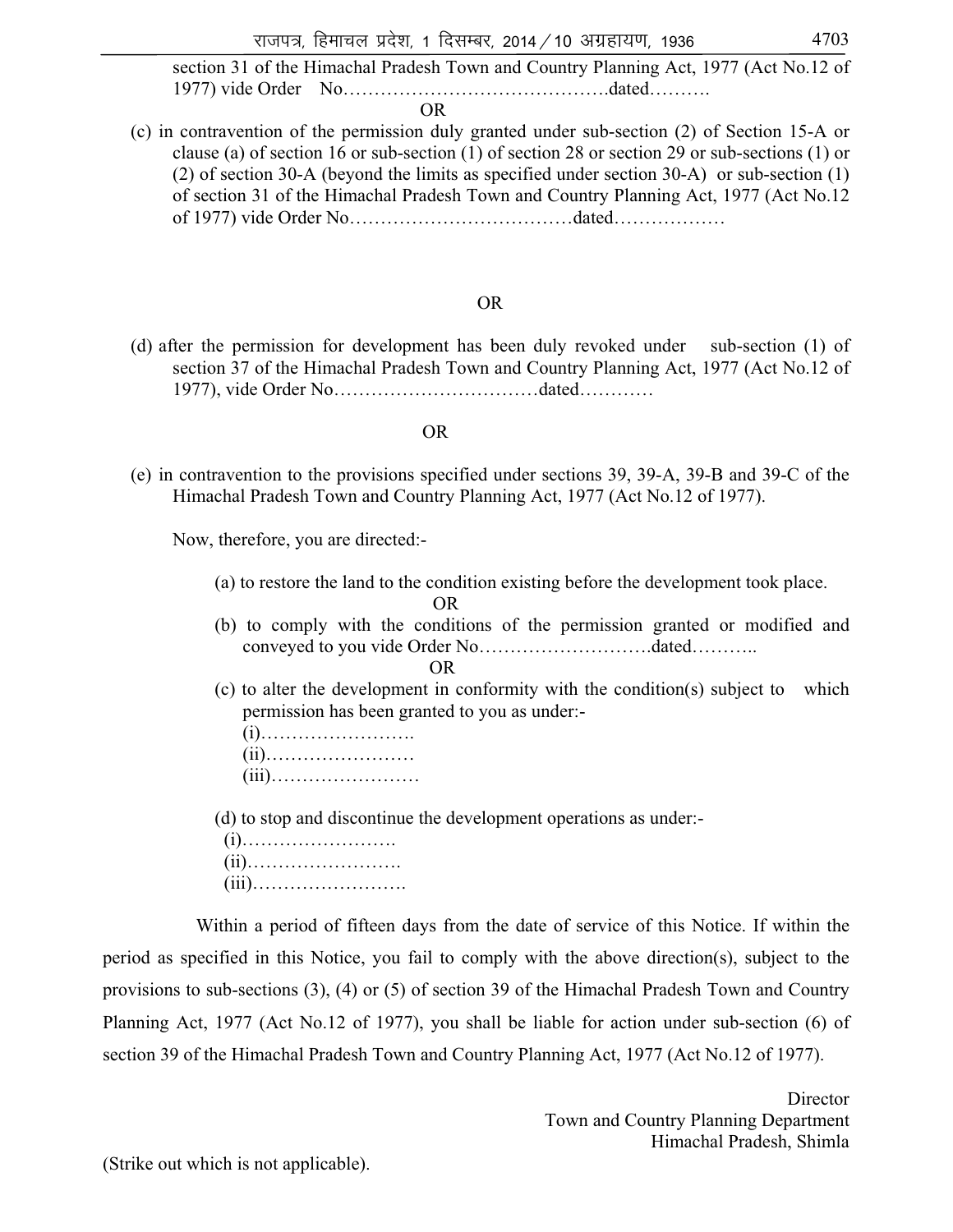# **Copy to:-**

- 1. The Director, Information and Public Relation Department, Himachal Pradesh, Shimla / District Public Relation Officer, District ……………….Himachal Pradesh for information and circulation of this news item so that public may not go for purchase of illegal plot / flat / apartment /building as referred to above.
- 2. The Executive Engineer, Division No. …, Himachal Pradesh State Electricity Board Ltd……….. with the request that service connection may not be released or to disconnect the service connection of the above said owner/ occupier immediately.
- 3. The Executive Engineer, Division No..… , Himachal Pradesh Irrigation and Public Health Department, ………… with the request that service connection may not be released or to disconnect the service connection of the above said owner/ occupier immediately.
- 4. Notice Board.

**Director**  Town and Country Planning Department Himachal Pradesh, Shimla.

# **Registered (AD)/Speed Post**

# **TOWN AND COUNTRY PLANNING DEPARTMENT HIMACHAL PRADESH Form No- 22 (See rule 29)**

 $\frac{1}{2}$ 

# **NOTICE UNDER SUB-SECTION (2) OF SECTION 39 OF THE HIMACHAL PRADESH TOWN AND COUNTRY PLANNING ACT, 1977 (ACT NO. 12 OF 1977)**

**No………………….. Dated…………………..** 

**Subject:- Notice under sub-section (2) of section 39 of the Himachal Pradesh Town and Country Planning Act, 1977 (Act No. 12 of 1977)** 

 Whereas, a Notice was issued under rule 28 of the Himachal Pradesh Town and Country Planning Rules, 2014 to Shri/Smt./M/s ……………………; and

Whereas, the directions issued vide aforesaid Notice have not complied with……………………….;

Now, therefore, a Notice is served under sub-section (2) of section 39 of the Himachal Pradesh Town and Country Planning Act, 1977 (Act No. 12 of 1977) to Shri/ Smt./M/s……………and he / she/ them is /are directed to stop or to seal the un-authorized development on the land situated on Khasra No………..Ward/Mohal/Village…………….Tehsil…………..District……………Himachal Pradesh in the following manner:-

1…………………………………………………………………………………… 2……………………………………………………………………………………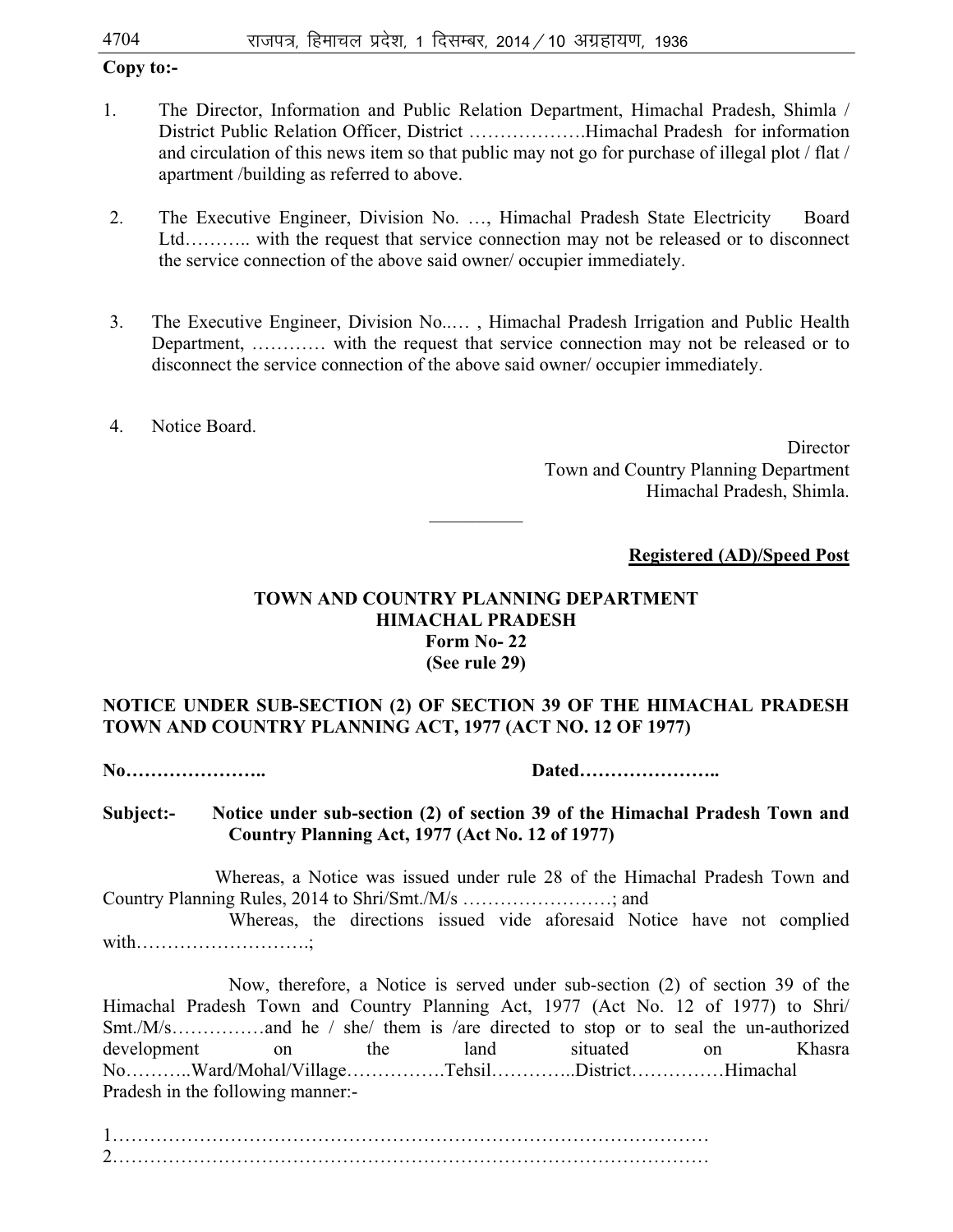3……………………………………………………………………………………

 Director Town and Country Planning Department Himachal Pradesh, Shimla

 Shri/Smt./M/s ……………………….. …………………………………………………… …………………………………………………… (Owner/Occupier)

**Copy to:-** 

- 1. The Director, Information and Public Relation Department, Himachal Pradesh, Shimla / District Public Relation Officer, District ……………….Himachal Pradesh for information and circulation of this news item so that public may not go for purchase of illegal plot / flat / apartment /building as referred to above.
- 2. The Executive Engineer, Division No. …, Himachal Pradesh State Electricity Board Ltd……….. with the request that service connection may not be released or to disconnect the service connection of the above said owner/ occupier immediately.
- 3. The Executive Engineer, Division No..…, Himachal Pradesh Irrigation and Public Health Department,.………… with the request that service connection may not be released or to disconnect the service connection of the above said owner/ occupier immediately.
- 4. Notice Board.

**Director** Town and Country Planning Department Himachal Pradesh, Shimla.

**Registered (AD)/Speed Post**

# **TOWN AND COUNTRY PLANNING DEPARTMENT HIMACHAL PRADESH**

#### **FORM-28**

 $\mathcal{L}$  , we have the set of  $\mathcal{L}$ 

**(See rule 31)** 

### **ORDER UNDER SUB-SECTION (1) SECTION 39-A OF THE HIMACHAL PRADESH TOWN AND COUNTRY PLANNING ACT, 1977 (ACT NO. 12 OF 1977)**

**No………………….. Dated……………** 

**Subject:- Order under sub-section (1) of section 39-A of the Himachal Pradesh Town and Country Planning Act, 1977 (Act No. 12 of 1977) to discontinue or to stop the**  development on on land bearing **KhasraNo……………Ward/Mohal/Village……………….Tehsil……………… …District……………….. Himachal Pradesh, situated in the…………. Planning /Special Area.** 

Whereas, it has been brought to the Notice of the undersigned, pursuant to the inspection conducted on dated………….,that un-authorized development is being or has been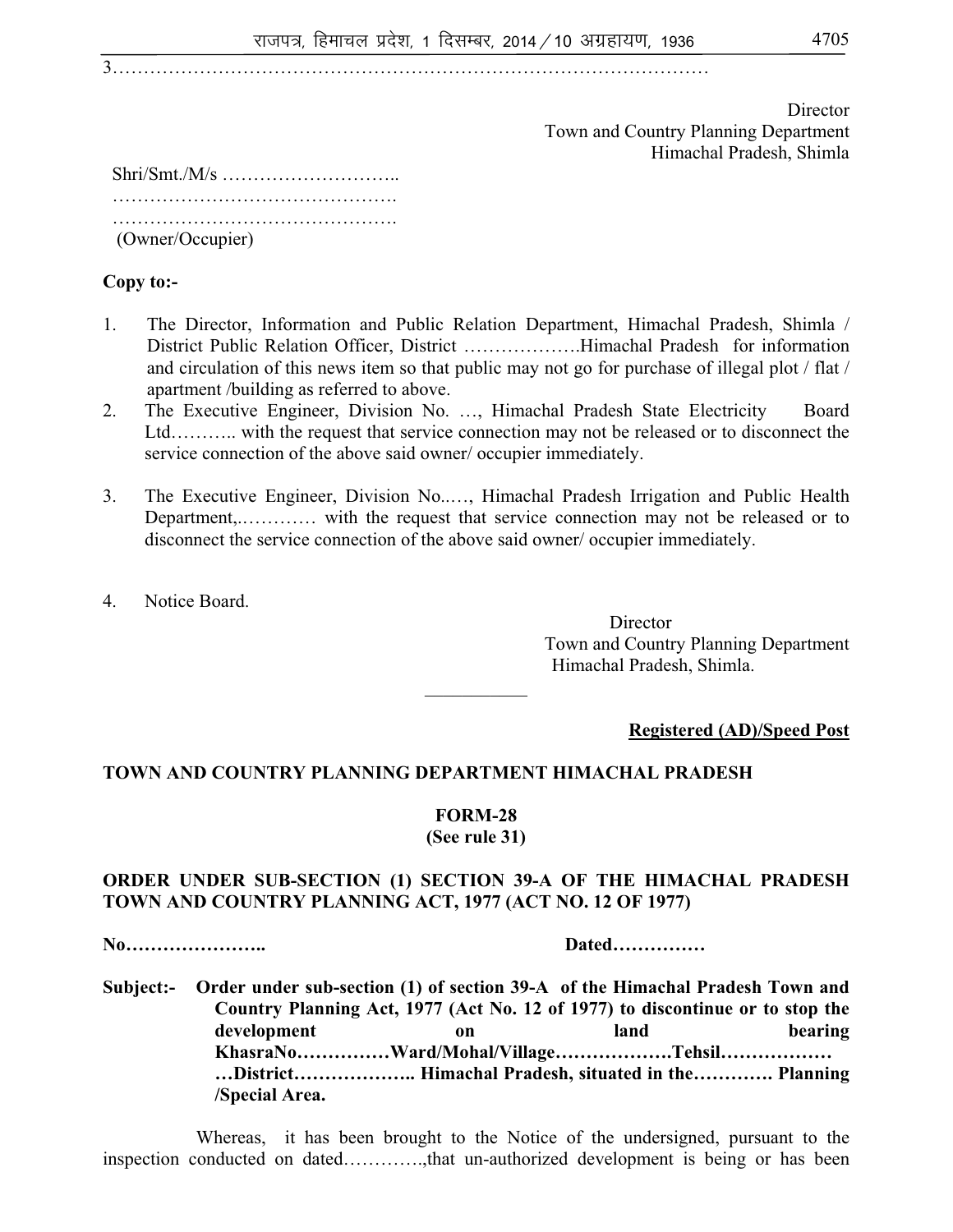$4706$  राजपत्र, हिमाचल प्रदेश, 1 दिसम्बर, 2014 / 10 अग्रहायण, 1936

carried out by Shri/Smt./M/s……………………………..on the above referred land, as detailed in **Annexure-A** to this order;

 And, whereas the said un-authorized development falls within ………………………..Planning /Special Area and is being or has been carried out, in contravention of the Interim Development Plan/ Development Plan / Sectoral Plan/ Himachal Pradesh Town and Country Planning Rules, 2014 or without permission or approval or sanction as required under sub-section (2) of section 15-A or clause (a) of section 16 or sub-section (1) of section 28 or section 29 or sub-sections (1) or (2) of section 30-A (beyond the limits as specified under section 30-A) or sub-section (1) of section 31 of the Himachal Pradesh Town and Country Planning Act, 1977 (Act No.12 of 1977) or in contravention of any conditions subject to which such permission, approval or sanction has been granted vide Order No…………………………………….dated……….;

 Now, therefore, in exercise of the powers vested under sub-section (1) of section 39- A of the Himachal Pradesh Town and Country Planning Act, 1977 (Act No. 12 of 1977), it is hereby ordered that the said development be discontinued/stopped forthwith on the above referred land.

> ……………….(Signature) …………… (Designation) for on behalf of the State Government of Himachal Pradesh

#### **\_\_\_\_\_\_\_\_\_ ANNEXURE-A**

(Details of un-authorized constructions)

 ……………….(Signature) ……………… (Designation) for on behalf of the State Government of Himachal Pradesh.

#### **TOWN AND COUNTRY PLANNING DEPARTMENT HIMACHAL PRADESH FORM 24**

 $\mathcal{L}$  , we have the set of  $\mathcal{L}$ 

**(See rule 32)** 

#### **FORM FOR POLICE ASSISTANCE**

**No………………………. Dated……………………** 

Whereas it has been noticed that Shri/Smt./M/s……………S/o/W/o Shri/Smt.…………………………resident of ……………. is/ are carrying out/had carried out un-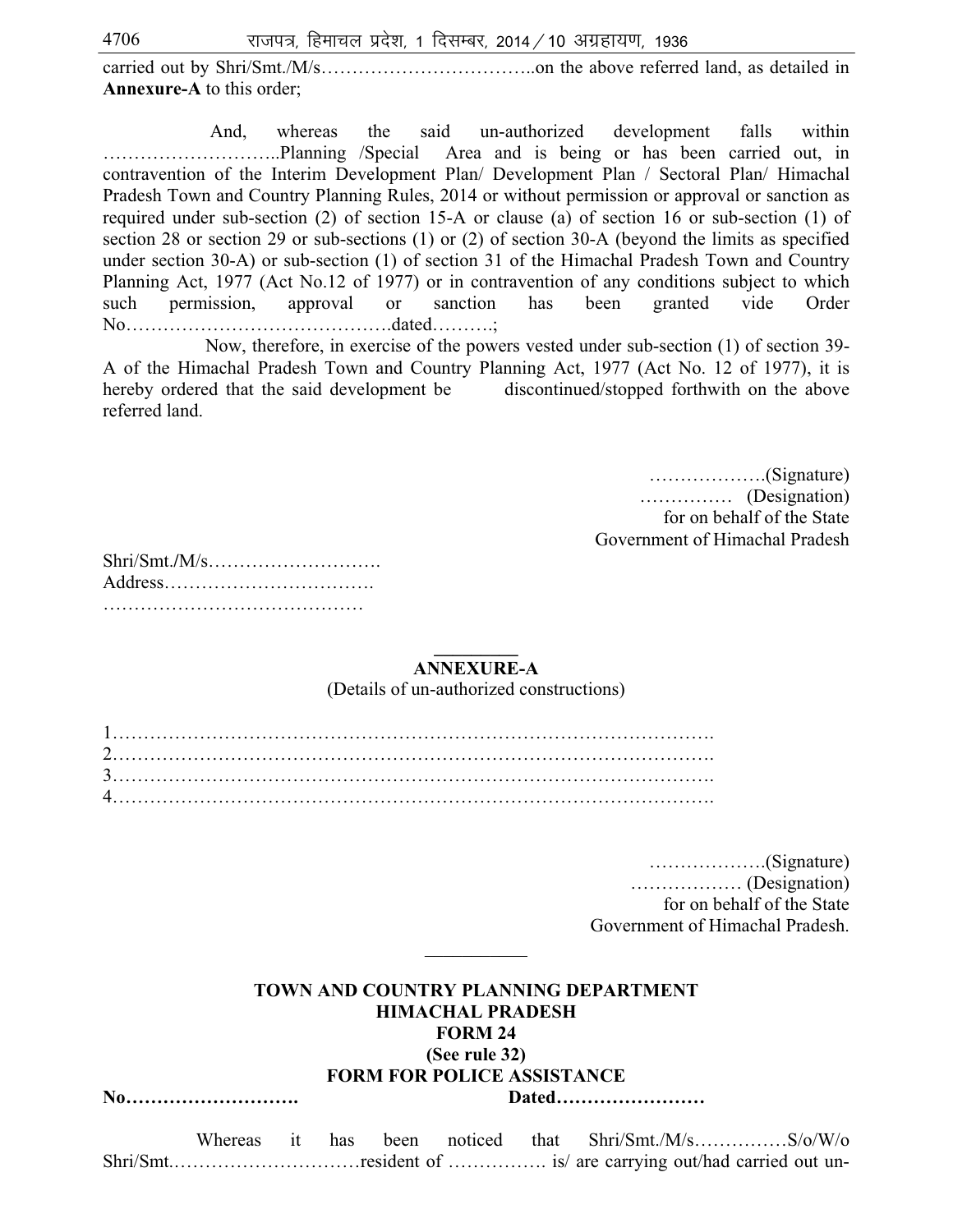राजपत्र, हिमाचल प्रदेश, 1 दिसम्बर, 2014 / 10 अग्रहायण, 1936  $\,$   $\,$   $\,$  4707  $\,$ authorized development on the land situated on Khasra No……………………Ward/Mohal/Village………………….Tehsil………………District……… …………Himachal Pradesh, in contravention of the Interim Development Plan/ Development Plan / Sectoral Plan/ Himachal Pradesh Town and Country Planning Rules, 2014 or without permission or approval or sanction as required under sub-section (2) of section 15-A or clause (a) of section 16 or sub-section (1) of section 28 or section 29 or sub-sections (1) or (2) of section 30-A (beyond the limits as specified under section 30-A) or sub-section (1) of section 31 of the Himachal Pradesh Town and Country Planning Act, 1977 (Act No.12 of 1977) or in contravention of any conditions subject to which such permission, approval or sanction has been granted vide Order No…………………………………….dated……….;

 And, whereas the undersigned in pursuant to the powers vested under sub-section (1) of section 39-A of the Himachal Pradesh Town and Country Planning Act, 1977 (Act No.12 of 1977) had ordered the discontinuance/stoppage of the said development vide this Office Order No………………………dated…………………;

And, whereas the said development has not been discontinued /stopped by the said person, in pursuance of the orders issued under sub-section (1) of section 39-A of the Himachal Pradesh Town and Country Planning Act, 1977 (Act No.12 of 1977);

 Now, therefore, the undersigned, being the authorized Officer in this behalf, in pursuance of the provisions contained in sub-section (2) of section 39-A of the Himachal Pradesh Town and Country Planning Act, 1977 (Act No.12 of 1977) requires you to deploy adequate Police force to remove, within ………… days, the said person by whom the development has been commenced and all his/her/their assistants and workmen from the place of development and to seize all construction material, tools, machinery, scaffolding or other things used in such development.

> ………………………..(Signature) ………………………(Designation) for on behalf of the State Govt. of Himachal Pradesh

Station House Officer,(S.H.O.) ……………………………

…………………………………

**Registered (AD)/Speed Post**

#### **TOWN AND COUNTRY PLANNING DEPARTMENT HIMACHAL PRADESH FORM- 25 (See rule 34)**

NOTICE TO SEAL UN-AUTHORISED DEVELOPMENT UNDER SECTION 39-B OF THE HIMACHAL PRADESH TOWN AND COUNTRY PLANNING ACT, 1977

 $\mathcal{L}$  , we have the set of  $\mathcal{L}$ 

(ACT NO. 12 OF 1977)

| No |  |  |  |  |  |  |  |
|----|--|--|--|--|--|--|--|
| To |  |  |  |  |  |  |  |

**No………………….. Dated………………..** 

 Sh./Smt./M/s………… …………………………

………………………………………

 Whereas, it has been brought to the notice of the undersigned, pursuant to the inspection conducted on dated………………… that un-authorized development is being or has been carried out by you on the land situated on Khasra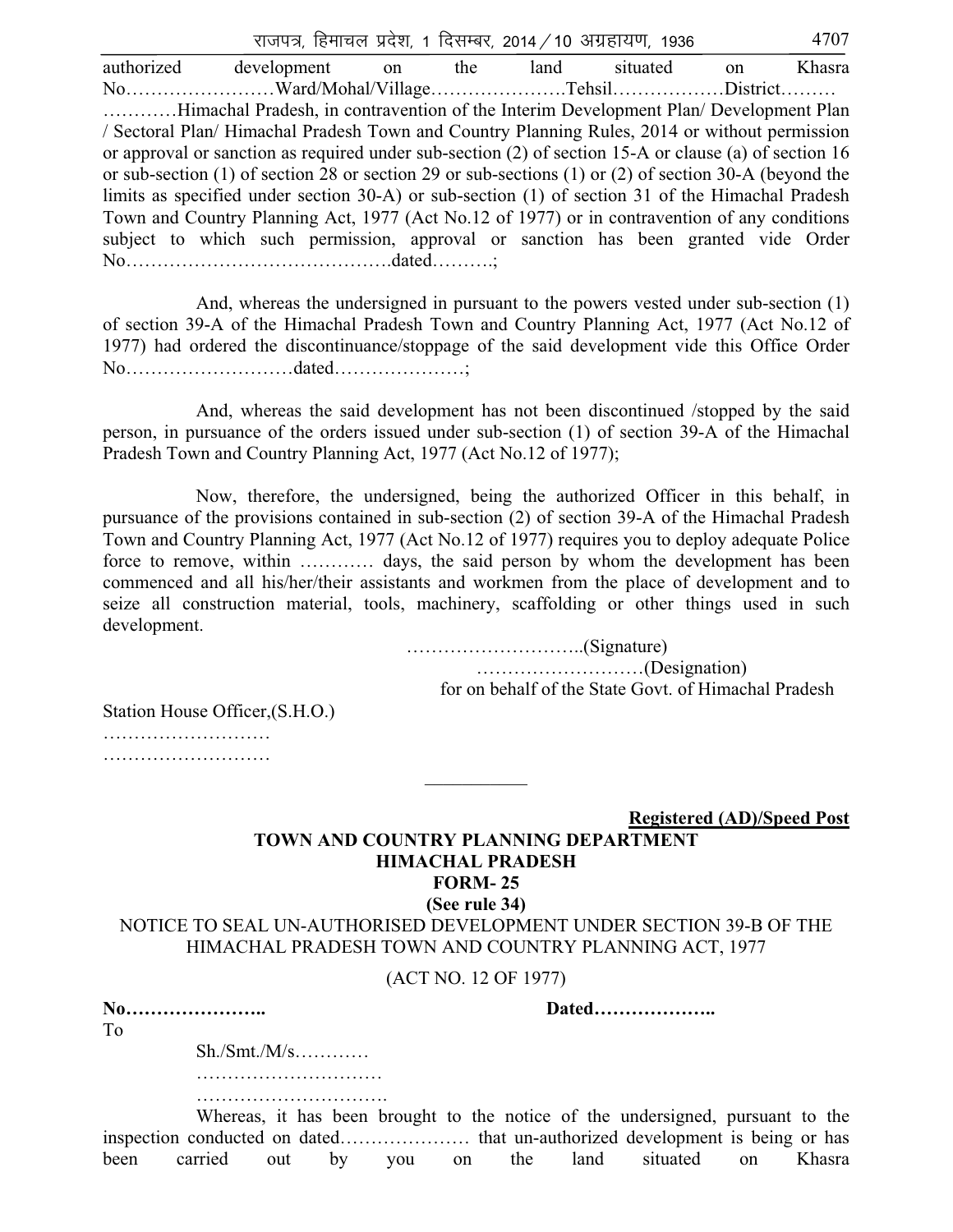$4708$  राजपत्र, हिमाचल प्रदेश, 1 दिसम्बर, 2014 / 10 अग्रहायण, 1936

No……………Ward/Mohal/Village………………Tehsil……..District………….Himachal Pradesh, in contravention of the Interim Development Plan/ Development Plan / Sectoral Plan/ Himachal Pradesh Town and Country Planning Rules, 2014 or without permission or approval or sanction as required under sub-section (2) of section 15-A or clause (a) of section 16 or sub-section (1) of section 28 or section 29 or sub-sections (1) or (2) of section 30-A (beyond the limits as specified under section 30-A) or sub-section (1) of section 31 of the Himachal Pradesh Town and Country Planning Act, 1977 (Act No.12 of 1977) or in violation of the conditions of the permission/approval/sanction given to you vide Order No…………………dated ………………………; and

 In order to prevent any dispute as to the nature and extent of the un-authorized development and for the purpose of carrying out the provisions of the Himachal Pradesh Town and Country Planning Act, 1977 (Act No.12 of 1977), it is proposed to make an order sealing the said un-authorized development under section 39-B of the Himachal Pradesh Town and Country Planning Act, 1977 (Act No.12 of 1977); and

 Therefore, you are hereby called upon to show cause within a period of …………………days from the service of this Notice to the satisfaction of the undersigned, as to why the said un-authorized development be got directed to be sealed under section 39 (B) of the Himachal Pradesh Town and Country Planning Act, 1977 (Act No.12 of 1977)**;** and

 Take further notice that on………………(date) between……………(time) you and /or your authorized representative shall appear for hearing in my below referred office in support of your contentions**,** failing which you shall be proceeded against ex-parte; and

 At the time of hearing you may also, in addition to the above, produce such evidence, as you may desire to produce in support of your contentions.

> ……………………….. (Signature) ……………………… (Designation) for on behalf of the State Government of Himachal Pradesh.

#### FORM 26

 $\frac{1}{2}$ 

#### **( See rule 35(1) )**

# **FORM OF APPLICATION FOR COMPOSITION OF OFFENCES UNDER SECTION 39-C READ WITH SUB-SECTION (3) OF SECTION 39 OF THE HIMACHAL PRADESH TOWN AND COUNTRY PLANNING ACT, 1977 (ACT NO. 12 OF 1977).**

**No………………… Dated……………** 

To

 The Director, Town and Country Planning Department, Himachal Pradesh, Shimla.

**Subject:-** ……………………………………………………………………

**Reference:- Your Notice No**………………………**dated**……………………

Sir,

With reference to your Notice referred to above, I/we beg to submit that I/we may kindly be granted permission under section 39-C read with sub-section (3) of section 39 of the Himachal Pradesh Town and Country Planning Act, 1977 (Act No. 12, of 1977) for composition of offences i.e. deviations / un-authorized constructions/ developments having carried out on land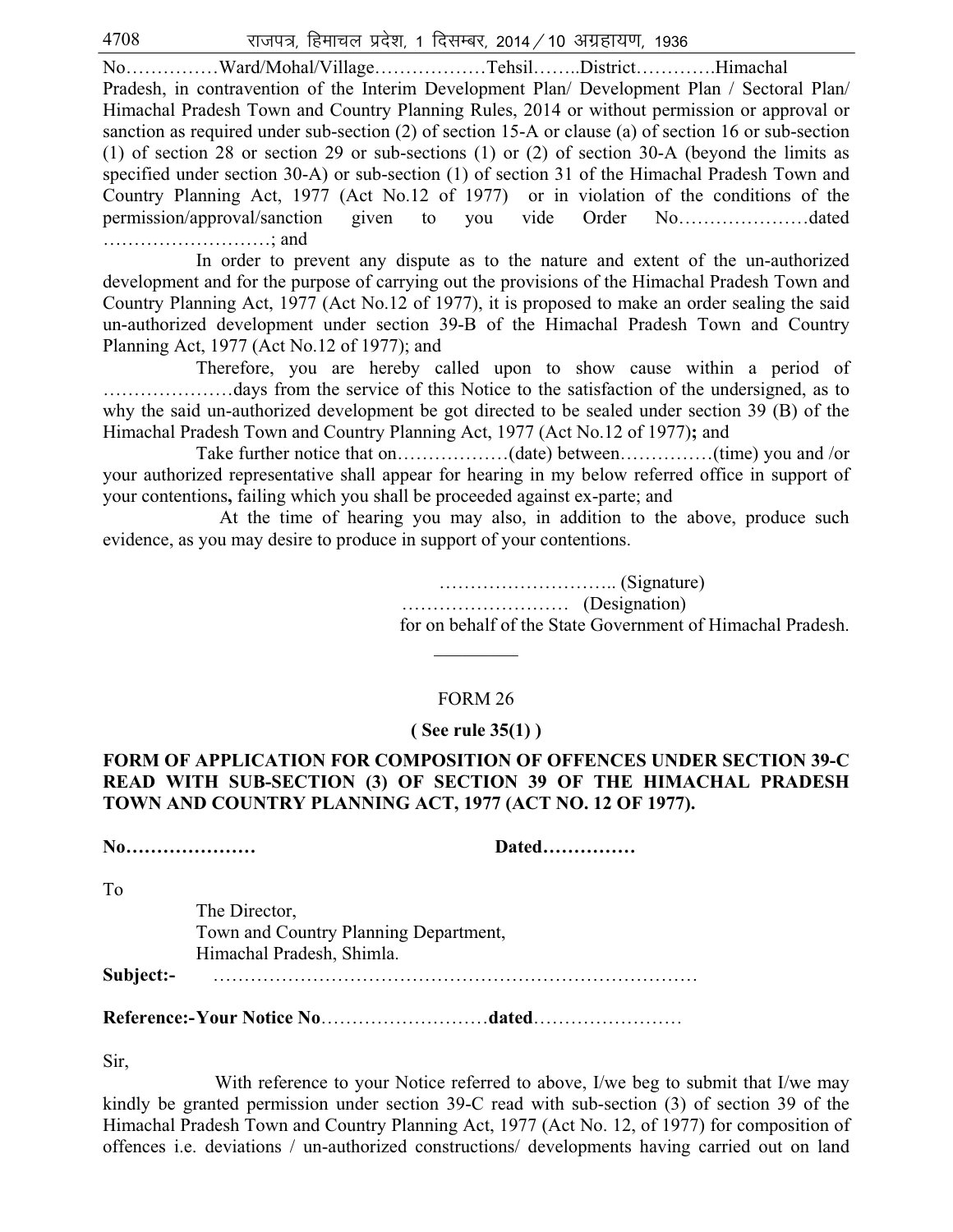|                | bearing Khasra NoKhata/Khatauni Nomeasuringsquare Metre situated at |  |  |  |
|----------------|---------------------------------------------------------------------|--|--|--|
|                |                                                                     |  |  |  |
|                |                                                                     |  |  |  |
| was approved). |                                                                     |  |  |  |

 The reasons for composition of offences i.e. deviations / un-authorized constructions/developments are as under:-

| The details of $\mathcal{C}$ of $\mathcal{C}$ is dependent of the details of $\mathcal{C}$ |
|--------------------------------------------------------------------------------------------|

 The details of offences i.e. deviations / un-authorized constructions/ developments are as under:-

- 1. In case of building where plan was approved and deviations have been carried out from the approved plan, beyond the prescribed limits, as specified under Rules and Regulations. Details of deviations /developments carried out are as under:-
	- (I) Schedule of Area:

| ( L J |       | DUILLAND UI THUA.                              |     |                |
|-------|-------|------------------------------------------------|-----|----------------|
|       | (i)   | Built up Area                                  |     | $\rm M^2$      |
|       | (ii)  | Open area                                      | $=$ | M <sup>2</sup> |
|       | (iii) | <b>Total Plot Area</b>                         |     | M <sup>2</sup> |
| (II)  |       | Schedule of Open Spaces:                       |     |                |
|       | (i)   | <b>Front Set Back</b>                          | =   | M              |
|       | (ii)  | Left Side Set Back                             | $=$ | M              |
|       |       | (iii) Right Side Set Back                      | $=$ | M              |
|       | (iv)  | Rear Set Back                                  | $=$ | M              |
| (III) |       | Number of storeys of the building              | =   | Nos.           |
|       |       | (IV) Deviations in the Set Backs (Storey wise) |     |                |
|       | (i)   | Ground Storey                                  | =   | M <sup>2</sup> |
|       | (ii)  | <b>First Storey</b>                            | $=$ | M <sup>2</sup> |
|       | (iii) | <b>Second Storey</b>                           | $=$ | M <sup>2</sup> |
|       | (iv)  | Third Storey                                   | $=$ | M <sup>2</sup> |
|       | (v)   | Fourth Storey                                  | $=$ | M <sup>2</sup> |
|       | (vi)  | <b>Fifth Storey</b>                            | $=$ | M <sup>2</sup> |
|       | (vii) | .                                              |     | $\rm M^2$      |
|       |       |                                                |     |                |

2. In case of building where plan was not approved and construction carried out is as per the Himachal Pradesh Town and Country Planning Act, 1977 (Act No. 12, of 1977), the Himachal Pradesh Town and Country Planning Rules, 2014 and Regulations of the Interim Development Plan or Development Plan. Details of developments carried out are as under:-

(I)Schedule of Area:

| (i) Built up Area     | $=$ | M <sup>2</sup> |
|-----------------------|-----|----------------|
| (ii) Open area        | $=$ | M <sup>2</sup> |
| (iii) Total Plot Area | $=$ | M <sup>2</sup> |

| Schedule of Open Spaces:<br>(II) |     |   |
|----------------------------------|-----|---|
| (i) Front Set Back               | $=$ | М |
| (ii) Left Side Set Back          | $=$ | M |
| (iii) Right Side Set Back        | $=$ | M |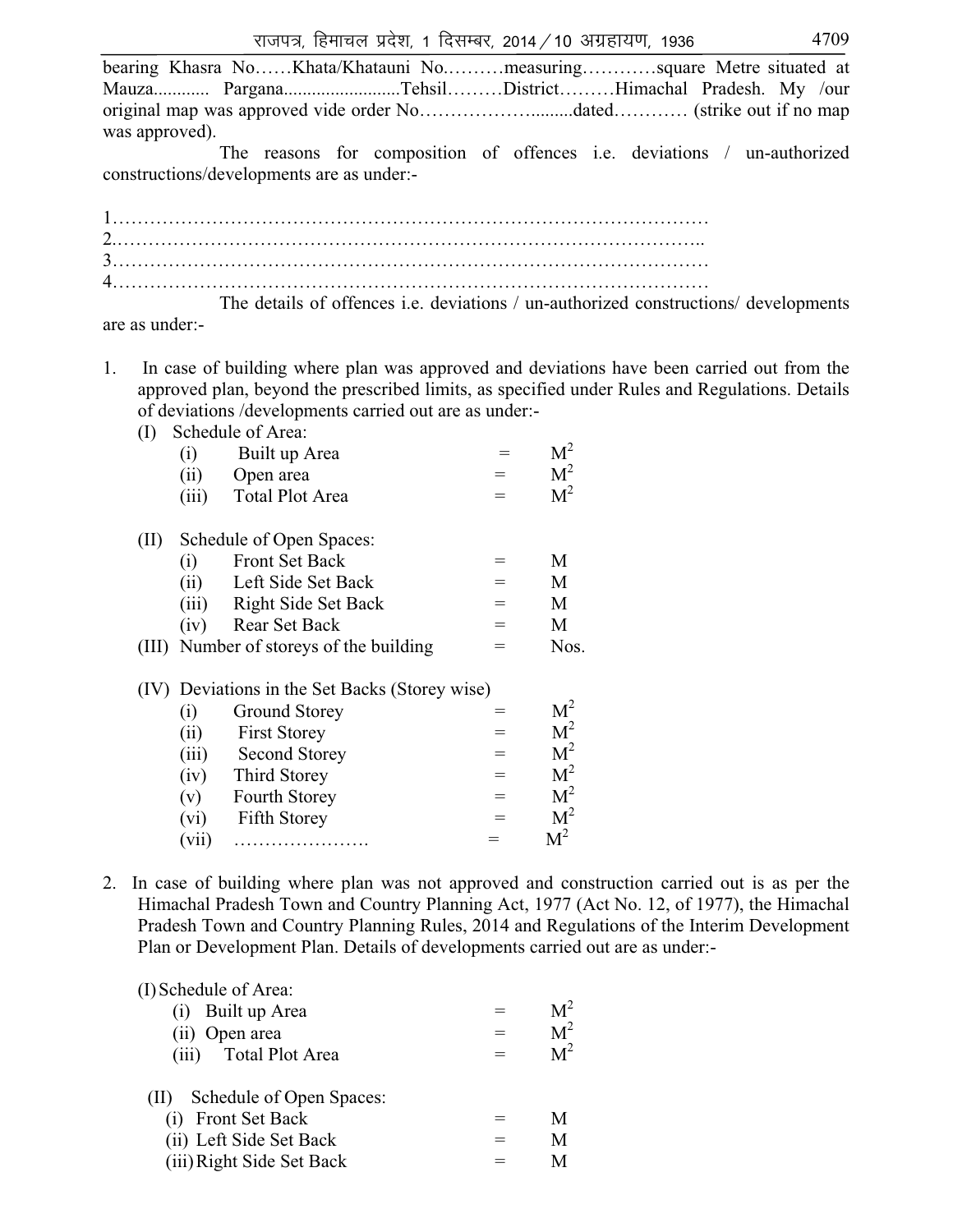| 4710 | राजपत्र, हिमाचल प्रदेश, 1 दिसम्बर, 2014 / 10 अग्रहायण, 1936 |  |         |     |  |
|------|-------------------------------------------------------------|--|---------|-----|--|
|      | (iv) Rear Set Back                                          |  | $=$ $-$ | - M |  |

- (III) Number of storeys of the building  $=$  Nos.
- 3. In case of building where plan was not approved and deviations have also been carried out plan, beyond the prescribed limits, as specified under Rules and Regulations. Details of deviations /developments carried out are as under:-

|      |                   | Schedule of Area:        |     |                |  |  |  |
|------|-------------------|--------------------------|-----|----------------|--|--|--|
|      | (1)               | Built up Area            |     |                |  |  |  |
|      | (ii)              | Open area                |     | M <sup>2</sup> |  |  |  |
|      | (iii)             | <b>Total Plot Area</b>   |     | M <sup>2</sup> |  |  |  |
| (II) |                   | Schedule of Open Spaces: |     |                |  |  |  |
|      | $\left( i\right)$ | <b>Front Set Back</b>    |     | М              |  |  |  |
|      | (i)               | Left Side Set Back       | $=$ | M              |  |  |  |
|      | (iii)             | Right Side Set Back      |     | М              |  |  |  |
|      | (iv)              | Rear Set Back            |     | М              |  |  |  |
|      |                   |                          |     |                |  |  |  |

(III) Number of storeys of the building- = Nos.

| (IV) |       | Deviations in the Set Backs (Storey wise) |                |
|------|-------|-------------------------------------------|----------------|
|      | (1)   | Ground Storey                             |                |
|      | (i)   | <b>First Storey</b>                       | M <sup>2</sup> |
|      | (iii) | <b>Second Storey</b>                      | M <sup>2</sup> |
|      | (iv)  | Third Storey                              | M <sup>2</sup> |
|      | (v)   | <b>Fourth Storey</b>                      | M <sup>2</sup> |
|      | (vi)  | Fifth Storey                              | M <sup>2</sup> |
|      | (vii) |                                           |                |

- 4. In case of building constructed on an under size plot i.e. less than the permissible plot size, as specified under Rules and Regulations. Details of deviations/ development carried out are under:-
	- (I) Schedule of Area

| $=$<br>(i) Plot Area as specified under Rules and Regulations       | $M^2$ |
|---------------------------------------------------------------------|-------|
| (ii) Minimum Plot Area over which building has been constructed $=$ | $M^2$ |
| (iii) Total area of under size $Plot(i)-(ii)$<br>$=$                | $M^2$ |
| (iv) Percentage of under size Plot Area<br>$=$                      | 0/2   |

The following documents are enclosed herewith:

- (i) A copy of title/ ownership documents i.e. latest jamabandi in original.
- (ii) A copy of latest original tatima showing dimensions of plot and width of access to the plot.
- (iii) Two sets of Location Plan in the scale of 1:1000 showing North direction, land/building in question, abutting path, approach road, important buildings.
- (iv) Two sets of Site Plan in the scale of 1:200, clearly showing the building within tatima dimensions and also showing all drainage lines, sewerage connection or location of septic tank, soak pit, rain water harvesting tank, solar passive arrangements and house drainage.
- (v) Two sets of detailed architectural drawing of the existing building showing each storey with two cross- sections and two elevations of the building in the scale of 1:100. These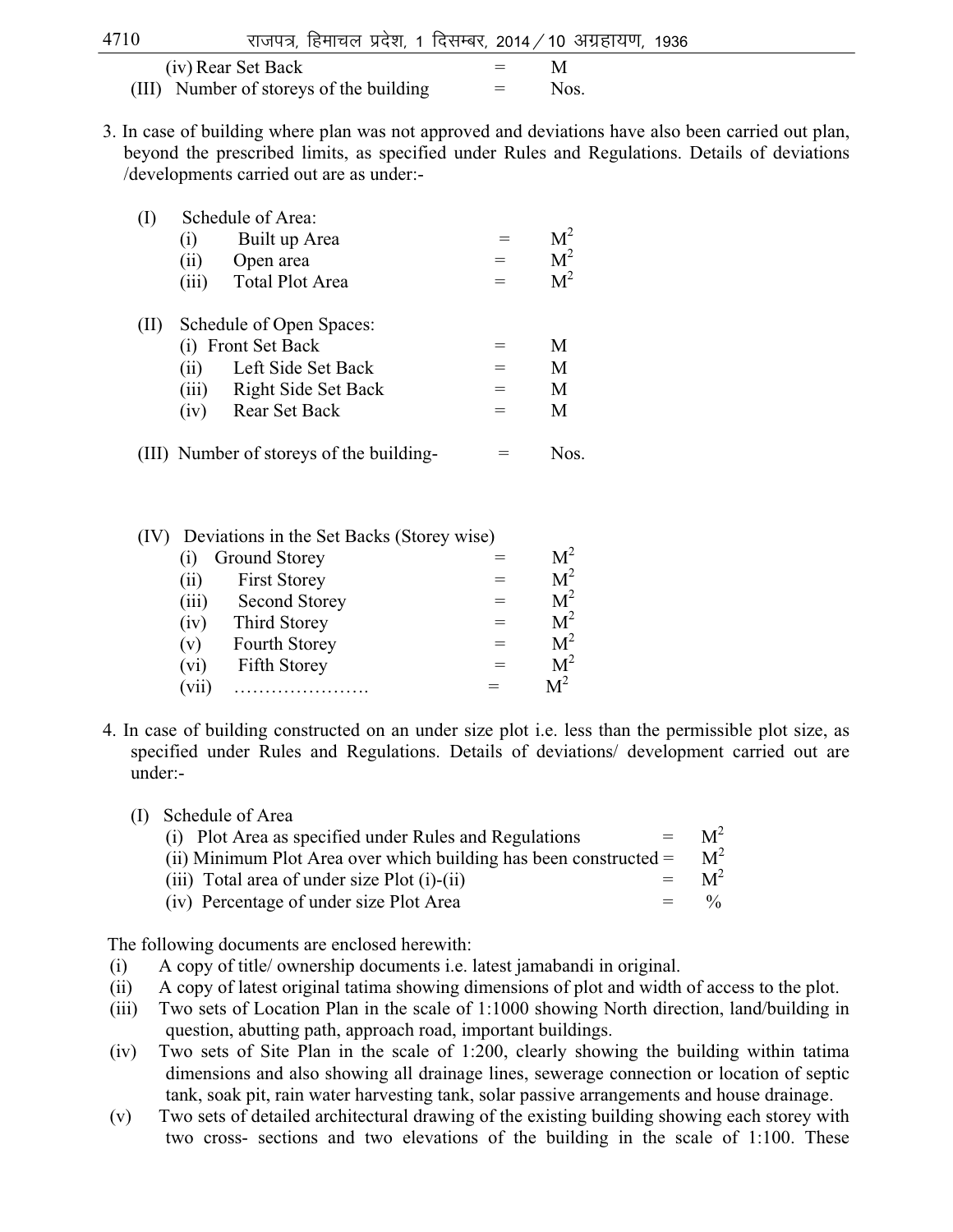drawings are in the form of working drawing showing all the dimensions of rooms, openings, thickness of wall, floor and slab etc.

- (vi) Two sets of photographs taken from all sides of the building, clearly showing the number of storeys.
- (vii) A copy of Affidavit to the effect that building has been constructed on own land and has not encroached upon any Government or other's land.
- (viii) A copy of Structural Stability Certificate as per Section 31-A of the Himachal Pradesh Town and Country Planning Act, 1977 (Act No 12 of 1977).
- (ix) A copy of No Objection Certificate (NOC) of competent authority. (In case building or a part thereof abuts or falls within the controlled area of National Highways/ State Highways / Scheduled Roads as per provisions of the Himachal Pradesh Road Side Land Control Act, 1968).

Certified that the Plans have been prepared, designed and signed by Sh./Smt./M/s ………………… (Name and address of the registered Town Planner/ Architect/ Engineer /Draughtsman/ Surveyor), having Registration No.……dated..... and the Structural Stability Certificate has been issued by Sh./Smt./M/s……...............(Name and address of the Registered Architect/ Planner/ Engineer /Draughtsman), having Registration No.……dated.....

 I/We have deposited a sum of Rs……./- only (Rs. ………only ) towards the Application Fee and a sum of Rs…….. only ( Rs………. only), on account of Composition Fee in accordance with the scale as specified in sub-rule (3) of Rule 35 of the Himachal Pradesh Town and Country Planning Rules, 2014, vide Treasury Challan No………………, dated…………(Original copy attached)/e-payment.

#### **Enclosures: As above. Yours faithfully,**

| Signature of applicant(s) |
|---------------------------|
|                           |
|                           |
|                           |

 **Registered (AD)/Speed Post**

### **TOWN AND COUNTRY PLANNING DEPARTMENT HIMACHAL PRADESH FORM-27 (See rule 35(1) FORM OF PERMISSION FOR COMPOSITION OF OFFENCES**

 $\mathcal{L}$  , we have the set of  $\mathcal{L}$ 

**No…………….. Dated………………** 

To

 Sh./Smt./M/s………………. …………………………….. ……………………………..

**Subject:- Permission for Composition of Offences.** 

**Reference:- Your Application No. …………………………….dated………….**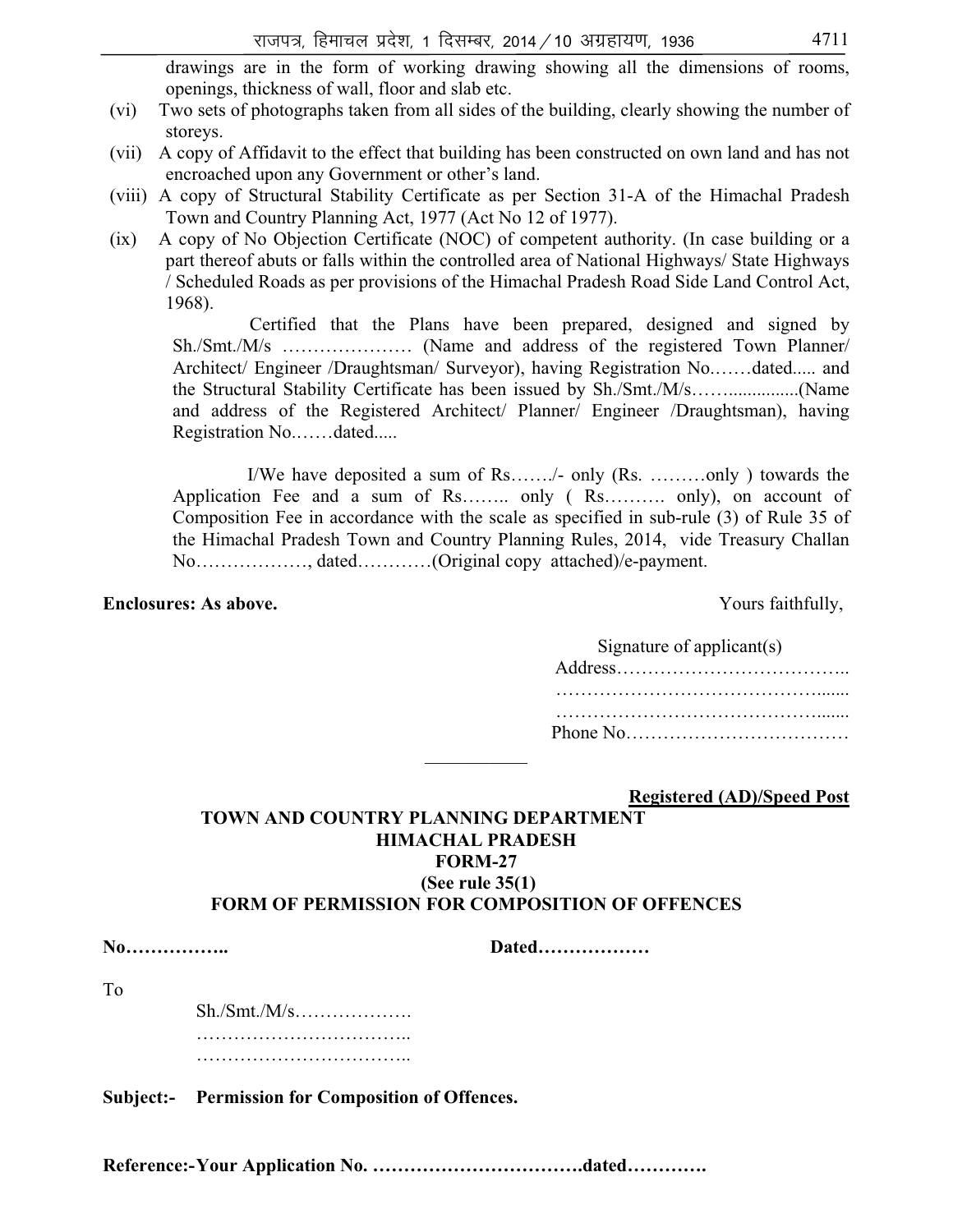# $4712$   $\sqrt{3}$  राजपत्र, हिमाचल प्रदेश, 1 दिसम्बर, 2014 / 10 अग्रहायण, 1936

 This is in reply to your Application under reference on above cited subject. You are hereby granted permission under sub-section (5) of section 39 of the Himachal Pradesh Town and Country Planning Act, 1977 (Act No. 12 of 1977) for Composition of Offences carried out on the land bearing bearing Khasra Ko. ………………………Mauja…………..Tehsil…………..District…………………Himachal Pradesh.

A copy of map duly compounded is enclosed herewith.

Please acknowledge the receipt of this Order.

**Enclosers: As above. Director**  Town and Country Planning Department, Himachal Pradesh, Shimla

# **TOWN AND COUNTRY DEVELOPMENT AUTHORITY HIMACHAL PRADESH FORM 28 (See rule 36(1)**

### **NOTICE OF DECLARATION OF INTENTION TO PREPARE TOWN DEVELOPMENT SCHEME**

**No…………….. Dated………………** 

It is hereby declared and published for the information of the general public as required under sub-section (2) of section 52 of the Himachal Pradesh Town and Country Planning Act, 1977 (Act No. 12 of 1977), that the Town and Country Development Authority intends to prepare Town Development Scheme for …………………….Planning/Special Area. A copy of the said Scheme is available for inspection office of the undersigned.

Place………….. Chairman

Date ……………. Town and Country Development Authority Himachal Pradesh

#### **Copy to:-**

- 1. The Director, Information and Public Relation Department, Himachal Pradesh, Shimla for publication of this Notice in one or more newspapers in circulation in the Planning / Special Area.
- 2. The Controller, Printing and Stationeries Department, Himachal Pradesh, Shimla for publication of this Notice in the Official Gazette of Himachal Pradesh. A copy of Gazette publication may be sent to this office.
- 3. The Director, Town and Country Planning Department, Himachal Pradesh, Shimla.

4. Notice Board.

 Chairman Town and Country Development Authority Himachal Pradesh.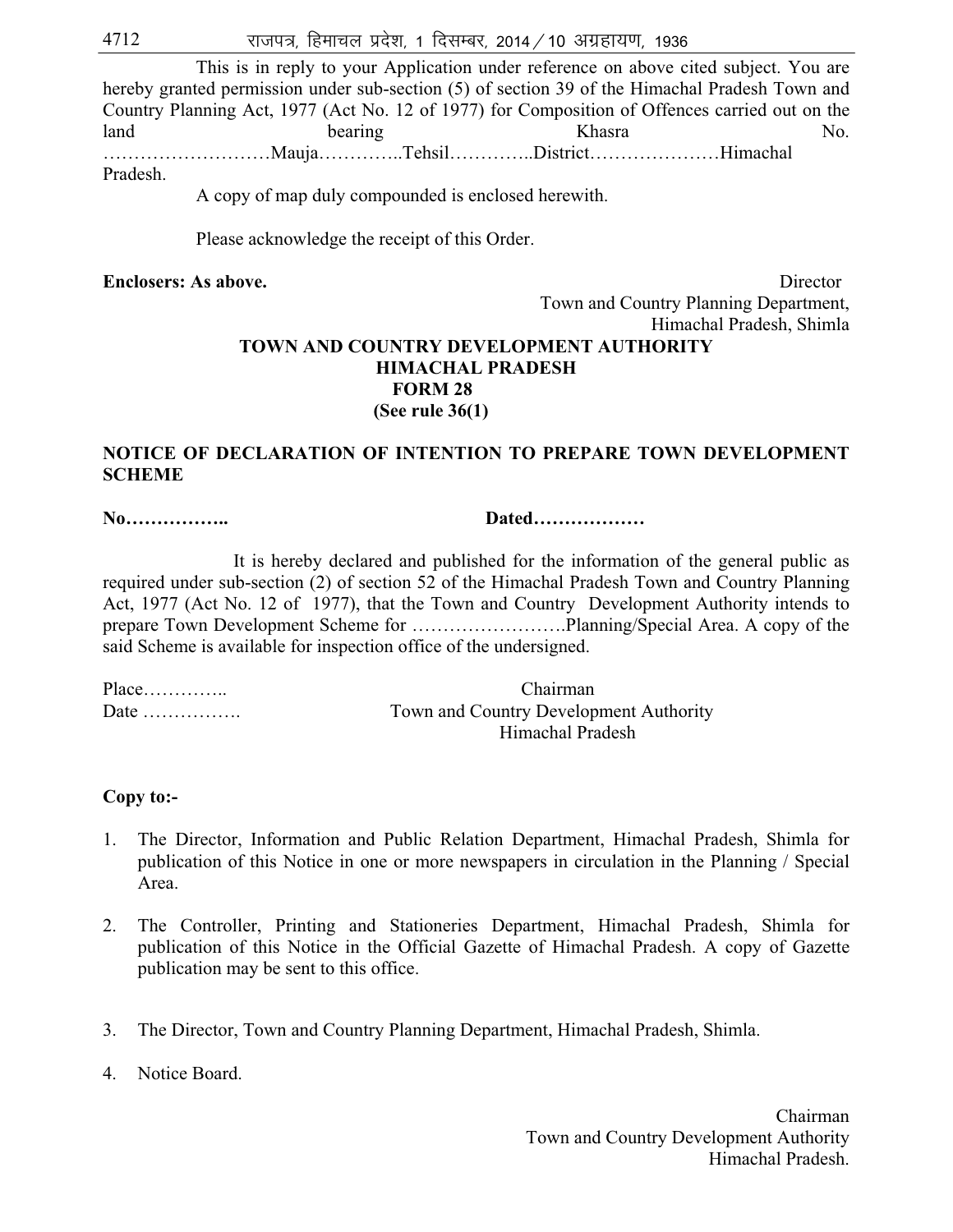### **TOWN AND COUNTRY DEVELOPMENT AUTHORITY HIMACHAL PRADESH FORM 29 (See rule 36(2) NOTICE OF PUBLICATION OF DRAFT TOWN DEVELOPMENT SCHEME**

**No…………….. Dated………………** 

 Notice is hereby given that a draft Town Development Scheme has been prepared for the ……………(Planning/Special Area) under sub-section (3) of section 52 of the Himachal Pradesh Town and Country Planning Act, 1977 (Act No. 12 of 1977) and a copy thereof is available for inspection during office hours in the following offices:-

 Any objection or suggestion with respect to the draft Scheme, which is received in writing from any person(s) likely to be affected thereby within thirty days of the publication of this Notice in the Official Gazette of Himachal Pradesh, will be considered, by the Town and Country Development Authority after having been given him/them opportunity of being heard in person, if he/ they so desire.

|                                  | Chairman                               |
|----------------------------------|----------------------------------------|
| Date $\dots\dots\dots\dots\dots$ | Town and Country Development Authority |
|                                  | Himachal Pradesh                       |

#### **Copy to:-**

- 1. The Director, Information and Public Relation Department, Himachal Pradesh, Shimla for publication of this Notice in one or more newspapers in circulation in the Planning / Special Area.
- 2. The Controller, Printing and Stationeries Department, Himachal Pradesh, Shimla for publication of this Notice in the Official Gazette of Himachal Pradesh. A copy of Gazette publication may be sent to this office.
- 3. The Director, Town and Country Planning Department, Himachal Pradesh, Shimla.
- 4. Notice Board.

 Chairman Town and Country Development Authority Himachal Pradesh.

### **TOWN AND COUNTRY DEVELOPMENT AUTHORITY HIMACHAL PRADESH FORM 30 (See rule 36(2)**

 $\mathcal{L}$  , we have the set of  $\mathcal{L}$ 

# **NOTICE OF PUBLICATION OF FINAL TOWN DEVELOPMENT SCHEME**

**No…………….. Dated………………** 

| Dated |  |  |  |  |  |  |  |  |  |  |  |  |  |  |  |  |  |
|-------|--|--|--|--|--|--|--|--|--|--|--|--|--|--|--|--|--|
|-------|--|--|--|--|--|--|--|--|--|--|--|--|--|--|--|--|--|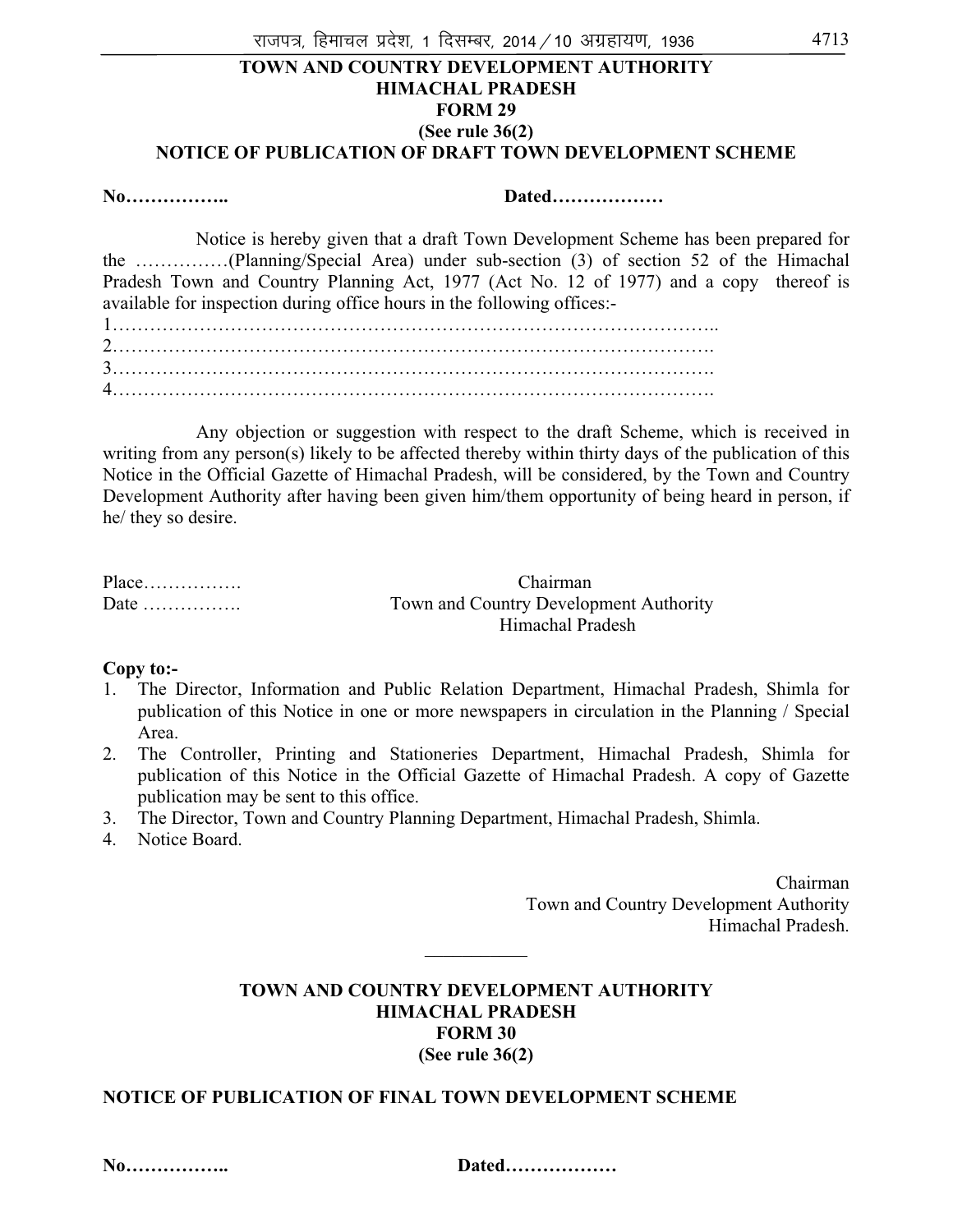$4714$   $\sqrt{36}$  राजपत्र, हिमाचल प्रदेश, 1 दिसम्बर, 2014 / 10 अग्रहायण, 1936

 Whereas, objections and suggestions were invited vide Notice No…………………………………………dated………. with respect to the draft Town Development Scheme for………………(Planning/ Special Area) under sub-section (3) of section 52 of the Himachal Pradesh Town and Country Planning Act, 1977 (Act No. 12 of 1977);and whereas, no objection or suggestion has been received.

Or

 Whereas, objections and suggestions were received which were considered and rejected.

 Or Whereas, objections and suggestions were received and the amendments have been made in the said draft Scheme.

And, whereas the Town Development Scheme for the ………………(Planning/Special Area), has been approved under sub-section (4) of section 52 of the Himachal Pradesh, Town and Country Planning Act, 1977 ( Act No. 12 of 1977) by the Committee constituted under sub-section (5) of section 52 of the Act ibid;

Now, the Town Development Scheme for the ……………… (Planning/Special Area), is hereby published for the information of the general public and copies of the said Scheme are available for inspection during office hours in the following offices:-

1…………………………………………………………………………………….. 2…………………………………………………………………………………….. 3…………………………………………………………………………………….. 4……………………………………………………………………………………..

 The said Town Development Scheme shall come in operation with effect from the date of publication of this Notice in the Official Gazette of Himachal Pradesh.

| $Place$ | <b>Chairman</b>                        |
|---------|----------------------------------------|
| Date    | Town and Country Development Authority |
|         | Himachal Pradesh                       |

#### **Copy to:-**

- 1. The Director, Information and Public Relation Department, Himachal Pradesh, Shimla for publication of this Notice in one or more newspapers in circulation in the Planning / Special Area.
- 2. The Controller, Printing and Stationeries Department, Himachal Pradesh, Shimla for publication of this Notice in the Official Gazette of Himachal Pradesh. A copy of Gazette publication may be sent to this office.
- 3. The Director, Town and Country Planning Department, Himachal Pradesh, Shimla.
- 4. Notice Board.

 Chairman Town and Country Development Authority, Himachal Pradesh.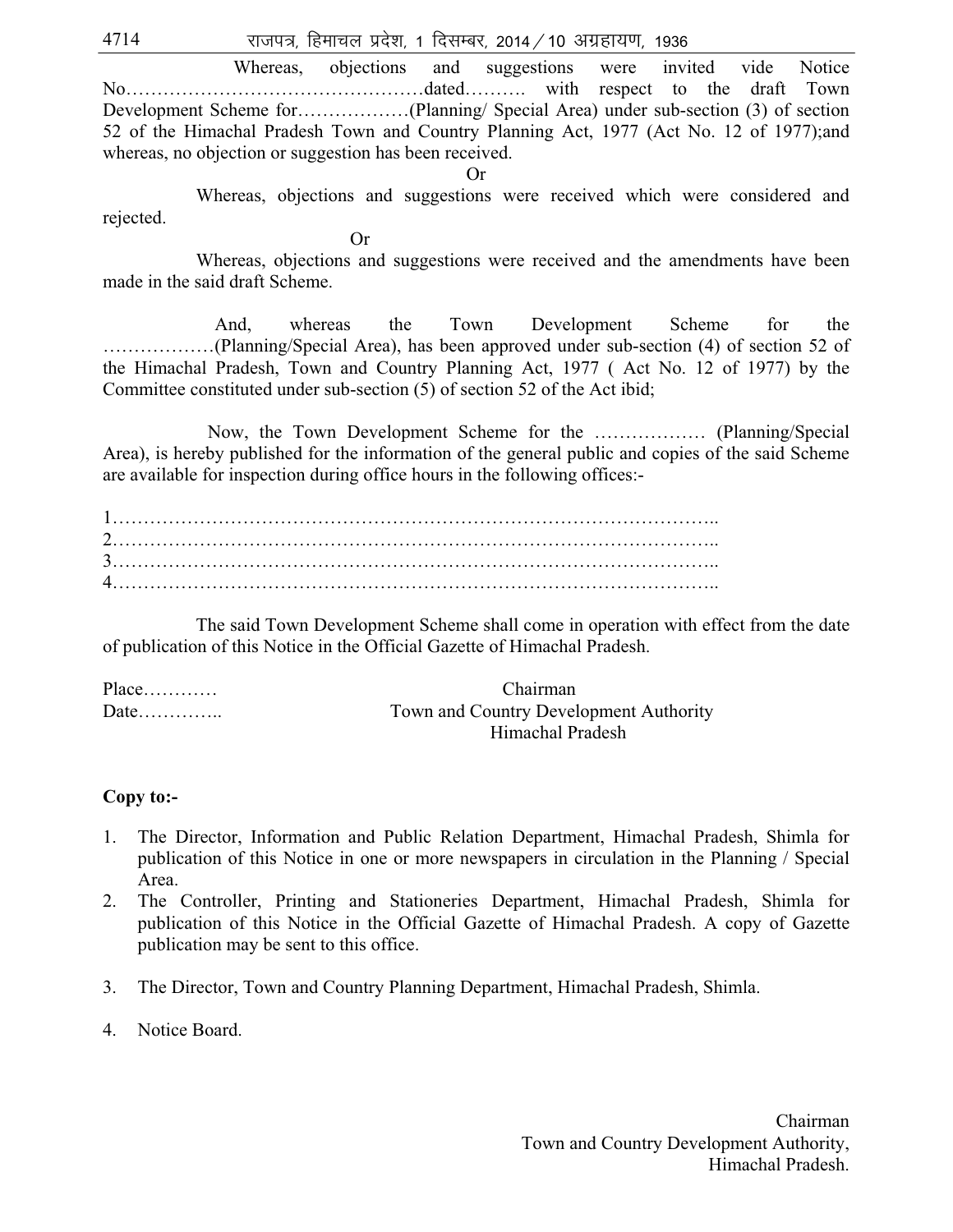### **TOWN AND COUNTRY DEVELOPMENT AUTHORITY HIMACHAL PRADESH**

#### **FORM-31**

#### **(See rule 38(1)**

#### **NOTICE OF INTENTION TO LEVY DEVELOPMENT CHARGES UNDER SUB-SECTION (1) OF SECTION 62 OF THE HIMAHCAL PRADESH TOWN AND COUNTRY PLANNING ACT, 1977 ( ACT NO 12 OF 1977)**

#### **No…………….. Dated………………**

 It is hereby notified and declared for the information of general public that the Town Development Scheme for …………………(Planning/Special Area) has been completed. The Town and Country Development Authority intends to levy Development Charges, as per Schedule given below, in the ………… (Planning/Special Area) affected by the Scheme adjacent to it.

 The owner(s) of land falling within the aforesaid area are liable to pay the aforesaid development charges.

 The objections, if any, in this behalf are invited, by the undersigned by ………………date (not later than thirty days from the date of publication of this Notice) in the Official Gazette of Himachal Pradesh.

| Sr.N |                | <b>Name of Original Plot</b> |       | Incremental                                                    | Incremental                                 | Amount                                                                   | <b>Remarks</b> |
|------|----------------|------------------------------|-------|----------------------------------------------------------------|---------------------------------------------|--------------------------------------------------------------------------|----------------|
| O.   | Owner          | Area                         | Value | effected<br>value<br>due<br>to<br>implementatio<br>n of Scheme | difference in<br>(Col.<br>value<br>$4&5$ ). | payable<br>by<br>plot<br>owner<br><b>as</b><br>Development<br>al Charges |                |
| 1    | $\overline{2}$ | 3                            | 4     | 5                                                              | 6                                           | 7                                                                        | 8              |
|      |                |                              |       |                                                                |                                             |                                                                          |                |
|      |                |                              |       |                                                                |                                             |                                                                          |                |

Place………… Chairman Date………….. Town and Country Development Authority Himachal Pradesh

#### **Copy to:-**

- 1. The Director, Information and Public Relation Department, Himachal Pradesh, Shimla for publication of this Notice in one or more newspapers in circulation in the Planning / Special Area.
- 2. The Controller, Printing and Stationeries Department, Himachal Pradesh, Shimla for publication of this Notice in the Official Gazette of Himachal Pradesh. A copy of Gazette publication may be sent to this office.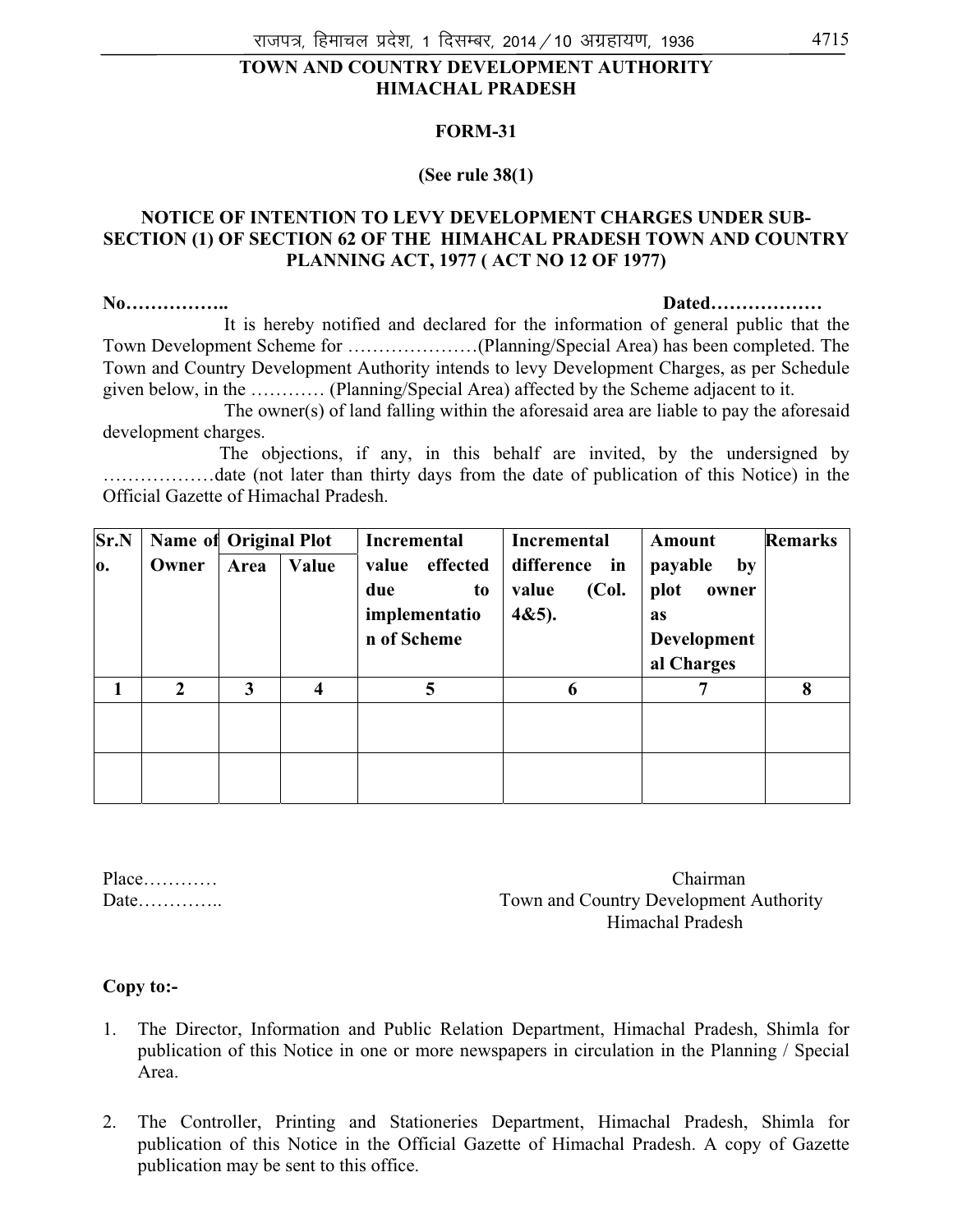- 3. The Director, Town and Country Planning Department, Himachal Pradesh, Shimla.
- 4. Notice Board.

 Chairman Town and Country Development Authority Himachal Pradesh.

#### **TOWN AND COUNTRY DEVELOPMENT AUTHORITY HIMACHAL PRADESH FORM 32 (See rule 38 (2) NOTICE FOR ASSESSMENT OF DEVELOPMENT CHARGES**

**\_\_\_\_\_\_\_\_** 

| No<br>$T_{\Omega}$ | Dated |
|--------------------|-------|
|                    |       |
|                    |       |
|                    |       |

 Your landed property bearing Khasra No………Mauja …………………Village/Town…………….Tehsil…………District………….. Himachal Pradesh, is affected by the Town Development Scheme for ………………( Planning /Special Area) of this Authority.

You are hereby given Notice under sub-section (4) of section 62 of the Himachal Pradesh Town and Country Planning Act, 1977 ( Act No. 12 of 1977) that the development charges of Rs………only (Rs………………… only) have been assessed to be due from you.

You are hereby called upon to deposit the Development Charges as mentioned above with the Town and Country Development Authority within a period of thirty days from the date of receipt of this Notice.

> Chairman Town and Country Development Authority Himachal Pradesh.

#### **FORM-33**

 $\overline{\phantom{a}}$ 

#### **(See rule 39) APPLICATION FOR…… PERCENT DEBENTURE(S) ISSUED BY THE TOWN AND COUNTRY DEVELOPMENT AUTHORITY**

 **(**Broker's Stamp to be affixed here).

To

 The Chairman, Town and Country Development Authority, Himachal Pradesh.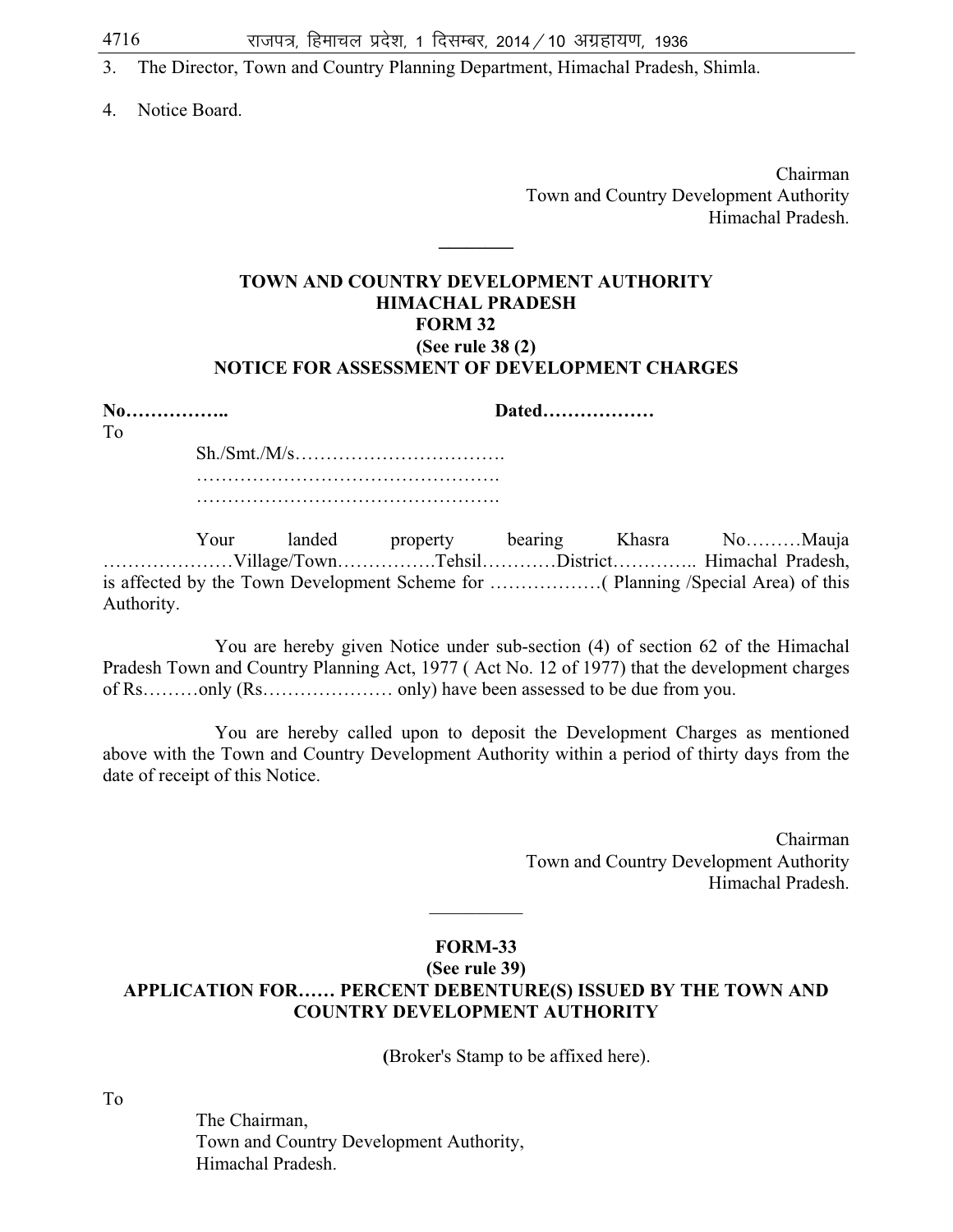| Sir.                                                                             |
|----------------------------------------------------------------------------------|
|                                                                                  |
|                                                                                  |
| percent debentures of the Town and Country Development Authority, of the nominal |
|                                                                                  |
| issued to me/us in the denomination stated below:-                               |

Yours faithfully,

Dated……… Address (in Block letters)…………

\*To be given in the figures and words.

- **Note:-** 1 The debentures will be issued in the denominations of Rs 100, Rs.500, Rs. 1000, Rs.5000, Rs.10,000, Rs. 25,000, Rs.50,000, Rs.1,00,000 and Rs.5,00,000.
	- 2 If the Applicant(s)'s signature is by thumb marks, it should be witnessed by two persons. The full name(s), occupation(s) and address (es) of the witness (es) should be appended to their signatures.
	- 3 If the Application is made in the name of a Registered Body excepting Trusts, the under noted documents, if not already registered at the Public Debt Office, should be enclosed with the investment application:-
	- (i) Certificate of Registration Incorporation.
		- (ii) Memorandum and Articles of Association or a certified copy of the Rules, Regulations and Bye-laws of the Body/Company.
		- (iii) Certified copy of the Resolution in favour of the person(s) authorized to deal in Government securities on behalf of the Body/Company.

# **APPLICATION RECEIPT**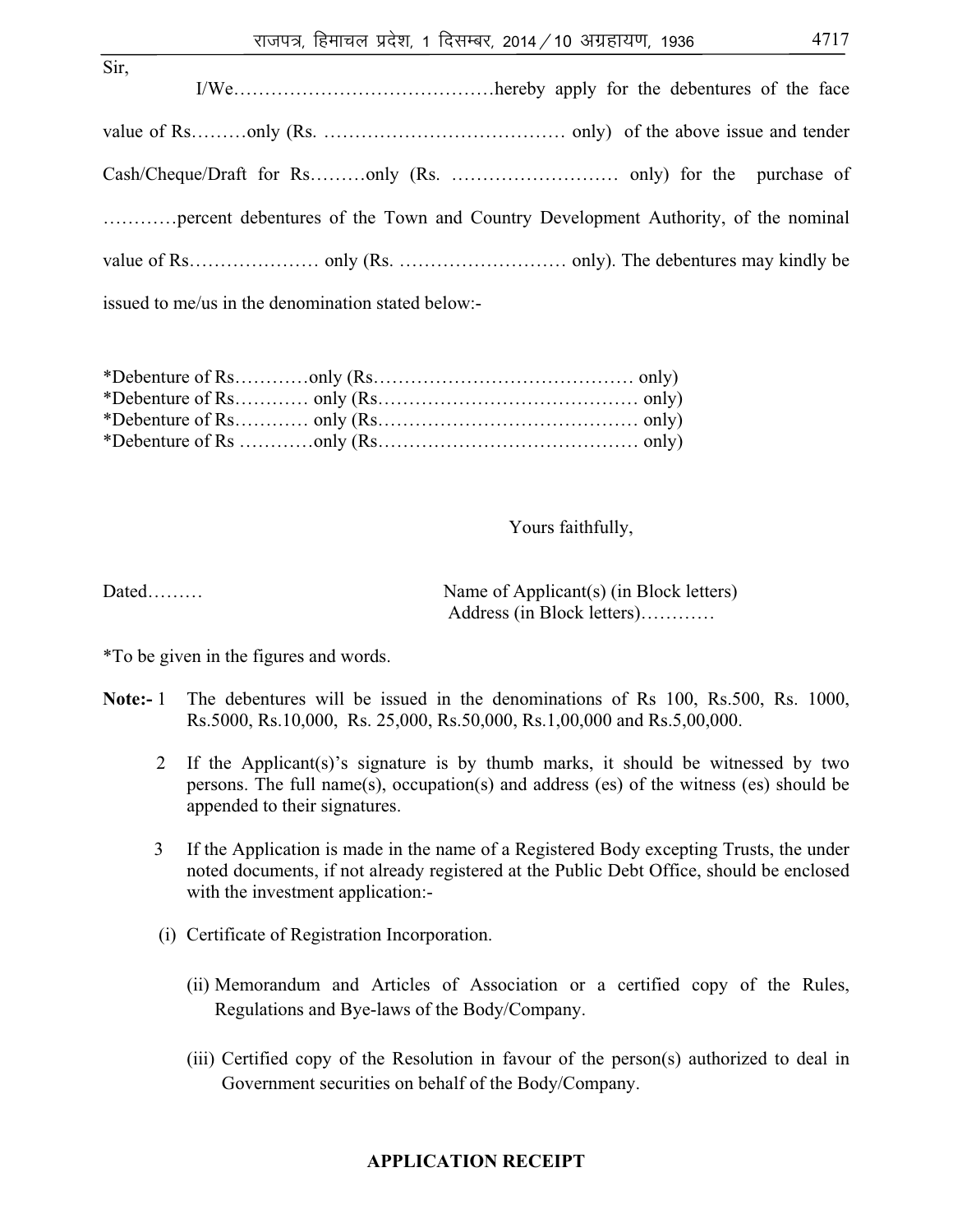$4718$   $\sqrt{3}$  राजपत्र, हिमाचल प्रदेश, 1 दिसम्बर, 2014 / 10 अग्रहायण, 1936

 Received………… percent debentures of the Town and Country Development Authority from Shri/Smt./M/s………………… for the sum of Rs…………… only (Rs………………………………only) by Cash/Cheque/ Draft subject to realization, being Application money for the above mentioned debentures.

#### (Signature and designation of the Officer receiving money) Town and Country Development Authority, Himachal Pradesh

Note:- This Receipt must be carefully preserved, as it is to be surrendered to the Authority duly discharged at the time of taking delivery of debentures.

#### $\overline{\phantom{a}}$ **FORM -34**

#### **(See rule 41(1)**

# **APPLICATION FOR CERTIFICATE OF REGISTRATION BY PROMOTER**

To

The Director, Town and Country Planning Department, Himachal Pradesh, Shimla.

Affix latest stamp size photograph duly attested

#### Sir,

I/We beg to apply for registration as a Promoter under sub-section (1) of section 78a of the Himachal Pradesh Town and Country Planning Act, 1977 (Act No. 12 of 1977). My/ Our particulars are given below:-

| 1. |                                                                                                                                                                                                                                            |
|----|--------------------------------------------------------------------------------------------------------------------------------------------------------------------------------------------------------------------------------------------|
| 2. |                                                                                                                                                                                                                                            |
| 3  |                                                                                                                                                                                                                                            |
| 4. |                                                                                                                                                                                                                                            |
| 5. | Status of the applicant, whether individual or a Firm with list of partners or a Company with<br>list of Director(s) or a Co-operative Society with list of Executive Members or a joint family<br>with<br>list<br>family<br>members<br>of |
| 6. | Whether applicant is Income Tax payee/ assessee, if so, give Permanent Account Number                                                                                                                                                      |
| 7. | Whether the applicant had ever been registered as Promoter under any other law for the time<br>in force, in the State of Himachal Pradesh if so, details<br>being                                                                          |
| 8. | Whether the applicant has ever conducted or is conducting any business as a Promoter in the<br>State of Himachal Pradesh or in any other States, if so, details thereof                                                                    |

9. Whether the applicant possesses the requisite qualification and experience as a Promoter,………………….,if yes, attach attested copy of requisite certificate(s).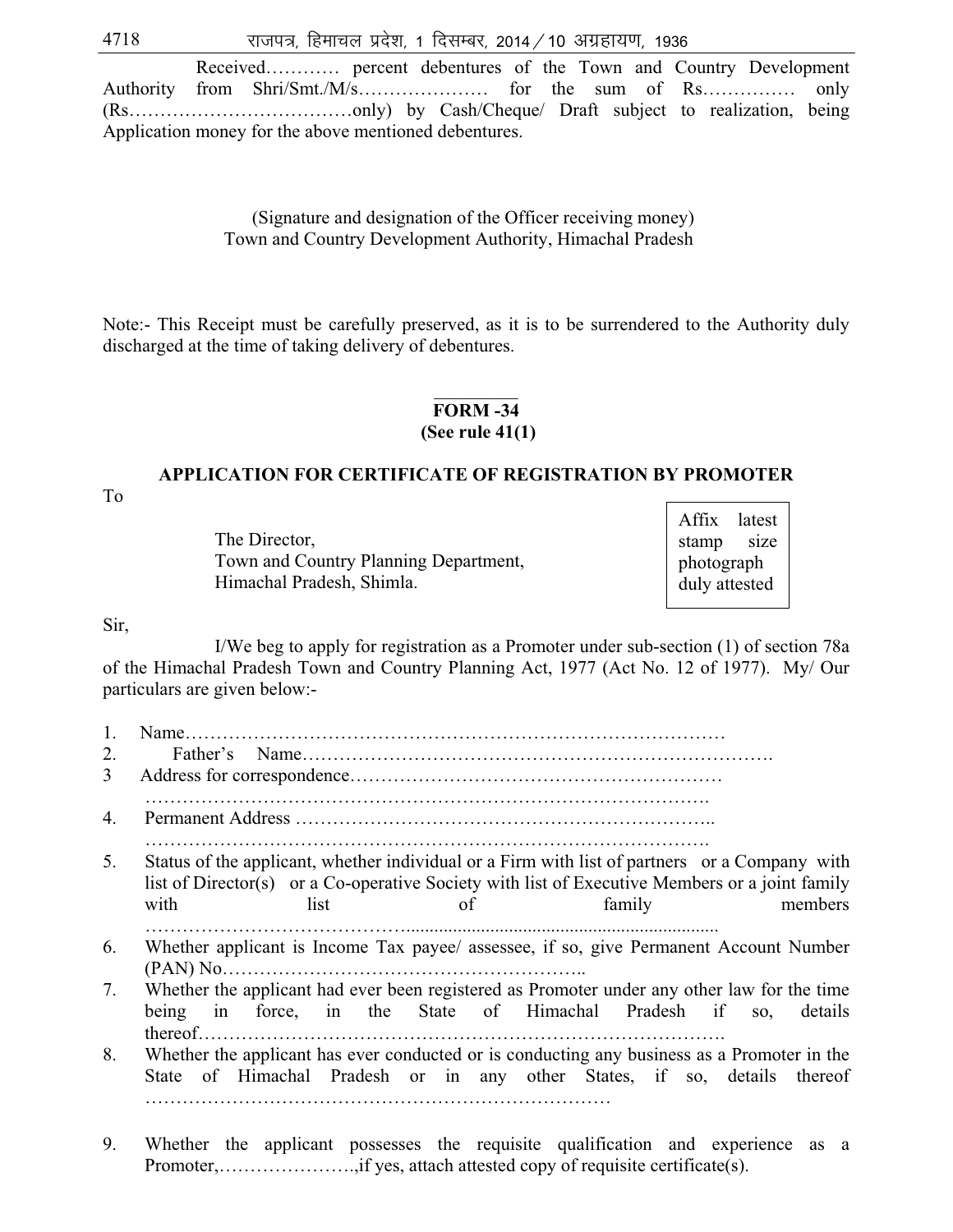10. Any other information, the applicant desires to furnish:- (i)……………………………………………………………………………… (ii)……………………………………………………………………………... (iii)…………………………………………………………………………….. (iv)……………………………………………………………………………..

I/We enclose herewith the following documents, namely:-

- 1. Receipt in the shape of e-Challan or Challan or demand draft drawn in faviour of the Director amounting to Rs…………...only (Rs ………………...only) on account of Registration Fee.
- 2. Receipt in the shape of Bank guarantee or fixed deposit duly pledged in the name of Director amounting to Rs……………………….only (Rs………………………..only ) on account of Security.
- 3. Income Tax clearance certificate.
- 4. Statement of affairs clearly indicating the detail of Assets and Liabilities duly certified by the Chartered Accountant.
- 5. List of other documents:-
	- (i) Self certified statement regarding conditions prescribed under clause (a) to (h) of sub-rule (1) of Rule 42 of the Himachal Pradesh Town and Country Planning Rules, 2014.
	- (ii) In case the prospective Promoter does not possess himself the prescribed qualification, then he will furnish an undertaking as prescribed under sub-rule (5) of Rule 42 of the Himachal Pradesh Town and Country Planning Rule, 2014.

(iii)…………………………………………………………………...

- (iv)………………………………………………………………….. (v)……………………………………………………………………
- 6. The applicant shall, affix on the space provided for the purpose (at top), a latest stamp size photograph duly attested by any Gazetted Officer or Magistrate First Class and also add two attested copies of the same with this Form for official use.

I/We certify that the particulars given above are correct and true to the best of my/ our knowledge and belief.

Place……………. Date…………….

Yours faithfully,

Signature of applicant(s)

Address…………………… …………………………………

Phone No…………………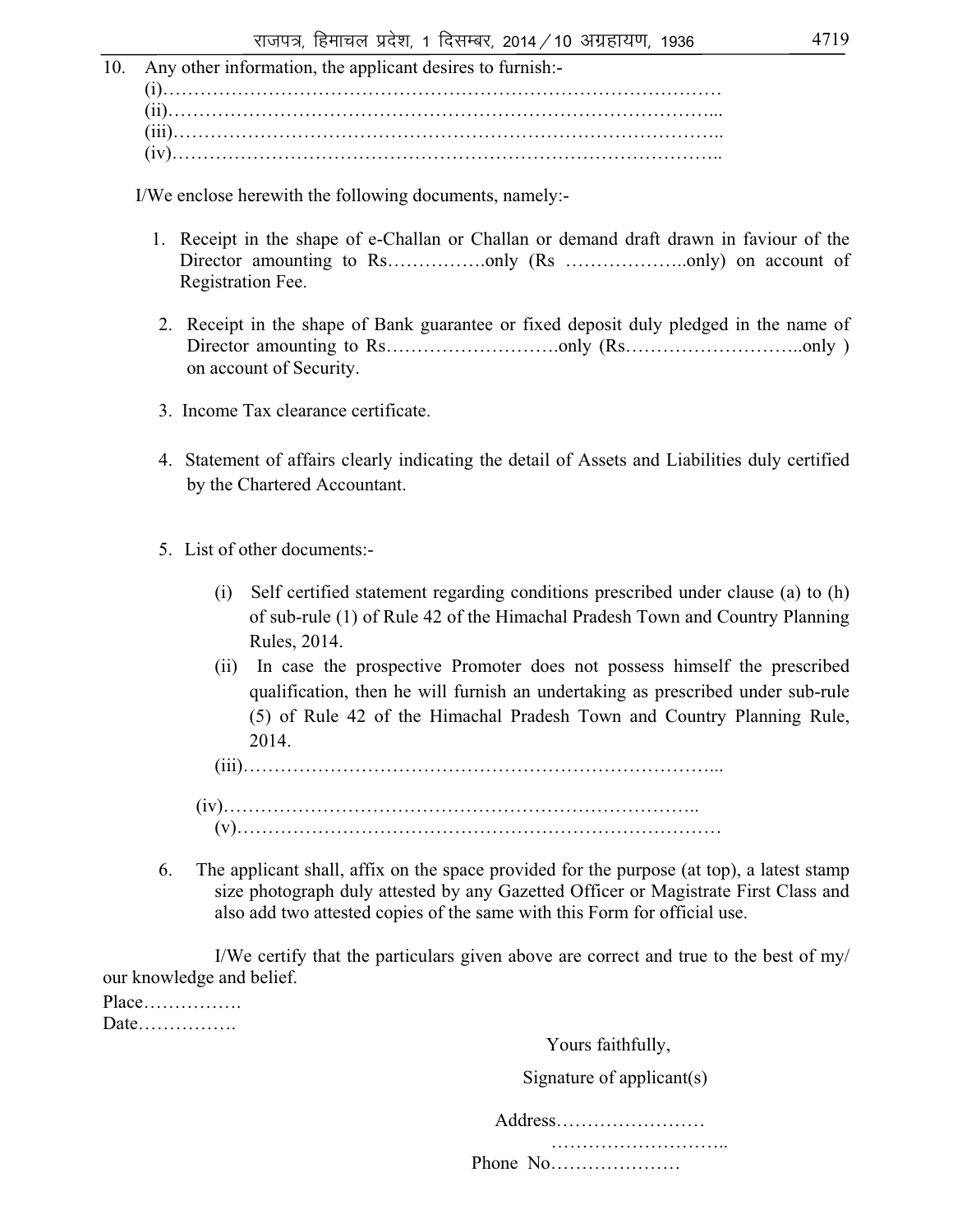### **FORM -35 (See rule 41(1)**

# **APPLICATION FOR CERTIFICATE OF REGISTRATION AS ESTATE AGENT**

To

The Director, Town and Country Planning Department Himachal Pradesh, Shimla.

Affix latest stamp size photograph duly attested

Sir,

I/We beg to apply for registration as an Estate Agent under sub-

section (1) of section 78a of the Himachal Pradesh Town and Country Planning Act, 1977 (Act No. 12 of 1977). My /our particulars are given below:-

- 1. Name………………………………………………………………………… 2. Father's Name……………………………………………………………….. 3. Address for correspondence………………………………………………… ………………………………………………………………………………. 4. Permanent Address ………………………………………………………… ………………………………………………………………………………. 5 Status of the applicant, whether individual or a Firm with list of partners or a Company with list of Director(s) or a Co-operative Society with list of Executive Members or a joint family with list of family members ……………………………………................................................................... 6. Whether applicant is Income Tax payee/ assessee, if so, give Permanent Account Number (PAN) No………………………………………………….. 7. Whether the applicant had ever been registered as Estate Agent under any other law for the time being in force, in the State of Himachal Pradesh or in any other States, if so, details thereof………………………………………... 8. Whether the applicant possess the requisite qualification and experience as an Estate Agent……………………, if yes, attach attested copy of the requisite Certificate (s). 9. Any other information, the applicant desires to furnish:- (i)……………………………. (ii)…………………………… (iii)…………………………… (iv)…………………………… I/We enclose herewith the following documents, namely:- 1. Receipt in the shape of e-Challan or Challan or demand draft drawn in faviour of the Director amounting to Rs…………………………..only (Rs ………………………………..only) on account of Registration Fee.
	- 2. Receipt in the shape of Bank guarantee or fixed deposit duly pledged in the name of Director amounting to Rs………………………….only (Rs ………………………………….only ) on account of Security.
	- 3. Income Tax clearance certificate.
	- 4. List of other documents:-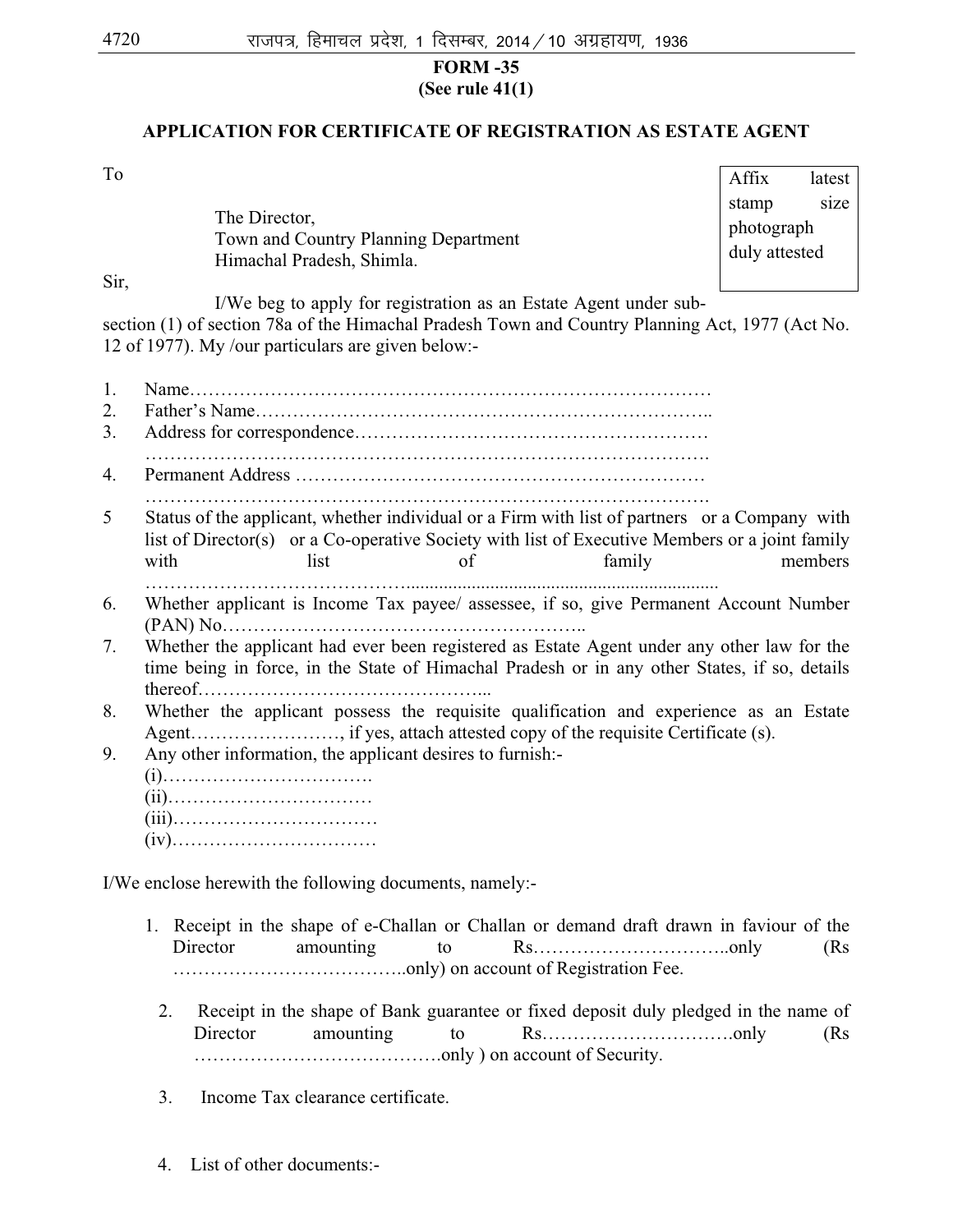- (i) Self certified statement regarding conditions prescribed under clause (a) to (g) of sub-rule (3) of Rule 42 of the Himachal Pradesh Town and Country Planning Rules, 2014.
	- (ii) ………………………………………………………………..…
	- (iii) …………………………………………………………………..
	- (iv) …………………………………………………………………..
	- (v) …………………………………………………………………..
- **5.** The applicant shall, affix on the space provided for the purpose, (at top) a latest stamp size photograph duly attested by any Gazette Officer or Magistrate First Class and also add two attested copies of the same with this Form for official use.

I/We hereby certify that the particulars given above are correct and true to the best of my/ our knowledge and belief.

Place:……………. Date:

To

Yours faithfully,

| Signature of applicant(s) |
|---------------------------|
| Address                   |
| .                         |
| Phone $No$                |

## **TOWN AND COUNTRY PLANNING DEPARTMENT HIMACHAL PRADESH FORM-36 (See rule 41(2)**

 $\mathcal{L}$  . The set of the set of the set of the set of the set of the set of the set of the set of the set of the set of the set of the set of the set of the set of the set of the set of the set of the set of the set of t

## **CERTIFICATE FOR REGISTRATION AS PROMOTER**

| To |  |
|----|--|
|    |  |
|    |  |
|    |  |

**No…………….. Dated………………** 

| Affix latest stamp size |      |
|-------------------------|------|
| photograph              | duly |
| attested                |      |

**Reference***:* **Registration Number……………….Dated……………….**

This Certificate of Registration is hereby granted to Shri/Smt./M/s……………………………(Name) son of Shri……………………… resident of Village/Town……………………………Tehsil………………

District…………..State……………….. for conducting business as a Promoter for developing a Colony or constructing Apartments under section 78a of the Himachal Pradesh Town and Country Planning Act, 1977 (Act No. 12 of 1977) and the Rules and Regulations made thereunder subject to following conditions:-\

- 1. This Certificate shall remain valid for a period of three years from the date of its issue.
- 2. It may be renewed for two years only on submission of fresh application alongwith specified fee. Provided that the application has been submitted three months before the expiry date of previous Registration.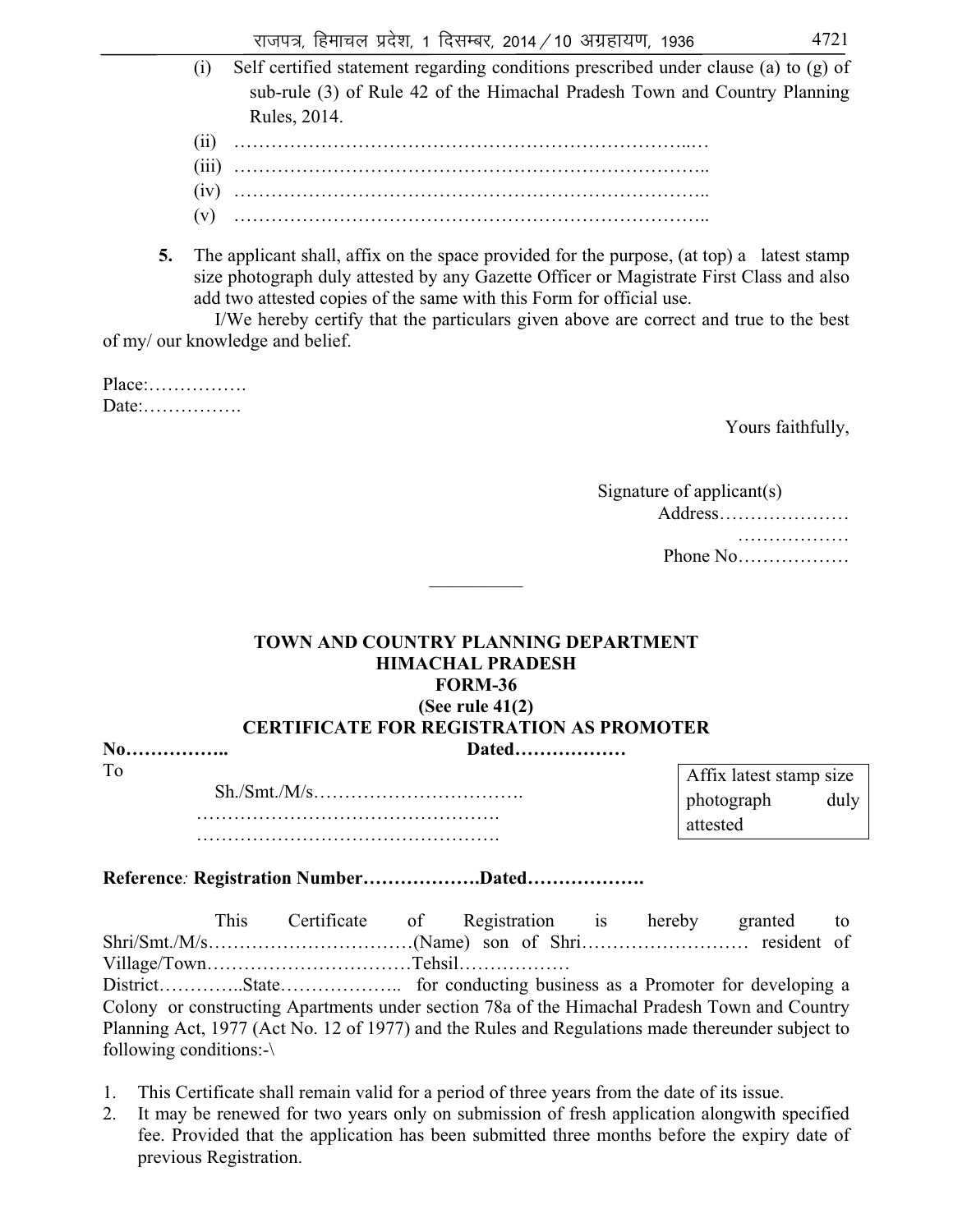$4722$  राजपत्र, हिमाचल प्रदेश, 1 दिसम्बर, 2014 / 10 अग्रहायण, 1936

- 3. This Certificate shall be operative in the State of Himachal Pradesh only.
- 4. It will not be used for the purpose other than the purpose of conducting business as a Promoter, as specified under the Himachal Pradesh Town and Country Planning Act, 1977 (Act No. 12 of 1977) and the Himachal Pradesh Town and Country Planning Rules, 2014 and Regulations made thereunder.
- 5. The Director has the right to withdraw or cancel this Certificate at any time during the tenure of Registration, if it is found that:-
	- (i) the Promoter has given any wrong information in his Application for Registration; or
	- (ii) the Promoter has been adjudicated as insolvent or is un-discharged insolvent; or
	- (iii) the Promoter has been convicted under the Himachal Pradesh Town and Country Planning Act, 1977 (Act No. 12 of 1977) or any other law involving moral turpitude; and
	- (iv) the Promoter has contravened any of the terms and conditions of the Certificate of Licence or any of the provisions of the Himachal Pradesh Town and Country Planning Act, 1977 (Act No. 12 of 1977) or the Himachal Pradesh Town and Country Planning Rules, 2014 and Regulations made thereunder.

**Director**  Town and Country Planning Department Himachal Pradesh, Shimla.

## **TOWN AND COUNTRY PLANNING DEPARTMENT HIMACHAL PRADESH FORM 37**

 $\overline{\phantom{a}}$ 

## **(See rule 41(2)**

## **CERTIFICATE FOR REGISTRATION AS ESTATE AGENT**

| No |  |
|----|--|
|    |  |

**No…………………… Dated……………………** 

To

|                                     | Affix         | latest |
|-------------------------------------|---------------|--------|
|                                     | stamp size    |        |
|                                     | photograph    |        |
| Reference: Registration NumberDated | duly attested |        |
|                                     |               |        |

 This Certificate of Registration is hereby granted to Sh./Smt./M/s ………………………… (Name) son of Shri …………………………resident of Village/Town…………………………Tehsil……………District……………State…………… for conducting business as an Estate Agent under section 78a the Himachal Pradesh Town and Country Planning Act, 1977 (Act No. 12 of 1977) and the Himachal Pradesh Town and Country Planning Rules, 2014 and Regulations made thereunder subject to following conditions:-

- 1. This Certificate shall remain valid for a period of three years from the date of its issue.
- 2. It may be renewed for two years on submission of fresh application alongwith prescribed fee. Provided the application has been submitted three months before the expiry date of previous Registration.
- 3. This Certificate shall be operative in the State of Himachal Pradesh only.
- 4. It will not be used for the purpose other than the purpose of conducting business as an Estate Agent, as specified under the Himachal Pradesh Town and Country Planning Act, 1977 (Act No. 12 of 1977) and the Himachal Pradesh Town and Country Planning Rules, 2014 and Regulations made thereunder.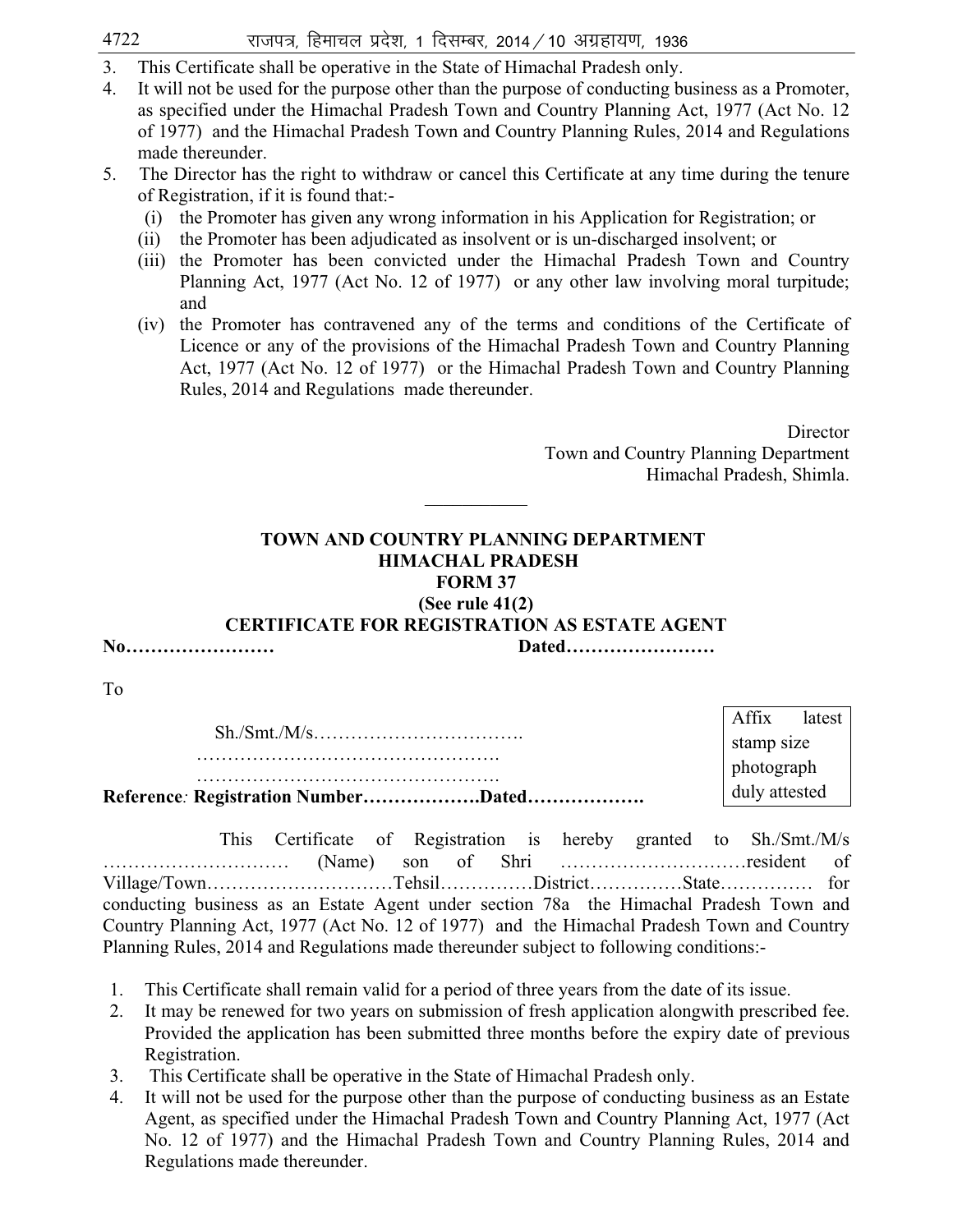- 5. The Director has the right to withdraw or cancel this Certificate at any time during the tenure of Registration, if it is found that:-
	- (i) the Estate Agent has given any wrong information in his Application for Registration; or
	- (ii) the Estate Agent has been adjudicated as insolvent or is un-discharged insolvent and
	- (iii) the Estate Agent has been convicted under the Himachal Pradesh Town and Country Planning Act, 1977 (Act No. 12 of 1977) or any other law involving moral turpitude.

**Director**  Town and Country Planning Department Himachal Pradesh, Shimla.

### **\_\_\_\_\_\_\_\_\_ FORM-38 (See rule 43**) **APPLICATION FOR RENEWAL OF CERTIFICATE OF REGISTRATION BY THE PROMOTER**

To

The Director, Town and Country Planning Department, Himachal Pradesh, Shimla.

Sir,

I/ We beg to apply for renewal of Registration Certificate Number ……………. dated ……………. which expires on…………

I/We enclose herewith the following documents, namely:-

- 1. Receipt in the shape of e-Challan or Challan or demand draft drawn in faviour of the Director amounting to Rs……………..only (Rs ………………..only) on account of renewal of Registration Fee.
- 2. Income Tax clearance certificate, if any.
- 3. Receipt in the shape of Bank guarantee or fixed deposit duly pledged in the name of Director amounting to Rs……………………………………..only (Rs ……………………………only) on account of Security, provided earlier Bank guarantee and Security is not over.
- 4. Self certified statement regarding conditions prescribed under clause (a) to (h) of sub-rule (1) of Rule 42 of the Himachal Pradesh Town and Country Planning Rules, 2014.

Place……………. Date…………….

Yours faithfully,

(Promoter)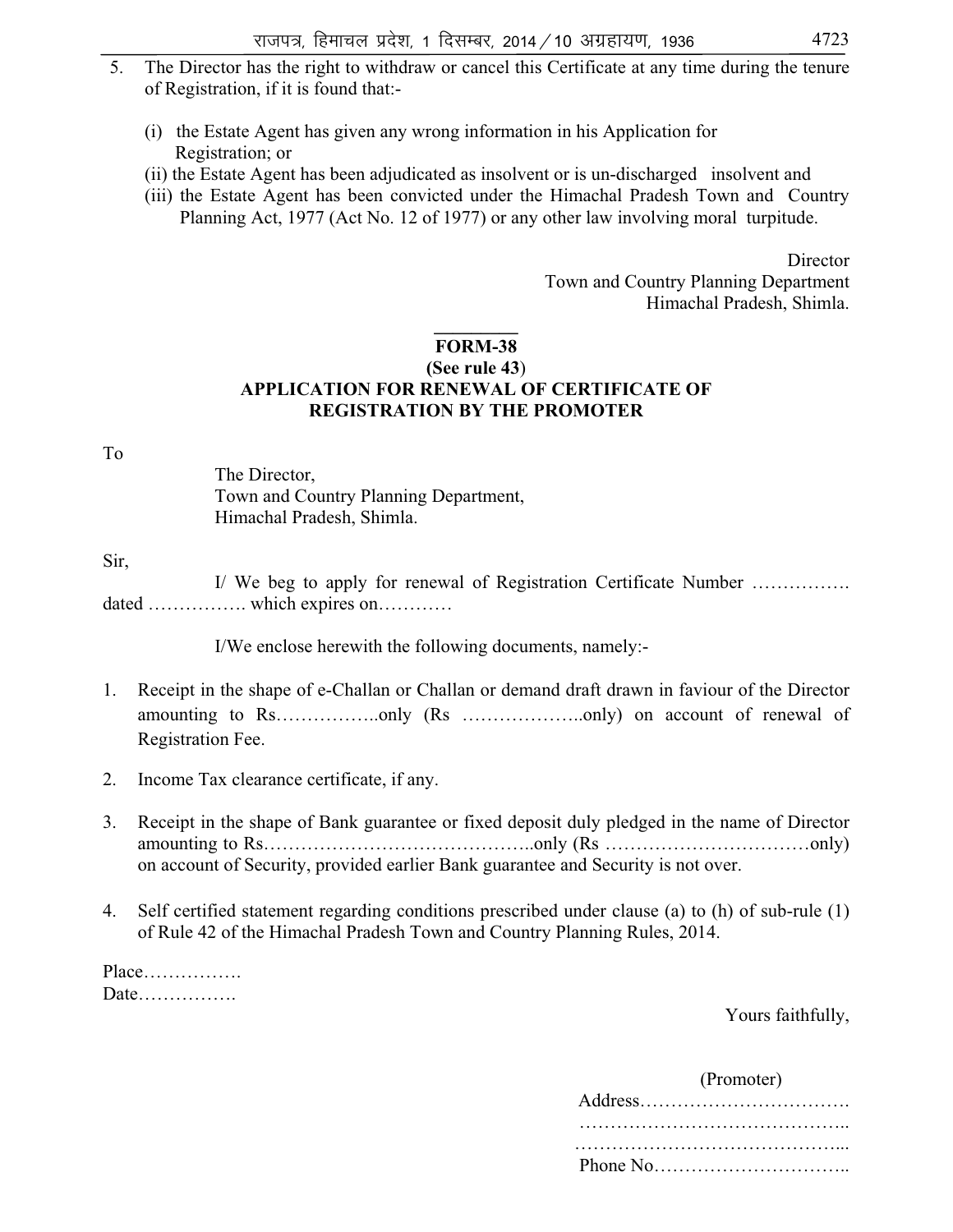| 4724         | राजपत्र, हिमाचल प्रदेश, 1 दिसम्बर, 2014 / 10 अग्रहायण, 1936                                                                     |  |  |  |  |  |  |
|--------------|---------------------------------------------------------------------------------------------------------------------------------|--|--|--|--|--|--|
|              | <b>FORM-39</b>                                                                                                                  |  |  |  |  |  |  |
|              | (See rule 43)                                                                                                                   |  |  |  |  |  |  |
|              | <b>APPLICATION FOR RENEWAL OF CERTIFICATE OF</b>                                                                                |  |  |  |  |  |  |
|              | <b>REGISTRATION BY THE ESTATE AGENT</b>                                                                                         |  |  |  |  |  |  |
| To           |                                                                                                                                 |  |  |  |  |  |  |
|              | The Director,                                                                                                                   |  |  |  |  |  |  |
|              | Town and Country Planning Department,                                                                                           |  |  |  |  |  |  |
|              | Himachal Pradesh, Shimla.                                                                                                       |  |  |  |  |  |  |
| Sir          |                                                                                                                                 |  |  |  |  |  |  |
|              | I/ We beg to apply for renewal of Registration Certificate<br>Number<br>I/We enclose herewith the following documents, namely:- |  |  |  |  |  |  |
| $\mathbf{1}$ | Receipt in the shape of e-Challan or Challan or demand draft drawn in faviour of the Director                                   |  |  |  |  |  |  |
|              |                                                                                                                                 |  |  |  |  |  |  |
| 2            | Income Tax clearance certificate, if any.                                                                                       |  |  |  |  |  |  |
| 3            | Receipt in the shape of Bank guarantee or fixed deposit duly pledged in the name of Director                                    |  |  |  |  |  |  |
|              | earlier Bank guarantee and Security is not over.                                                                                |  |  |  |  |  |  |
| 4            | Self certified statement regarding conditions prescribed under clause (a) to (g) of sub-rule (3)                                |  |  |  |  |  |  |
|              | of Rule 42 of the Himachal Pradesh Town and Country Planning Rules, 2014.                                                       |  |  |  |  |  |  |
|              | $Place$                                                                                                                         |  |  |  |  |  |  |
|              |                                                                                                                                 |  |  |  |  |  |  |

Yours faithfully,

| (Estate Agent) |
|----------------|
|                |
|                |
|                |

## **FORM-40 (See rule 44(1)**

**\_\_\_\_\_\_\_\_\_** 

## **REGISTER TO BE MAINTAINED BY THE PROMOTER**

| Sr. | <b>Number</b> | Category of        | Area of   | To whom the Date of         |            | <b>Price fixed</b> |
|-----|---------------|--------------------|-----------|-----------------------------|------------|--------------------|
| No. | of Plot /     | Plot /             | Plot /    | Plot/ Apartment   Agreement |            | for Plot/          |
|     | Apartment     | Apartment          | Apartment | is sold or agreed           | of sale of | <b>Apartment</b>   |
|     |               | whether            |           | sold<br>be<br>to            | Plot /     |                    |
|     |               | <b>Residential</b> |           | including those             | Apartment  |                    |
|     |               | 0r                 |           | earmarked for               |            |                    |
|     |               | <b>Commercial</b>  |           | EWS / LIG                   |            |                    |
|     |               | 0r                 |           | <b>Bonafide</b>             |            |                    |
|     |               | <b>Industrial</b>  |           | <b>Himachalis</b>           |            |                    |
|     |               |                    |           | (full                       |            |                    |
|     |               |                    |           | particulars to              |            |                    |
|     |               |                    |           | be given)                   |            | Rs.                |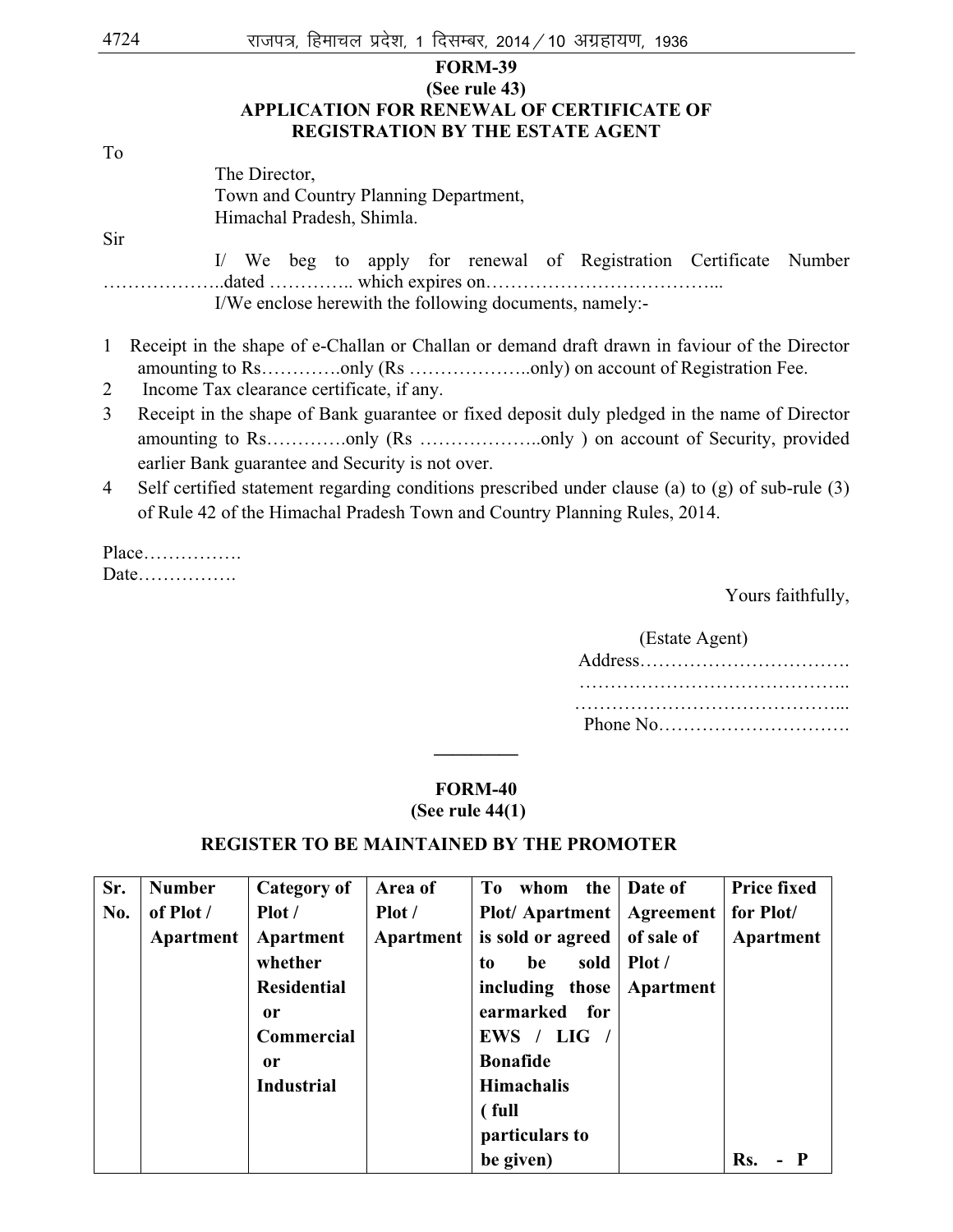राजपत्र, हिमाचल प्रदेश, 1 दिसम्बर, 2014 / 10 अग्रहायण, 1936  $\,$  4725

| Amount         | Amount           | <b>Total of</b> | Amount              | <b>Total</b> | <b>Balance</b> | <b>Remarks</b> |
|----------------|------------------|-----------------|---------------------|--------------|----------------|----------------|
| received       | received as      | Col.            | received in         | amount       | amount         |                |
| <b>as</b>      | <b>Allotment</b> | 8 & 9           | <i>installments</i> | received as  |                |                |
| <b>Earnest</b> | <b>Money</b>     |                 | (if any)            | full         |                |                |
| <b>Money</b>   |                  |                 |                     | payment      |                |                |
|                |                  |                 |                     | of price     |                |                |
|                |                  |                 |                     |              |                |                |
| $Rs. - P$      | $Rs. - P$        | $Rs. - P$       | Rs.<br>$-$ P        | $Rs. - P$    | $Rs. - P$      |                |
| 8.             | 9.               | 10.             | 11.                 | 12.          | 13.            | 14.            |
|                |                  |                 |                     |              |                |                |
|                |                  |                 |                     |              |                |                |

(Promoter)

## **FORM- 41 (See rule 44(2))**

## **REGISTER TO BE MAINTAINED BY THE ESTATE AGENT**

| Sr.<br>No. | Category of Plot/<br><b>Apartment whether</b><br><b>Residential or</b><br><b>Commercial or</b><br><b>Industrial</b> | <b>Details of Plot/</b><br>Apartment<br>location<br>with<br>etc. | Area of Plot/<br>Apartment | Name and<br><b>Address of the</b><br><b>Seller</b> |
|------------|---------------------------------------------------------------------------------------------------------------------|------------------------------------------------------------------|----------------------------|----------------------------------------------------|
| 1.         | 2.                                                                                                                  | 3.                                                               | 4.                         | 5.                                                 |
|            |                                                                                                                     |                                                                  |                            |                                                    |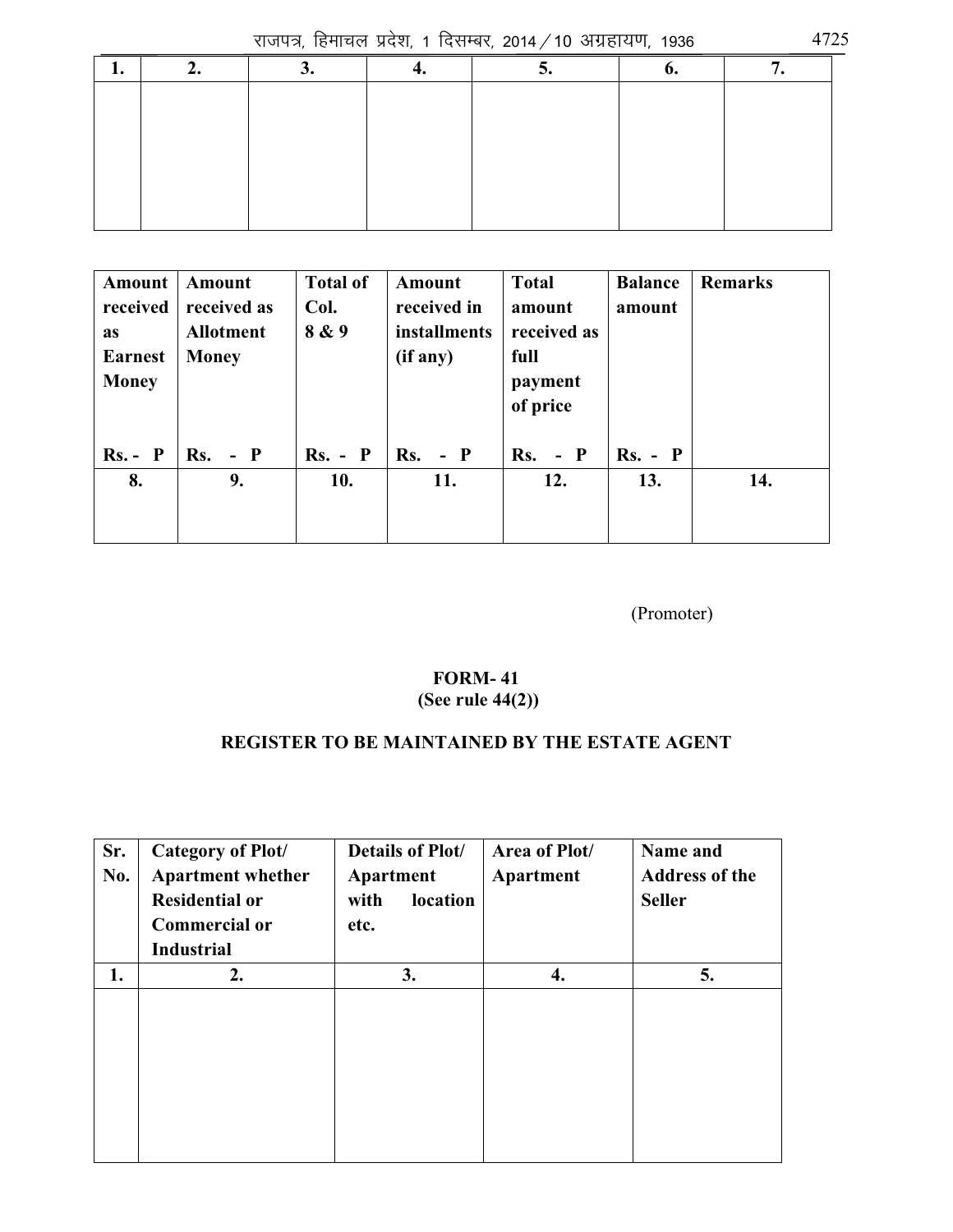$4726$  राजपत्र, हिमाचल प्रदेश, 1 दिसम्बर, 2014 / 10 अग्रहायण, 1936

| Name and address of | Date of | <b>Amount of sale</b> | If sale deed executed, the |
|---------------------|---------|-----------------------|----------------------------|
| the Buyer           | sale    |                       | date and place of the      |
|                     |         | Rs.<br>- P            | execution of the sale deed |
| 6.                  | 7.      | 8.                    | 9.                         |
|                     |         |                       |                            |
|                     |         |                       |                            |
|                     |         |                       |                            |
|                     |         |                       |                            |
|                     |         |                       |                            |

(Estate Agent)

## **TOWN AND COUNTRY PLANNING DEPARTMENT HIMACHAL PRADESH FORM – 42 (See rule 44(3)**

## **REGISTER FOR KEEPING RECORD OF THE LICENCE GRANTED UNDER SECTION 78p OF THE HIMACHAL PRADESH TOWN AND COUNTRY PLANNING ACT, 1977 (ACT NO. 12 OF 1977) TO THE PROMOTER BY THE DIRECTOR**

| Sr. | Name of  |          | Address of Description of Colony   Fee paid |            | Licence       |
|-----|----------|----------|---------------------------------------------|------------|---------------|
| No. | Licensee | Licensee | for which Licence has                       |            | <b>Number</b> |
|     |          |          | been issued                                 | Rs.<br>- P |               |
| 1.  | 2.       | 3.       | 4.                                          | 5.         | 6.            |
|     |          |          |                                             |            |               |
|     |          |          |                                             |            |               |
|     |          |          |                                             |            |               |
|     |          |          |                                             |            |               |
|     |          |          |                                             |            |               |
|     |          |          |                                             |            |               |

| <b>Detail</b><br>of<br><b>Bank</b><br>guarantee<br><b>or</b><br>security | Date of issue<br><sub>of</sub><br>Licence | <b>Date</b><br>on<br>which<br>Licence<br>expires | <sub>of</sub><br>Date<br>renewal<br>with period of<br>renewal | <b>Detail</b><br><sub>of</sub><br><b>Licenses</b><br>refused | <b>Remarks</b> |
|--------------------------------------------------------------------------|-------------------------------------------|--------------------------------------------------|---------------------------------------------------------------|--------------------------------------------------------------|----------------|
| 7.                                                                       | 8.                                        | 9.                                               | 10.                                                           | 11.                                                          | 12.            |
|                                                                          |                                           |                                                  |                                                               |                                                              |                |

 Director Town and Country Planning Department Himachal Pradesh, Shimla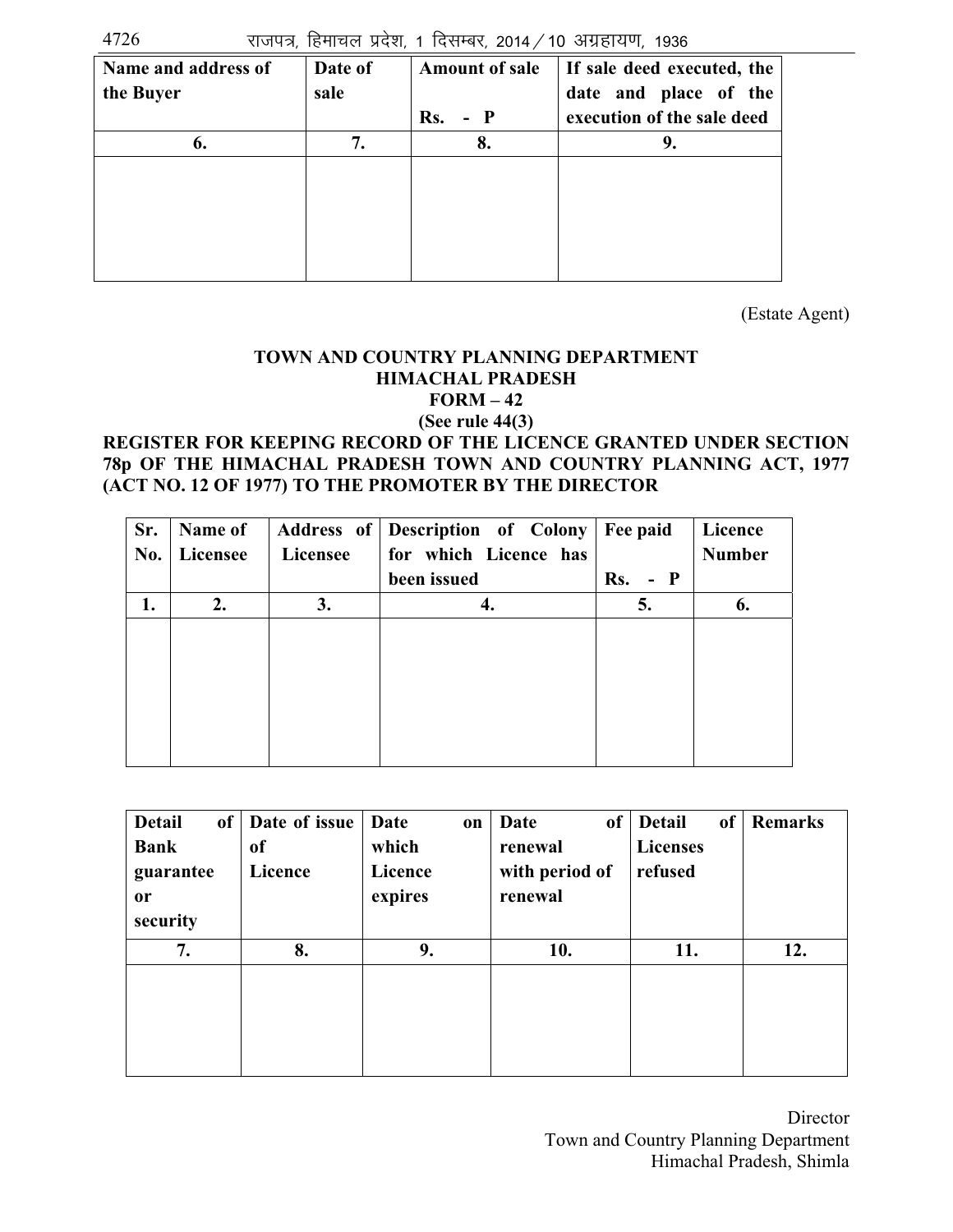## **TOWN AND COUNTRY PLANNING DEPARTMENT HIMACHAL PRADESH FORM-43 (See rule 44(3)**

**REGISTER FOR KEEPING RECORD OF THE REGISTRATION CERTIFICATE GRANTED UNDER SECTION 78a OF THE HIMACHAL PRADESH TOWN AND COUNTRY PLANNING ACT, 1977 (ACT NO 12 OF 1977) TO PROMOTER BY THE DIRECTOR** 

| Sr. | of<br>Name | of<br><b>Address</b> | Registration | Detail of Bank guarantee or |
|-----|------------|----------------------|--------------|-----------------------------|
| No. | Promoter   | Promoter             | fee paid     | <b>Security</b>             |
|     |            |                      | $Rs. - P$    |                             |
| 1.  | 2.         | 3.                   | 4.           | 5.                          |
|     |            |                      |              |                             |
|     |            |                      |              |                             |
|     |            |                      |              |                             |
|     |            |                      |              |                             |
|     |            |                      |              |                             |
|     |            |                      |              |                             |
|     |            |                      |              |                             |
|     |            |                      |              |                             |
|     |            |                      |              |                             |
|     |            |                      |              |                             |
|     |            |                      |              |                             |

| Registration<br><b>Number</b> | Date of issue<br>of<br>Registration | Date on which<br>Registration<br>Certificate | <b>Date</b><br>and<br>period<br>of<br>renewal<br><b>of</b> | <b>Detail</b><br>of<br>Registration<br><b>Certificates</b> | <b>Remarks</b> |
|-------------------------------|-------------------------------------|----------------------------------------------|------------------------------------------------------------|------------------------------------------------------------|----------------|
|                               | Certificate                         | expires                                      | Registration<br>Certificate                                | refused                                                    |                |
| 6.                            | 7.                                  | 8.                                           | 9.                                                         | 10.                                                        | 11.            |
|                               |                                     |                                              |                                                            |                                                            |                |
|                               |                                     |                                              |                                                            |                                                            |                |
|                               |                                     |                                              |                                                            |                                                            |                |
|                               |                                     |                                              |                                                            |                                                            |                |
|                               |                                     |                                              |                                                            |                                                            |                |
|                               |                                     |                                              |                                                            |                                                            |                |
|                               |                                     |                                              |                                                            |                                                            |                |
|                               |                                     |                                              |                                                            |                                                            |                |

 Director Town and Country Planning Department Himachal Pradesh, Shimla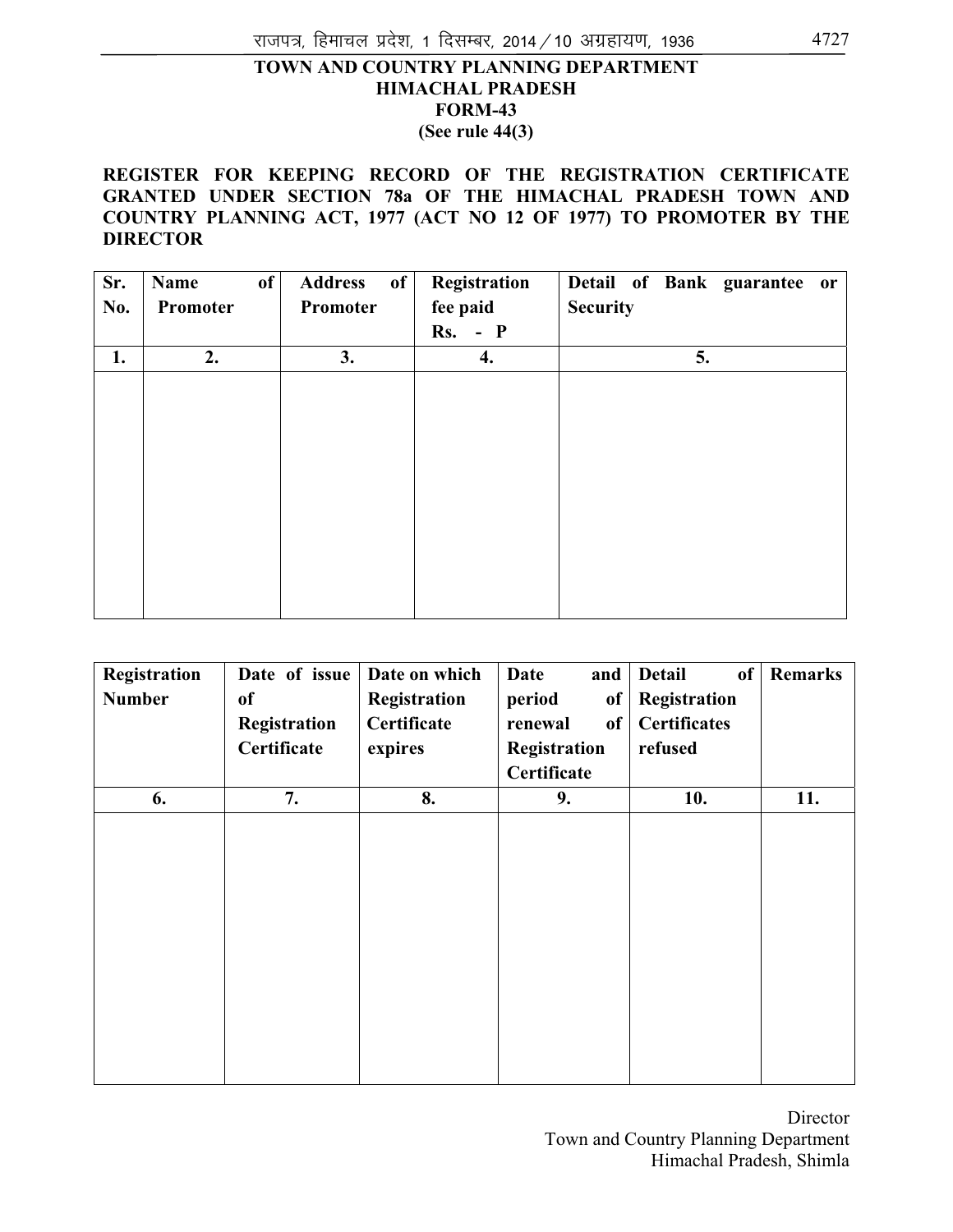## **TOWN AND COUNTRY PLANNING DEPARTMENT HIMACHAL PRADESH FORM- 44 (See rule 44(3)**

### **REGISTER FOR KEEPING RECORD OF THE REGISTRATION CERTIFICATE GRANTED UNDER SECTION 78a OF THE HIMACHAL PRADESH TOWN AND COUNTRY PLANNING ACT, 1977 (ACT NO 12 OF 1977) TO ESTATE AGENT BY THE DIRECTOR**

| Sr.<br>No. | Name of<br><b>Estate</b><br><b>Agent</b> | <b>Estate</b><br><b>Agent</b> | <b>Address of Registration</b><br>fee paid | Detail of<br><b>Bank</b><br>guarantee<br><b>or</b> | Registrat<br>ion<br><b>Number</b> | Date of issue<br>of<br>Registration<br>Certificate | <b>Date</b><br>on<br>which<br>Registration<br>Certificate |
|------------|------------------------------------------|-------------------------------|--------------------------------------------|----------------------------------------------------|-----------------------------------|----------------------------------------------------|-----------------------------------------------------------|
|            |                                          |                               | $-$ P<br>Rs.                               | <b>Security</b>                                    |                                   |                                                    | expires                                                   |
| 1.         | 2.                                       | 3.                            | 4.                                         | 5.                                                 | 6.                                | 7.                                                 | 8.                                                        |
|            |                                          |                               |                                            |                                                    |                                   |                                                    |                                                           |

| Date and period of |    |              | <b>Detail of Registration Certificates</b> | Remarks |
|--------------------|----|--------------|--------------------------------------------|---------|
| renewal            | of | Registration | refused                                    |         |
| Certificate        |    |              |                                            |         |
|                    | 9. |              | 10.                                        | 11.     |
|                    |    |              |                                            |         |
|                    |    |              |                                            |         |
|                    |    |              |                                            |         |
|                    |    |              |                                            |         |
|                    |    |              |                                            |         |
|                    |    |              |                                            |         |
|                    |    |              |                                            |         |
|                    |    |              |                                            |         |
|                    |    |              |                                            |         |
|                    |    |              |                                            |         |
|                    |    |              |                                            |         |
|                    |    |              |                                            |         |

 Director Town and Country Planning Department Himachal Pradesh, Shimla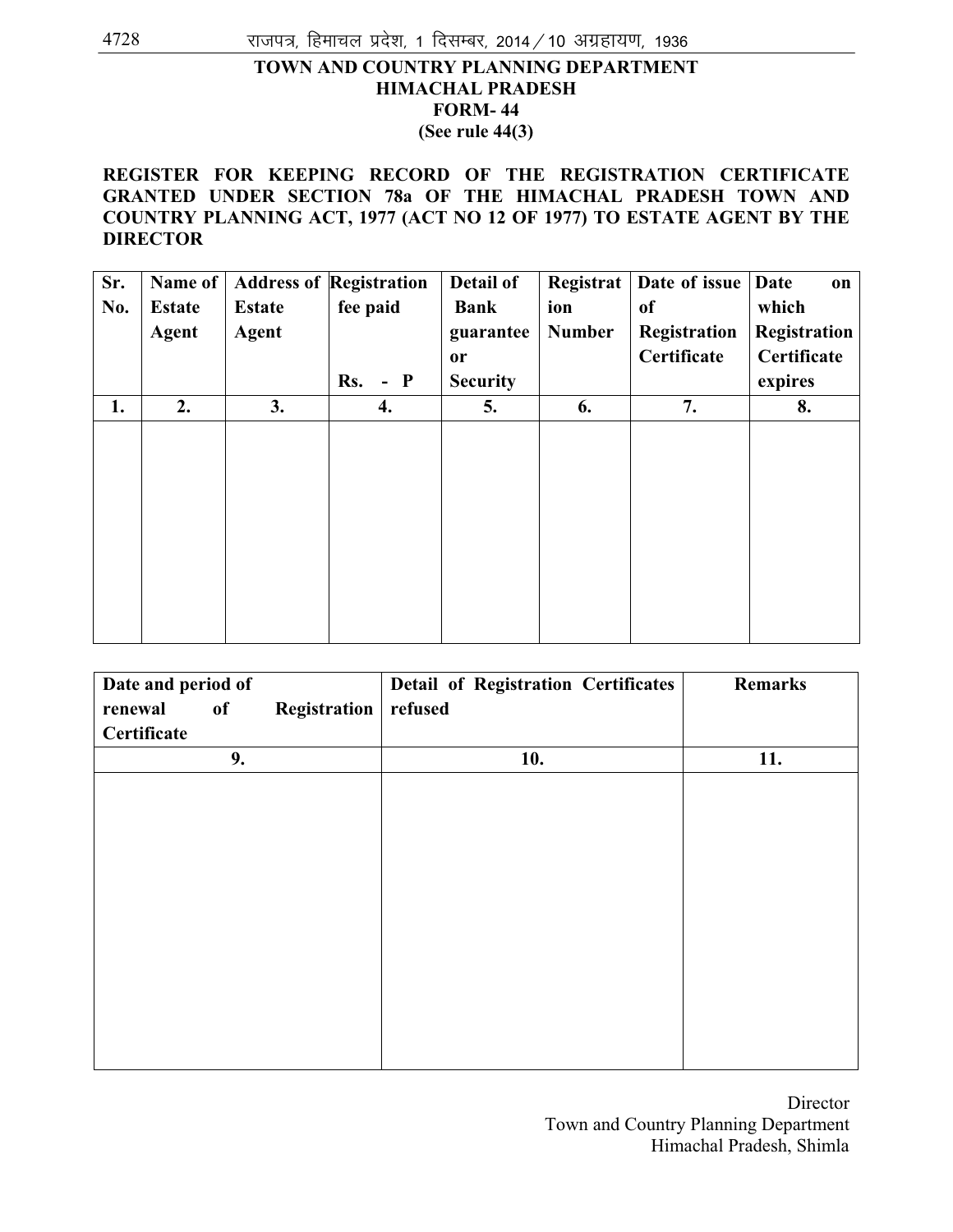## **FORM-45 (See rule 46(1)**

### **RETURN TO BE FURNISHED BY THE PROMOTER**

To

The Director, Town and Country Planning Department, Himachal Pradesh, Shimla.

Sir,

I/ we hereby furnish the statement of amount received from the Plot holders/ Apartment owners during the six months from ……………. …………..ending with ………………………………and the amount deposited in Account No.................Bank………………… as under:-

| Sr.<br>No. | Name of<br><b>Allottee to</b><br>whom Plot/<br><b>Apartment</b><br>is being sold<br>alongwith<br><b>Address</b> | <b>Particulars</b><br>of Plot /<br>Apartment | Opening<br><b>Balance</b> | <b>Amount</b><br>received<br>during<br>the<br>period | <b>Amount</b><br>spent on the<br>development<br>works<br>in<br>the<br>Colony/<br>construction<br>of Apartment | <b>Closing</b><br><b>Balance</b> |
|------------|-----------------------------------------------------------------------------------------------------------------|----------------------------------------------|---------------------------|------------------------------------------------------|---------------------------------------------------------------------------------------------------------------|----------------------------------|
|            |                                                                                                                 |                                              | $Rs. - P$                 | $Rs. - P$                                            | $Rs. - P$                                                                                                     | $Rs. - P$                        |
| 1.         | 2.                                                                                                              | 3.                                           | 4.                        | 5.                                                   | 6.                                                                                                            | 7.                               |
|            |                                                                                                                 |                                              |                           |                                                      |                                                                                                               |                                  |

Yours faithfully,

#### (Promoter)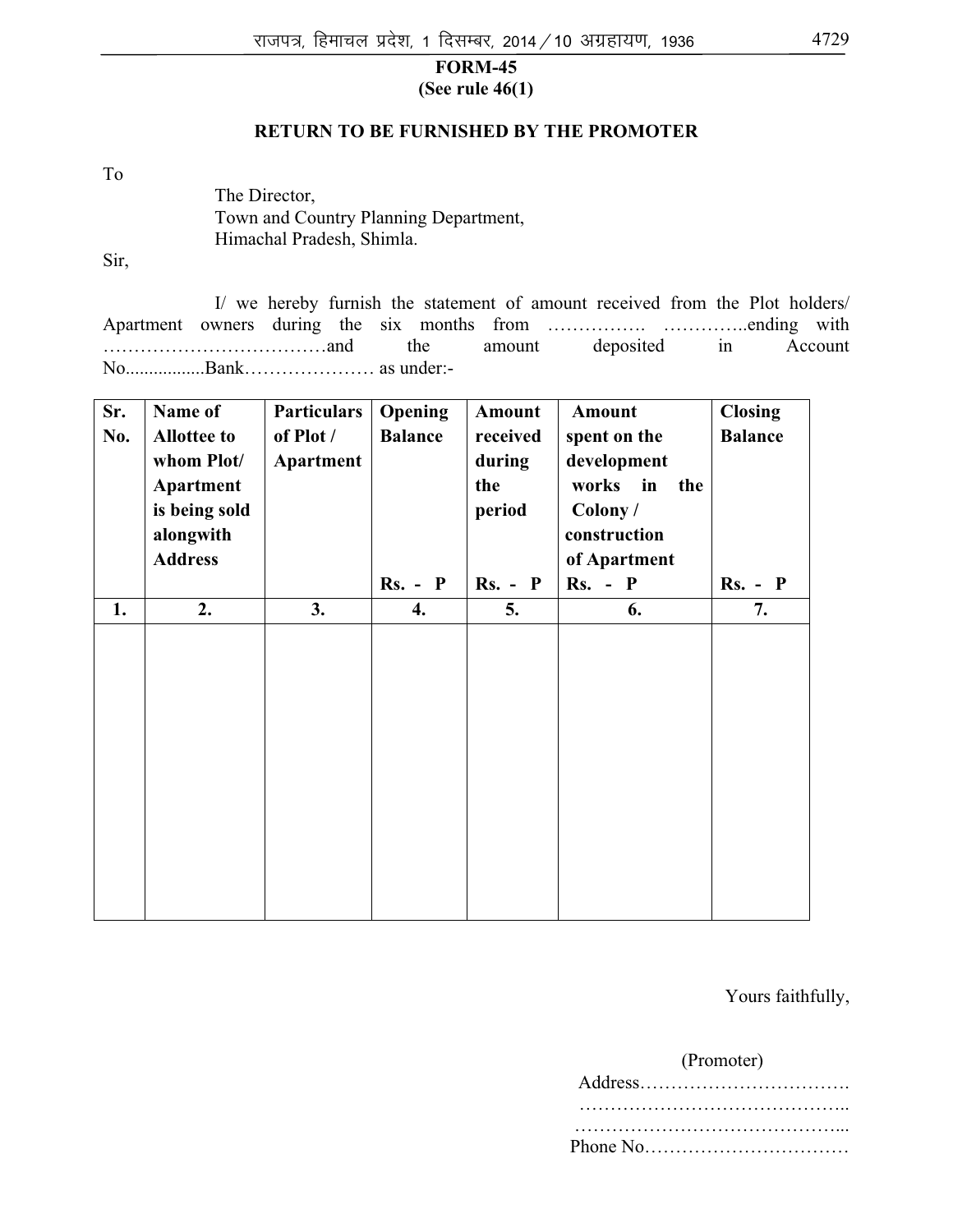## **FORM- 46 (See rule 46(2)) ANNUAL RETURN TO BE FURNISHED BY THE ESTATE AGENT**

To

## The Director, Town and Country Planning Department, Himachal Pradesh, Shimla.

Sir,

I/ we hereby furnish the statement of annual return from …………….to …………..for the Financial Year………………………as under:-

| Number of         | Plot/<br>$\overline{\textbf{of}}$<br>Category | Area of Plot/ Floor      | Name and              |
|-------------------|-----------------------------------------------|--------------------------|-----------------------|
| Plots/            | Apartment,                                    | <b>Area of Apartment</b> | <b>Address of the</b> |
| <b>Apartments</b> | <b>Residential</b><br><sub>or</sub>           |                          | <b>Seller</b>         |
|                   | Commercial<br><sub>or</sub>                   |                          |                       |
|                   | <b>Industrial</b>                             |                          |                       |
| 2.                | 3.                                            | 4.                       | 5.                    |
|                   |                                               |                          |                       |
|                   |                                               |                          | whether               |

| Name                     | and   Price of Plot/ | Date of sale | Date of execution of   |
|--------------------------|----------------------|--------------|------------------------|
| Address of the Apartment |                      |              | <b>Conveyance Deed</b> |
| Purchaser                |                      |              |                        |
| 6.                       | 7.                   | 8.           | 9.                     |
|                          |                      |              |                        |
|                          |                      |              |                        |
|                          |                      |              |                        |
|                          |                      |              |                        |
|                          |                      |              |                        |
|                          |                      |              |                        |
|                          |                      |              |                        |
|                          |                      |              |                        |
|                          |                      |              |                        |
|                          |                      |              |                        |
|                          |                      |              |                        |
|                          |                      |              |                        |

Yours faithfully,

 (Estate Agent) Address……………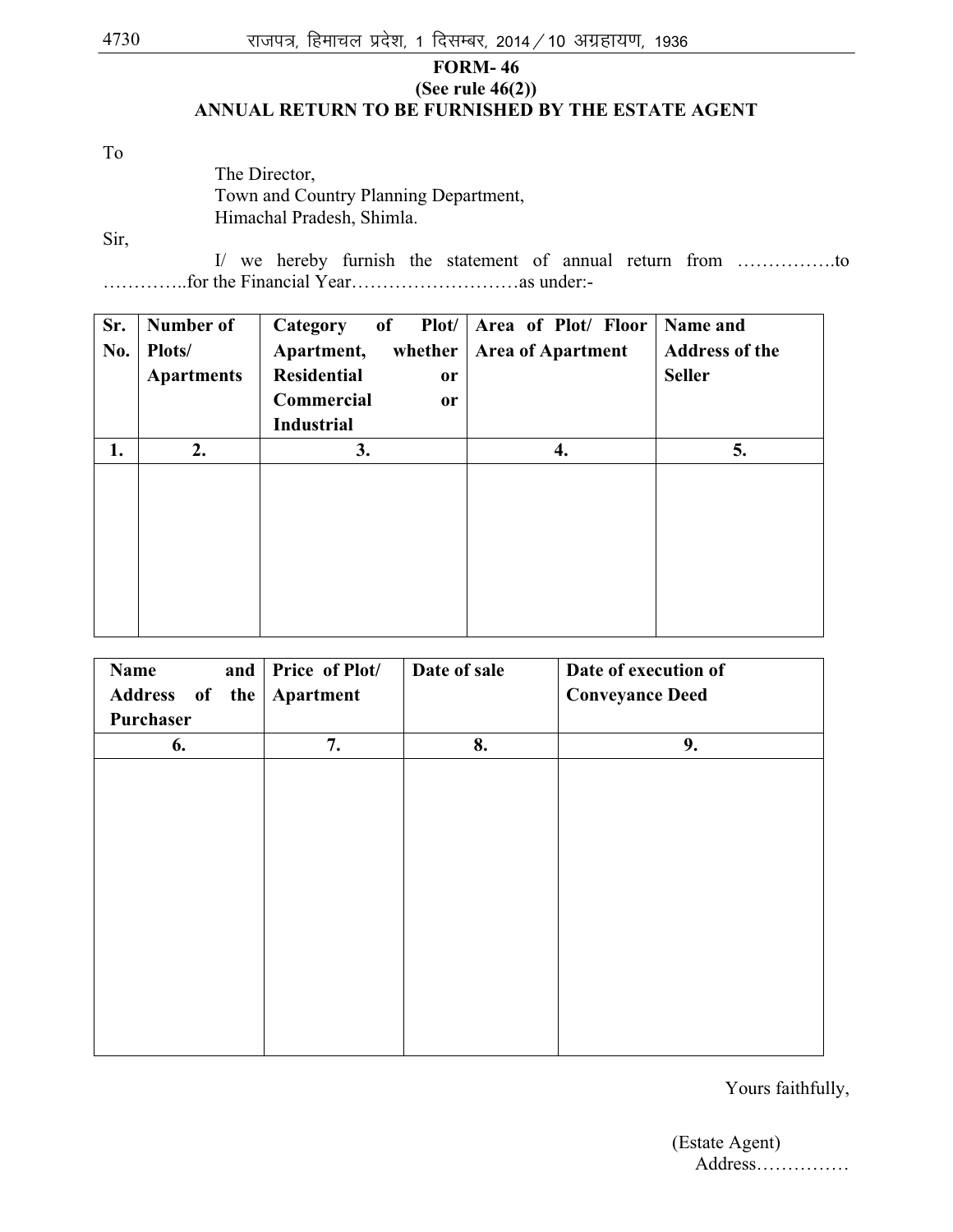#### **FORM -47 (See rule 51) APPLICATION FOR GRANT OF LICENCE**

To

| The Director,                         |  |
|---------------------------------------|--|
| Town and Country Planning Department, |  |
| Himachal Pradesh, Shimla.             |  |

|               | Affix latest stamp |            |  |  |  |  |  |  |  |
|---------------|--------------------|------------|--|--|--|--|--|--|--|
| size          |                    | photograph |  |  |  |  |  |  |  |
| duly attested |                    |            |  |  |  |  |  |  |  |

Sir,

I/We beg to apply for the grant of Licence to set up a Residential or Commercial or Industrial Colony or intend to construct a Building or Apartment at Khasra No………Hadbast No………Mauja……Tehsil……District…….Himachal Pradesh.

- 1. The requisite particulars are as under:-
	- (i) Status of the applicant, whether individual or Firm or Co-operative Society or Company or joint family………………………………………..
	- (ii) In case of individual or joint family:-
		- (a) Name ……………………………………………
		- (b) Father's Name …………………………………………….
		- (c) Occupation ………………………………………….....
		- (d) Permanent Address …………………………………………….
	- (iii) In case of Firm or Co-operative Society or Company:-
		- (a) Name …………………………………………..
		- (b) Address …………………………………………..
		- (c) Copy of Registration Certificate…………………………………
		- (d) Major activities…………………………………………………
		- …………………………………………………………………...
		- (e) Name and Address of Partners/ Chief Executive/ Full time Directors……………………………………………………………..

(iv) Whether applicant is Income Tax payee/ assesses, if so, give Permanent Account Number (PAN) No.……………………………… ………………

- (v) Name and address of the Bank or Banker with which Account in terms of section 78 r of the Himachal Pradesh Town and country Planning Act,1977 (Act No. 12 of 1977) will be maintained………………………………………………………………….
- (vi) Particulars about financial position:-
	- (a) Latest audited Accounts in the case of Company/ Firm/ Co-operative Society/ a joint family; and
	- (b) Income Tax return of the preceding 3 years.
- (vii) Statement of affairs clearly indicating the detail of Assets and Liabilities duly certified by the Chartered Accountant.
- (viii) Whether the applicant had ever been granted permission to set up a Colony or Building or Apartment under any other law, if yes, details thereof…………………………………………………………………….
- (ix) Whether the applicant has ever established a Colony or is establishing a Colony, if, yes details thereof…………………………………………...
- (x) Agency to take up external development works………………………………………...(Self / Local Authority / Development Authority).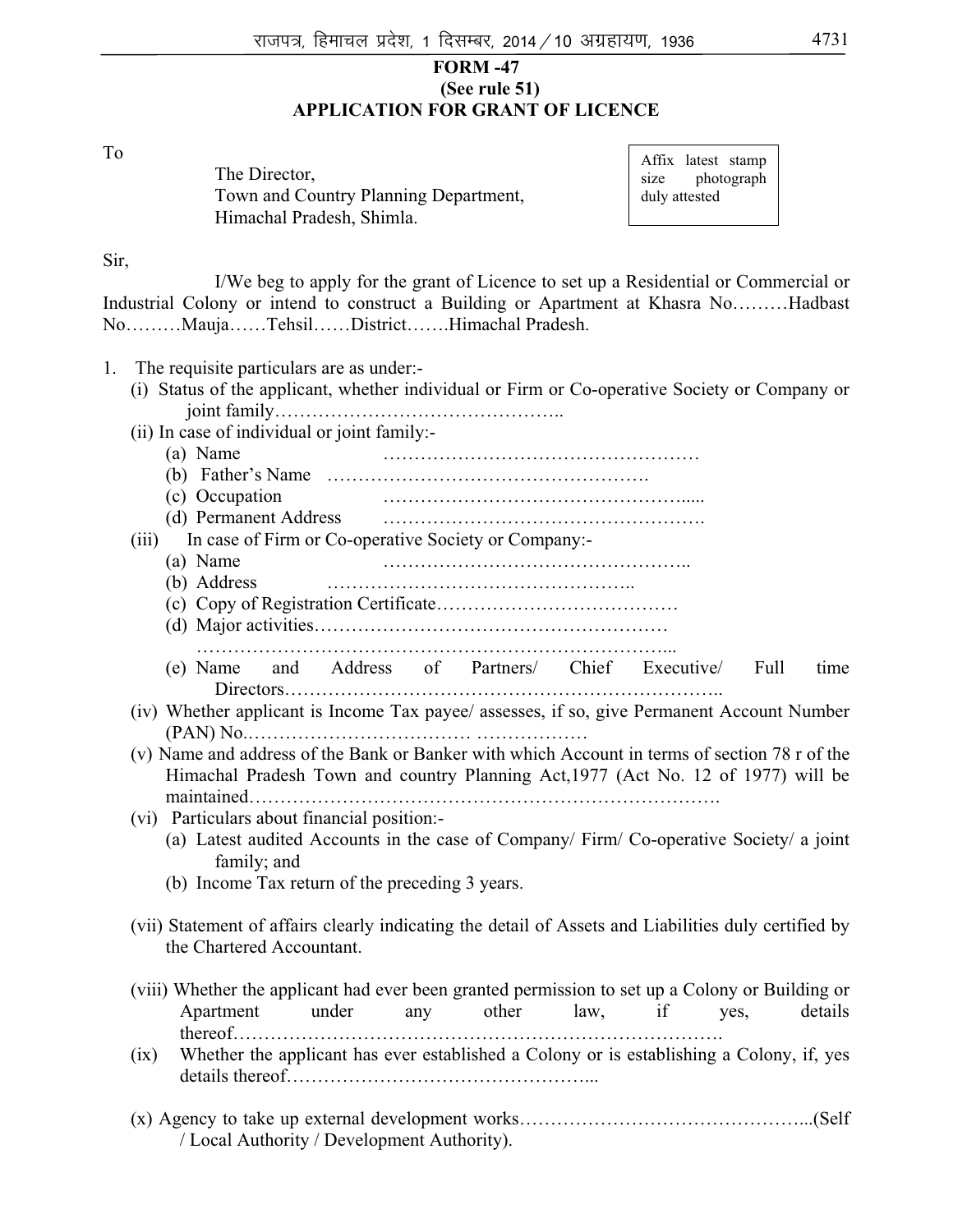$4732$  , राजपत्र, हिमाचल प्रदेश, 1 दिसम्बर, 2014 / 10 अग्रहायण, 1936

|       | Agency | to | take                                                       | up | internal | development |
|-------|--------|----|------------------------------------------------------------|----|----------|-------------|
|       |        |    |                                                            |    |          |             |
|       |        |    | Authority / Development Authority).                        |    |          |             |
| (xii) |        |    | Any other information, the applicant may like to furnish:- |    |          |             |
|       |        |    |                                                            |    |          |             |
|       |        |    |                                                            |    |          |             |

2 The following Plans, Drawings and other documents are enclosed, namely:-

- (i) a copy of latest jamabandi in original showing the title/ ownership of the Promoter in the land under the colony or apartment or building.
- (ii) a copy of latest original tatima showing Khasra number(s), description and area of land in question, abutting path with its width as well as adjoining Khasra numbers falling on all the outer limits/ boundaries of the land in question. The land applied for is shown in red, in the tatima.
- (iii) three sets of Location Plan in the scale of 1:1000 showing North direction, indicating the land in question, showing main approach road(s), name of road(s) on which the property and boundaries abuts, important public buildings like hospital, school, cinema, petrol pump, existing land uses / building uses surrounding the land.
- (iv) three sets of Site Plan in the scale of 1:200 showing North direction and all the boundaries of land in question, abutting path with its width, natural features like nullahs, ponds, trees, slopes, contours at an interval of 5.00 Metre if the land is undulated, high tension lines passing through or adjoining the land, existing roads, highways showing the right of way, railway lines, airports with their specification(s) and boundaries, showing details of utilities and services like water supply, drainage, sullage, sewage, sewerage alongwith disposal of drainage, sullage, sewage, position of septic tank, soak pit, rain harvesting tank, electric and telephone poles, showing manner and site for muck disposal and all such other matters which need to be co-ordinated with the adjoining area.
- (v) for sub-division of land into plots, three sets of Drawings in the scale of 1:100 showing North direction, dimensions and area of plots, internal roads, set backs, parks and open spaces, community buildings such as school, dispensary, post office, bank etc. and all development proposals including a general report and mode so as to make scheme self explanatory. In case of colony, clearly indicating the mode and manner to reserve 25% of developed land including plot or building or apartment reserved for Economically Weaker Section, Low Income Group of society and bonafide Himachalis, with area of each plot or building or apartment earmarked clearly on the Drawings.
- (vi) for construction of building, apartment, colony etc., three sets of Drawings in the scale of 1:100 showing North direction, dimensions and area of building, apartment, colony etc. and other architectural details and specifications of proposed building, apartment, colony and all development proposals including general report etc. alongwith schedule of built up and open area, set backs, area calculation sheet of each plot or apartment.
- (vii) an explanatory note explaining the salient features of the proposed colony, in particular the source of whole some water supply arrangements and site for disposal and treatment of storm and sullage water. Detailed specifications and designs of water supply schemes, storm water, sullage, sewage and sewerage with estimated costs of each component with cost analysis thereof.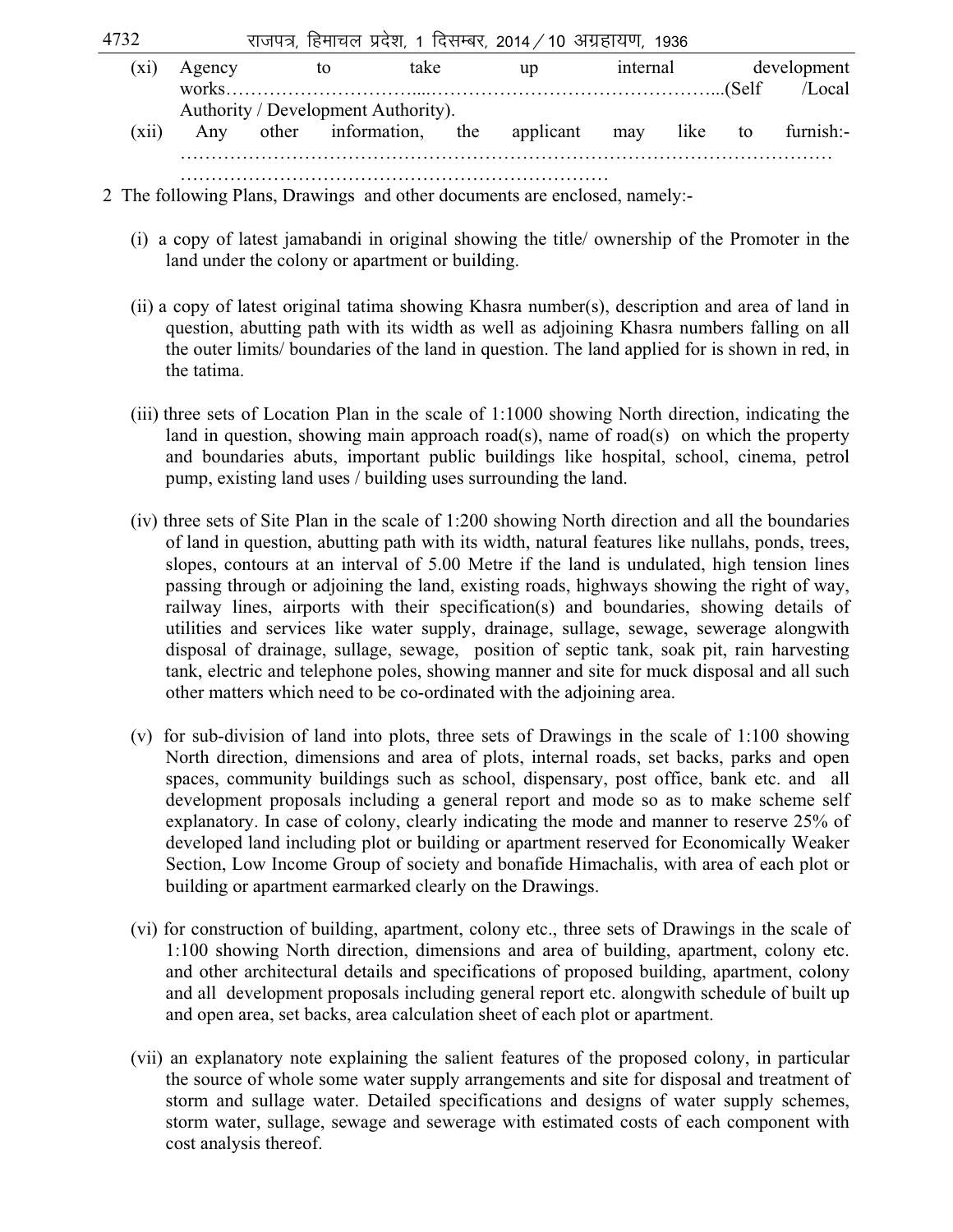- (viii) three sets of Drawings showing the cross-sections of the proposed roads indicating, in particular the width of the proposed drainage ways, cycle tracks and footpaths, green verges, position of electric poles, telephone poles and of any of other works connected with such roads. These Drawings are indicating the position of sewers, storm water channel, water supply and any other public health services. The detailed specifications and designs of roads, works and component wise estimated cost with cost analysis thereof.
- (ix) a set of detailed specifications and structural design of buildings or apartments with the detailed component wise estimated cost of buildings or apartments and an undertaking in the shape of affidavit regarding the structural design and soil investigation report and construction thereof;
- (x) a set of detailed specification and design for electric supply including street lighting with component wise estimated cost with cost analysis of each component.
- (xi) an undertaking in the shape of affidavit to the effect that while constructing the building or apartment, the Promoter shall abide by and conform to the Himachal Pradesh Public Works Department's specification(s) for the quality of material to be used and quality of constructions.
- (xii) a note indicating the type of development proposed i.e. land use or building use*,* namely residential or commercial or industrial or public and semi-public etc;
- (xiii) Name, address and qualification of Engineer or Architect or Town Planner and the consent to execute the development works where the Promoter himself does not possess the qualification as prescribed under clause (b) of sub-rule (1) of Rule 42 of the Himachal Pradesh Town and Country Planning Rules,2014.
- (xiv) Document(s) showing Managerial and Financial Capability of Promoter.
- 3. I/We hereby enclose further the following documents, namely:-

## **LICENCE FEE**

- (i) Receipt in the shape of e-Challan or Challan or demand draft drawn in faviour of the Director amounting to Rs……………..only (Rs ……………………..only) calculated at the rate of Rupees one hundred per square Metre of plot area as licence fee in favour of the Director.
- (ii) A copy of the latest statement of annual accounts duly audited by a Chartered Accountant in the case of a Company or a Firm or a Co-operative Society and a joint family, disclosure of the account maintained alongwith the name of the Bank in the case of an individual.
- (iii) Income Tax returns of the proceeding 3 years.
- 4. It is further submitted that I /we may be exempted from providing the following amenity or amenities in the proposed Colony and an explanatory note, in duplicate alongwith plans marked A.B.C. (so on) as to why the said amenity or amenities are not required to be provided in the Colony are enclosed herewith:-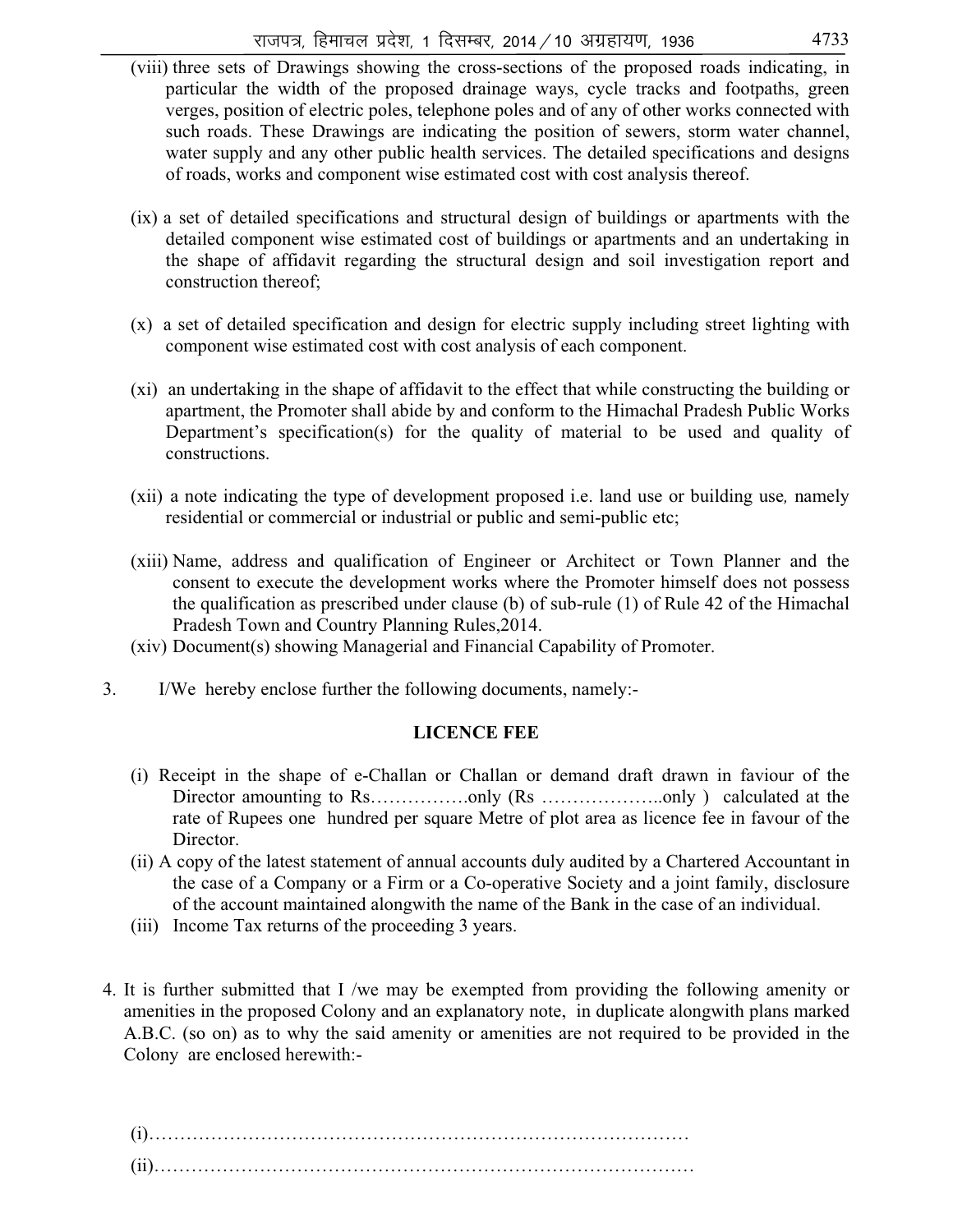(iii)……………………………………………………………………………..

5. I/We solemnly affirm and declare that the particulars given in para 1 to 4 above are correct to the best of my/our knowledge and belief.

**Enclosers: As above.** Yours faithfully,

| Dated:                                      |  |
|---------------------------------------------|--|
| $Place: \ldots \ldots \ldots \ldots \ldots$ |  |

Signature of Applicant $(s)$ alongwith full Name $(s)$ Address………………..

 ………………………… Phone No………………

## **TOWN AND COUNTRY PLANNING DEPARTMENT HIMACHAL PRADESH FORM-48 (See rule 52(3)**

 $\mathcal{L}$  and  $\mathcal{L}$  and  $\mathcal{L}$ 

## **NOTICE FOR CALLING UPON THE APPLICANT TO FULFIL CONDITIONS**

**No…………………………… Dated…………..** 

To

 Sh./Smt./M/s…………………… ………………………………… ……………………………………………

This is with reference to your Application No. ………...dated………..for the grant of Licence to set up a Colony on Khasra No……….Mauja…………..Tehsil………….District…………Himachal Pradesh.

 In this regard, it is proposed to grant Licence to you for setting up a Colony on Khasra No…...Mauja……Tehsil………District……………..Himachal Pradesh.

You are, therefore, called upon to fulfill the conditions as laid down in Rule 53 of the Himachal Pradesh Town and Country Planning Rules, 2014 within a period of thirty days from the date of the service of this Notice.

> **Director**  Town and Country Planning Department Himachal Pradesh, Shimla.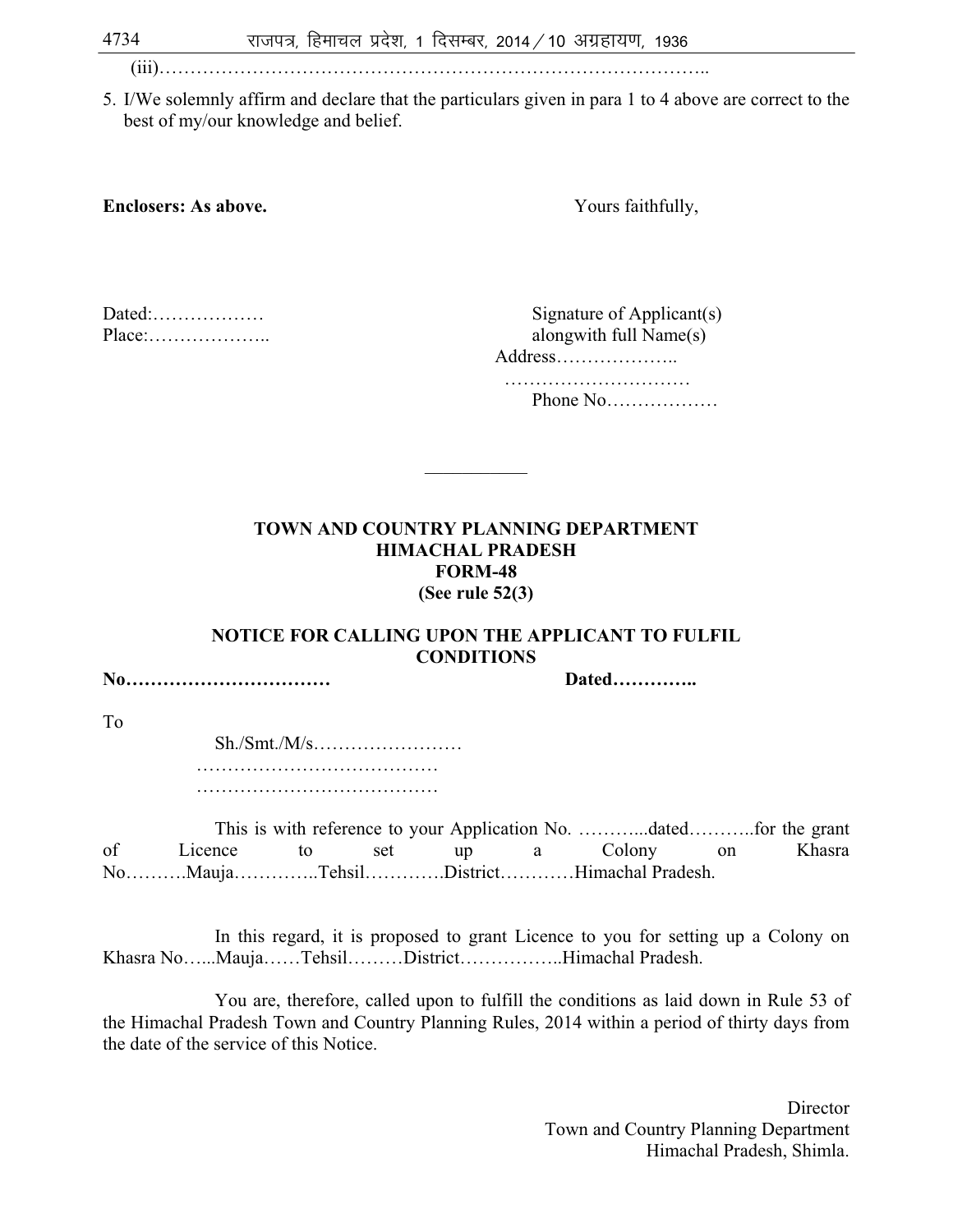#### **Registered (AD)/Speed Post**

#### **TOWN AND COUNTRY PLANNING DEPARTMENT HIMACHAL PRADESH FORM- 49 (See rule 52(4)**

#### **REFUSAL TO GRANT LICENCE**

**No…………………………… Dated…………..** 

To

 Sh./Smt./M/s…………………… ………………………………… ……………………………………………

This is with reference to your Application No.………..... dated…………..for the grant of Licence.

It is regretted that the grant of Licence is refused for the reasons given below:-

 Director, Town and Country Planning Department, Himachal Pradesh, Shimla.

#### **FORM- 50**

 $\frac{1}{2}$ 

#### **(See Rule 53(1) (b) and Condition No. (ii) of the Licence appended to Form 51 )**

#### **AGREEMENT BY A PRROMOTER TO SET UP A COLONY**

This Agreement made on the ……………day of ……………Two thousand and……………between Sh./Smt./M/s …..………………(hereunder called the Promoter which term shall include his legal heirs, legal representatives, successors and assigns) on the one part and the Director, Town and Country Planning Department, Himachal Pradesh, Shimla (hereunder called the Director) on the other part;

Whereas, the Director has agreed to grant a Licence to the Promoter, for setting up a Colony on on Khasra No……Mauja …………Tehsil……………….District…………………Himachal Pradesh, subject to the conditions that the Promoter shall enter into an Agreement with the Director for carrying out, completion and maintenance of development works in the Colony, in accordance with the Licence granted to him;

Now this deed witness as follows:-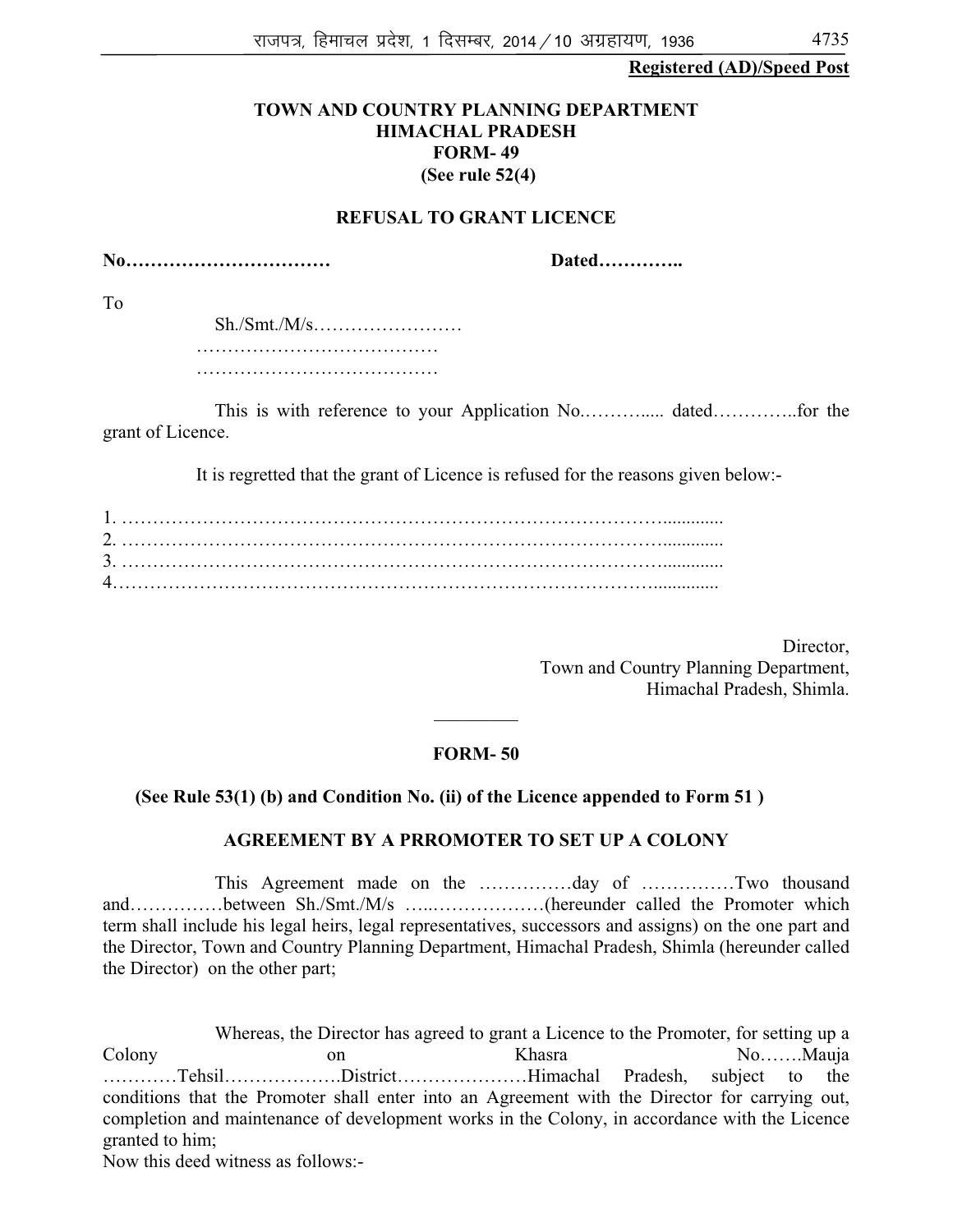- 1. In consideration of the Director having agreed to grant Licence to the Promoter to set up the Colony or Building on the land mentioned in the Schedule hereto, the Promoter hereby covenant as follows:-
	- (a) to maintain a separate Account in any scheduled Bank of all sums taken by him from the person intending to take or who has taken the Plot or Apartment or Building, as an advance or deposit towards sale price or for any other purpose as required under section 78 r of the Himachal Pradesh Town and Country Planning Act,1977(Act No. 12 of 1977) and utilize this amount for meeting the cost of development works in the Colony and shall, on demand, in writing, by the Director, make full and true disclosure of all transactions in respect of that Account;
	- (b) that the Promoter shall pay development works charges for development works, as prescribed under sub-section (5) of section 78 p of the Himachal Pradesh Town and Country Planning Act, 1977 (Act No. 12 of 1977), if the main lines of roads, drainage, sewerage, water supply and electricity are to be laid out and constructed by the Government or any Authority constituted under the Himachal Pradesh Town and Country Planning Act, 1977 (Act No. 12 of 1977), or any Local Authority on payment of charges worked out by the Director on pro-rata basis at the time of applying for Completion Certificate and Occupancy Certificate. This will also apply in case the existing services are to be utilized by the Promoter;
	- (c) that the Promoter shall construct or get constructed at his own cost schools, hospitals, community centers and other community buildings, sewerage, street lights, water supply, lifts as per the approved plan on the land set apart for this purpose or transfer such land to the State Government or Local Authority free of cost. The State Government shall be at liberty to transfer such land to any Local Authority or person or Institution on such terms and conditions, as it may deem fit and to be utilized for the above purposes;
	- (d) that the Promoter shall be responsible for maintenance and upkeep of all roads, open spaces, public parks and public health services for a period of five years from the date of issue of Completion Certificate under the Building Regulations unless earlier relieved of this responsibility and thereupon shall transfer such roads, open spaces, public parks and public health services free of cost to the Local Authority or Institution or registered Resident Welfare Association, as the case may be;
	- (e) that the Promoter shall permit the Director or any other Officer authorized by him, to inspect the execution of layout and development works in the Colony during office hours and to carry out all directions issued by him for ensuring due compliance of execution of layout of and development works in accordance with the Licence granted;
	- (f) the Promoter shall give undertaking to establish a Colony/Apartment after obtaining necessary approval/no objection certificate required under the provisions of the Water (Prevention and Control of Pollution) Act, 1974 and Air (Prevention and Control of Pollution) Act 1981 and Environment Protection Act, 1986 (wherever applicable) after the grant of Licence from the Himachal Pradesh State Environment Protection and Pollution Control Board within one year of issuance of Licence. Consent to operate a Colony/ Apartment shall be submitted from the Himachal Pradesh State Environment Protection and Pollution Control Board to the Director at the time of applying for part or completion of the project; and
	- (g) that without prejudice to anything contained in this Agreement, all the provisions of the Himachal Pradesh Town and Country Planning Act, 1977 (Act No. 12 of 1977) and the Himachal Pradesh Town and Country Rules,2014 and Regulations made thereunder, shall be binding on the Promoter.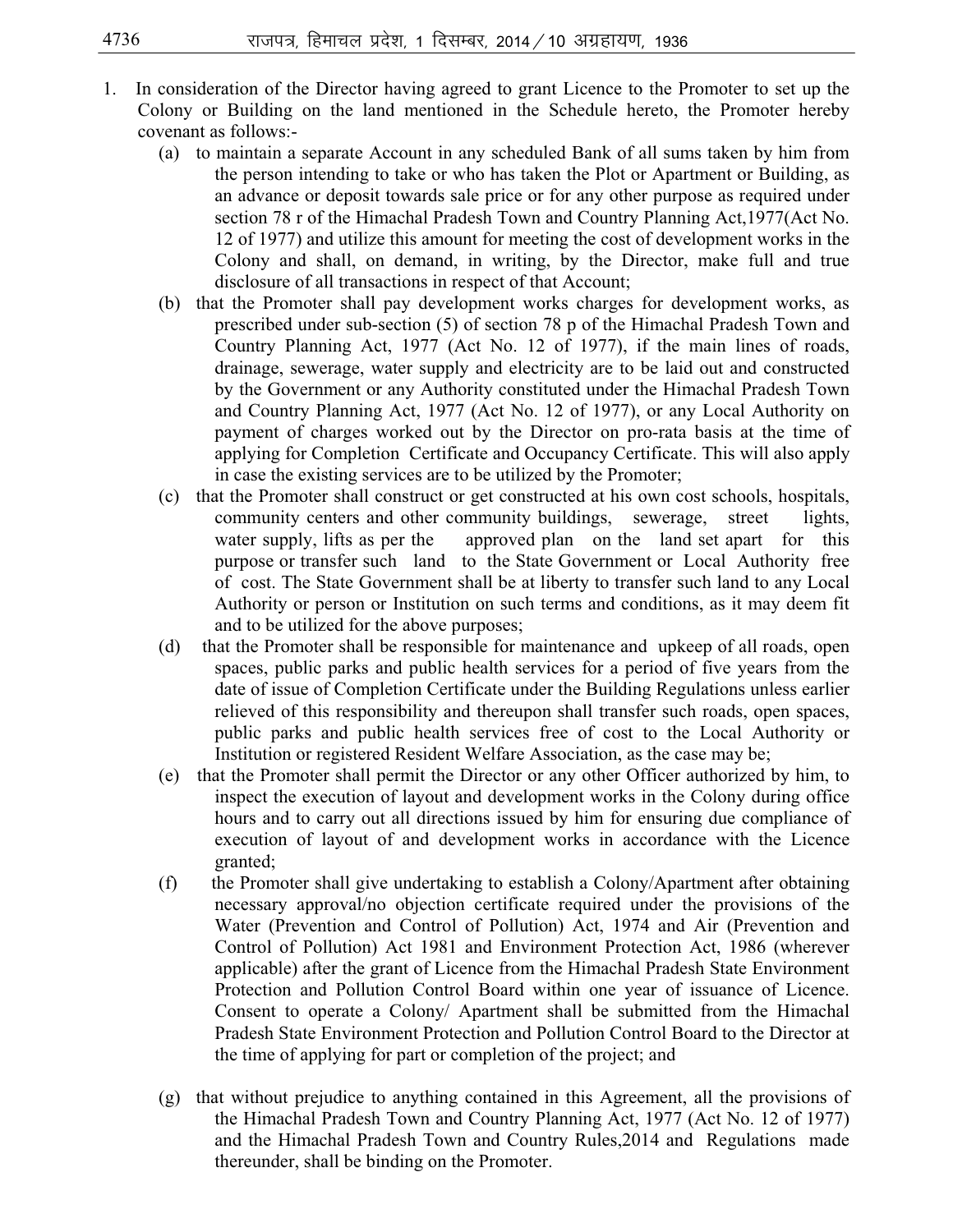- 2. Provided always and it is hereby agreed that if the Promoter commits any breach of the terms and conditions of this Agreement or violate any provisions of the Himachal Pradesh Town and Country Planning Act, 1977(Act No. 12 of 1977) or the Himachal Pradesh Town and Country Rules, 2014 or the Regulations made thereunder, then, and in any such case, and notwithstanding the waiver of any previous cause or right, the Director may, revoke the Licence granted to him.
- 3. That stamp and Registration charges on this deed shall be borne by the Promoter.

In witness thereof the Promoter and the Director have signed the deed on the day and year first written above.

## **(Director) (Promoter)**

- 1. Witness…………………..dated………………
- 2. Witness…………………… dated……………… **\_\_\_\_\_\_\_\_\_\_**

#### **TOWN AND COUNTRY PLANNING DEPARTMENT HIMACHAL PRADESH FORM- 51 (See rule 54(1) GRANT OF LICENCE**

**No……………………… Dated………………………** 

This Licence No…………………….. dated………is granted under sub-section (3) of section 78 p of the Himachal Pradesh Town and Country Planning Act, 1977(Act No. 12 of 1977) to:-

| 1. |  |  |  |                                 |  |                                                              |  |
|----|--|--|--|---------------------------------|--|--------------------------------------------------------------|--|
|    |  |  |  |                                 |  | ShVillage/TownTehsilDistrict                                 |  |
|    |  |  |  |                                 |  |                                                              |  |
| 2. |  |  |  |                                 |  | In the case of a Firm / Co-operative Society Company to      |  |
|    |  |  |  |                                 |  |                                                              |  |
|    |  |  |  |                                 |  |                                                              |  |
|    |  |  |  |                                 |  | / TownTehsilDistrictState for developing land as Residential |  |
|    |  |  |  |                                 |  | / Commercial/ Industrial Colony at Village/ Town             |  |
|    |  |  |  | TehsilDistrictHimachal Pradesh. |  |                                                              |  |

This Licence is granted subject to the following conditions, namely:-

- (i) The design and the specification of the development works to be provided in the Colony shall include:-
	- (a) metalling of roads and paving of footpaths, in accordance with the Himachal Pradesh Public Works Department's specifications prevailing at relevant time;
	- (b) turfing and plantation of trees;
	- (c) street lightings; and
	- (d) any other work.
- (ii) The Licensee shall enter into an Agreement with the Director in **Form 50** within a period of thirty days of the grant of Licence.
- (iii) The Promoter shall deposit with the Director service charges under section 78 zd of the Himachal Pradesh Town and Country Planning Act, 1977(Act No. 12 of 1977)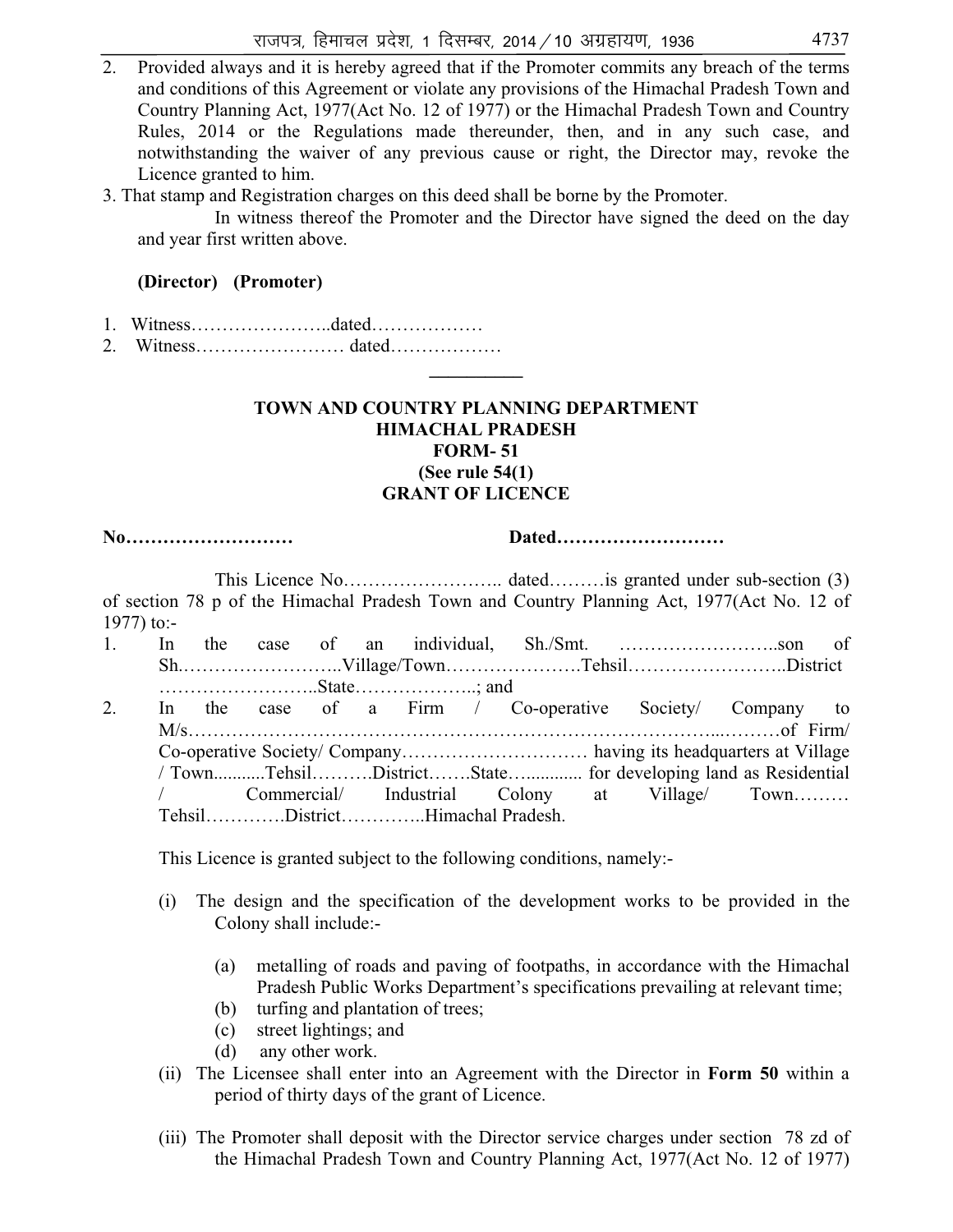failing which the Licence granted to him under the Himachal Pradesh Town and Country Planning Act, 1977(Act No. 12 of 1977) shall be deemed to be cancelled.

- (iv) In the Drawings of the Colony, the land reserved for roads, open spaces, schools, public and community buildings and other common uses shall not be less than ……………. percent of the gross area of the land under the Colony.
- (v) The Licensee shall not contravene the provisions of any other law for the time being in force, in the area where the Colony is being developed.
- (vi) The Promoter shall maintain a separate Account in any schedule Bank of all sums, taken by him from the persons intending to take or who has taken the Plot or Apartment or Building, as an advance or deposit towards sale price or for any other purpose and shall utilize this amount for meeting the cost of development works in the Colony and shall, on demand, in writing, by the Director, make full and true disclosure of all transactions in respect of that Account.
- (vii) This Licence is valid for a period of three years commencing from …………………and ending with …………………………and the Licensee shall complete the development works within that period failing which penalty equivalent to the renewal fee as prescribed under clause (i) of sub-rule (1) of Rule 55 of the Himachal Pradesh Town and Country Planning Rules,2014 shall be imposed.
- (viii) The Licensee shall comply with the provisions of the Himachal Pradesh Town and Country Planning Act, 1977(Act No. 12 of 1977) and the Himachal Pradesh Town and Country Rules, 2014 and Regulations made thereunder.

Dated……………………. Place…………………......

> **Director**  Town and Country Planning Department Himachal Pradesh, Shimla

| Sr. | Date of renewal Date | upto<br>which | <b>Signature of Director</b> |
|-----|----------------------|---------------|------------------------------|
| No. | of Licence           | renewed       |                              |
| 1.  |                      |               |                              |
| 2.  |                      |               |                              |
| 3.  |                      |               |                              |
| 4.  |                      |               |                              |
| 5.  |                      |               |                              |
| 6.  |                      |               |                              |
| 7.  |                      |               |                              |
| 8.  |                      |               |                              |
| 9.  |                      |               |                              |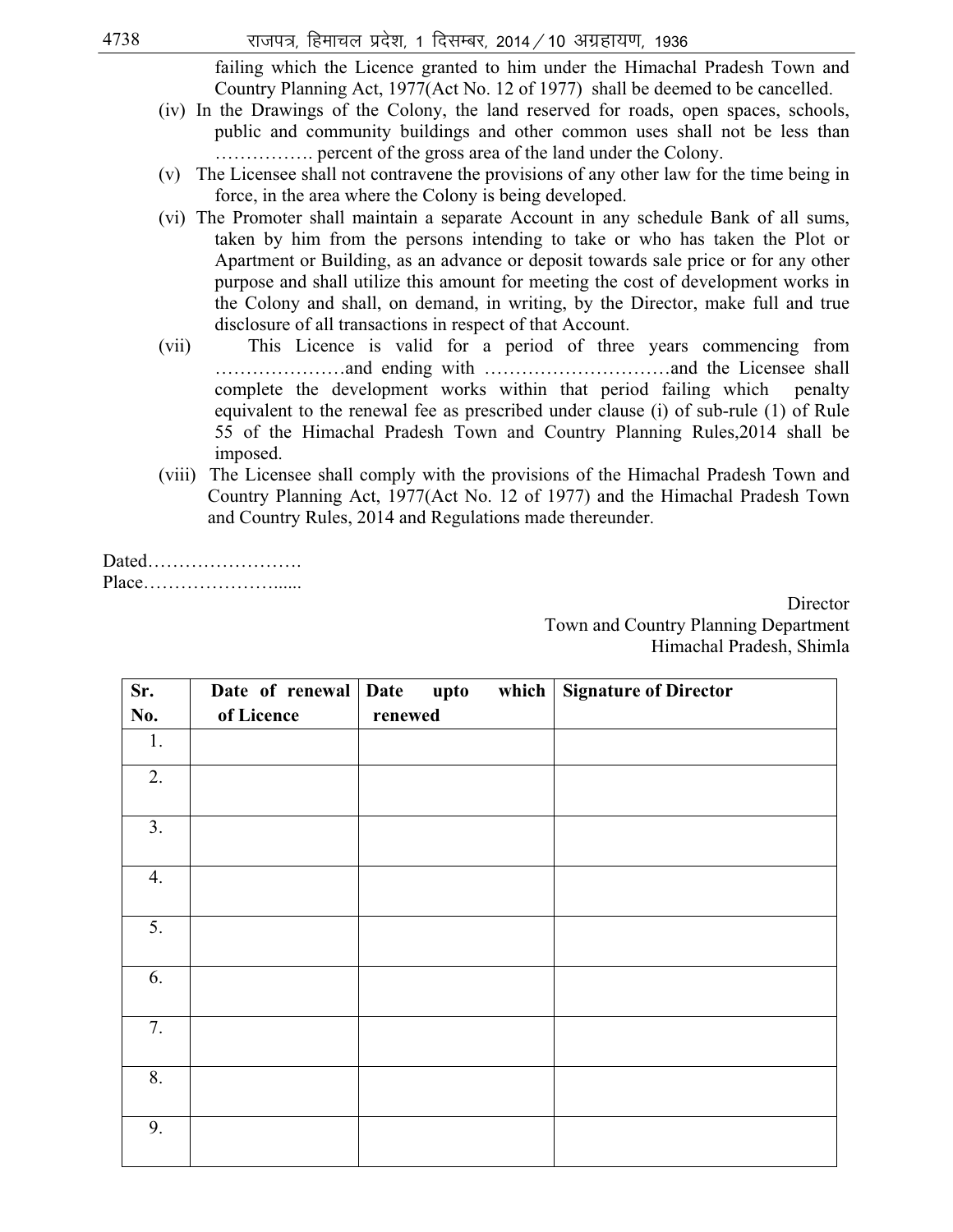#### **FORM-52 (See rule 55(1)**

#### **APPLICATION FOR RENEWAL OF LICENCE**

To

The Director, Town and Country Planning Department, Himachal Pradesh, Shimla.

Sir,

I/We beg to apply for renewal of Licence No………… ……….dated…………………which expires on ………………………... As required, I /we hereby submit the following documents and information as under:-

- (i) Receipt for a sum of Rs…………… only (Rs…………………. only, as prescribed under clause (i) of sub-rule (1) of Rule-55 of the Himachal Pradesh Town and Country Planning Rules, 2014, deposited by way of e-challan or Challan or demand draft drawn in favour of the Director as renewal fee;
- (ii) A copy of the Plan of the Colony showing the stage of development works undertaken till date;
- (iii) An explanatory note clearly indicating the details of development works which have been completed or are in progress or are yet to be undertaken in conformity with the approved plan and reasons for not completing the development works within the stipulated period as per terms and conditions of the Licence granted;
- (iv) The original Licence;
- (v) Income Tax return of the preceding 3 years;and
- (vi) Any other information:-

 …………………………………………………………………………………………… …………………………………………………

Yours faithfully

Applicant (s)

 Address……………….. …………………………………… Phone No………………

**TOWN AND COUNTRY PLANNING DEPARTMENT HIMACHAL PRADESH FORM -53 (See rule 55(3)** 

 $\mathcal{L}$  and  $\mathcal{L}$ 

 **INTIMATION FOR REJECTION OF APPLICATION FOR RENEWAL OF LICENCE** 

**No………………………… Dated………………………** 

To

 Shri/Smt./M/s…………………… ………………………………… …………………………………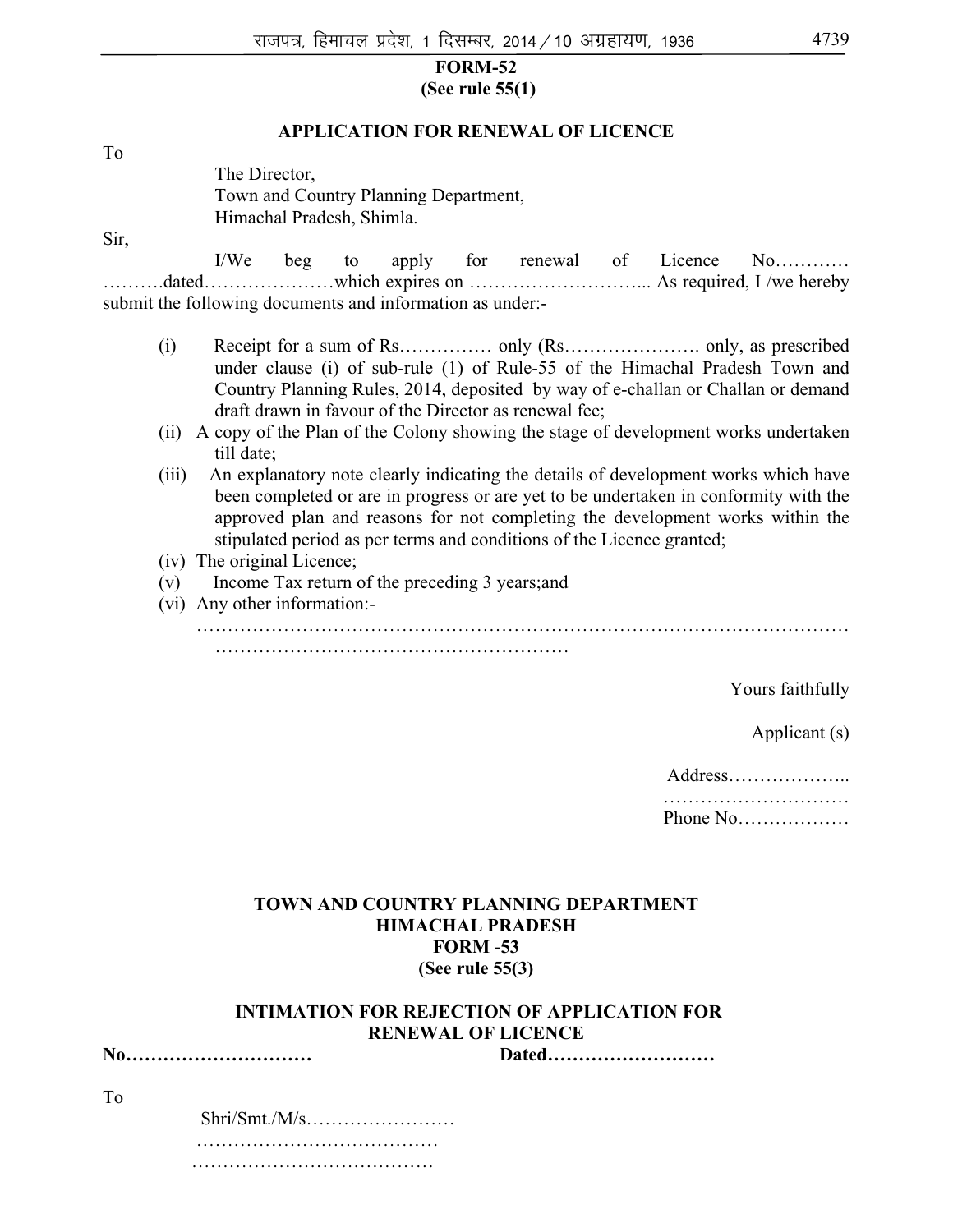This is with reference to your Application No……… dated ……………….for the renewal of Licence No……………….. dated……………

 It is regretted that renewal of Licence No……………..dated………..is rejected for the reasons given below:-

**Director**  Town and Country Planning Department Himachal Pradesh, Shimla.

#### **FORM-54 (See Rule 61) AGREEMENT OF SALE**

 $\frac{1}{2}$ 

This Agreement of sale made on the ……………..day of Two thousand…………………between Promoter namely Shri./Smt./M/s ………….. …………holder of Licence No…………………..dated…………for setting up Colony namely…………………on land measuring……………square Metre bearing Khasra No……………Hadbast No………………..at Village / Town……Tehsil………… District……………….State…………………………….(hereinafter called the Promoter which expression shall include his legal heirs, legal representatives, successors and assignees) of the one part and Shri/ Smt. / M/s………………Son/ Wife of Shri……………………resident of House No……..Village/Town………….. Tehsil………District………State………………(hereinafter called the Purchaser which expression shall include his legal heirs, executive administrators, legal representatives and assignees) of the other part;

Whereas, the Promoter intends to construct or has constructed a Building or Apartment in ………………….Colony on Khasra No……….. Mauja…………… Tehsil …………… District ………………………..Himachal Pradesh which are to be sold on ownership basis;

#### OR/AND

Whereas, the Promoter intends to offer for sale of Plots in………………. Colony on Khasra No……….. Mauja…………… Tehsil..............District………….. Himachal Pradesh;

And, Whereas the Purchaser has applied for purchase of an Apartment/ Plot in the ……………..Colony on Khasra No……….. Mauja…………… Tehsil …………… District ………………………..Himachal Pradesh and has deposited the Earnest Money of Rs.…………….. only (Rs. …………………. only ) with the Promoter;

Now, this Agreement witnesses as follows:-

The Promoter agrees-

1. In the case of Apartment-

(i) That if the Building or Apartment is to be constructed, the Promoter shall construct the Building according to the Plans and specifications approved by the Director, Town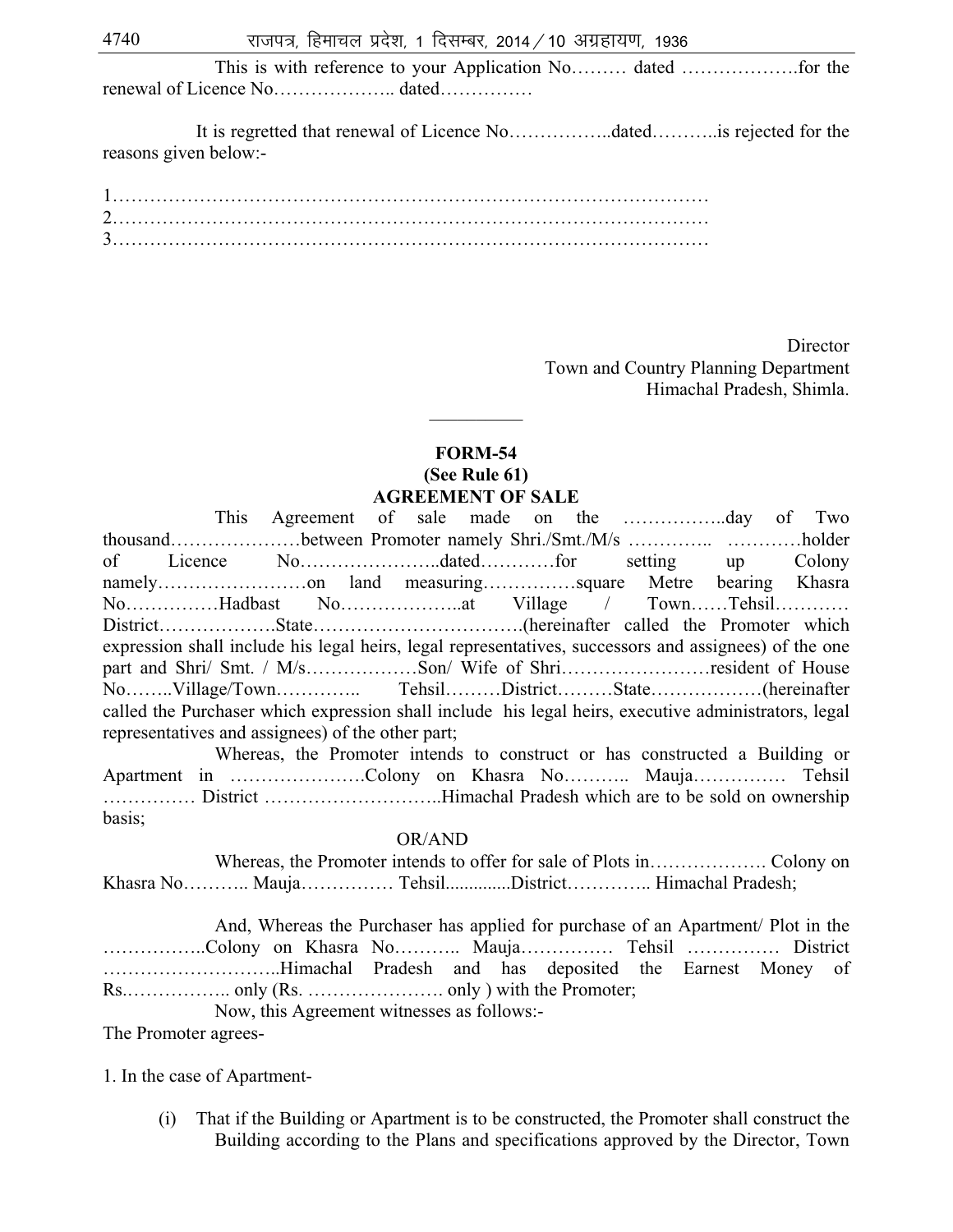and Country Planning Department Himachal Pradesh, Shimla who is competent to do so under any law for the time being inforce;

- (ii) That the possession of the Apartment shall be handed over to the Purchaser by………………………………………………………;
- (iii) That the area of the Apartment including the area of the balconies shall be, as shown in the Plan appended to this Agreement, as **Annexure-I;**
- (iv) That the price of Apartment (inclusive of the price of the common areas and facilities) shall be Rs………………only (Rs……………………………only);
- (v) That the Association to be constituted for the administration of the Apartments shall consist of………………………………………;
- (vi) That the nature, extent and description of the common areas and facilities and the limited common areas and facilities shall be as shown in **Annexure-II** to this Agreement;
- (vii) That the percentage of un-divided interest in the common areas and facilities and in the limited common areas and facilities, if any, appurtenant to the Apartments, agreed to be sold shall be the ratio of the built up area of the Apartments to the total built up area of the Apartment; and
- (viii)That the Apartment shall be used for the purpose of ……………………….and not for any other purpose.

#### 2. In the case of Plot-

- (i) That the possession of the Plot shall be handed over to the Purchaser by………………………………………………………;
- (ii) That the area of the Plot is …….square Metre and the price of the Plot is Rs……………only (Rs..……………………………..only);
- (iii) That the Plot shall be used for the purpose of ………………………………..and not for any other purpose;
- (iv) That the Certificate of title to the land having been duly certified by an Assistant Collector First Grade or Second Grade, as the case may be, as required under clause (a) of sub-section (2) of section78n of the Himachal Pradesh Town and Country Planning Act, 1977(Act No. 12 of 1977), has been obtained and appended with this Agreement as **Annexure-I;**
- (v) That a certified copy of the revenue record showing the nature of the title of the Promoter to the Plot or the land on which the Building or Apartment is constructed or to be constructed is appended with this Agreement as **Annexure-II;** and
- (vi) That the Plans and specifications of the Apartments as approved by the Director, Town and Country Planning Department, Himachal Pradesh, Shimla who is competent to do so under any law for the time being inforce, are appended to this Agreement as **Annexure-III.**

In witness whereof, the parties hereto, have signed this Agreement on the date and year respectively mentioned against their signature(s).

#### **Signature of the Purchaser Signature of the Promoter Signature of the Promoter**

Witness……………………………………………………………dated………….. Witness……………………………………………………………dated…………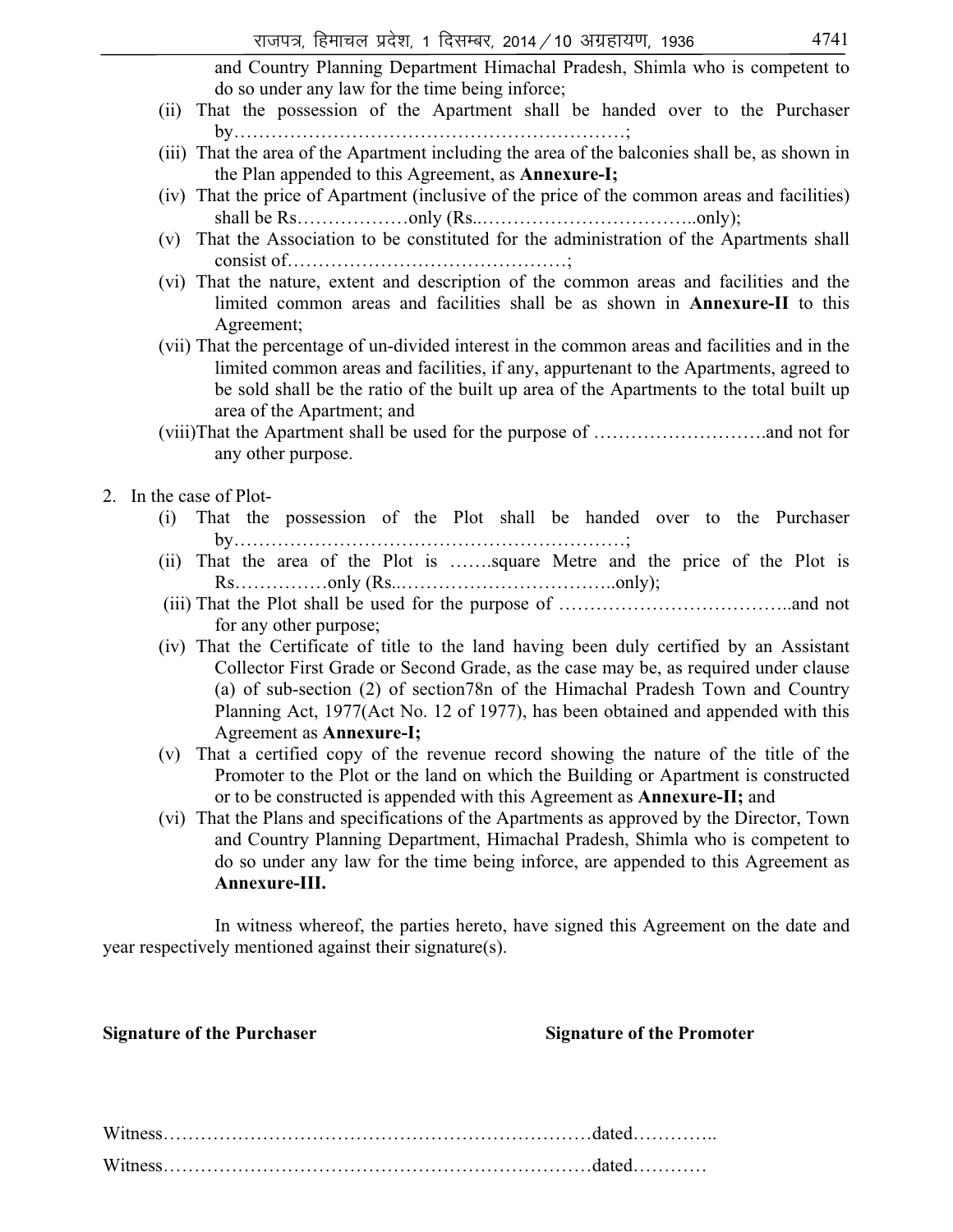$4742$  राजपत्र, हिमाचल प्रदेश, 1 दिसम्बर, 2014 / 10 अग्रहायण, 1936

Witness……………………………………………………………dated……………

Witness……………………………………………………………dated……………

#### **TOWN AND COUNTRY PLANNING DEPARTMENT HIMACHAL PRADESH FORM-55 (See rule 64)**

#### **COMPLETION CERTIFICATE**

**No…………………………………… Dated………………………**  To Shri/Smt./M/s……………………

> ……………………………………… ……………………………………………

#### **Subject: Completion Certificate.**

#### **Reference: Your Application No…………………. dated …………………..**

This is in reply to your Application under reference for issue of Completion Certificate. This Completion Certificate is hereby granted in your favour for the Building/Apartment /Flat No……………. Block No…………….. situated at Village/Town……………. Tehsil ……………….. District………………… Himachal Pradesh or to the Colony No…………………………. (Name of Colony) situated at Village/Town……………. Tehsil ……………….. District………………… Himachal Pradesh, as the development works have been completed by you, in all respects, as per terms and conditions of the Licence granted to you under section 78p of the Himachal Pradesh Town and Country Planning Act, 1977 (Act No. 12 of 1977).

> **Director** Town and Country Planning Department Himachal Pradesh, Shimla.

#### **TOWN AND COUNTRY PLANNING DEPARTMENT HIMACHAL PRADESH FORM-56 (See rule 64)**

 $\overline{\phantom{a}}$ 

#### **OCCUPATION CERTIFICATE**

**No…………………………………… Dated………………………**  To Shri/Smt./M/s……………………

> ………………………………… ……………………………………………

**Subject: Occupation Certificate.**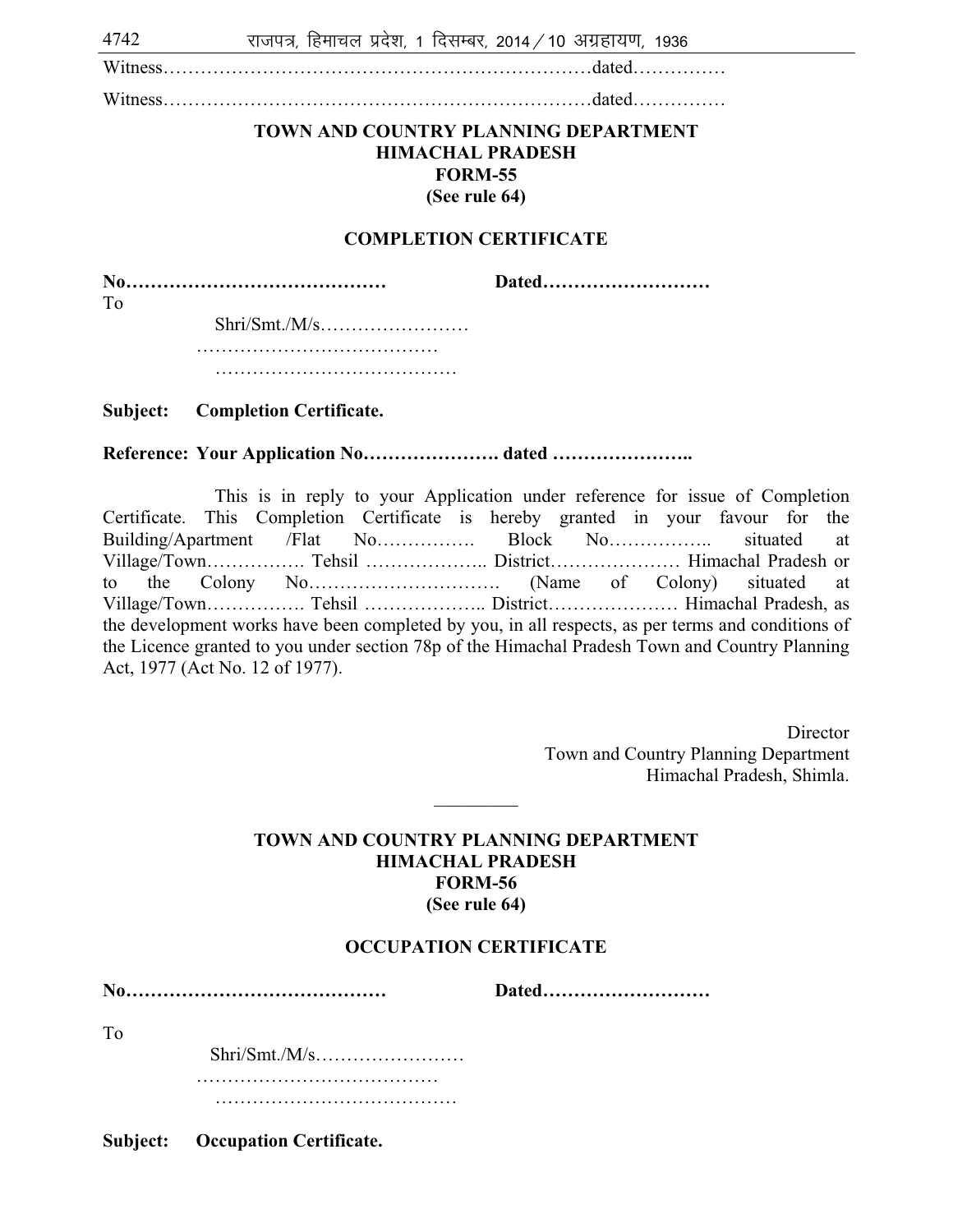# **Reference: Your Application No…………………. dated ………………….**

This is in reply to your Application under reference for issue of Occupation Certificate. This Occupation Certificate is hereby granted in your favour for the Building/Apartment /Flat No……………. Block No…………….. situated at Village/Town……………. Tehsil ……………….. District………………… Himachal Pradesh or to the Colony No…………………………. (Name of Colony) situated at Village/Town……………. Tehsil ……………….. District………………… Himachal Pradesh, as it is in accordance to the Regulations and as per the Agreement of sale entered into between you and the Promoter.

> **Director** Town and Country Planning Department Himachal Pradesh, Shimla.

### **FORM- 57 (See rule 66)**

 $\overline{\phantom{a}}$ 

## **APPLICATION FOR ENFORCING CONVEYANCE DEED**

To

The Director, Town and Country Planning Department, Himachal Pradesh, Shimla.

#### Sir,

I /We beg to apply for issuing a Certificate to be produced before the Registering Authority concerned for enforcing the Registration of Conveyance Deed of the Apartment or Plot in my /our name, in pursuance of the Agreement of the sale made between the Promoter and me/us. The particulars are as under:-

1. Name…………………………………………………………………………….. 2. Father's Name ………………………………………………………………….. 3. Address for correspondence……………………………………………………… …………………………………………………………………………………… 4. Number and location of Apartment or Plot……………………………………… 5. Area of Apartment or Plot under possession of Applicant in …………….. square Metre 6. Consideration money paid Rs………….. only (Rs…………………………. only) 7. Details of Agreement of sale (enclose copy of the Agreement of sale):- (a) Name of Promoter………………………………………………………….. (b) Date of Agreement…………………………………………………………. (c) Name and designation of Authority verifying or Certifying the Agreement…………………………………………………………………... (d) Any other particular.

**Enclosures: As above. We are above. Yours faithfully,**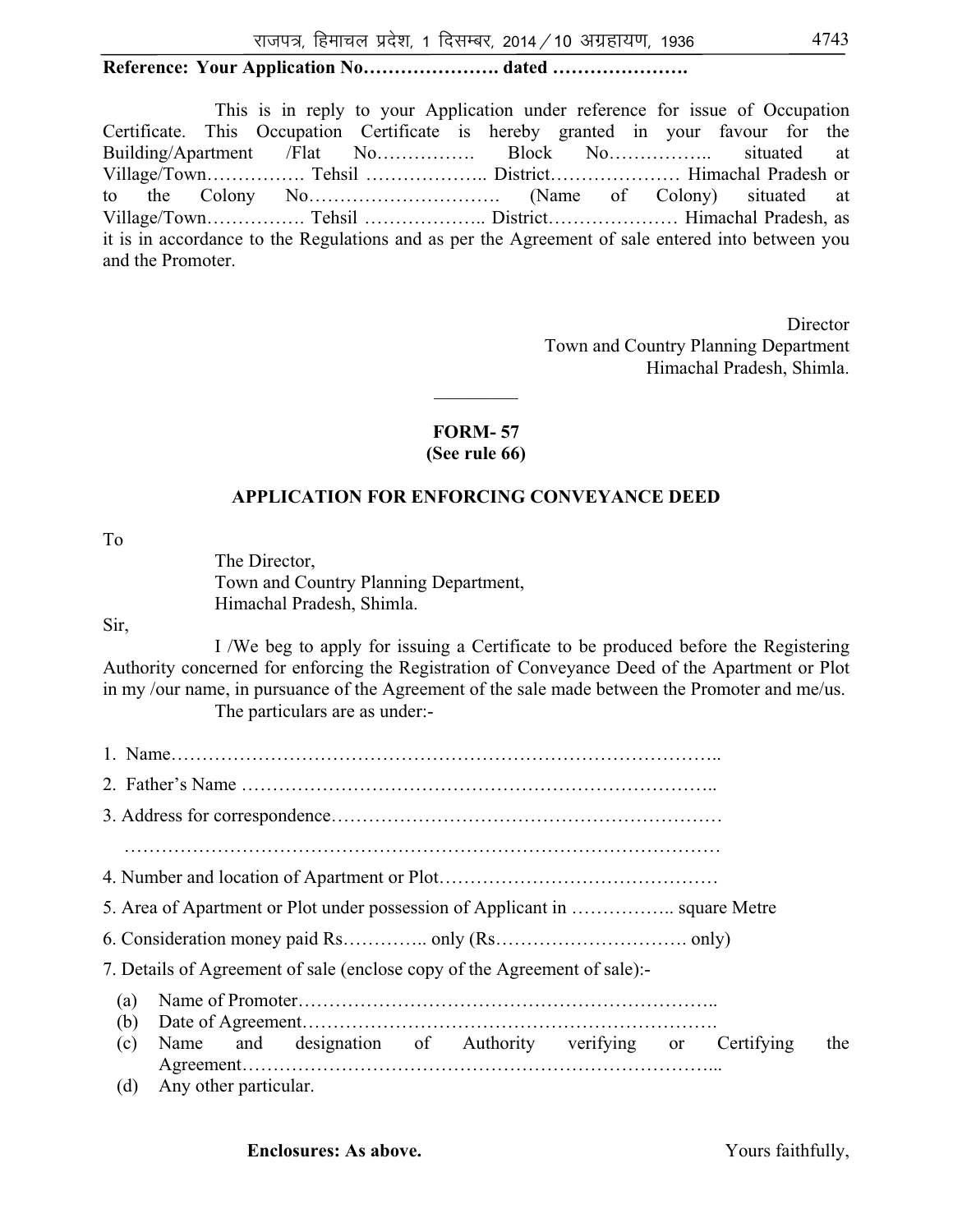| Address |
|---------|
|         |
|         |

#### **APPENDIX-1**

#### **(See rules 13 and 14)**

### **REGULATIONS FOR SUB-DIVISION OF LAND OR CHANGE OF LAND USE OR DEVELOPMENT OF LAND OR CONSTRUCTION OF BUILDING IN AREAS WHERE LAND USE IS FROZEN AND INTERIM DEVELOPMENT PLAN OR DEVELOPMENT PLAN HAS NOT BEEN PREPARED.**

#### **1. Application for permission:-**

 After the boundaries of the land in question are marked, the applicant shall make an application on **Form 11** or **Form 12,** as the case may be, addressed to the Director and such application shall be accompanied by such documents as prescribed in **Form 11** or **Form 12** and accompanied by such fee as specified under sub-rule (2) of Rule 16 of the Himachal Pradesh Town and Country Planning Rules, 2014.

#### **2. The minimum Plot Area, minimum Set Backs and maximum Floor Area Ratio (FAR) shall be as under:-**

| Sr.              | <b>Description of Area</b><br><b>Minimum Set Backs (in Metre)</b><br><b>Minimum</b><br><b>Maximum</b> |                      |                         |        |            |                | Max               |                  |
|------------------|-------------------------------------------------------------------------------------------------------|----------------------|-------------------------|--------|------------|----------------|-------------------|------------------|
| No.              |                                                                                                       | <b>Plot Area</b>     | Left<br>Front           |        | Righ       | Rear           | <b>Floor Area</b> | <b>Height</b> in |
|                  |                                                                                                       | (in M <sup>2</sup> ) |                         |        | t.         |                | Ratio             | <b>Metres</b>    |
| $\mathbf{1}$     | $\overline{2}$                                                                                        | 3                    | $\overline{\mathbf{4}}$ | 5      | 6          | $\overline{7}$ | 8                 | 9                |
|                  | <b>Residential Use</b>                                                                                |                      |                         |        |            |                |                   |                  |
| 1.               | Detached House                                                                                        | 150                  | 2.00                    | 1.50   | 1.50       | 1.50           | 1.75              | 21.00            |
| $\overline{2}$ . | Semi-detached House                                                                                   | 200                  | 2.00                    | 2.00   | 2.00       | 2.00           | 1.75              | 21.00            |
|                  | with common wall on<br>one side                                                                       |                      |                         |        |            |                |                   |                  |
| 3.               | Housing with<br>Row                                                                                   | 200                  | 2.00                    | Nil    | Nil        | 1.50           | 1.75              | 21.00            |
|                  | common wall on two<br>sides                                                                           |                      |                         |        |            |                |                   |                  |
|                  |                                                                                                       |                      | <b>Commercial Use</b>   |        |            |                |                   |                  |
| 1.               | Booth                                                                                                 | 8.75                 | 1.00                    | Nil    | <b>Nil</b> | Nil            | $\blacksquare$    | 5.00             |
| 2.               | Shop                                                                                                  | 19.50                | 2.00                    | Nil    | Nil        | Nil            | $\blacksquare$    | 5.00             |
| 3.               | Hotel from 500 $M^2$<br>and upto $1500 \text{ M}^2$                                                   |                      | 5.00                    | 4.00   | 4.00       | 3.00           | 1.75              | 21.00            |
| 4.               | Hotel above $1500 \text{ M}^2$                                                                        | $\blacksquare$       | 7.50                    | 5.00   | 5.00       | 4.00           | 1.40              | 21.00            |
| 5.               | <b>Guest Houses</b>                                                                                   | 250                  | 3.00                    | 2.00   | 2.00       | 2.00           | 2.00              | 21.00            |
|                  | <b>Public and Semi Public Use</b>                                                                     |                      |                         |        |            |                |                   |                  |
| 1.               | <b>Educational Building</b>                                                                           |                      |                         |        |            |                |                   | 21.00            |
|                  | (i) 250 to 500 $M^2$                                                                                  | As at                | 3.00                    | 2.00   | 2.00       | 2.00           | 2.00              |                  |
|                  | (ii) Above 500 to 1000 $\mathsf{M}^2$                                                                 | Column               | 5.00                    | 2.00   | 2.00       | 3.00           | 1.75              |                  |
|                  | (iii) Above 1000 to 5000 $M^2$                                                                        | No.2                 | 10.00                   | 5.00   | 5.00       | 5.00           | 1.50              |                  |
|                  | (iv) Above 5000 $M^2$                                                                                 |                      | 15.00                   | 7.50   | 7.50       | 7.50           | 1.50              |                  |
| 2.               | Police/Fire Station                                                                                   | $-do-$               | $-do-$                  | $-do-$ | $-do$      | $-do$          | $-do$             | $-do-$           |
| 3.               | Medical                                                                                               | $-do-$               | $-do-$                  | $-do-$ | $-do-$     | $-do-$         | $-do-$            | $-do-$           |
| 4.               | Community Hall                                                                                        | $-do-$               | $-do-$                  | $-do-$ | $-do-$     | $-do-$         | $-do-$            | $-do-$           |
| 5.               | Library/Religious                                                                                     | $-do-$               | $-do-$                  | $-do-$ | $-do-$     | $-do-$         | $-do-$            | $-do-$           |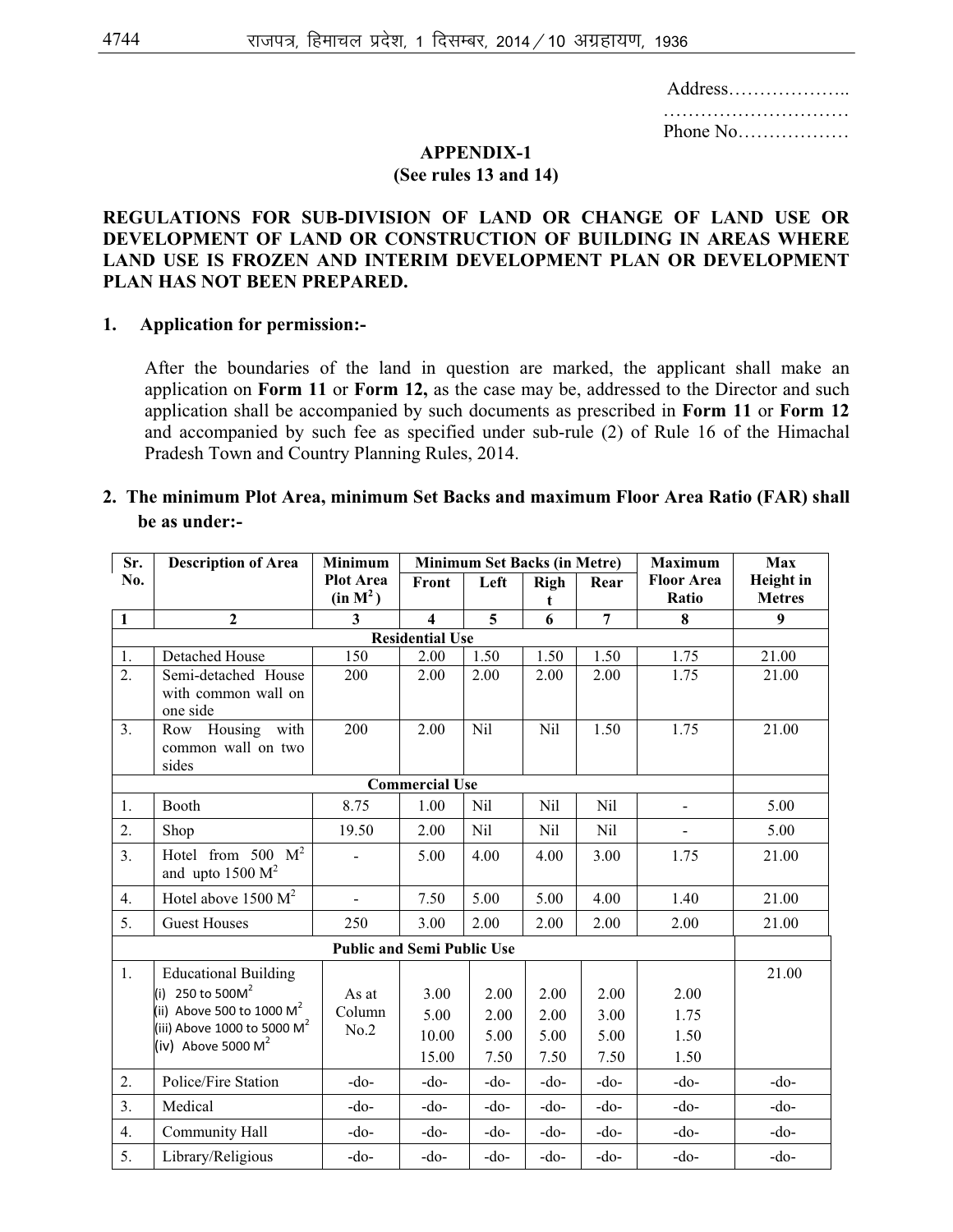|     | <b>Building</b>                              |                              |                  |                                   |      |              |        |            |                                                                           |                                                                        |  |
|-----|----------------------------------------------|------------------------------|------------------|-----------------------------------|------|--------------|--------|------------|---------------------------------------------------------------------------|------------------------------------------------------------------------|--|
| 6.  | Govt and Semi- Govt.<br><b>Buildings</b>     |                              | $-do-$           | $-do-$                            |      | $-do-$       | $-do-$ | $-do-$     | $-do-$                                                                    | -do-                                                                   |  |
|     | <b>Industrial Use</b>                        |                              |                  |                                   |      |              |        |            |                                                                           |                                                                        |  |
| Sr. | of<br><b>Type</b>                            | <b>Plot</b>                  |                  | <b>Minimum Set Back in Metres</b> |      |              |        | Max.       | Max.                                                                      | Max. Height                                                            |  |
| No. | <b>Industry</b>                              | in<br>area<br>M <sup>2</sup> | Front            | Left                              |      | <b>Right</b> | Rear   | <b>FAR</b> | Height<br>in<br><b>Metres</b> from<br>Mean<br>Sea<br>Level upto<br>1000 M | <b>Metres</b><br>in<br>Mean<br>from<br>Sea<br>Level<br>above<br>1000 M |  |
| 1.  | 2.                                           | 3.                           | $\overline{4}$ . | 5.                                |      | 6.           | 7.     | 8.         | 9.                                                                        | 10.                                                                    |  |
| 1.  | Scale<br>Small<br>Industries                 | 250<br>to<br>500             | 3.00             | 2.00                              | 2.00 |              | 2.00   | 1.75       | 15.00                                                                     | 12.00                                                                  |  |
| 2.  | Services/<br>Light<br>scale<br>Industries    | Above<br>500 to<br>1000      | 5.00             | 2.00                              | 2.00 |              | 3.00   | 1.50       | 15.00                                                                     | 12.00                                                                  |  |
| 3.  | Medium<br>Scale<br>Industries                | Above<br>$1000$ to<br>5000   | 10.00            | 5.00                              | 5.00 |              | 5.00   | 1.25       | 20.00                                                                     | 15.00                                                                  |  |
| 4.  | and<br>Large<br>Scale<br>Heavy<br>Industries | Above<br>5000                | 15.00            | 7.50                              | 7.50 |              | 7.50   | 1.00       | 20.00                                                                     | 15.00                                                                  |  |

## **3. General Regulations**

 The following Regulation shall be applicable in all areas where no specific mention is made, namely:-

- 1. Maximum acceptable slope for development shall be 45 degrees.
- 2. Maximum height of plinth level shall be 2.00 M.
- 3. One parking floor shall be mandatory wherever feasible. Maximum height of parking floor shall be 3.00 M including depth of beam below the ceiling of the slab and it shall be over and above the permissible Floor Area Ratio limit. However, the fee as specified under sub-rule (2) of Rule 16 of the Himachal Pradesh Town and Country Planning Rules, 2014 shall have to be paid for parking floor. The shear walls shall be constructed on all the three sides of parking floor so that it is not a soft storey.
- 4. In case, space as per requirement for parking is available in open, over and above the set backs, condition of parking floor shall not be insisted. The closed floors in a building at any level, if proposed and feasible for parking, shall be allowed over and above the permissible Floor Area Ratio (FAR), irrespective of height restriction, subject to structural stability. The fee as specified under sub-rule (2) of Rule 16 of the Himachal Pradesh Town and Country Planning Rules, 2014 shall have to be paid for parking floor. In case any person intends to construct parking floor, if feasible for parking, in addition to the number of storeys approved, will be allowed over and above the permissible Floor Area Ratio (FAR) subject to structural stability. The fee as specified under sub-rule (2) of Rule 16 of the Himachal Pradesh Town and Country Planning Rules, 2014 shall have to be paid for parking floor. The said parking floors shall be used exclusively for parking only.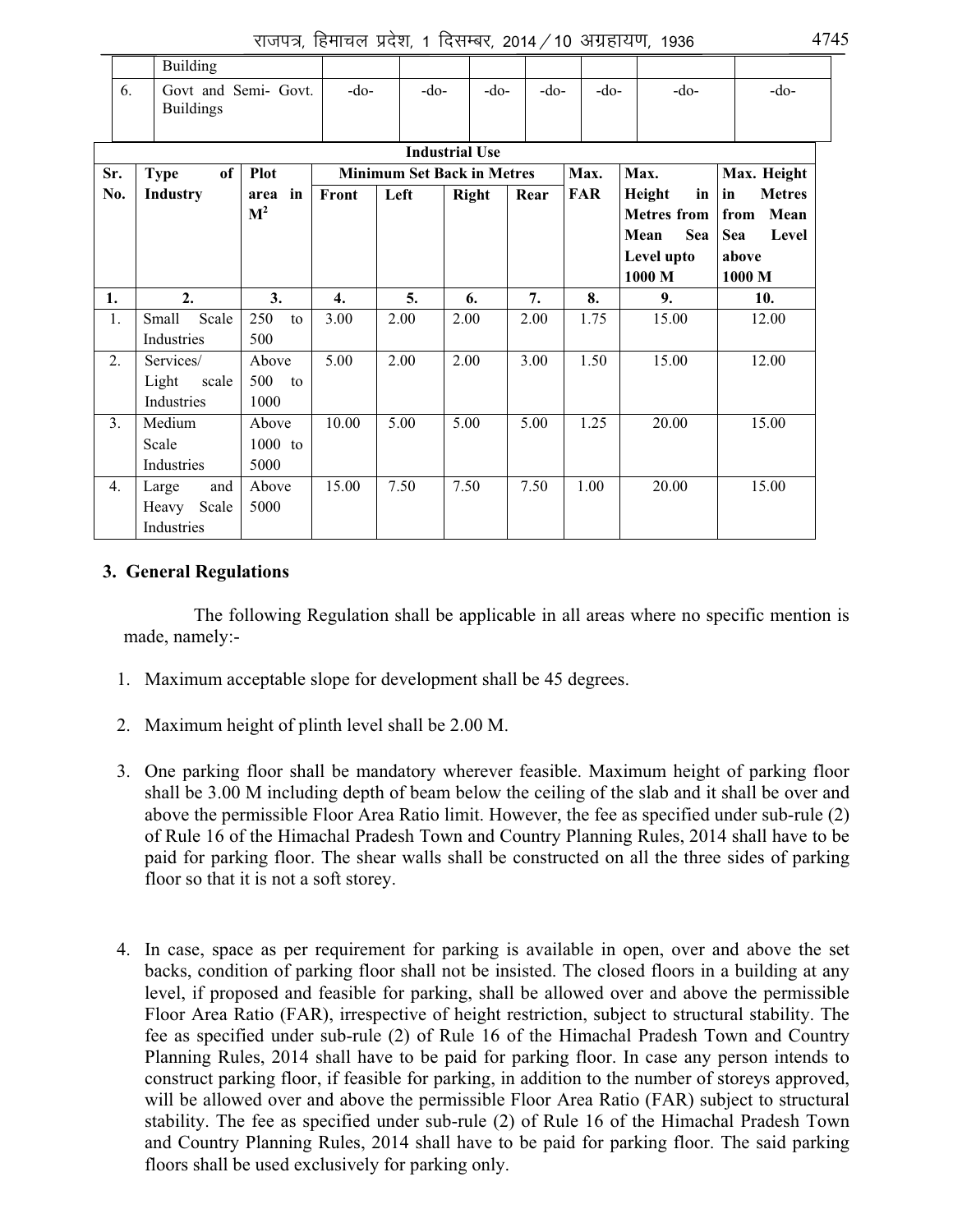- $4746$  राजपत्र, हिमाचल प्रदेश, 1 दिसम्बर, 2014 / 10 अग्रहायण, 1936
	- 5. Multilevel parking floors shall be allowed in Government & public undertaking buildings and in Commercial Uses wherever feasible. The Regulations of Public & Semi-Public Use shall be applicable for Government & public undertakings where multilevel parking floors are proposed. The Regulations of Commercial Uses shall be applicable for multilevel parking floors proposed in Commercial Uses. Though, one parking floor is mandatory yet, second parking floor can be constructed which will be optional.
	- 6. Minimum and maximum height of floor shall be 2.70 M and 3.50 M respectively (for all uses) and variations in floor heights, if required for specific functional/operational requirement of an activity shall be permissible with restriction of overall height of the structure. The chimneys, elevators, poles, tanks and other projections not used for human occupancy may extend above the prescribed height limits. The cornices and window sills may also project into any required set backs.
	- 7. Sloping roof shall be mandatory in hill areas. The CGI sheets on roof top and MS sheet 0.24 M wide Facia shall be painted in post office red or grey green colour or any other colour confirming to the natural roofing material. Height of sloping roof zero at eaves and maximum 2.70 M at centre shall be permissible. The continuous Dormer on any side of sloping roof shall not be allowed. Maximum 2 Dormers on the either side of sloping roof at a reasonable distance between eves and ridge shall be allowed. The  $1/3<sup>rd</sup>$  area of the top floor shall be allowed as open terrace wherever sloping roof is provided.

## 8. **Set backs**:-

Minimum front set back from the line of controlled width of Highways and other Himachal Pradesh Public Works Department's scheduled roads falling within the Planning Area or Special Area limits (excluding the land, included in the inhabited sites of an village as entered and demarcated in the Revenue record or on sites in notified Municipal area that are already built up) shall be 3.00 M. Minimum front set back for non-scheduled roads and Municipal roads shall be 3.00 M.

- 9. For the plots abutting Highways, Bye-pass and other Himachal Pradesh Public Works Department's scheduled roads, No Objection Certificate from the Himachal Pradesh Public Works Department shall be mandatory, in the cases where plot is directly abutting to these roads and there is direct access through connecting bridge and by constructing ramps to such roads.
- 10. Maximum hill cut of 3.50 M height shall be permissible.
- 11. Submission of Structural Stability Certificate on completion of building shall be mandatory.
- 12. Competency for preparation of structural design and its certification:- Registered Civil Engineer having experience in Engineering Structure practice with design and field work.
- 13. Issuance of No Objection Certificate (NOC) for water supply and electricity connection:-

| (i)  | Temporary   At plinth level                                         |
|------|---------------------------------------------------------------------|
| (ii) | Permanent   On completion of dwelling unit / floor /whole building. |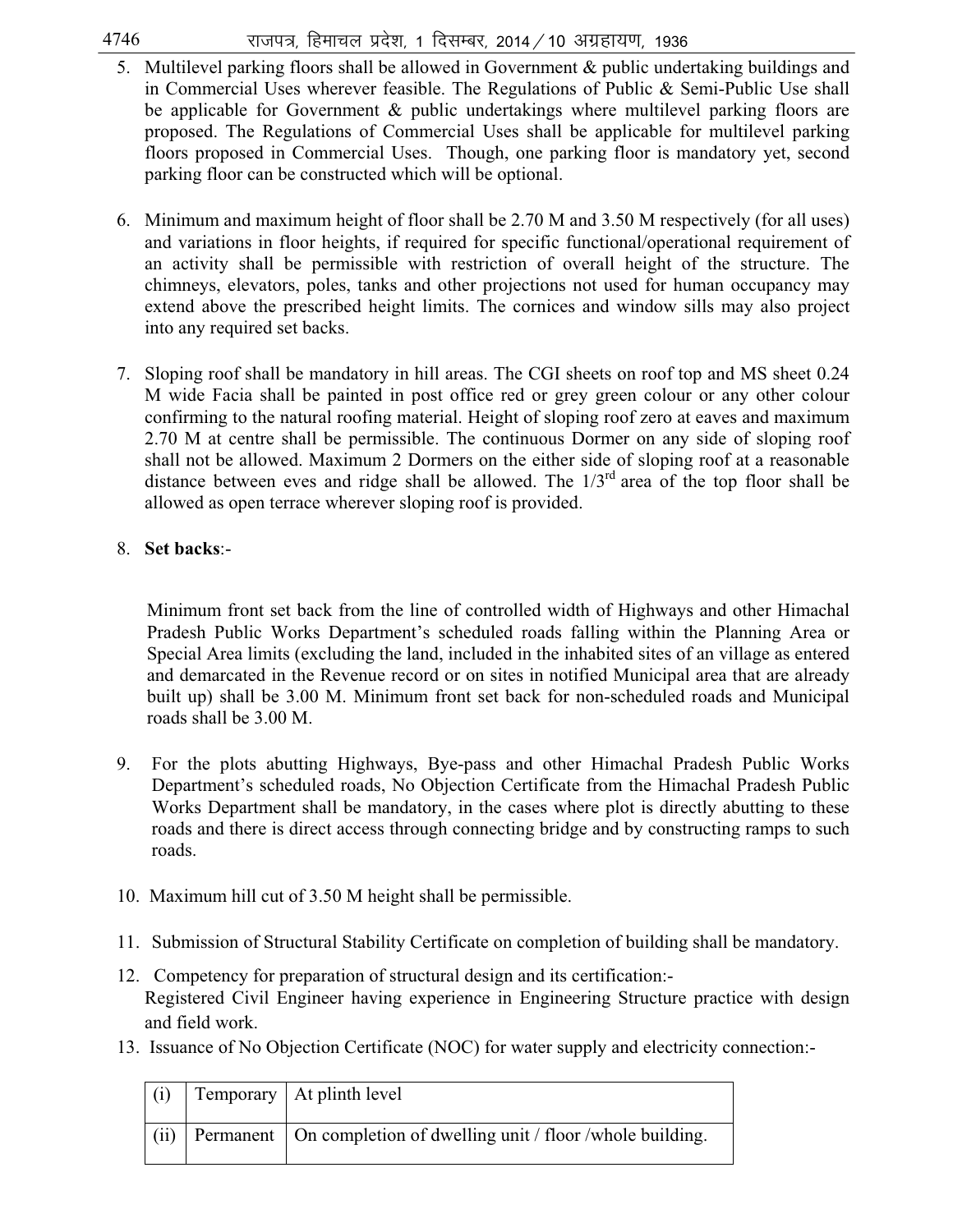- 14. Any subsequent deviations made in the building constructed after getting the plan approved and after grant of No Objection Certificate (NOC) issued by the Department shall entail the entire building unauthorized and NOC so issued shall be withdrawn and the services shall be disconnected.
- 15. Adequate distance from the electric lines as per the requirement of Himachal Pradesh State Electricity Board Limited (HPSEB Ltd.) Rules shall have to be maintained. The No Objection Certificate (NOC) of the Competent Authority shall also be required, if HT/LT line is crossing through the site.
- 16. Minimum permissible distance between two blocks constructed on a plot shall be 5.00 M.
- 17. Distance from the Highest Flood Level (HFL) along Rivers, Khuds and Nullahs shall be as delineated in the Interim Development Plans / Development Plans. In other areas, no construction shall be allowed in parcel of land prone to floods.
- 18. No development shall be permissible on land having buildable width less than 5.00 M after leaving set backs.
- 19. No construction shall be allowed within a radius of 2.00 M from the existing tree and 5.00 M from the forest boundary measured from the circumference of an existing tree.
- 20. Construction on sandwitch plots shall be permissible as per existing building lines, only in existing built up areas.

| (i)   | Minimum width of vehicular access, if number of plots is                                 | 5.00 M (with cul-de- |
|-------|------------------------------------------------------------------------------------------|----------------------|
|       | above 5.                                                                                 | sac) at the end.     |
| (ii)  | Minimum width of pedestrian links to smaller cluster of                                  | 3.00 M.              |
|       | plots, not exceeding 5 in number.                                                        |                      |
| (iii) | Minimum area for open/green space for the scheme having                                  | 10%                  |
|       | more than 5 plots.                                                                       |                      |
| (iv)  | Minimum area for soak pit etc. (irrespective of number of $\vert 5\%$ of the scheme area |                      |
|       | plots).                                                                                  |                      |
| (v)   | Orientation of the plots shall be provided in such a manner                              |                      |
|       | so as to be in conformity with the integration of existing                               |                      |
|       | plots/infrastructure, wind direction, natural flow of surface                            |                      |
|       | drainage to allow un-obstructed rain water discharge.                                    |                      |
| (vi)  | Layout of plots shall be governed by easy access having                                  |                      |
|       | acceptable grades minimum 1in 15 and which may not                                       |                      |
|       | obstruct view or vista.                                                                  |                      |
| (vii) | exceptional circumstances, for the benefit<br>of<br>In.                                  |                      |
|       | Economically Weaker Sections and where the site                                          |                      |
|       | conditions permit to do so, the Director may fix 60 $M^2$ , the                          |                      |
|       | minimum area of plots with two common walls.                                             |                      |
|       |                                                                                          |                      |

21. In new sub-division of land :-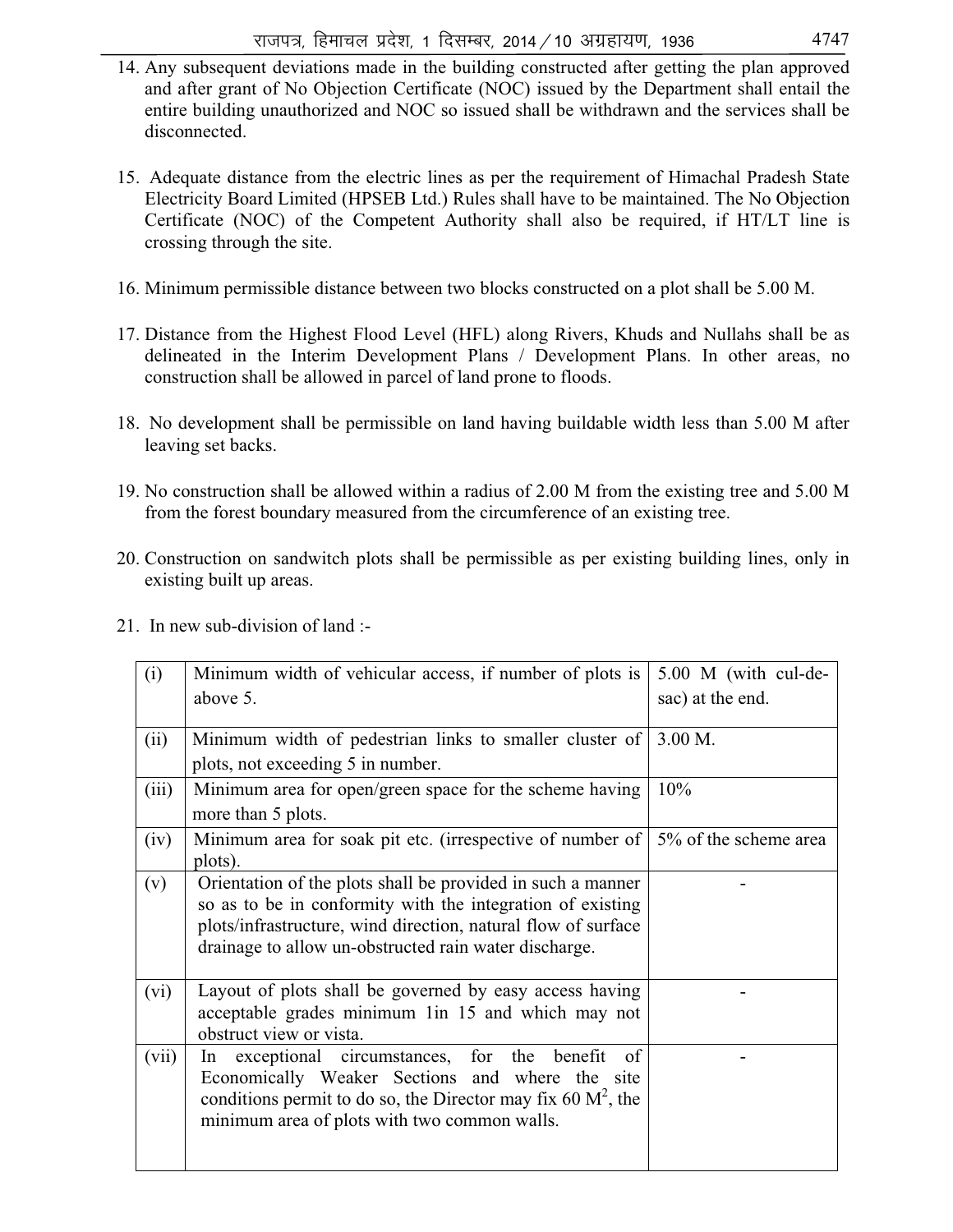22. Permissible Area Standard/Norms for different parts of a Building shall be as under:-

| Habitable room                                                                                                                                                                                                                                                 | Minimum floor area Minimum<br>width               | 9.50 M <sup>2</sup><br>2.40 M                                                                                                                |
|----------------------------------------------------------------------------------------------------------------------------------------------------------------------------------------------------------------------------------------------------------------|---------------------------------------------------|----------------------------------------------------------------------------------------------------------------------------------------------|
| Kitchen                                                                                                                                                                                                                                                        | Minimum floor area Minimum<br>width               | 4.50 M <sup>2</sup><br>1.80 M                                                                                                                |
| Bath room                                                                                                                                                                                                                                                      | Minimum floor area Minimum<br>width               | 1.80 M <sup>2</sup><br>1.20 M                                                                                                                |
| Water<br>Closet<br>(WC)                                                                                                                                                                                                                                        | Minimum floor area Minimum<br>width               | 1.10 M <sup>2</sup><br>0.90 <sub>M</sub>                                                                                                     |
| Toilet<br>(WC+ Bath)                                                                                                                                                                                                                                           | Minimum floor area Minimum<br>width               | 2.30 M <sup>2</sup><br>1.20 <sub>M</sub>                                                                                                     |
| Minimum width<br>of corridor                                                                                                                                                                                                                                   | For Residential use<br>For Other uses             | 1.00 M<br>1.20 M                                                                                                                             |
| Minimum width<br>of stairs                                                                                                                                                                                                                                     | For Residential use<br>For Other uses             | 1.00 M<br>1.50 M                                                                                                                             |
| Maximum width<br>of treads without<br>nosing                                                                                                                                                                                                                   | For Residential use<br>For Other uses             | 25 centimeter wide for internal stairs<br>30 centimeter wide for internal stairs<br>case                                                     |
| Maximum height<br>of riser                                                                                                                                                                                                                                     | For Residential use<br>For Other uses             | 19 centimeter<br>15 centimeter                                                                                                               |
| Provision<br>of<br>spiral stair case                                                                                                                                                                                                                           | Other<br>For<br>expect<br>uses<br>Residential use | Provision of spiral stair case not less<br>than 1.50 M dia with adequate head<br>height for fire escape in addition to<br>regular stair case |
| Openings                                                                                                                                                                                                                                                       | minimum area equivalent to 1/6 th of Floor area.  | For sufficient air and light, windows and ventilators should have                                                                            |
| Projections over<br>doors, windows<br>and ventilators.                                                                                                                                                                                                         | 0.60 <sub>M</sub>                                 |                                                                                                                                              |
| 1.20 M wide Balcony complete open on two sides with restriction of<br>Balcony<br>Projections<br>50 % of Building frontage where minimum front Set-Back is 3.00 M<br>shall be permissible .Balcony of 1.00 M width shall be allowed over<br>set back of 2.50 M. |                                                   |                                                                                                                                              |

23. The habitable basement and attic shall be counted as independent storey.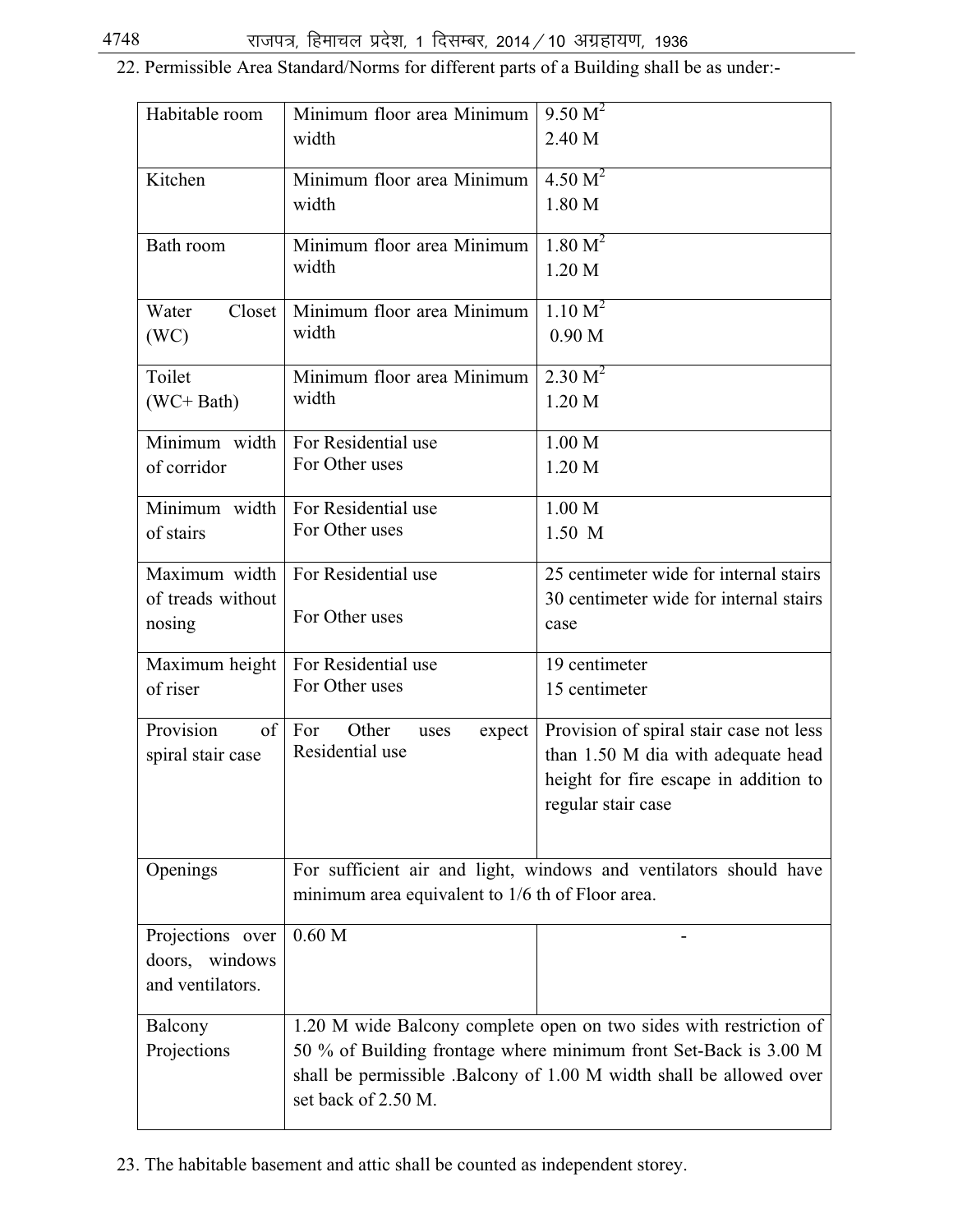24. No plot size restriction shall be applicable for the plots existing prior to enforcement of the Himachal Pradesh Town and Country Planning Act, 1977 (Act No 12 of 1977) and to the plots carved out after inheritance and to such plots carved out for social housing schemes of Government.

## 25. **Drainage:-**

The road side drain shall be on hill side. However, in plain areas where there are buildings on either side of road, drain may be provided on both sides.

## 26. **Re-construction of existing buildings:-**

Regulations regarding re-construction of houses/ buildings in the existence shall be on predominantly existing building lines, provided minimum width of road as per Rules and Regulations is available and roof projections, sun shades upto 0.60 M shall be permitted over streets or paths, as the case may be.

## **4 Change of Land Use**:-

Change of existing land use for Residential**,** Commercial, Public and semi-public and Industrial uses, shall be on existing pattern of development and site conditions subject to the conditions that where basic services like paved roads, drainage, water supply, sewerage disposal, electrical supply line, street lighting etc. do not exist, change of land use or development of land shall not be permitted unless the applicant undertakes that these services shall be provided at his own cost.

## **5. Relaxation:-**

 In case of any constraints as per the site conditions in maintaining set backs or any other Regulations, the concerned Officer vested with the powers of the Director may relax the same.

# **APPENDIX-2**

 $\overline{\phantom{a}}$ 

## **(See rules 13 and 14)**

## **REGULATIONS FOR INDUSTRIAL USE**

For Industrial use/activities, following Regulations shall be applicable:-

## **1. Minimum area of plot:-**

- (a) For small scale industry shall be  $250 \text{ M}^2$  to  $500 \text{ M}^2$ .
- (b) For services/light scale industry shall be above 500  $M^2$  to 1000  $M^2$ .
- (c) For medium scale industry shall be above 1000  $M^2$  to 5000  $M^2$ .
- (d) For large and heavy scale industry shall be above 5000  $M^2$ .
- (e) The plot area as mentioned in clauses (a) to (d) above would not be applicable in the cases where the sub-division of land has taken effect before the commencement of the Himachal Pradesh Town and Country Planning Rules, 2014.
- (f) The plot area as mentioned under clauses (a) to (d) above would not be applicable for the individual plots, if any, created/allotted by the Himachal Pradesh Industries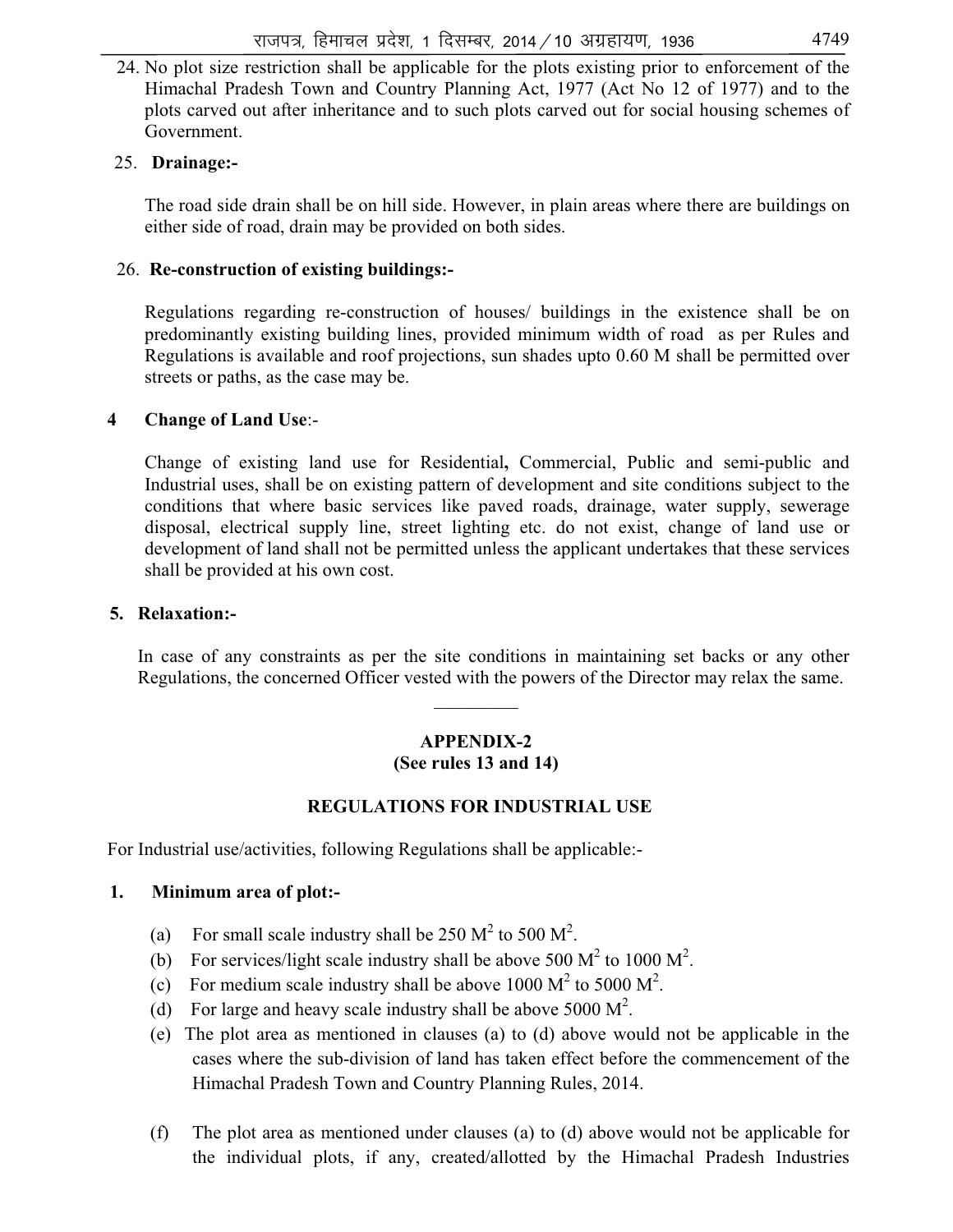$4750$  राजपत्र, हिमाचल प्रदेश, 1 दिसम्बर, 2014 / 10 अग्रहायण, 1936

Department or the Himachal Pradesh State Industrial Development Corporation (HPSIDC) or the Himachal Pradesh Housing and Urban Development Authority (HIMUDA) or any Local Authority or any Authority constituted under the Himachal Pradesh Town and Country Planning Act,1977 (Act No. 12 of 1977) or any other Authority prior to coming into force of the Himachal Pradesh Town and Country Planning Rules, 2014.

(g) The layout and design of industrial area, if any, shall be as per requirement of the Industry and shall be got approved from the Director.

## **2. Height of floor/storey:-**

The minimum floor/ storey height of industrial building shall be 3.00 M and sloping roof height shall be in accordance with volume of the structure. In case of roof trusses, height of building should be adjusted /relaxed accordingly.

## 3. **Type of Industry, minimum Plot Area, minimum Set Backs, maximum Floor Area Ratio (FAR) and maximum height of building:-**

The minimum plot area, minimum set backs, maximum Floor Area Ratio (FAR) and maximum height of building for different type of Industry shall be governed by the following Table:-

| Sr. | of<br><b>Type</b> | <b>Plot</b>    | <b>Minimum Set Back in Metres</b> |      |              | Max. | Max.       | Max.          |               |
|-----|-------------------|----------------|-----------------------------------|------|--------------|------|------------|---------------|---------------|
| No. | Industry          | area in        | <b>Front</b>                      | Left | <b>Right</b> | Rear | <b>FAR</b> | Height<br>in  | Height<br>in  |
|     |                   | $\mathbf{M}^2$ |                                   |      |              |      |            | <b>Metres</b> | <b>Metres</b> |
|     |                   |                |                                   |      |              |      |            | from Mean     | from Mean     |
|     |                   |                |                                   |      |              |      |            | Level<br>Sea  | Level<br>Sea  |
|     |                   |                |                                   |      |              |      |            | upto          | above         |
|     |                   |                |                                   |      |              |      |            | 1000 M        | 1000 M        |
| 1.  | 2.                | 3.             | 4.                                | 5.   | 6.           | 7.   | 8.         | 9.            | 10.           |
| 1.  | Small Scale       | $250$ to       | 3.00                              | 2.00 | 2.00         | 2.00 | 1.75       | 15.00         | 12.00         |
|     | Industries        | 500            |                                   |      |              |      |            |               |               |
| 2.  | Services/         | Above          | 5.00                              | 2.00 | 2.00         | 3.00 | 1.50       | 15.00         | 12.00         |
|     | Light scale       | $500$ to       |                                   |      |              |      |            |               |               |
|     | Industries        | 1000           |                                   |      |              |      |            |               |               |
| 3.  | Medium            | Above          | 10.00                             | 5.00 | 5.00         | 5.00 | 1.25       | 20.00         | 15.00         |
|     | Scale             | 1000           |                                   |      |              |      |            |               |               |
|     | Industries        | to             |                                   |      |              |      |            |               |               |
|     |                   | 5000           |                                   |      |              |      |            |               |               |
| 4.  | Large<br>and      | Above          | 15.00                             | 7.50 | 7.50         | 7.50 | 1.00       | 20.00         | 15.00         |
|     | Heavy             | 5000           |                                   |      |              |      |            |               |               |
|     | Scale             |                |                                   |      |              |      |            |               |               |
|     | Industries        |                |                                   |      |              |      |            |               |               |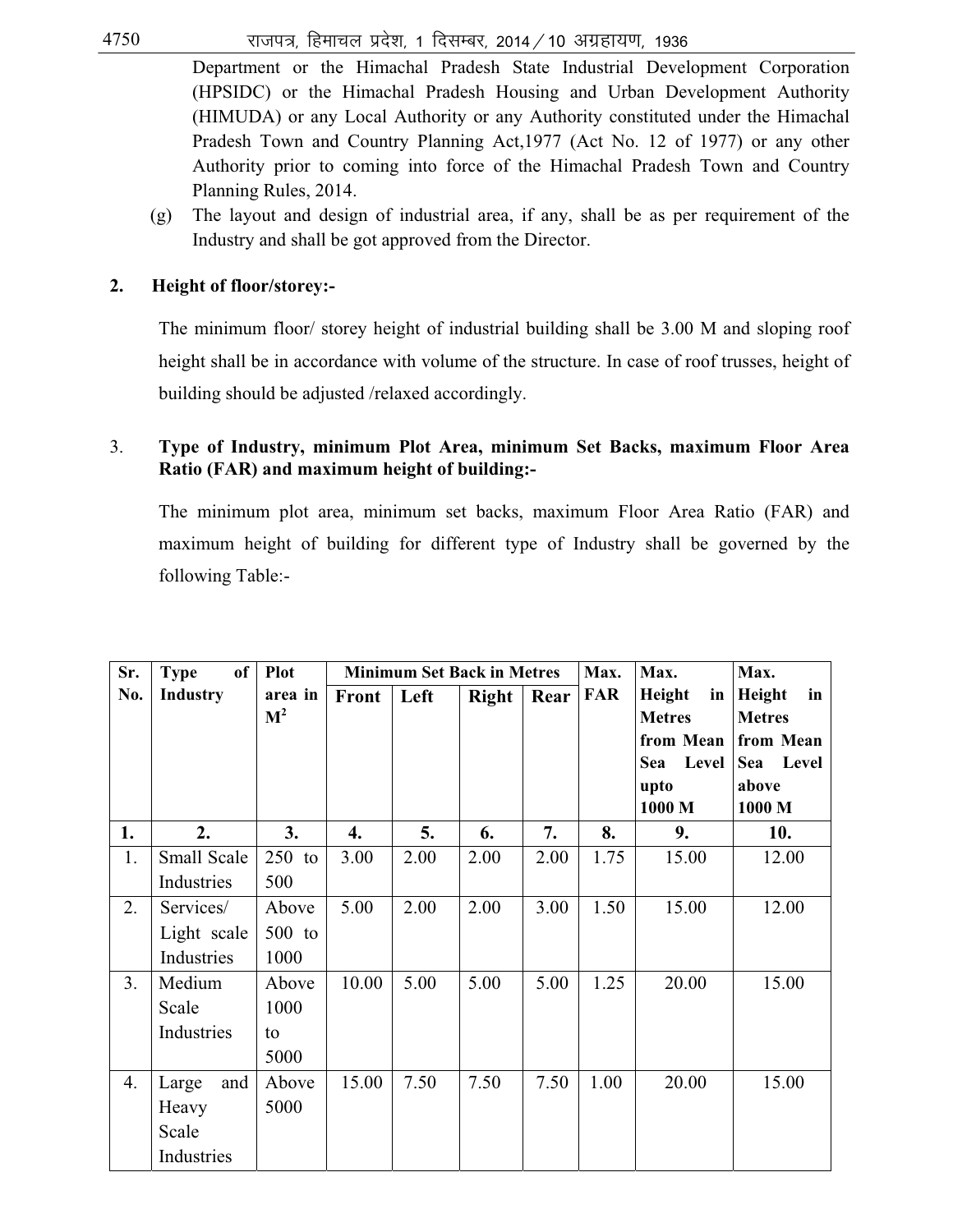#### **Note:-**

- (i) Minimum width of path/road abutting one side of plot shall be 5.00 M.
- (ii) Service area required for pharmaceutical units or such type of Industries under requirement of Goods Manufacturing Practice (G.M.P) shall not be included for calculation of FAR, provided it is only used for utilities and services but not in any case for production.
- (iii) For ancillary uses like security post/room shall be allowed in set back area i.e. one wall shared with the boundary wall and shall be counted in the FAR.

#### 4. **Construction of Cellar:-**

- (a) Construction of cellar shall not be counted as a storey and should be constructed within the prescribed set backs and prescribed building lines and subject to maximum coverage on floor i.e. entrance floor and may be put for following uses:-
	- (i) storage of household or other goods of ordinarily combustible material;
	- (ii) strong rooms, bank cellars etc;
	- (iii) air conditioning equipment and other machines used for services and utilities of the building; and
	- (iv) parking spaces.

#### **(b) The cellar shall have following requirements:-**

- (i) All the walls shall be kept dead and below the natural ground level except the portion kept for ventilation purpose;
- (ii) Every cellar shall be, in every part, at least 2.40 M in height from the floor to the underside of the roof slab or ceiling;
- (iii) Adequate ventilation shall be provided for the cellar and any deficiency in ventilation requirements may be met by providing mechanical ventilation in the form of blowers, exhaust fans and air conditioning system etc;
- (iv) The minimum height of the ceiling of any cellar shall be 0.90 M and the maximum 1.20 M above the average surrounding ground level;
- (v) Adequate arrangements shall be made such that surface drainage does not enter the cellar;
- (vi) The walls and floors of the cellar shall be watertight and be so designed that the effects of the surrounding soil and moisture if any, are taken into account in design and adequate damp proofing treatment is given;
- (vii) The access to the cellar shall be separate from the main and alternative staircase providing access and exit from higher floor. Where the staircase is continuous in the case of buildings served by more than one staircase, the same shall be enclosed type, serving as a fire separation from the cellar floor and higher floors. Open ramps shall be permitted, if they are constructed within the building line subject to the provision of clause (v) above;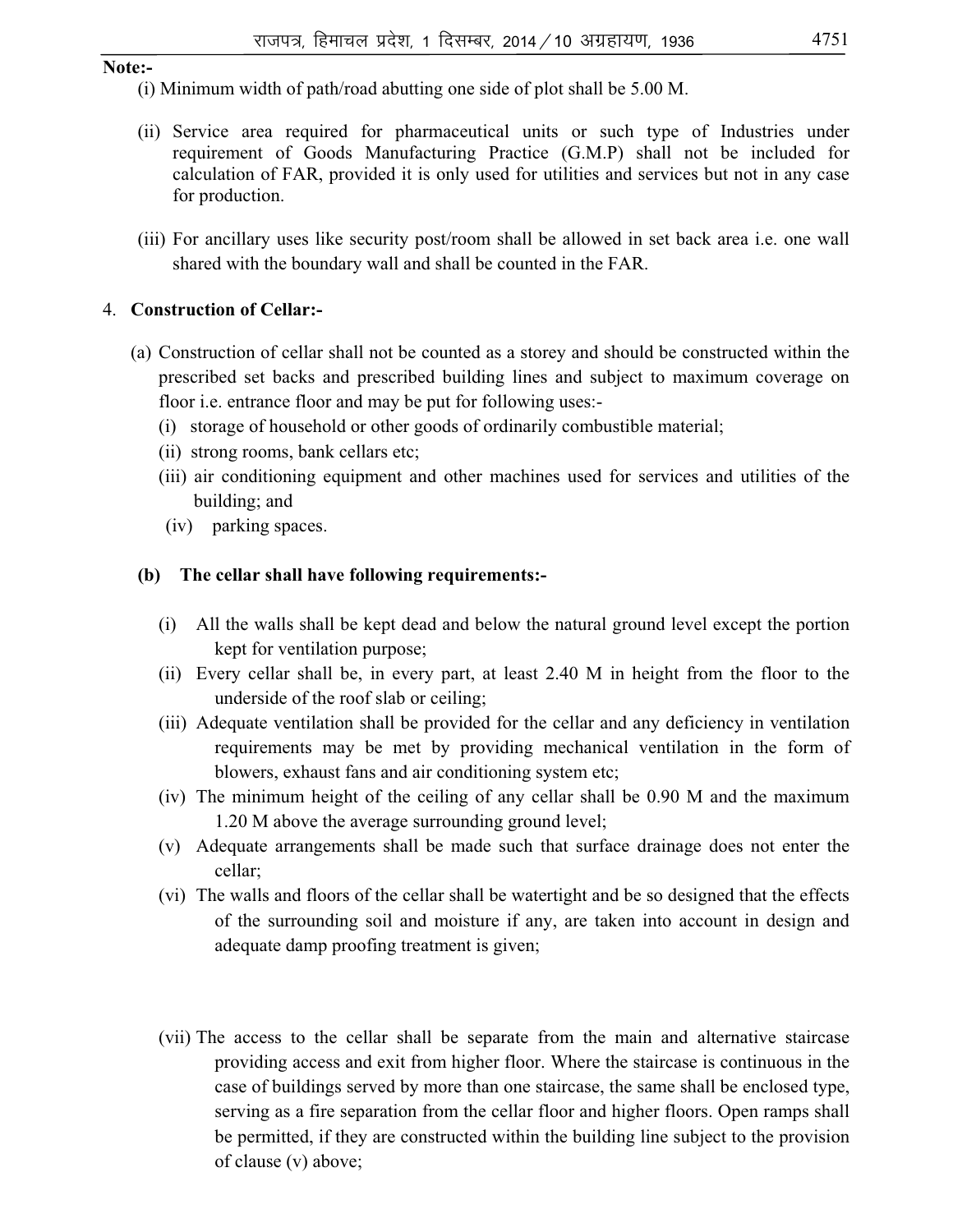- (viii) In case partition in the cellars is allowed by the Authority, no compartment shall be less than 50.00  $M^2$  in area and each compartment shall have proper ventilation provision and the cellar partition shall however, conform to the norms laid down by the Fire Services; and
- (ix) In no circumstances, construction of Toilet, Bath, Kitchen etc. shall be allowed in the cellar.

#### **APPENDIX-3**

 $\mathcal{L}$  and  $\mathcal{L}$  and  $\mathcal{L}$ 

#### **(See rules 13 and 14)**

#### **REGULATIONS FOR DEVELOPMENT OF INFORMATION TECHNOLOGY PARK**

**1. Slope** 

Buildings of Information Technology (IT) Park shall be allowed upto  $30^0$  slope. The infrastructural services including roads shall be developed in accordance with the slope of the area.

#### **2. Land Use structure of complex**

| Sr. | <b>Land Use Structure</b>                    | <b>Maximum limit</b> |
|-----|----------------------------------------------|----------------------|
| No. |                                              |                      |
| 1.  | <b>Total Covered Area</b>                    | 50%                  |
|     | IT related activities<br>$\left( i\right)$   | $22\%$ to $44\%$     |
|     | (ii)<br>Commercial<br>(iii)                  | $1\%$ to 5%          |
|     | Recreational (Indoor)<br>Residential<br>(iv) | $1\%$ to $3\%$       |
|     |                                              | $9\%$ to 15 $\%$     |
| 2.  | Parks and Tot Lots                           | $8\%$ to $12\%$      |
| 3.  | Area under Traffic and Transportation        | $16\%$ to $20\%$     |
| 4.  | Area under Set Backs and other Open Spaces   | $20\%$ to $24\%$     |

#### **3. Means of Access**

- (i) The access to the site of IT Park area shall not be less than 5.00 M wide.
- (ii) Provisions of internal roads shall be as under:-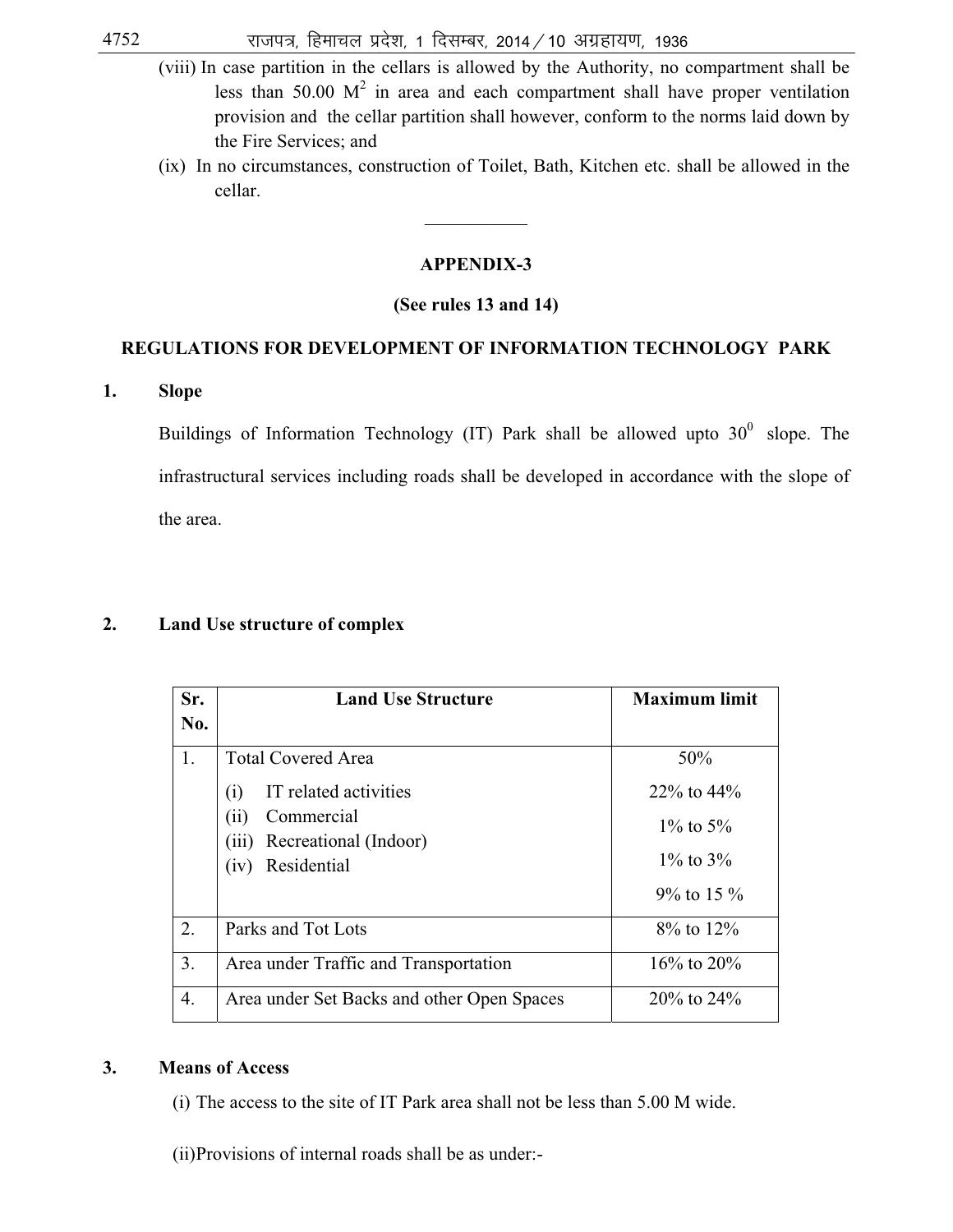| Sr.<br>No. | Width   | Length          |
|------------|---------|-----------------|
|            | 9.00 M  | Up to 1000.00 M |
|            | 12.00 M | Above 1000.00 M |

## **4. Parking Provision**

| 2. Commercial | $=$ (a) 1.50 car space per 75 M <sup>2</sup> floor area |
|---------------|---------------------------------------------------------|
|               |                                                         |

3. Office Use  $\qquad \qquad = \omega$  1.25 car space per 75 M<sup>2</sup> floor area

4. Hardware Manufacturing Unit  $=$   $\omega$  1.00 car space per 60 M<sup>2</sup> floor area

5. Software development/ITES  $f(a) = (a) 1.00$  car space per 40 M<sup>2</sup> floor area

 Maximum height of parking floor shall be 3.00 M including depth of beam below the ceiling of the slab.

## **5. Maximum Floor Area Ratio (FAR)**

Maximum Floor Area Ratio (FAR) shall be 1.75.

## **6. Maximum height of buildings**

Maximum height of buildings for IT and related activities shall be 21.00 M.

## **7. Set Backs**

- (i) Block to Block distance shall be  $2/3^{rd}$  of average height of the Blocks.
- (ii) Distance of structures from the adjoining properties and side Set Backs shall not be less than  $1/3^{rd}$  of the height of the Blocks.
- (iii) Minimum 3.00 M distance from internal roads shall have to be maintained.

## **8. Expansion Joints**

 The structures exceeding 45.00 M in length shall be divided by one or more expansion joints as per the Structural Design calculations.

## **9. Structural Stability**

 The Struc*t*ural Stability provisions including Soil Investigation Report have to be strictly adhered, as enshrined in section 31-A of the Himachal Pradesh Town and Country Planning Act, 1977 (Act No. 12 of 1977) and under Rule 21 of the Himachal Pradesh Town and Country Planning Rules, 2014.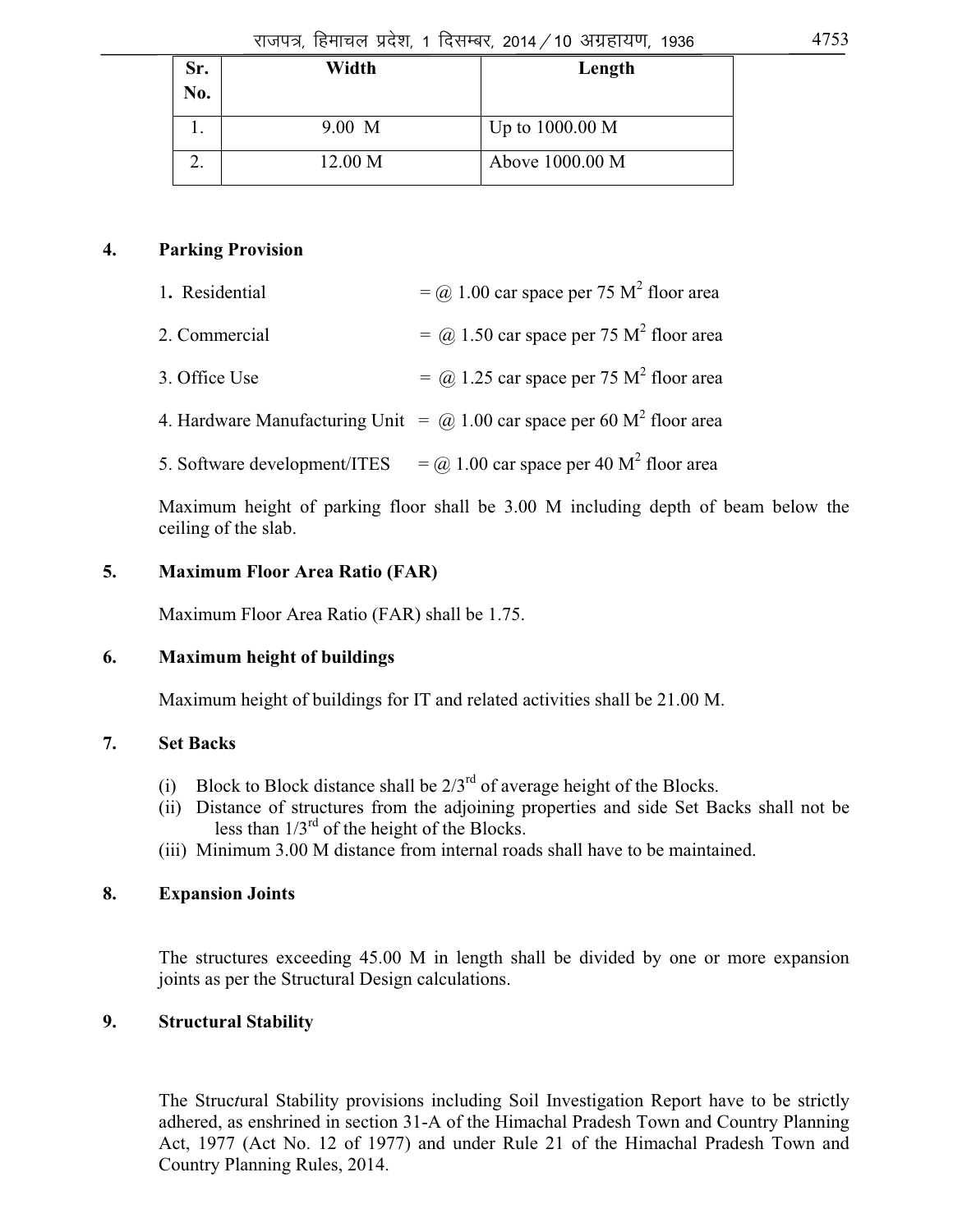## **10. Environment and Health**

- (i) Proper air, light and ventilation to each dwelling unit shall have to be ensured. At least three hours sun may be available for each building during winters. In case of residential structures, kitchen and services shall have to be provided along the external walls. However, if the water closets and bath rooms are not opening to the front, sides, rear and interior open spaces, these shall open to the ventilation shaft. The maximum size of ventilation shaft shall be 4.00  $M^2$  with minimum one dimension of 1.50 M.
- (ii) The Developer shall ensure prior environmental clearance under the provisions of the Environment Protection Act, 1986 from the Competent Authority, besides consent of the Himachal Pradesh State Environment Protection and Pollution Control Board under the Water (Prevention and Control of Pollution) Act, 1974 and the Air (Prevention and Control of Pollution) Act, 1981.

## **11. Safety Measures**

- (i) In case of buildings above 15.00 M height, No Objection Certificate from the Director of Fire Services or Chief Fire Officer, as the case may be, shall be required.
- (ii) The provision of stair cases shall be as per clause 8.6.2 of Part-IV of the National Building Code of India i.e. minimum two stair cases for floor area of more than 500  $M<sup>2</sup>$ . At least one of the stair case shall be on external wall of the buildings and shall open directly to the exterior. Width of stair case shall not be less than 3.00 M i.e. 1.50 M in each flight.
- (iii) Provision for lift shall be optional upto 3 storeys and 1 parking floor. However, for more than 3 storeys and one parking floor, it shall be mandatory requirement. The Developer shall make provision of power back up for the lift and general lighting within and outside the building at his own cost.
- (iv) Provision for proper Fire Hydrants shall have to be made in the Complex and the layout, showing position and location of the same. It shall be made available to the nearest Fire Office.

## **12. Potable Water Supply and Rain Water Harvesting**

- (i) No Objection Certificate (NOC) from the Himachal Pradesh Irrigation and Public Health Department (HPI&PH) regarding availability of adequate water supply and viability of design of rain water harvesting structure shall have to be furnished.
- (ii) Adequate provision for rain water harvesting structure,  $\omega$  20 Liters per M<sup>2</sup> of the roof top area, shall have to be made underground in the parks and open spaces and the same shall be used for the purposes other than drinking and cooking.

## **13. Parks and Tot Lots**

 Area under parks and tot lots shall have to be properly developed in regular shape by providing retaining walls, railings, plantation etc. and amidst the Blocks, proper landscaping of the IT Park area in accordance with the design shall be ensured by the Developer.

## **14. Existing trees and plantation**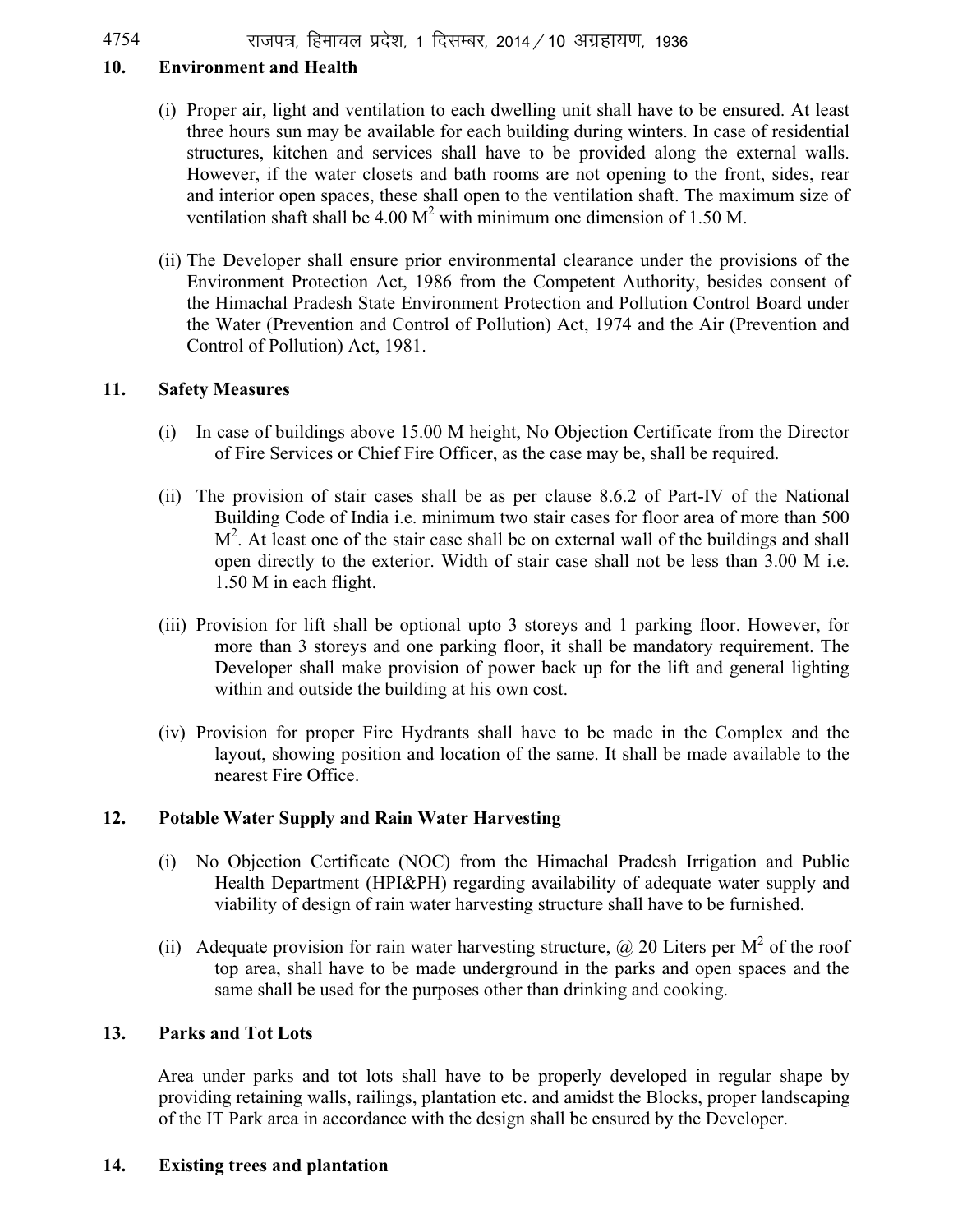- (i) No construction shall be allowed within a radius of 2.00 M from the existing tree and 5.00 M from the forest boundary measured from the circumference of an existing tree.
- (ii) Plantation shall be ensured  $\omega$  125 trees per Hectare.

## **15. Distance from Natural drainage**

 Distance from the Highest Flood Level (HFL) along Rivers, Khuds and Nullahs shall be as delineated in the Interim Development Plans / Development Plans. In other areas, no construction shall be allowed in parcel of land prone to floods.

#### **16. Distance from Roads**

Minimum distance of structures from National Highways, State Highways, Himachal Pradesh Public Works Department (HPPWD)'s Scheduled roads, Bye-Passes and other District roads shall be 15.00 M.

#### **17. Distance from Electric Lines**

Adequate distance from the electric lines as per the requirement of Himachal Pradesh State Electricity Board Limited (HPSEB Ltd.) Rules shall have to be maintained. The No Objection Certificate (NOC) of the Competent Authority shall also be required, if HT/LT line is crossing through the Complex.

#### **18. Assessment of Power requirement**

 In case power requirement assessment exceeds 50 KW, proper space for installation of electric Transformer and Transmission Lines of 11 KV shall be provided in the layout plan. The proposed space is to be got verified from the concerned Officer of the HPSEB Ltd. and accordingly No Objection Certificate (NOC) alongwith verification at site shall have to be furnished.

#### **19. Development of Infrastructure and its maintenance**

- (i) The Developer shall construct roads and drains, lay electric and sewerage lines and shall make provision for disposal of solid waste etc. Suitable site has to be reserved for placement of dumpers. The provision of services infrastructure shall be made through a duct to be constructed on the sides of the internal roads.
- (ii) The Developer shall provide street light poles each at a distance of 30.00 M on either side of the roads.
- (iii) The provision of community water reservoir has to be made in the Complex.
- (iv) All the infrastructural services shall be maintained by the Developer, till such time when a Society is formed and got registered by the stakeholders and residents of the Complex or a Municipality or Gram Panchayat takes over the maintenance pursuits of the area.

#### **20. Supervision**

The registered Architect from the Council of Architecture and Structural Engineer, Graduate in Civil Engineering with 3 years experience in Structural Engineering and the Town Planner shall be competent for supervision of development of land as per provisions of Annexure-A of Part II of the National Building Code of India, 2005.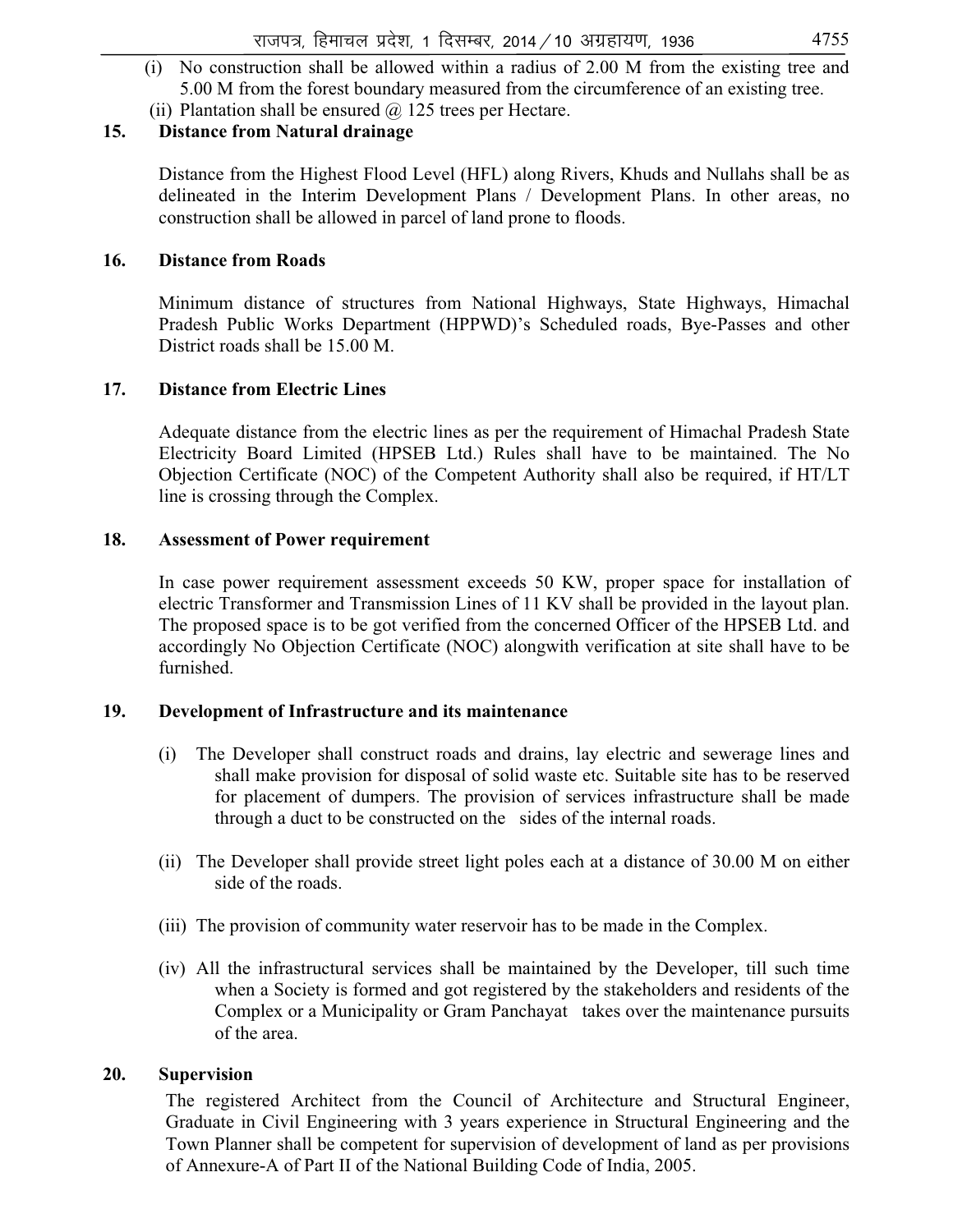#### $4756$   $\hspace{1cm}$  राजपत्र, हिमाचल प्रदेश, 1 दिसम्बर, 2014 / 10 अग्रहायण, 1936

#### **21. Integration**

 Proper integration of the IT park area shall have to be ensured with the surrounding uses and infrastructural provisions like roads, drainage, sewerage etc.

#### **22. Preservation of local Heritage and Hill Architecture**

As far as possible local Heritage and Hill Architecture imperatives shall have to be ensured and incorporated in the designs in terms of facades, sloping roof, windows, doors etc. in hilly areas.

**23.** Other Regulations and instructions as issued by the Government from time to time shall be adhered strictly.

*\_\_\_\_\_\_\_\_\_* 

### **APPENDIX-4 (See rules 13 and 14)**

#### **REGULATIONS FOR SOLAR PASSIVE BUILDING DESIGN**

### **1. Scope**

The Solar Passive Building Design shall be required in the following type of buildings:-

- (i) All the Government and Semi-Government buildings.
- (ii) Public and Semi-Public Institutions including Educational, Health, Community Centres, Banquet Halls, Inns and buildings of Autonomous Bodies.
- (iii) Urban Local Bodies and Panchayati Raj Institutions.
- (iv) Residential buildings in Urban and Urbanisable Areas.
- (v) Residential Colonies and Apartments.
- (vi) Commercial complexes and buildings related thereto including Hotels, Resorts, Lodges and Guest Houses.
- (vii) Industrial buildings and complexes thereof.
- (viii) Transport buildings such as Airport Terminals, Bus Terminals, Railway Stations etc.
- (ix) New Townships.

#### **2. Building Map**

 The map for the proposed building should accompany a statement giving detail of specifications of solar passive heating and cooling system, day lighting features, solar photovoltaic panels, energy efficient and other renewal energy devices as shown in the drawing and proposed to be installed where required. Expected energy saving in the building should also be mentioned.

#### **3. Site Selection**

 The site should preferably be selected on southern slopes or sunny side. Availability of sun shine duration during the winter months of December to March should also be mentioned.

#### **4. Orientation**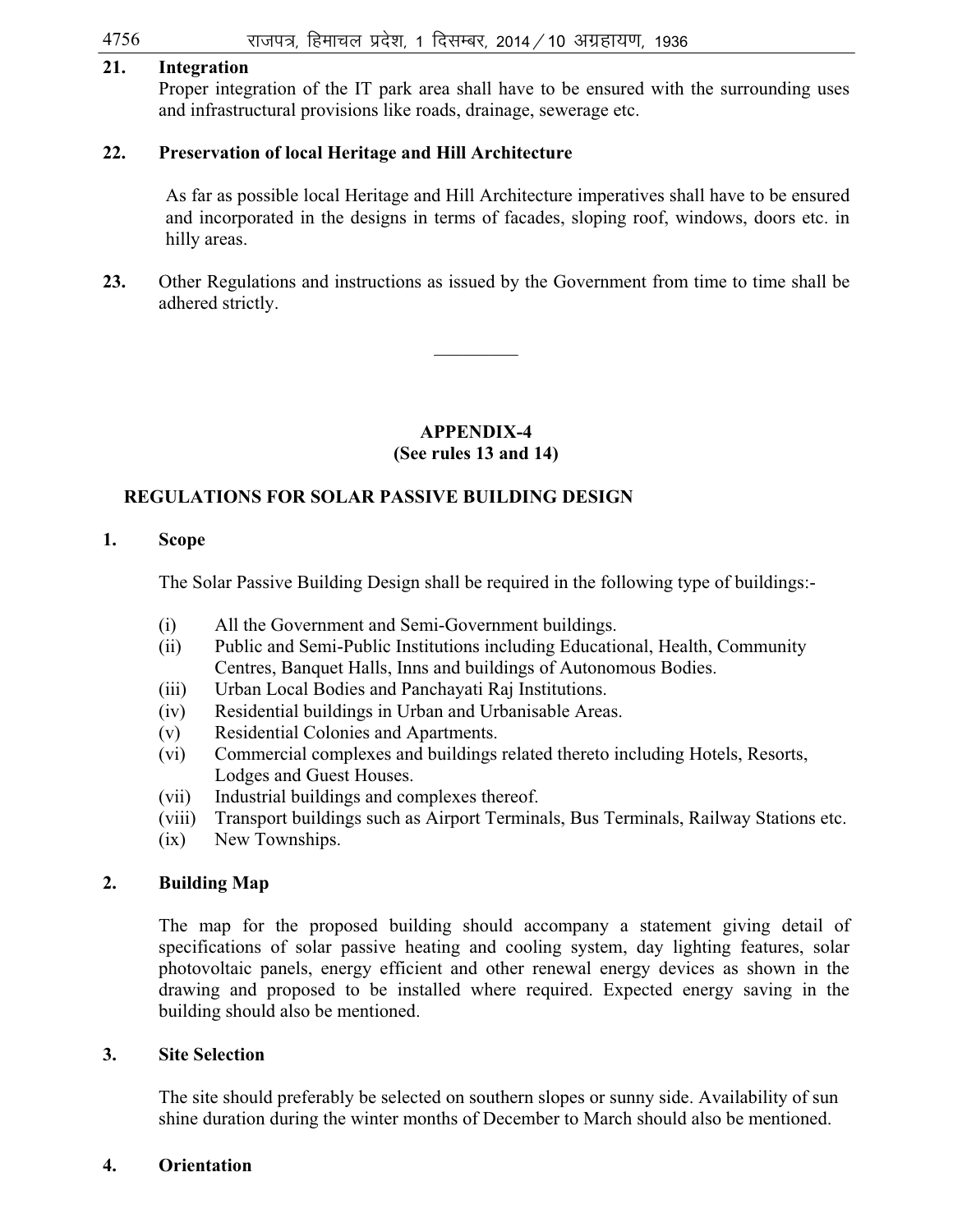The longer axis of the building should preferably lie along east-west directions to trap maximum solar energy during winters.

# **5. Planning of Spaces**

The main habitable spaces of a building may be planned and designed in such a manner, so that natural day light is available. The stair cases, garages, toilets and stores may be planned preferably on northern side. Minimum door and window openings on north side be proposed to avoid heat losses. In order to capture maximum heat in winters, maximum glazing be proposed on southern side. Glazing in proportion to total surface area of outer wall should not exceed more than 50% in mid-altitude regions i.e. 1500 M to 2200 M and not more than 70% in high altitude regions i.e. 2200 M and higher.

#### **6. Integrating Solar Heating Systems in Building Designs**

- 6.1 Passive solar heating systems like solar air heating, water heating, sun space, solar walls, space heating, green houses and solar trombe wall etc. shall be integrated in the building design, wherever possible on southern side, so as to allow maximum direct solar access to these systems.
- 6.2 The suitability of space heating systems to be installed or incorporated in the design of a solar passive building is to be decided by the registered Town Planner/Architect/Engineer/Designer/Solar Expert in accordance with building site, climate and space heating requirements.

#### **7. Solar Photovoltaic Panel (SPV) for Lighting**

 Wherever possible and required, the solar photovoltaic panels may be integrated preferably in the building design for providing light in the building, emergency lighting and street lighting, so that use of electricity is minimized.

#### **8. Solar Passive Cooling Design Features**

 The ventilation and Solar Passive cooling features may be incorporated wherever required as follows:

- 8.1 **Cross Ventilation:** Windows on opposite sides of rooms may be provided for proper circulation and ventilation of fresh and cool air in summers. Windows on southern side may be fixed with overhangs of adequate height and width to provide shade during the summers.
- 8.2 **Colour and Shading:** The external surface of the wall may be painted with white or light colours to reflect instant solar radiation.
- 8.3 **Ground Embankments:** Ground floor may be provided with earth berming upto a height of around 1.00 M for taking the advantage of constant temperature of the earth through out the year.
- 8.4 **Outside Temperature**: Outside temperature may be modified by landscaping.

# **9. Reducing Thermal Losses**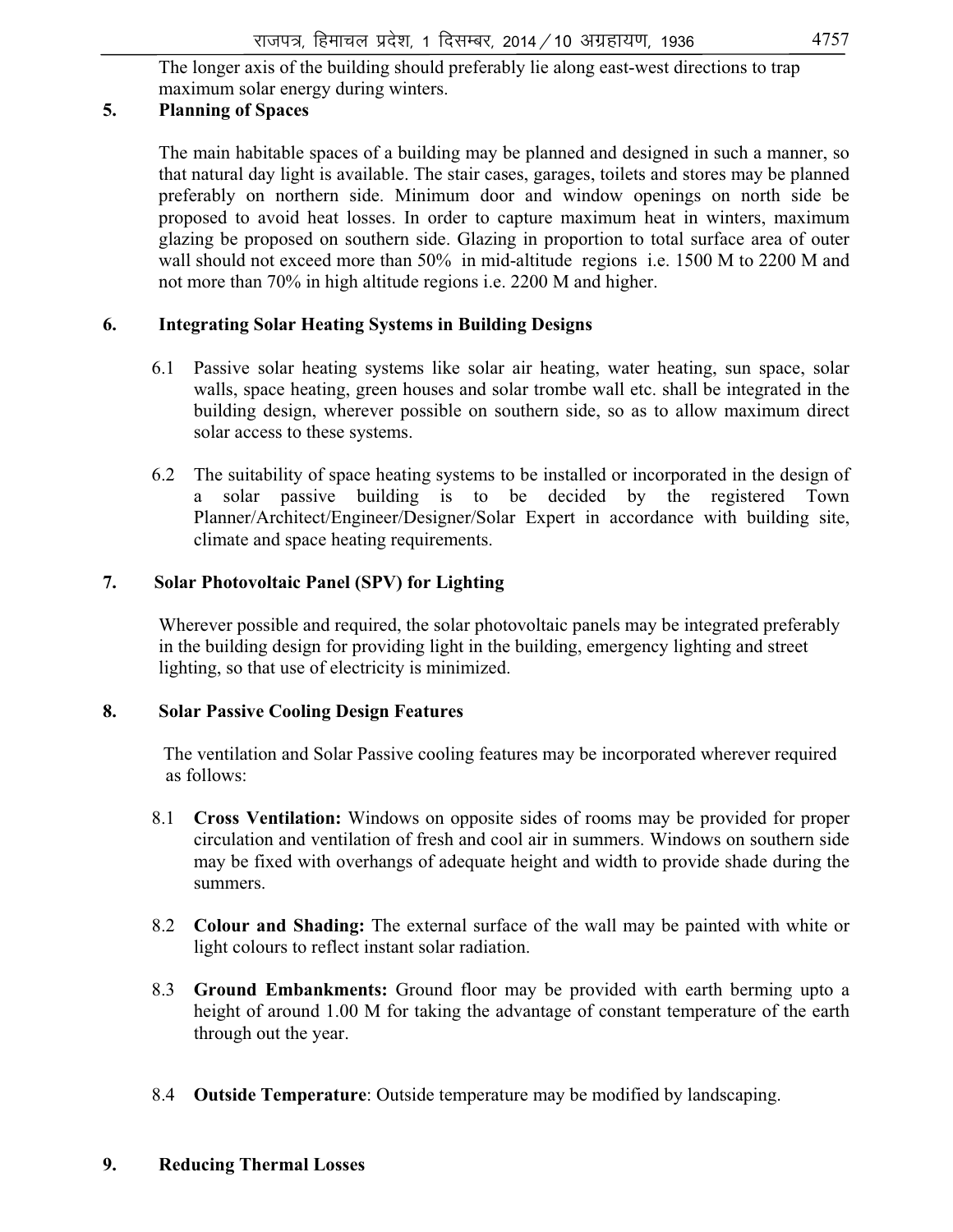The local building materials including stone, slate and mud may be utilized to meet the heating and cooling requirements by storing warmth and keeping the building cool.

#### **10. Outer Wall Thickness**

 Outer walls of the building should be made atleast 0.23 M thick or with cavity with air or with insulation for thermal comfort and to avoid the transfer of heat from outer environment to inner environment and vice-versa.

#### **11. Installation of Solar assisted Water Heating System in Buildings**

- 11.1 The capacity of the Solar hot water system is to be determined as per the requirement of particular building. The following building plans shall be submitted alongwith provision of solar water heating system.-
	- (a) Hospitals and Nursing Homes.
	- (b) Hotels, Lodges, Guest Houses, Group Housing or Apartments on an area of more than  $1000 \text{ M}^2$ .
	- (c) Hostels of Schools, Colleges, Training Centres and other Institutions.
	- (d) Barracks of Police.
	- (e) Functional Buildings of public institutions like Airports, Bus Stands and Railway Stations.
	- (f) Community Centres, Banquet Halls and buildings for similar use.
- 11.2 (a) New buildings should have open space on the roof top which receives direct sun light. The load bearing capacity of the roof should at least be 50 Kg. per M<sup>2</sup>. All new buildings of above categories must complete installation of solar water heating system before putting the same in use.
	- (b) Installation of solar assisted water heating systems in the existing building as given in Regulation 11.1 shall be required at the time of change of building use to above said categories, provided there is a system or installation, for supplying hot water.
- 11.3 Installation of solar assisted water heating systems shall conform to the Bureau of Indian Standards (BIS) specifications. The solar collectors used in the system shall have the Bureau of Indian Standards (BIS) certification mark.
- 11.4 All solar water heating systems may have an automatic electric backup system, so that the same is functional during cloudy or low / non-sunshine days.
- 11.5 Provision in the building design itself may be kept for an insulated pipeline from the roof top in the building to various distribution points where hot water or hot air is required.
- 11.6 The solar water heating system has to be integrated preferably in roof of the building, wherever possible, so that the panels become integral part of the roof. The solar air /water collectors/ green houses / sunspaces on the roof for receiving maximum solar radiation will be allowed.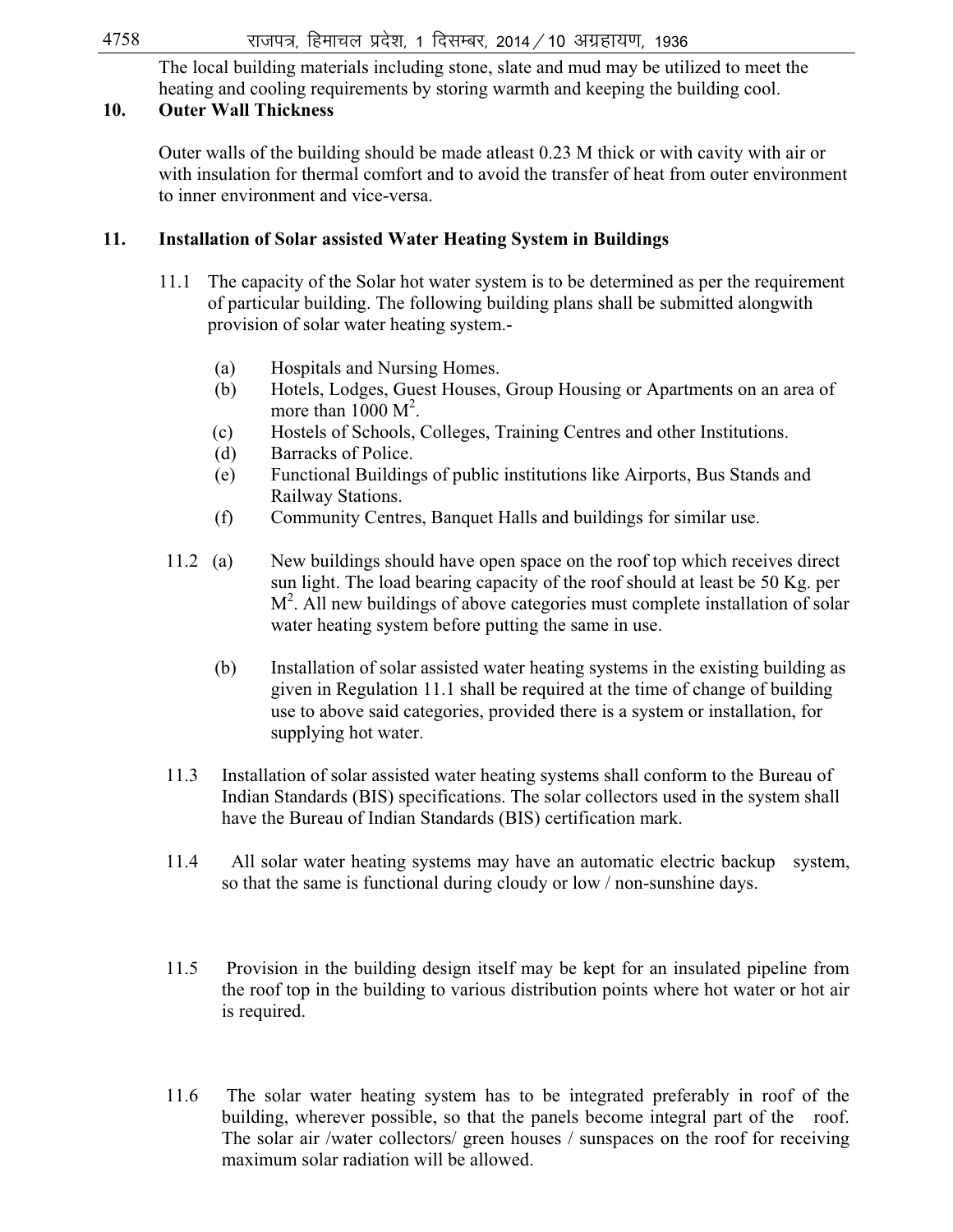#### **APPENDIX 5 (See rules 13 and 14) REGULATIONS FOR DEVELOPMENT OF BARRIER FREE ENVIRONMENT FOR THE PERSONS WITH DISABILITIES IN PUBLIC AND SEMI-PUBLIC BUILDINGS AND RE-CREATIONAL AREAS WITHIN THE LIMITS OF ECONOMIC CAPACITY**

#### **1. Site Planning:**

Every public and semi-public building shall have at least one access to main entrance/exist to the disabled, which shall be indicated by proper signage. This entrance shall have approach through a ramp together with stepped entry. The ramp should have a landing after 9 M run and in front of the doorway. Minimum size of landing shall be 1000 mm x 2000 mm.

#### **2. Access Path/Walkway:**

 Access path from plot entry and surface parking to building entrance shall be minimum of 1800 mm wide having even surface without any step. The slope, if any shall not be greater than 5%. Selection of floor material shall be made suitably to attract or to guide visually impaired persons (limited to floor material whose colour texture is conspicuously different from that of the surrounding floor material or the material that emit different sound to guide visually impaired persons). Finishes shall have a non-slip surface with texture traversable by a wheel chair. Curbs wherever provided should blend to common level.

#### **3. Parking Provision:**

- (a) Surface parking for two equivalent car spaces shall have to be provided near entrance with maximum travel distance of 30 M from building entrance. Width of parking bay shall be minimum 3.60 M.
- (b) Guiding floor materials shall be provided or a device which guides visually impaired persons with audible signals or other devices which serves the same purpose shall be provided.

#### **4. Approach to Plinth Level:**

- (a) Ramp shall be provided with non-slip material to enter the building. Minimum clear width of ramp shall be 1800 mm with maximum gradient of 1:12 between top and bottom of the ramp. Length of ramps shall not exceed 9.00 M having 800 mm high handrail on both sides extending 300 mm beyond the ramp. Minimum gap from the adjacent wall to the handrail shall be 50 mm.
- (b) For stepped approach, size of tread shall not be less than 300 mm and maximum riser shall be 150 mm. Provision of 800 mm high handrails on both sides of the stepped approach similar to the ramped approach shall be provided.
- **5. Entrance Door:** Minimum clear opening for the entrance door shall be 1000 mm.

#### **6. Corridor connecting the Entrance/Exit:**

The corridor connecting the entrance/exit for handicapped, leading directly outdoors to a place where information concerning the overall views of the specific building can be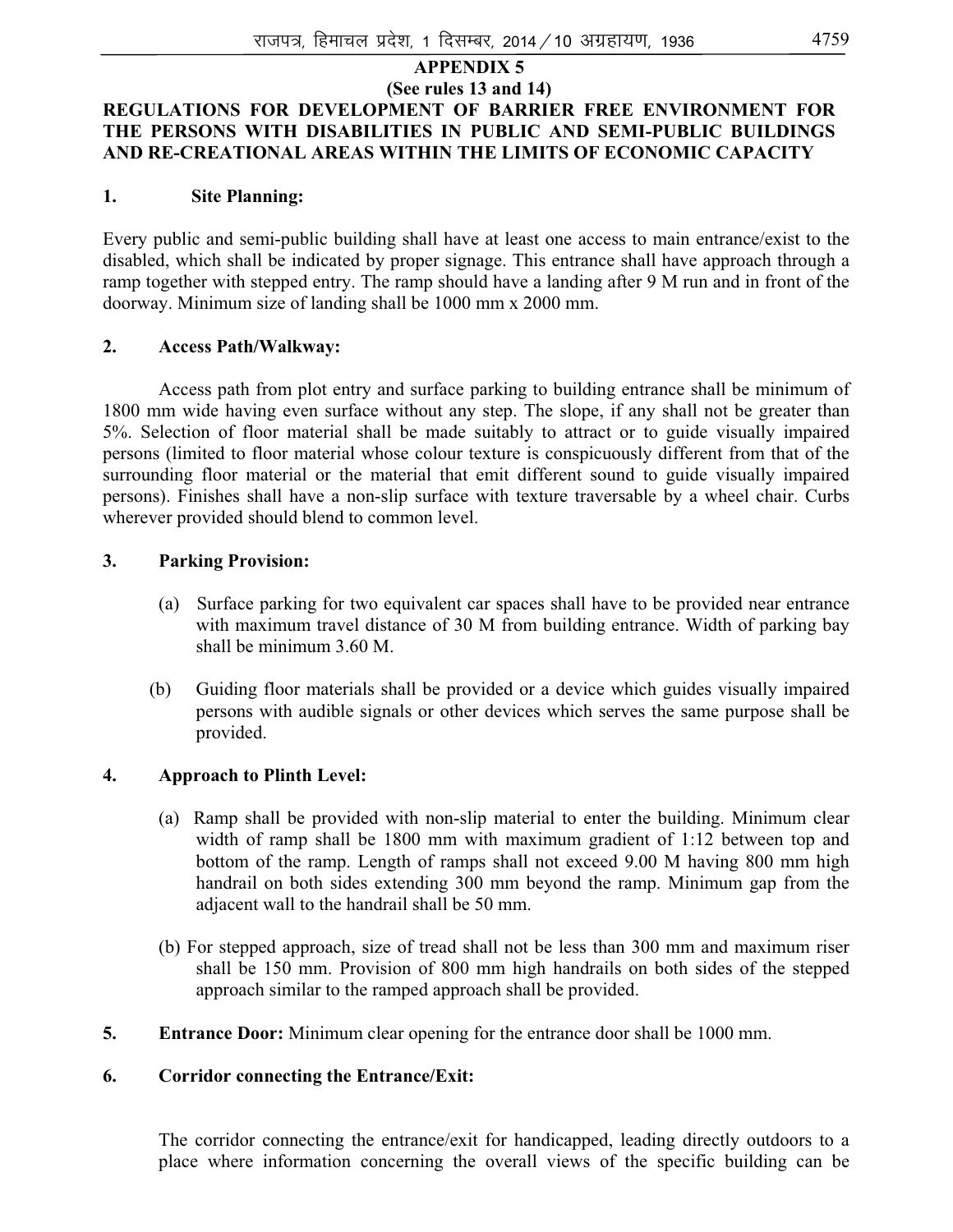provided to visually impaired persons either by a person or signs shall be provided as follows:-

- (a) Guiding floor materials shall be provided or devices that emit sound to guide visually impaired persons.
- (b) The minimum width shall be 1500 mm.
- (c) In case there is a difference of level, slope ways shall be provided with a gradient of 1:12.
- (d) Handrails shall be provided for ramps/slope ways.

# **7. Lift:**

For the buildings with more than 15.00 M in height, one lift shall be provided for the wheel chair user with the following clear dimensions:-

- (a) Clear internal depth 1100 mm
- (b) Clear internal width 2000 mm
- (c) Entrance door width 910 mm

A handrail not less than 600 mm long at 900 mm above floor level shall be fixed adjacent to the control panel. The lift lobby shall be of an inside measurement of 1800 mm x 2000 mm or more. Operational details of lift shall conform to the National Building Code of India.

#### **8. Toilets**:

 One special toilet in a set of toilets shall be provided for use of handicapped with following specifications:-

- (a) Provision of wash basin near the entrance.
- (b) The minimum size shall be 1500 mm x 750 mm.
- (c) Minimum clear opening of the door shall be 900 mm and the door shall be swinging/sliding type.
- (d) Suitable arrangements for vertical/horizontal handrails with 50 mm clearance from wall shall be made in the toilet.
- (e) The Water Closet (WC) seat shall be 500 mm from the floor.

# **9. Refuge Area:**

Refuge area shall have to be provided at the fire protected stair landing on each floor having doorways with clear opening width of 900 mm that can safely hold one or two wheelchairs. The alarm switch should be installed between 900mm and 1200 mm from the floor level.

# **APPENDIX 6**

#### **(See rules 13 and 14)**

# **REGULATIONS FOR COLLECTION OF RAIN WATER**

- **1.** The collection of rain water from the roof tops of the buildings shall be compulsory where the Himachal Pradesh Town and Country Planning Act, 1977 (Act No. 12 of 1977) is in operation in the State as under :-
	- (a) For all the buildings existing or proposed for construction in future; and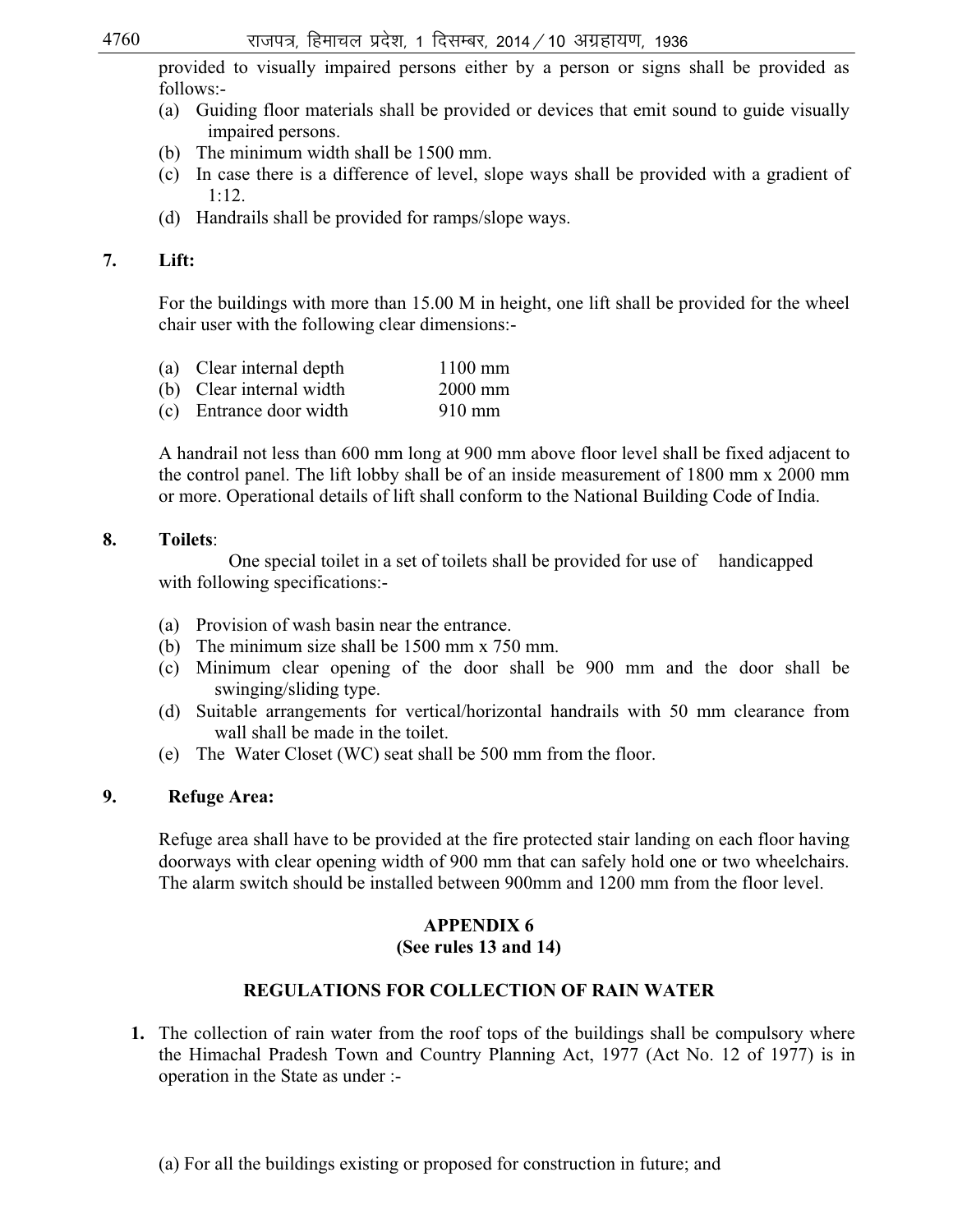- (b) The Guidelines for capturing, storage, integration and distribution of rain water shall be as under:-
	- (i) The Rain Water Harvesting Structures are allowed to be constructed in set backs below ground level. If the storage is desired at any level above ground level, it has to be away from set backs within the permitted covered area.
	- (ii) The community Rain Water Harvesting Structure shall also be permissible.
	- (iii) Proper system for rain water capturing, storage as well as integration and distribution shall be ensured.
	- (iv) The stored rain water shall be utilized regularly for non-drinking usages including fire fighting, landscaping, gardening apart from domestic usages.
	- (v) No water supply connection shall be given to any building till Rain Water Harvesting System is put in place and subsequently operationalised.
	- (vi) The minimum capacity of Rain Water Harvesting Structure shall be worked out  $\omega$ 20 Liters per square Metre of the roof top area.
	- (vii) Violator shall be liable for disconnection of Public Water Supply connection.
	- (viii) The owners of existing buildings without Rain Water Harvesting System shall have to install Rain Water Harvesting System within eighteen months after coming into the operation of these Regulations.

# **APPENDIX 7 (See rules 13, 14 and 67)**

**\_\_\_\_\_\_\_\_** 

#### **REGULATIONS FOR DEVELOPMENT OF APARTMENTS AND COLONIES**

#### **1. Site selection**

 The site may be selected in such area which is going to be proposed for Residential Use and the same is not having non-conforming uses like obnoxious uses, industrial and dumping ground etc. in its vicinity.

#### **2. Check List**

 A Check List showing Regulatory provisions and fulfillment thereof shall have to be submitted alongwith the proposal for Apartments as under:-

| Sr. | <b>Description</b>                         | As per             | As       |
|-----|--------------------------------------------|--------------------|----------|
| No. |                                            | <b>Regulations</b> | proposed |
| 1.  | Scheme Area.                               |                    |          |
| 2.  | Slope of Area.                             |                    |          |
| 3.  | Means of Access.                           |                    |          |
| 4.  | Land Use Structure.                        |                    |          |
| 5.  | Coverage                                   |                    |          |
|     | (i) Under Flats (Block wise).              |                    |          |
|     | (ii) Under other uses (Block wise).        |                    |          |
| 6.  | Total Built up Area.                       |                    |          |
| 7.  | Floor Area Ratio (FAR).                    |                    |          |
| 8.  | No. of storeys in each Block.              |                    |          |
| 9.  | Height of each floor.                      |                    |          |
| 10. | Total Height of Block.                     |                    |          |
| 11. | No. of Flats/Dwelling Units in each Block. |                    |          |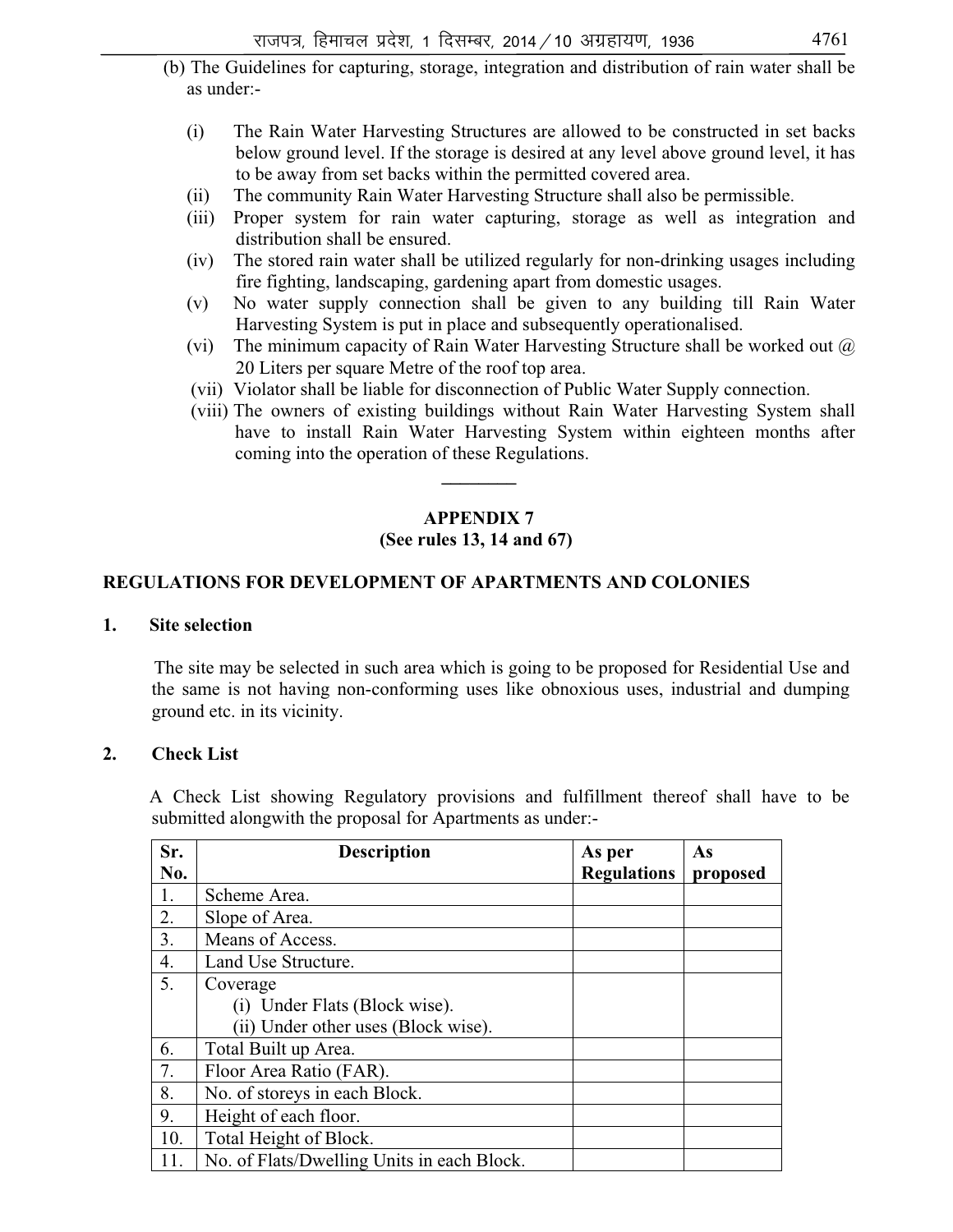| 12. | Total Population.                                        |  |
|-----|----------------------------------------------------------|--|
| 13. | Density per Hectare.                                     |  |
| 14. | Detail of facilities like school, health services        |  |
|     | etc. with respect to population.                         |  |
| 15. | Parking provision.                                       |  |
| 16. | Structural Stability Certification.                      |  |
| 17. | Distance of structures from natural drainage.            |  |
| 18. | Distance of structures from Highways and other           |  |
|     | District Roads.                                          |  |
| 19. | Distance of structures from HT/LT lines.                 |  |
| 20. | No Objection Certificate of competent                    |  |
|     | authority of the Himachal Pradesh State                  |  |
|     | Electricity Board Limited in case HT/LT line is          |  |
|     | crossing over/ nearby proposed site.                     |  |
| 21. | No Objection Certificate of the competent                |  |
|     | authority of National Highway / Himachal                 |  |
|     | Pradesh Public Works Department or Local                 |  |
|     | Bodies for approach to the proposed project as           |  |
|     | the case may be.                                         |  |
| 22. | No Objection Certificate of the competent                |  |
|     | authority of Himachal Pradesh<br>Forest                  |  |
| 23. | Department.<br>No Objection Certificate of the competent |  |
|     | authority of Himachal Pradesh Irrigation and             |  |
|     | Public Health Department or consent of Central           |  |
|     | Ground Water Authority regarding use of                  |  |
|     | ground water.                                            |  |
| 24. | No Objection Certificate of the competent                |  |
|     | authority of Himachal Pradesh Fire Services              |  |
|     | Department.                                              |  |
| 25. | No Objection Certificate of the competent                |  |
|     | authority of Urban Local Bodies/Panchayats.              |  |
| 26. | Provision of Rain Water Harvesting Structure.            |  |
| 27. | Arrangement for disposal and treatment of solid          |  |
|     | waste, sullage, sewage, sewerage and storm               |  |
|     | water.                                                   |  |
| 28. | Provision for street lighting.                           |  |
| 29. | Name of the registered Town Planner                      |  |
|     | Architect/Engineer with full correspondence              |  |
|     | address, appointed for the job.                          |  |
| 30. | Name of the registered Structural Engineer with          |  |
|     | full correspondence address, appointed for the           |  |
|     | job.                                                     |  |

# **3. Size and shape of Scheme Area**

The cases for permission of Apartments shall be considered in the form of complexes and not on ribbon development pattern along Highways/Major Roads.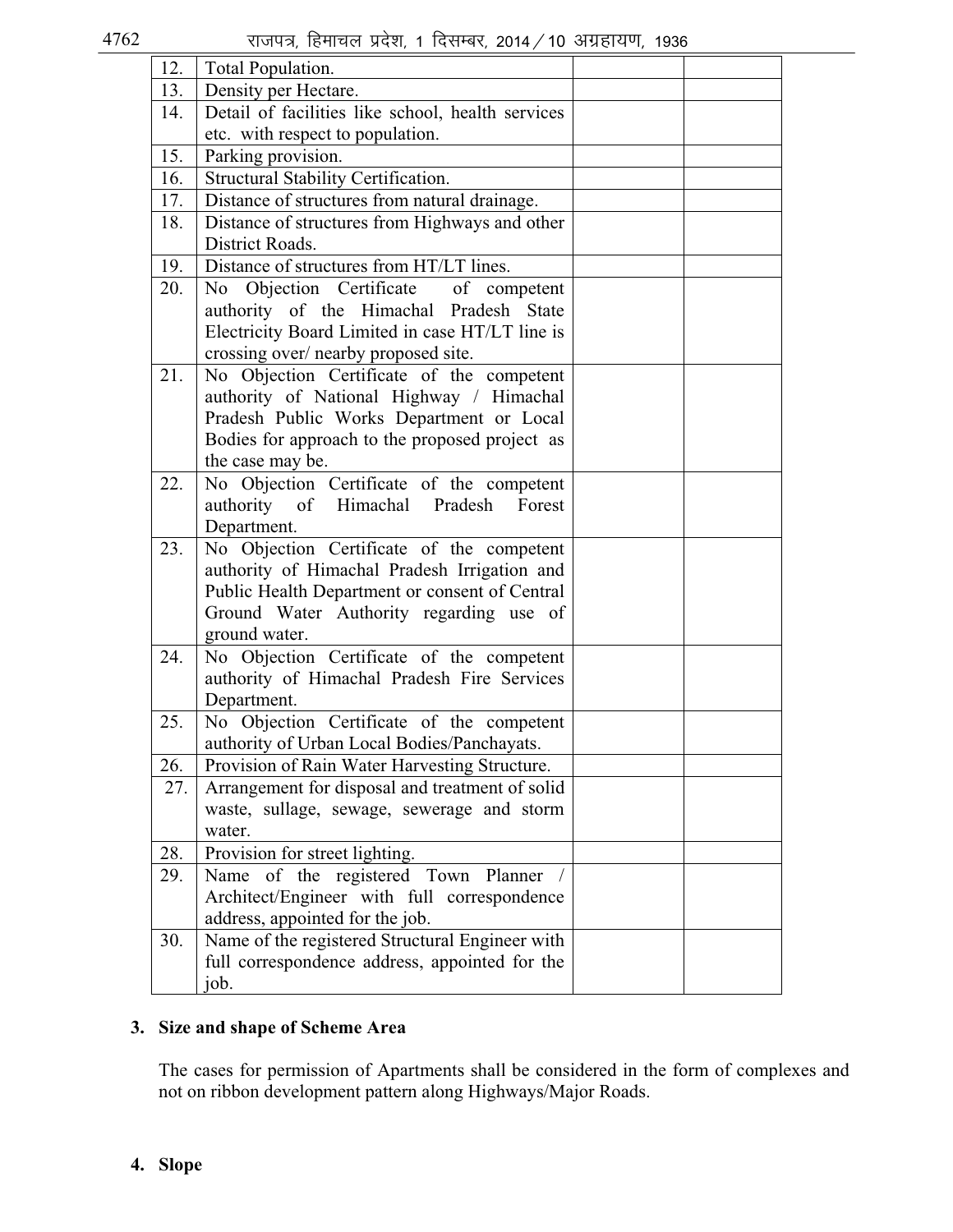Apartments shall be allowed upto  $30^0$  slope.

| Sr. | <b>Land Use</b>                   | Percentage<br>to  |
|-----|-----------------------------------|-------------------|
| No. |                                   | <b>Total Area</b> |
|     | Area under Apartments             | $30 - 35\%$       |
| 2.  | Commercial                        | $02 - 05\%$       |
| 3.  | Public and Semi-Public            | $05 - 10\%$       |
| 4.  | <b>Traffic and Transportation</b> | $20 - 30 \%$      |
| 5.  | Parks and Open Spaces             | $10 - 15\%$       |
| 6.  | Area under Set Backs, pavement,   | $12 - 25\%$       |
|     | plantation and landscaping etc.   |                   |

### **5. Land Use structure of Apartments in a Colony:-**

#### **Note :-**

Under Commercial Use, convenient shops @ of one shop per 150 persons shall have to be provided. These will include service shops like vegetable, shoe repair, dry cleaning, tailor, barber, general merchandise etc. The purpose of these shops should clearly be mentioned in the Plan and should be accordingly allotted after completion. In case Public and semi-Public amenities like schools, health centres etc. are available in the vicinity and the same are adequate to cater for the requirements of inhabitants, detail thereof shall have to be given in the **Check List** at Regulation 2. However, provision of toilets and urinals @ two toilets, one for ladies and one for gents, per 1000 persons and provision for Kindergarten/ tot lots etc. shall have to be made in every Scheme.

#### **6. Means of Access**

- (i) The minimum access/approach from main road to the project site for construction of colony or apartments with a population of 1000 persons shall not be less the 5.00 M and for population above 1000 persons shall not be less than 6.00 M.
- (ii) Width and length of means of internal access for Colonies of more than 1000 persons shall be as under:-

| Sr.<br>No. | Width<br>(in Metre) | Length upto<br>(in Metre) |
|------------|---------------------|---------------------------|
|            | 5.00                | 250.00                    |
|            | 7.50                | 400.00                    |
| ۷.         | 9.00                | 1000.00                   |
|            |                     |                           |
|            | 12.00               | Above 1000.00             |

#### **(a) For plain areas:-**

#### **(b) For hilly areas:-**

| Sr.<br>No. | Width<br>(in Metre) | Length upto<br>(in Metre) |
|------------|---------------------|---------------------------|
|            | 5.00                | 400.00                    |
| ـ.         | 7.50                | 1000.00                   |
| ິ.         | 9.50                | Above 1000.00             |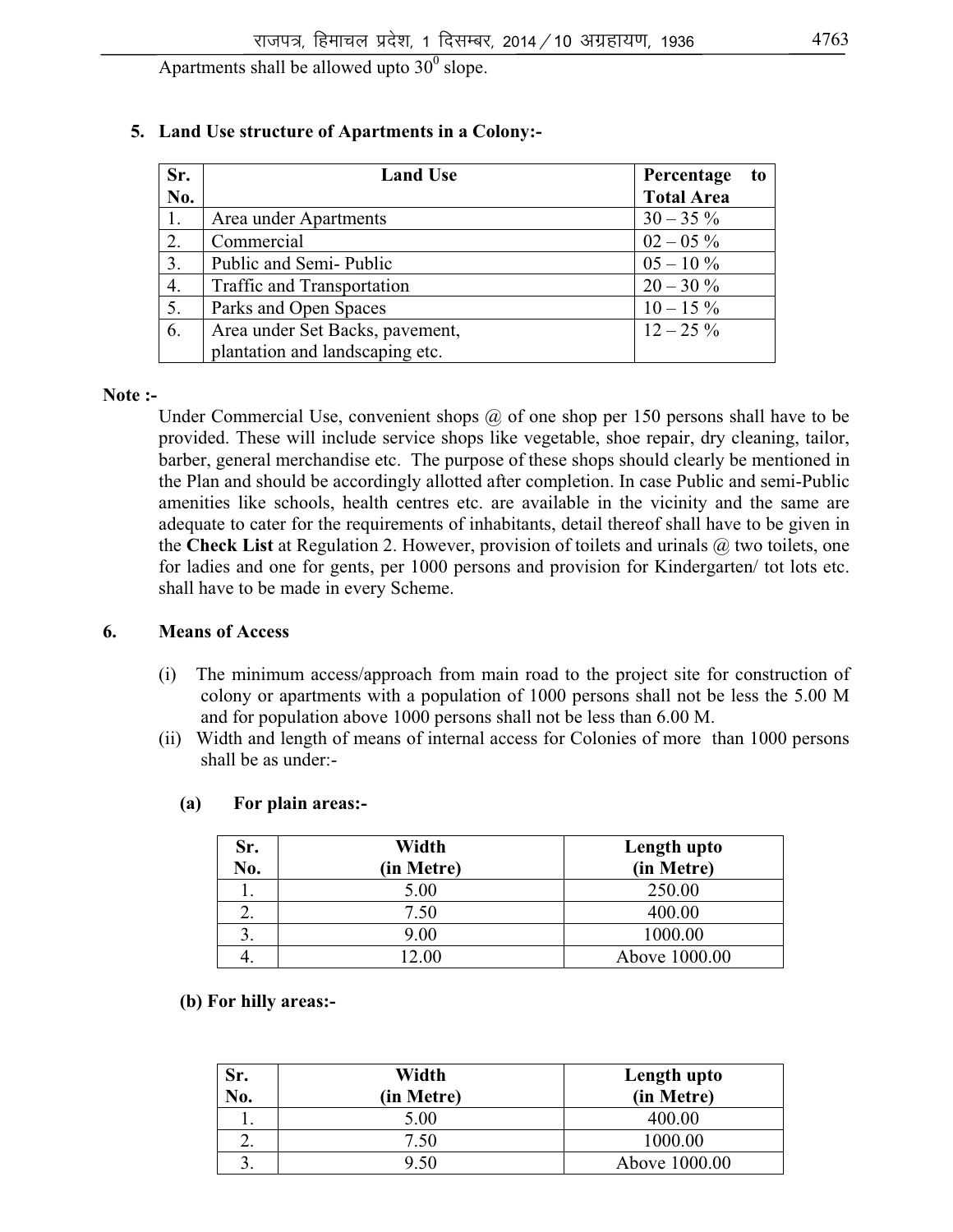### **7. Parking Provision**

Parking provision shall have to be provided  $@$  one vehicle i.e.18.00 M<sup>2</sup> area per 100 M<sup>2</sup> floor area. Maximum height of parking floor shall be 3.00 Metre including the depth of beam below the ceiling of the slab.

# 8**. Maximum Floor Area Ratio (FAR)**

- (i) Maximum permissible FAR shall be 1.75. However, the maximum FAR with respect to Apartments shall be 1.50. The rest 0.25 FAR shall, however be meant for Public and Semi-Public and Commercial purposes in view of the requirements of locality as well as surrounding areas.
- (ii) In case of a Colony where independent Plots, Apartments and Cottages are proposed to be developed and constructed, the calculation of FAR shall be as under:-
	- (a) For independent Plots-

The FAR shall be calculated for whole of the Plot area.

(b) For Apartments -

 The FAR shall be calculated for the built up area available after leaving prescribed Set Backs.

(c) For Cottages -

 The FAR shall be calculated for whole of the land over which cottages are proposed to be constructed.

# **9. Floor Height and Maximum Height of Building**

The minimum floor height of Apartments may vary from 3.00 Metres to 3.50 M. However, the overall height of the building shall not exceed 30.00 Metres in plains areas and 25.00 M including sloping roof in hilly areas of the State. Maximum height of sloping roof shall be in accordance with the volume of structure and the same shall not be less than  $30^{\circ}$  slope of the roof. The height of the Block shall be measured from plinth of the Block to the ridge of the roof including parking and roof. The minimum slope of the roof/ dormer shall not be less than  $30^0$ . The colour of the roof shall be in post office red or grey green or any other colour conforming to the colour of the natural roofing material.

#### **10. Set Backs**

The Block to Block distance shall be  $1/3<sup>rd</sup>$  of average height of Blocks subject to minimum of 6.00 M. Distance of Apartments from the adjoining properties and side Set Backs for plain area shall not be less than  $1/3^{rd}$  and for hilly area  $1/4^{th}$  of the height of the respective adjacent Block subject to minimum of 3.00 M.

# **11. Structural Stability**

The Structural Stability provisions including Soil Investigation Report have to be strictly adhered as enshrined under section 31-A of the Himachal Pradesh Town and Country Planning Act, 1977(Act No. 12 of 1977) and under Rule 21 of the Himachal Pradesh Town and Country Planning Rules,2014. Monitoring of the same shall have to be ensured at each floor level and Completion Certificate in this regard shall be furnished to the Director, Town and Country Planning Department, Himachal Pradesh, Shimla.

#### **12. Environment and Health**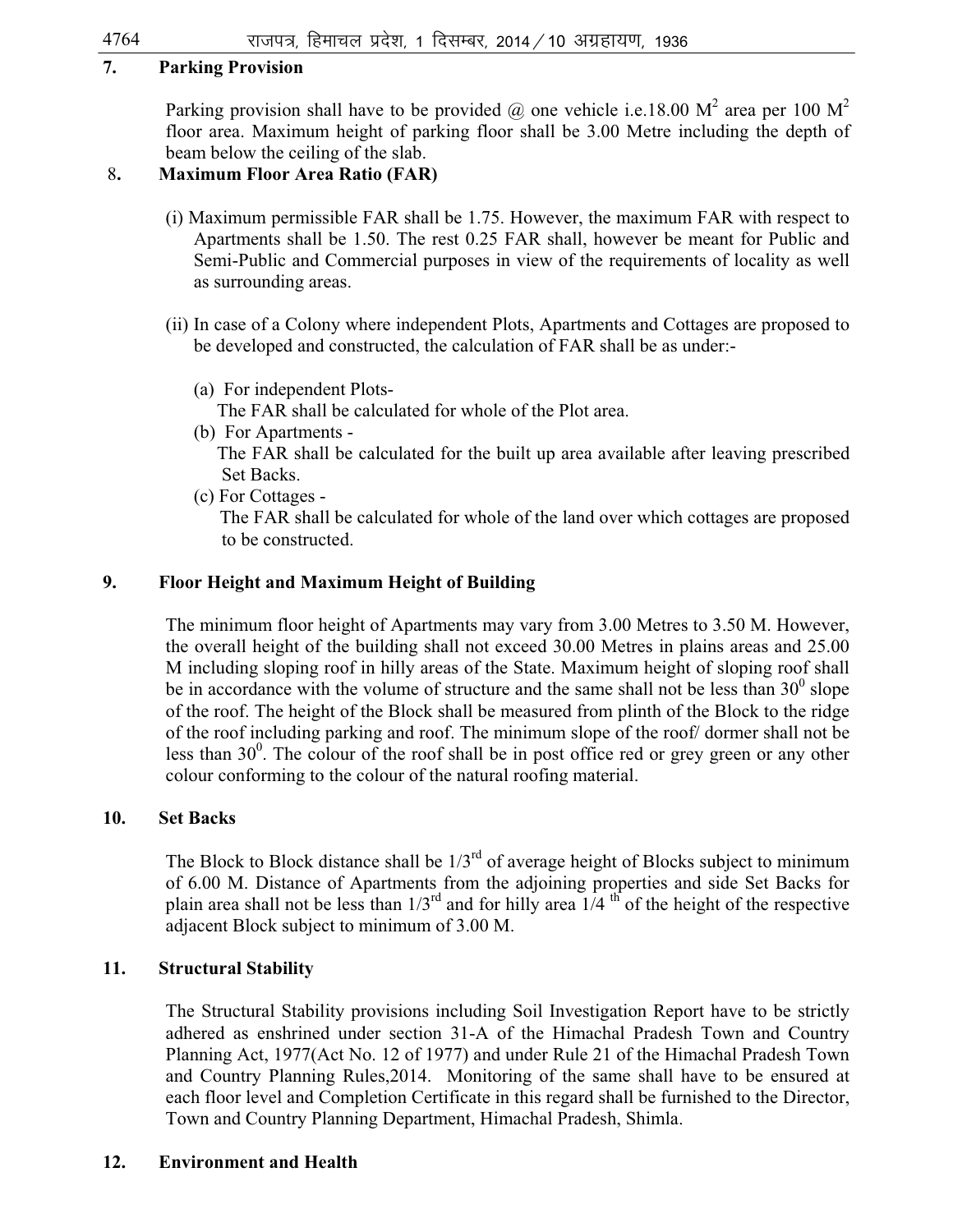(i) Proper air, light and ventilation to each dwelling unit shall have to be ensured. At least 3 hours sun may be available for each flat during winters. Kitchen and services shall have to be provided along the external walls. However, if the Water Closets (WCs) and bath rooms are not opening on to front, side, rear and interior open spaces, these shall open on to the ventilation shaft. The minimum size of which shall be as under:-

| Sr. | Height           |                   | of   Size of Ventilation   Minimum one dimension |
|-----|------------------|-------------------|--------------------------------------------------|
| No. | <b>Buildings</b> | <b>Shaft</b>      | of the Ventilation Shaft                         |
|     | (in Metre)       | (in square Metre) | (in Metre)                                       |
|     | Upto $10.00$     | 1.20              | 0.90                                             |
|     | Upto12.00        | 2.80              | 1.20                                             |
|     | Upto18.00        | 4.00              | 1.50                                             |
|     | 24.00 & above    | 5.40              | -80                                              |

(ii) In view of Notification No. S.O. 801 (E) dated 7.7.2004 of the Ministry of Environment and Forests, Government of India, New Delhi and accordingly further directions of the State Government circulated vide letter No. STE-A (3)-11/2003 dated 28.3.2005, in case of population more than 1000 persons or discharging sewage more than 50 Kilo Liter per Day ( KLD) or above or with an investment of Rs.50 Crores or above, the Promoter has to ensure the Environmental Clearance from the Government of India, besides consent of the Himachal Pradesh State Environment Protection and Pollution Control Board under the Water (Prevention and Control of Pollution) Act, 1974 and the Air (Prevention and Control of Pollution) Act, 1981.

#### **13. Safety Measures**

- (i) In case of buildings above 15.00 M of height, No Objection Certificate (NOC) from the Director, Fire Services or Chief Fire Officer, as the case may be, shall be required.
- (ii) The provision of stair cases shall be as per clause 8.6.2 of Part-IV of National Building Code of India i.e. minimum of 2 stair cases for floor area of more than  $500 \text{ M}^2$ . Atleast one of the stair case shall be on external wall of the buildings and shall open directly to the exterior. Width of stair case shall not be less than 3.00 M i.e. 1.50 M in one flight.
- (iii) Upto 4 storeys and 1 parking floor, provision for a lift shall be optional. However, for more than 4 storeys and one parking floor, it shall be mandatory requirement. The Promoter has to make provision of power back up for the lift and general lighting within and outside the building at his own cost.

#### **14. Potable Water Supply and Rain Water Harvesting**

(i) No Objection Certificate (NOC) from the Himachal Pradesh Irrigation and Public Health Department(HPI& PH), regarding availability of adequate water supply and viability of design of rain water harvesting structure shall have to be furnished.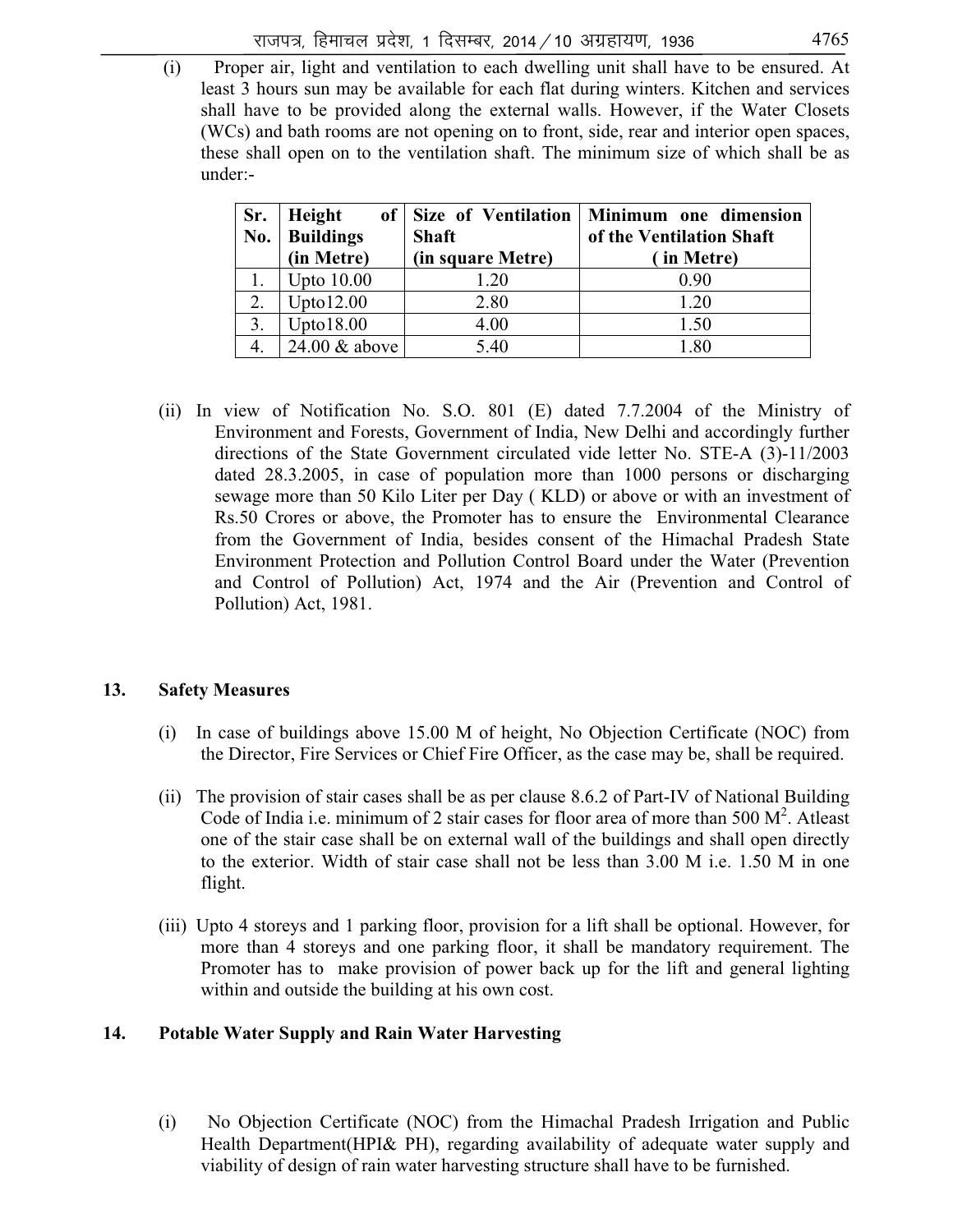$4766$  राजपत्र, हिमाचल प्रदेश, 1 दिसम्बर, 2014 / 10 अग्रहायण, 1936

(ii) Adequate provision for rain water harvesting structure  $@$  20 Liters per  $M^2$  of the roof top area shall have to be made underground in the parks and open spaces and the same shall be used for the purposes other than drinking and cooking.

#### **15. Parks and Open Spaces**

Area under parks and tot lots shall have to be properly developed in regular shape by providing retaining walls, railings, plantation etc. and amidst the Blocks, proper landscaping of the Apartment area in accordance with the design shall be ensured by the Promoter.

#### **16. Existing Trees and Plantation**

- (i) No construction shall be allowed within a radius of 2.00 M from the existing tree and 5.00 M from the forest boundary measured from the circumference of an existing tree.
- (ii) The Promoter shall ensure plantation of trees at least equivalent to the anticipated population of the area and the same shall have to be monitored by the Director, Town and Country Planning Department, Himachal Pradesh, Shimla. Local varieties of trees with exotic impact and attraction shall have to be planted.

#### **17. Distance from Natural Drainage**

Distance from the Highest Flood Level (HFL) along Rivers, Khuds and Nullahs shall be as delineated in the Interim Development Plans / Development Plans. In other areas, no construction shall be allowed in parcel of land prone to floods.

#### **18. Distance from Roads**

Distance of structures from roads shall have to be adhered as under:-

| (1)   | National/ State Highways/ Himachal |     |         |
|-------|------------------------------------|-----|---------|
|       | Pradesh Public Works Department's  |     |         |
|       | Scheduled Roads and Bye-passes     | $=$ | 15.00 M |
| (i)   | Other District Roads.              | $=$ | 10.00 M |
| (iii) | Other Roads                        |     | 5.00 M  |

#### **19. Distance from Electric Lines**

Adequate distance from the electric lines as per the requirement of Himachal Pradesh State Electricity Board Limited (HPSEB Ltd) Rules shall have to be maintained. The No Objection Certificate (NOC) of the competent authority shall also be required, if HT/LT line is crossing through the Scheme.

#### **20. Assessment of Power Requirement**

 In case, power assessment exceeds 50 KW, proper space for installation of electricity Transformer is required to be provided in the layout plan and provision has to be made for coming 11 KV line. The proposed space is to be got verified from the concerned Officer of the Himachal Pradesh State Electricity Board Limited (HPSEB Ltd) and accordingly No Objection Certificate (NOC) alongwith verification at site shall have to be furnished.

#### **21. Reservation for Economically Weaker Sections, Low Income Groups of Society and Bonafide Himachalis**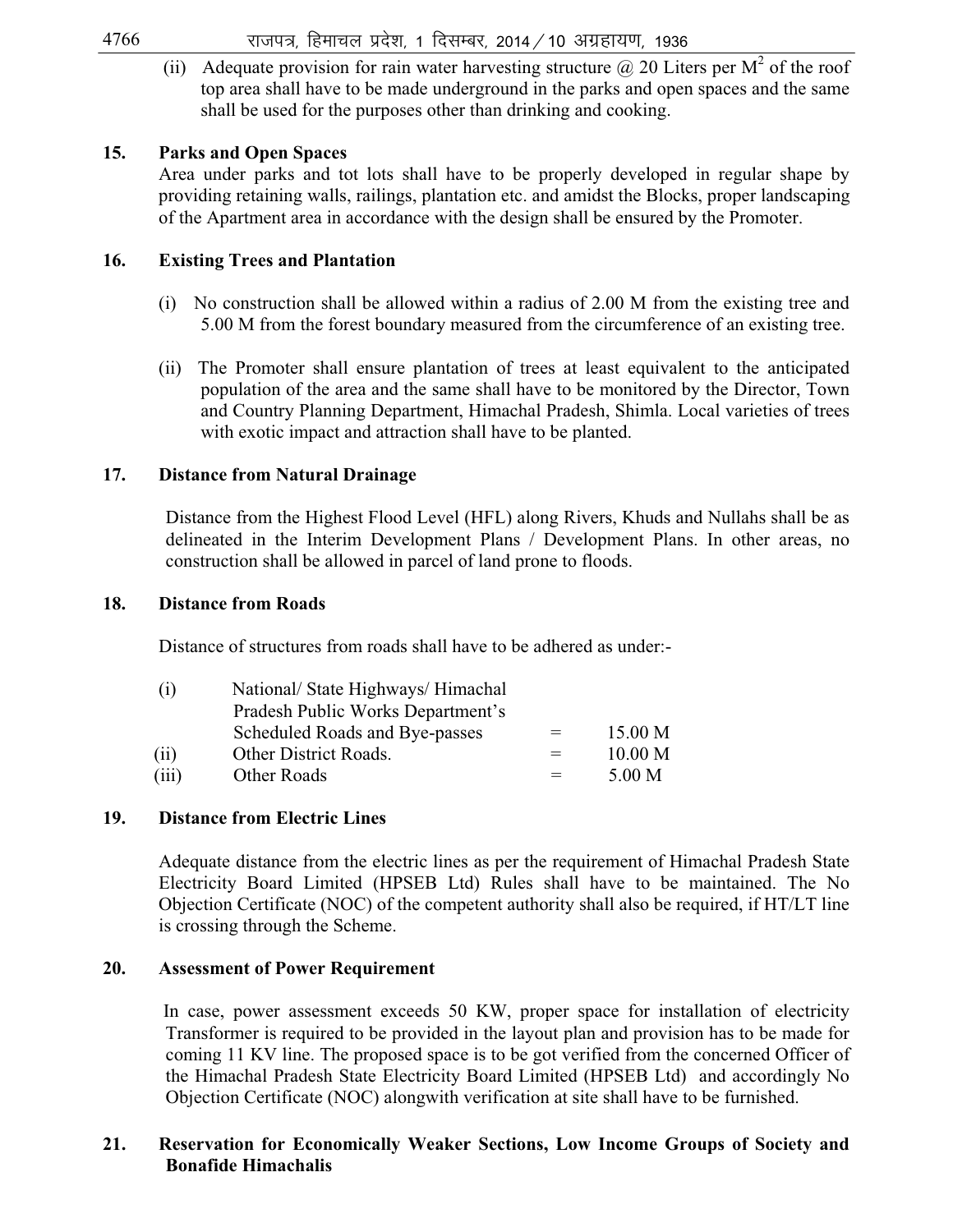The promoter shall have to ensure the reservation for Economical Weaker Section (EWS) , Low Income Group (LIG) of the society and Bonafide Himachalis as prescribed in the Rule 56 of the Himachal Pradesh Town and Country Planning Rules, 2014.

#### **22. Development of Infrastructure and its Maintenance**

The Promoter shall construct roads, drains, lay electricity lines, sewerage and make provision for disposal of solid waste etc. Suitable site has to be reserved for placement of dumpers. The provision of services infrastructure shall be made through a duct to be constructed on sides of the road and the same have to be ascertained by the Director, Town and Country Planning Department, Himachal Pradesh, Shimla during the course of development at site. The Promoter has to provide street light poles, each at a distance of 30.00 M on either side of the roads. The provision of community water reservoir has to be made in the Scheme. All the infrastructural services shall be maintained till such time that a Society is formed and got registered by the residents of the Scheme or Municipal Corporation or Municipal Council or Nagar Panchayat or Special Area Development Authority (SADA) or Panchayat, undertakes the maintenance pursuits of the area.

#### **23. Control on Registration of Apartments and release of service connections**

The Sub-Registrar shall not register sale deed of a Flat/ Apartment which has been constructed in violation of an approved plan. Similarly, the Himachal Pradesh State Electricity Board Limited as well as Himachal Pradesh Irrigation and Public Health Department shall not release any service connection without obtaining No Objection Certificate (NOC) of the Director, Town and Country Planning Department, Himachal Pradesh, Shimla under provision of section 83-A of the Himachal Pradesh Town and Country Planning Act, 1977(Act No. 12 of 1977).

#### **24. Supervision**

The registered Architect from the Council of Architecture and Structural Engineer, Graduate in Civil Engineering with 3 years experience in Structural Engineering and the Town Planner shall be competent for supervision of development of land as per provisions of Annexure-A of Part II of the National Building Code of India, 2005.

#### **25. Integration**

Proper integration of the Apartment area shall have to be ensured with the surrounding uses and infrastructural provisions like roads, drainage, sewerage etc.

#### **26. Preservation of local Heritage and Hill Architecture**

As far as possible local Heritage and Hill Architecture imperatives shall have to be ensured and incorporated in the designs in terms of facades, sloping roof, windows, doors etc. in hilly areas.

#### **27. Urban Development Plan Formulation and Implementation (UDPFI) Guidelines.**

In case of any clarification with reference to any proviso or if there is no any specific provision, the provisions as envisaged in the Urban Development Plan Formulation and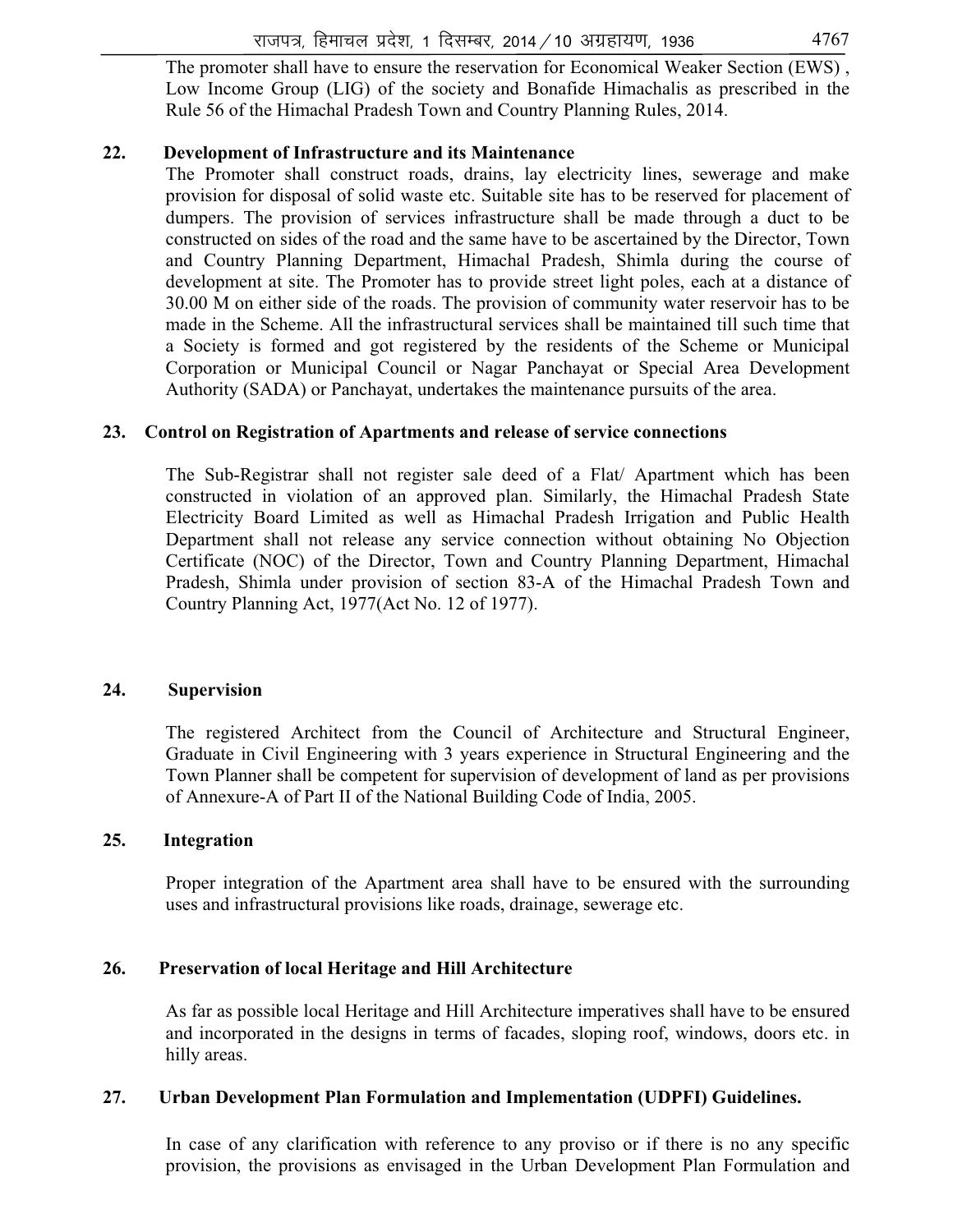Implementation (UDPFI) Guidelines of the Government of India or the National Building Code of India shall have to be adhered to.

# **APPENDIX 8**

**\_\_\_\_\_\_\_\_\_\_** 

### **(See rules 13, 14 and 18)**

#### **REGULATIONS OF PRESCRIBED LIMITS FOR DEVELOPMENT ACTIVITIES EXEMPTED UNDER SECTION 30-A OF THE HIMACHAL PRADESH TOWN AND COUNTRY PLANNING ACT, 1977 (ACT NO. 12 OF 1977)**

#### **1. Residential Buildings and Farm Houses**

|  |  | Maximum floor area |  | $600.00 M^2$ |
|--|--|--------------------|--|--------------|
|--|--|--------------------|--|--------------|

(ii) Maximum number of storeys = 3 Nos +1 Parking floor wherever feasible**.** 

**Note:-** The applicant may have a maximum floor area of  $600.00 \text{ M}^2$  distributed over not more than three storeys.

#### **2. Commercial Use**

| (1) | Maximum floor area        | $=$ $-$      | 100.00 M <sup>2</sup>                                |
|-----|---------------------------|--------------|------------------------------------------------------|
| (i) | Maximum number of storeys | $=$          | $2$ Nos.                                             |
|     | (iii) Minimum access      |              | 3.00 M                                               |
|     | (iv) Parking              |              | For loading, un-loading and parking purpose suitable |
|     |                           |              | community parking space has to be arranged by the    |
|     |                           | Shop owners. |                                                      |

**Note:-** The applicant may have a maximum floor area of  $100.00 \text{ M}^2$  distributed over not more than two storeys.

#### **3. Service Industries**

| Maximum floor area     |  | $=$ $-$ | 100.00 M <sup>2</sup>                               |          |
|------------------------|--|---------|-----------------------------------------------------|----------|
| (ii) Number of storeys |  | $=$     | 1 No.                                               |          |
| (iii) Minimum access   |  | $=$     | 3.00 M                                              |          |
| (iv) Parking           |  |         | $=$ For loading, un-loading and parking purpose     | suitable |
|                        |  |         | community parking space shall have to be ensured by |          |
|                        |  |         | the Industrialists.                                 |          |

#### **4. Public Amenities**

| Maximum floor area<br>(1)          |     | As per requirement of the<br>particular amenity.                                    |
|------------------------------------|-----|-------------------------------------------------------------------------------------|
| (ii) Maximum Number of storeys $=$ |     | 3 Nos.                                                                              |
| (iii) Minimum access               |     | 3.00 <sub>M</sub>                                                                   |
| (iv) Parking                       | $=$ |                                                                                     |
|                                    |     | $\omega$ 0.50 to 1.50 equivalent car<br>space per 100 M <sup>2</sup> of floor area. |
| (v) Play fields in case of         | $=$ | 0.20 Hectare to 1.60 Hectare is                                                     |
| Educational buildings.             |     | desirable, however, as per                                                          |
|                                    |     | availability of land.                                                               |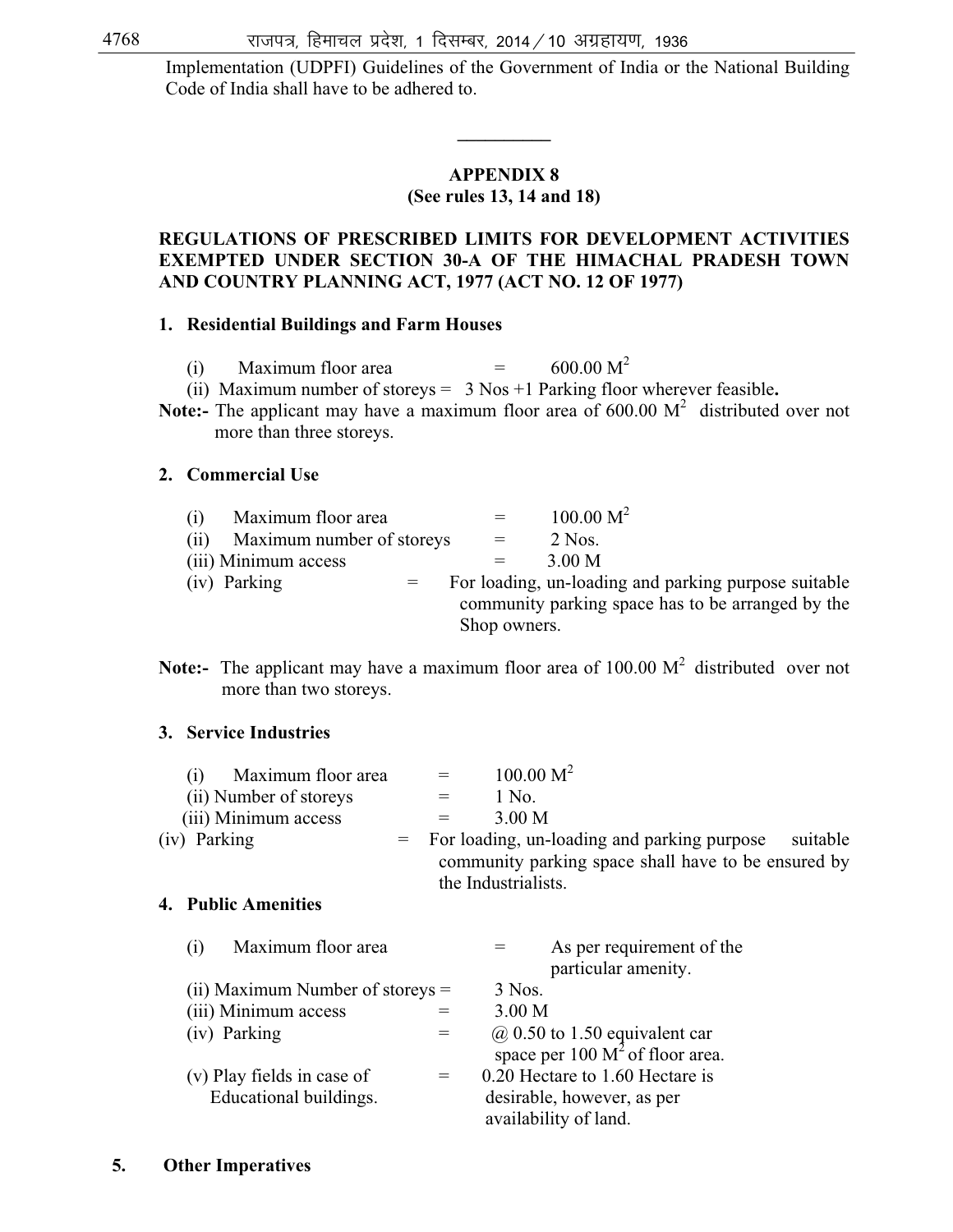(i) Structural safety and seismic proofing including soil investigation should be ensured.

- (ii) Attic and basement shall be counted as a storey.
- (iii)Sloping roof shall have to be ensured in hilly areas.
- (iv) No construction shall be raised within a distance of 5.00 M from the centre of the roads in respect of all other village roads.
- (v) No construction shall be raised within the controlled width of major District roads.
- (vi) Minimum front Set Back of 3.00 M from the controlled width of National Highways, State Highways and Scheduled Roads under the Himachal Pradesh Road Side Land Control Act, 1968 shall be kept.
- (vii) Minimum Set Back of 2.00 M in front and 1.50 M in sides and rear side and from the adjoining property, Government land and 5.00 M from Forest land shall have to be maintained.
- (viii)Adequate distance from the electric lines as per the requirement of Himachal Pradesh State Electricity Board Limited (HPSEB Ltd) Rules shall have to be maintained. The No Objection Certificate (NOC) of the competent authority shall also be required, if HT/LT line is crossing through the Scheme.
- (ix) Hill side cutting may be done upto 3.50 M height.
- (x) Provision of Rain Water Harvesting structure  $\omega$  20 Liters per M<sup>2</sup> of roof area should be made.
- (xi) Septic Tank and Soak Pit should be constructed.
- (xii) Preference shall be given for Solar Passive Building Design.
- (xiii)Locational attributes, aesthetics, local building material, heritage and environmental aspects should also be taken into account.

# **6. Remarks** :

- (i) The benefit of above exemptions shall only be available to the residents and original inhabitants of the areas, who owned the property at the time of commencement of the Act and their natural heirs only and not to the persons who purchased land in rural areas.
- (ii) Any person intending to carry out development activities exempted under section 30- A of the Himachal Pradesh Town and Country Planning Act, 1977 (Act No. 12 of 1977) shall give information on simple paper alongwith a copy of original jamabandi and original tatima to the concerned Panchayat before carrying out development activities. The concerned Panchayat after verifying the documents, shall grant No Objection Certificate (NOC) to the applicant under section 83-A of the Himachal Pradesh Town and Country Planning Act, 1977 (Act No. 12 of 1977) for obtaining service connections.
- (iii) In case of any constraints as per the site conditions in maintaining set backs or any other Regulations, the concerned Officer vested with the powers of the Director may relax the same.

# **APPENDIX 9 (See rules 13 and 14 )**

 $\mathcal{L}=\mathcal{L}=\mathcal{L}=\mathcal{L}=\mathcal{L}=\mathcal{L}=\mathcal{L}$ 

# **REGULATIONS FOR INSTALLATION OFCOMMUNICATION TOWERS**

**1. Definition**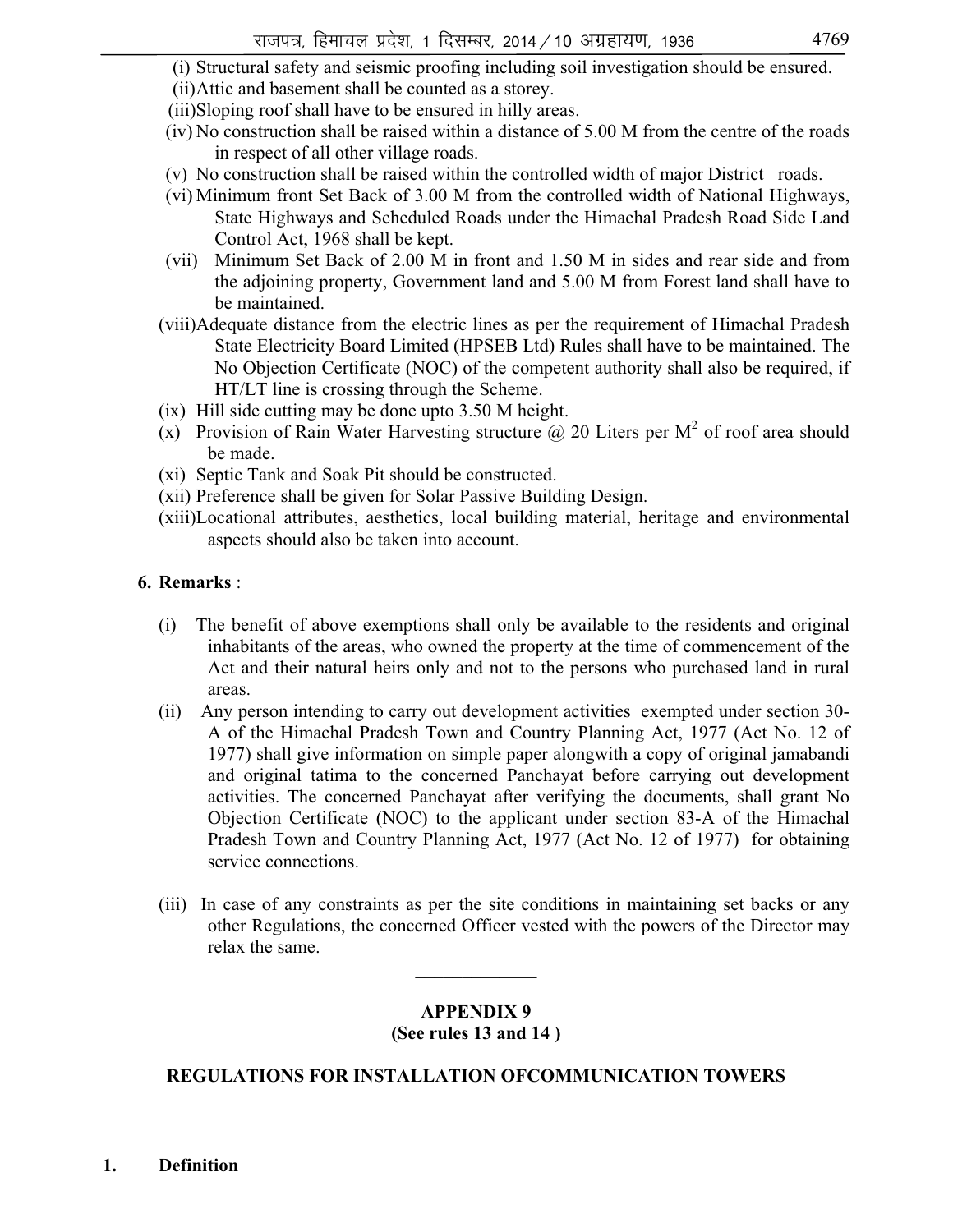$4770$   $\sigma$  राजपत्र, हिमाचल प्रदेश, 1 दिसम्बर, 2014 / 10 अग्रहायण, 1936

Communication Tower- shall include Antenna, fabricated Antenna, Antenna fixtures, tower erected on ground to install the telephone lines including transmission lines. This will not include the Antennas installed for domestic purpose, namely Television Antennas or Dish Antennas or Cable Antennas.

### **2. Application for Permission**

Any person or stakeholder who intends to erect any communication tower shall make an application to the competent authority alongwith the following documents and requisite fee as prescribed:

- (i) Latest copy of Revenue documents namely tatima and jamabandi in original.
- (ii) Two copies of Location Plan in the scale of 1:1000 and Site Plan in the scale of 1:200. Location Plan should show the adjoining buildings and open spaces.
- (iii) Two copies of drawing of tower with complete details including the specifications of foundations and design parameters showing clearly the height of the tower alongwith its elevation.
- (iv) Affidavit from owner of the land containing his consent alongwith proof of ownership.
- (v) Structural Safety Certification of tower including its base by registered Civil Engineer, who should be Graduate in Civil Engineering from a recognized Indian or Foreign University or Corporate Member of Civil Engineering Division of the Institute of Engineers (India) with 3 years experience in Structural Engineering practice in designing and field work. The Soil Investigation Report from a registered Geologist.
- (vi) In case the tower is in the vicinity or adjoining to high or low voltage lines, then its horizontal and vertical distance from the same shall be clearly indicated in the drawings, which shall conform to the distances as prescribed in the National Building Code of India, 2005.
- (vii) Indemnity Bond to take care of any loss or injury due to accident caused by the tower to a person or property (including a declaration to the effect that the applicant shall take special precaution for fire safety and lightning and shall be solely responsible for paying all kinds of compensation and damages and would be responsible for any civil or criminal case arising therefrom) shall be submitted.
- (viii)Mobile Companies (duly registered) shall indicate the capacity of tower or Antennas in Mega Watt.
- (ix) In case the tower is proposed to be installed in the residential area or in vicinity thereof or near school or hospital or public or semi-public buildings, No Objection Certificate (NOC) from owners of adjoining buildings or the concerned Institution or requisite stakeholders, as the case may be, shall be submitted.
- (x) No Objection Certificate for noise pollution from the Himachal Pradesh State Environment Protection and Pollution Control Board shall be submitted.
- (xi) In case the Mobile tower is proposed to be installed in the vicinity of any Airport, No Objection Certificate from the Airport Authority of India shall be submitted.
- (xii) In the case of errection of towers in the border areas of the State, No Objection Certificate from the Defense or the Police Authorities as the case may be, shall be submitted.

### **3. Fee**

Installation and renewal fee shall be deposited at the following rates:-

- (i) **Municipal Corporation, Areas:-** One time installation Fee @ Rs. 20,000/- per tower and Annual Renewal Fee  $\omega$  Rs. 10,000/- per annum per tower.
- (ii) **Urban Areas:-** One time installation Fee @ Rs. 15,000/- per tower and Annual Renewal Fee @ Rs. 8,000/- per annum per tower.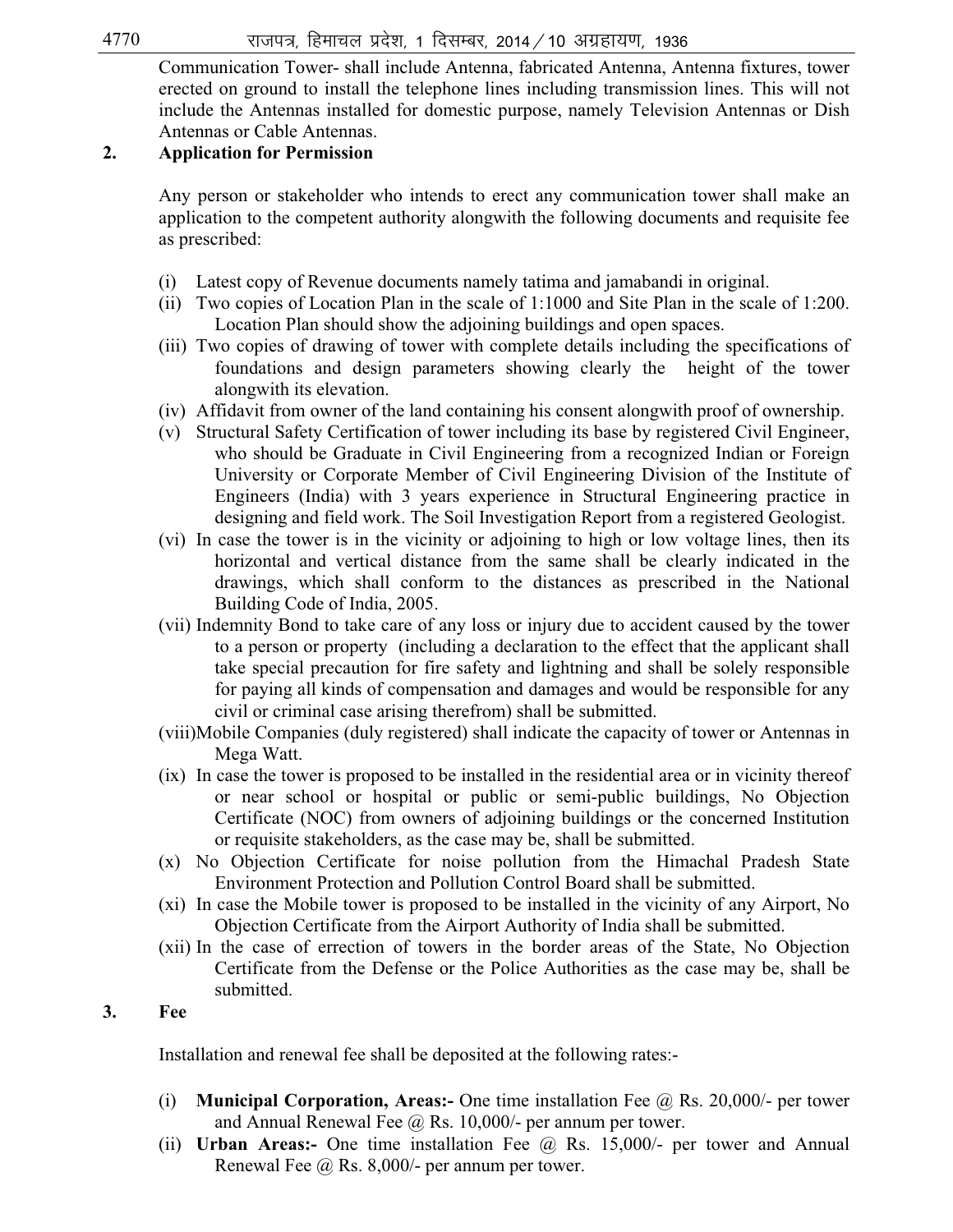- (iii) **Rural areas of Planning Areas and Special Areas:** One time installation Fee @ Rs. 10,000/- per tower and Annual Renewal Fee @ Rs. 5,000/- per annum per tower.
- (iv) **Areas located in Tribal or Difficult Areas:-** One time installation Fee @ Rs. 4,000/ per tower and Annual Renewal Fee @ Rs. 2,000/- per annum per tower.
- (v) There shall be an option for lump sum payment of renewal fee given in a block of 5 years (with 40% discount for upfront payment of the entire amount including renewal fees for 5 years).
- (vi) An additional amount  $\omega$  60% shall be levied for every additional Antenna which shares the same tower.

#### **Note:**

The renewal fee shall be increased by 25% after every five years. The period of five years shall be counted from the date of commencement of The Himachal Pradesh Town and Country Planning Rules, 2014.

#### **4. Location**

Location of communication towers is governed by the Radio frequency system. The Cellular Operators shall avoid residential areas for errection of the same. The location for errection of towers shall be decided as follows:-

- (i) First preference shall be given to the location of tower in the open or public areas away from the residential locations.
- (ii) Where it is not possible to avoid the location in residential area, the same shall be errected in open space or park, with prior consent of owners of adjoining residential houses.
- (iii) Errection of tower shall not be allowed within a radius of 100 M from residential buildings, schools and hospitals.

#### **5. Installations**

- (i) In order to avoid any eventuality due to thunder storm, lightning conductors have to be installed with proper earthing.
- (ii) Generator set installed at the tower site to cater to the power requirements of the Antenna shall conform to the noise and emission norms prescribed by the Himachal Pradesh State Environment Protection and Pollution Control Board.

#### **6. Set Backs**

- **(i)** The distance equivalent to the height of tower shall be left as set backs around the tower.
- **(ii)** The distance of communication tower from electric lines or poles or electric transmission towers thereof shall not be less than the height of tower plus requisite distance from respective high or low voltage lines. The horizontal and vertical distance from high or low voltage lines shall conform to the distances as prescribed in the National Building Code of India, 2005.

#### **7. Sharing of Towers.**

The Telecom Operators may share the towers for fixing their respective Antennas subject to structural safety to be certified by the registered Civil Engineer. The Telecom operators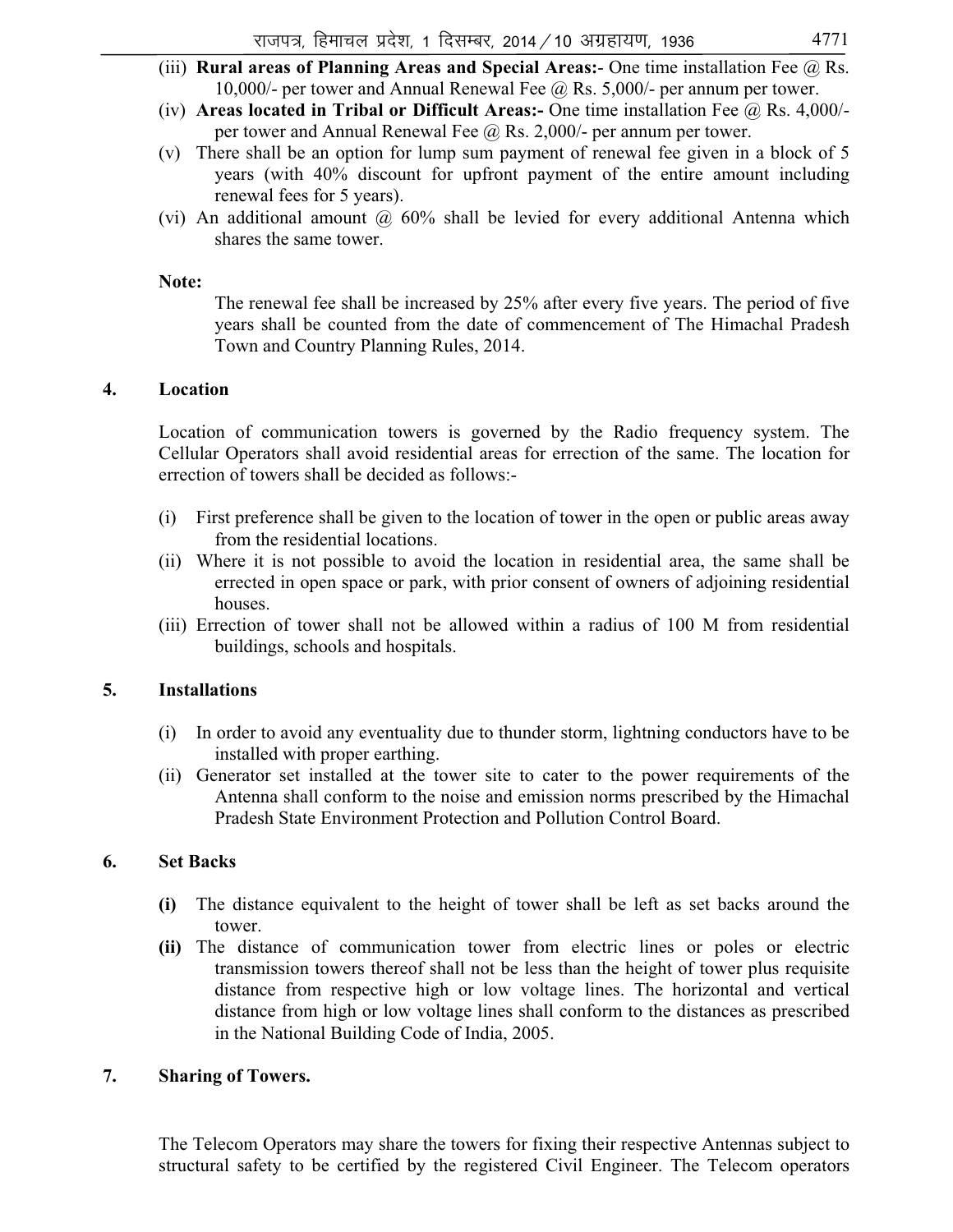shall adhere to the prescribed technical requirements, so as to curtail multiplicity of towers as well as to optimize the use of the existing ones.

#### **8. Deemed Approval**

A final decision for allowing permission or rejection for errection of a communication tower shall be taken within 30 days from the date of submission of all the documents by the applicant. In case the documents submitted for permission are complete in all respects and decision is not conveyed within 30 days, deemed permission shall be assumed, provided that the same is in accordance with these Rules and Regulations.

#### $\overline{\phantom{a}}$ **APPENDIX 10**

#### **(See rule 17)**

# **REGISTERATION OF PRIVATE PROFESSIONALS NAMELY TOWN PLANNERS/ ARCHITECTS/ ENGINEERS/ DRAUGHTSMEN / SURVEYORS, THEIR QUALIFICATIONS AND COMPETENCY**

#### **1. Essential requirements-**

 Every Plan / Design within the limits of Planning Area/ Special Area shall be prepared/ designed/ signed by the Town Planner/ Architect / Engineer/ Draughtsman /Surveyor belonging to an appropriate class of Town Planner/ Architect / Engineer/ Draughtsman/Surveyor duly registered by the Director.

#### **2. Categorization-**

The registered Town Planner/ Architect / Engineer/ Draughtsman/Surveyor for the purpose of preparation of Plans/Design/sign shall be classified into following 3 classes namely A, B and C. The classification being based on the plot area for which they will be eligible to prepare Plans/ Design and sign the same within Planning Area/Special Area. The limit of the plot area for the preparation of Plans /Design/sign by such class of the registered Town Planner/ Architect / Engineer/ Draughtsman/ Surveyor shall be as under:-

| <b>Class</b>   | Plot Area          |                 | Area for Sub-   Class of Town where entitled to |
|----------------|--------------------|-----------------|-------------------------------------------------|
|                | for                | <b>Division</b> | of   function                                   |
|                | <b>Building</b>    | land            |                                                 |
|                | Plan               |                 |                                                 |
| A-Class        | No limit           | No limit        | Municipal Corporation, Municipal                |
|                |                    |                 | Councils, Nagar Panchayats<br>and               |
|                |                    |                 | <b>Rural Areas</b>                              |
| <b>B-Class</b> | 500 M <sup>2</sup> | $5000 M^2$ .    | Municipal<br>Councils,<br>Nagar                 |
|                |                    |                 | Panchayats and Rural Areas                      |
| C-Class        | $250 M^2$          | Nil             | Nagar Panchayats and Rural Areas                |

#### **3. Class wise Qualification**-

 The minimum qualification necessary for the registration of Town Planner/ Architect / Engineer/ Draughtsman/ Surveyor of an appropriate class shall be as under:-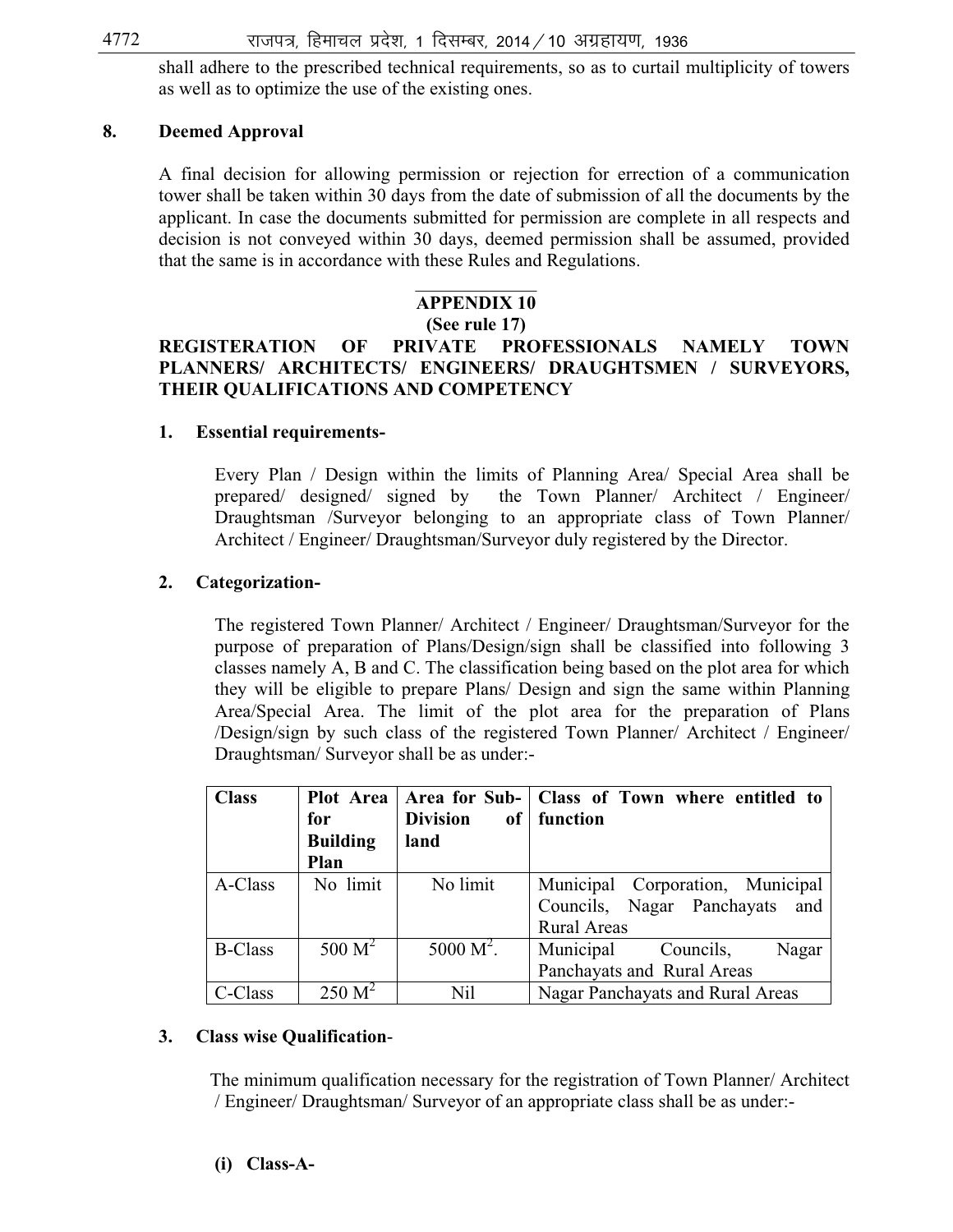- (a) A Degree or equivalent qualification in Town Planning or Regional Planning from a recognized University or Institute making the holder eligible for the Associateship or Fellowship of the Institute of Town Planners (India) or Royal Institute of Town Planners(London).
- (b) A Degree or equivalent qualification in Architecture from a recognized University or Institute, making the holder eligible for Associateship or Fellowship of the Royal Institute of British Architects or Institute of Architects (India) and registered with the Council of Architecture.
- (c) A Degree or equivalent qualification in Civil Engineering from a recognized University or Institute, making the holder eligible for the Associate Membership of the Institute of Engineers (India).

#### **(ii) Class-B**

 Three years Diploma in Civil Engineering or equivalent or three years Diploma in Architectural Assistantship awarded by the State Board of Technical Education or Intermediate in Architecture or equivalent.

#### **(iii) Class-C**

Two years Diploma in Civil Draughtsmanship /Surveyor or equivalent from a recognized Polytechnic/ Industrial Training Institute and recognized for recruitment as a Civil Draughtsman/ Surveyor.

#### **4. Registration and Renewal Fee-**

 The non-refundable Registration Fee and Renewal Fee after a period of five years of initial Registration shall be as given in the following Table.

| Sr. | Category of Registered       | <b>Registration Fee</b> | <b>Renewal Fee</b> |
|-----|------------------------------|-------------------------|--------------------|
| No. | <b>Private Professionals</b> | (Rupee)                 | (Rupee)            |
| 1.  | $Class-A$ :                  |                         |                    |
|     | (a)Town Planner / Architect/ | 2000.00                 | 2500.00            |
|     | Engineer.                    |                         |                    |
|     | (b) Group or Company of      | 6000.00                 | 7500.00            |
|     | Town Planners/ Architects/   |                         |                    |
|     | Engineers.                   |                         |                    |
| 2.  | $Class-B$                    | 1000.00                 | 1250.00            |
| 3.  | Class-C                      | 600.00                  | 750.00             |

 The Renewal Fee shall be payable every five years after the initial Registration.

Provided that the Architects registered with the Council of Architecture, New Delhi under the Architects Act, 1972 shall not require Registration under these Rules. However, such Architects shall require to be empanelled with the Director without paying any Fees. Such Architect once empanelled, shall not required any renewal of empanelment.

#### **5. Cancellation of Registration-**

the Director may suspend or cancel the Registration of any Town Planner/ Architect / Engineer/ Draughtsman/ Surveyor, who in the opinion of the Director is not carrying out the requirements of the Zoning Regulations framed under Interim Development Plan, Development Plan and the Guidelines issued under the Himachal Pradesh Town and Country Planning Act, 1977 and the Himachal Pradesh Town and Country Planning Rules, 2014.

Provided that before the Registration is cancelled, an opportunity of being heard shall be afforded to the concerned Town Planner/ Architect / Engineer/ Draughtsman/ Surveyor.